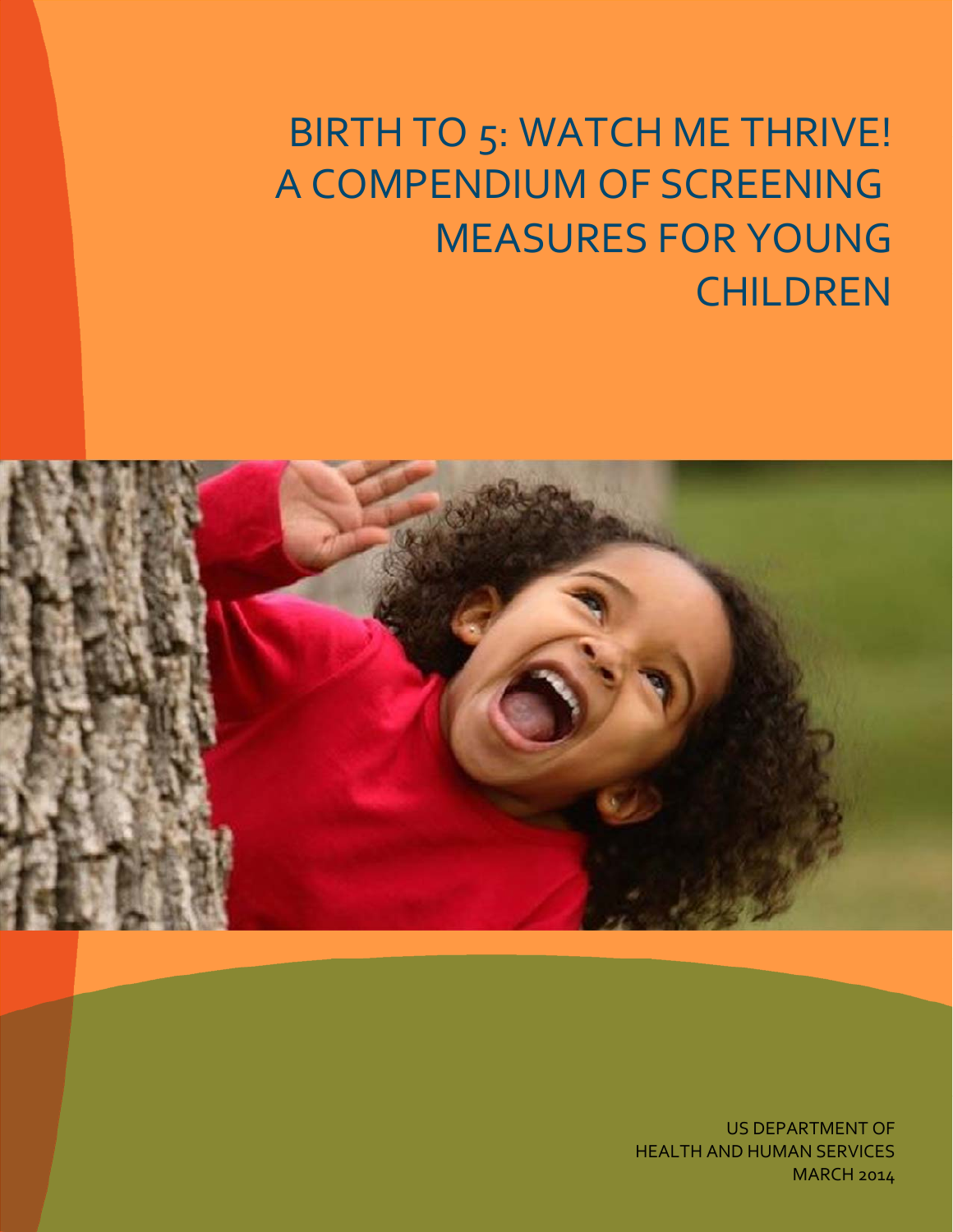### Birth to 5: Watch Me Thrive!

### A Compendium of Screening Measures for Young Children

#### **Acknowledgments**

We would like to acknowledge the work of the Office of the Deputy Assistant Secretary for Early Childhood Development and the Office of Planning, Research, and Evaluation (OPRE) within the Administration for Children and Families, U.S. Department of Health and Human Services who provided the vision and support for this project.

The background, summary tables, profiles of individual screening tools, and appendices in this report were prepared under OPRE's **Child Care and Early Education Policy and Research Analysis and Technical Expertise Project** with Child Trends (contract #GS10F0030R). For the complete technical report of this work, see: Moodie, S., Daneri, P., Goldhagen, S., Halle, T., Green, K., & LaMonte, L. (2014). *Early childhood developmental screening: A compendium of measures for children ages birth to five*  (OPRE Report 201411). Washington, DC: Office of Planning, Research and Evaluation, Administration for Children and Families, U.S. Department of Health and Human Services.

The quality parameters, which were used to identify the particular screening instruments included in this report, were set by the federal partners of the *Birth to Five: Watch Me Thrive!* effort, including the Administration for Children and Families, Administration for Community Living, Centers for Disease Control and Prevention, Centers for Medicaid and Medicare, Health Resources and Services Administration, Eunice Kennedy Shriver National Institute of Child Health and Human Development, and Substance Abuse and Mental Health Services Administration at the US Department of Health and Human Services as well as the Office of Special Education Programs at the US Department of Education.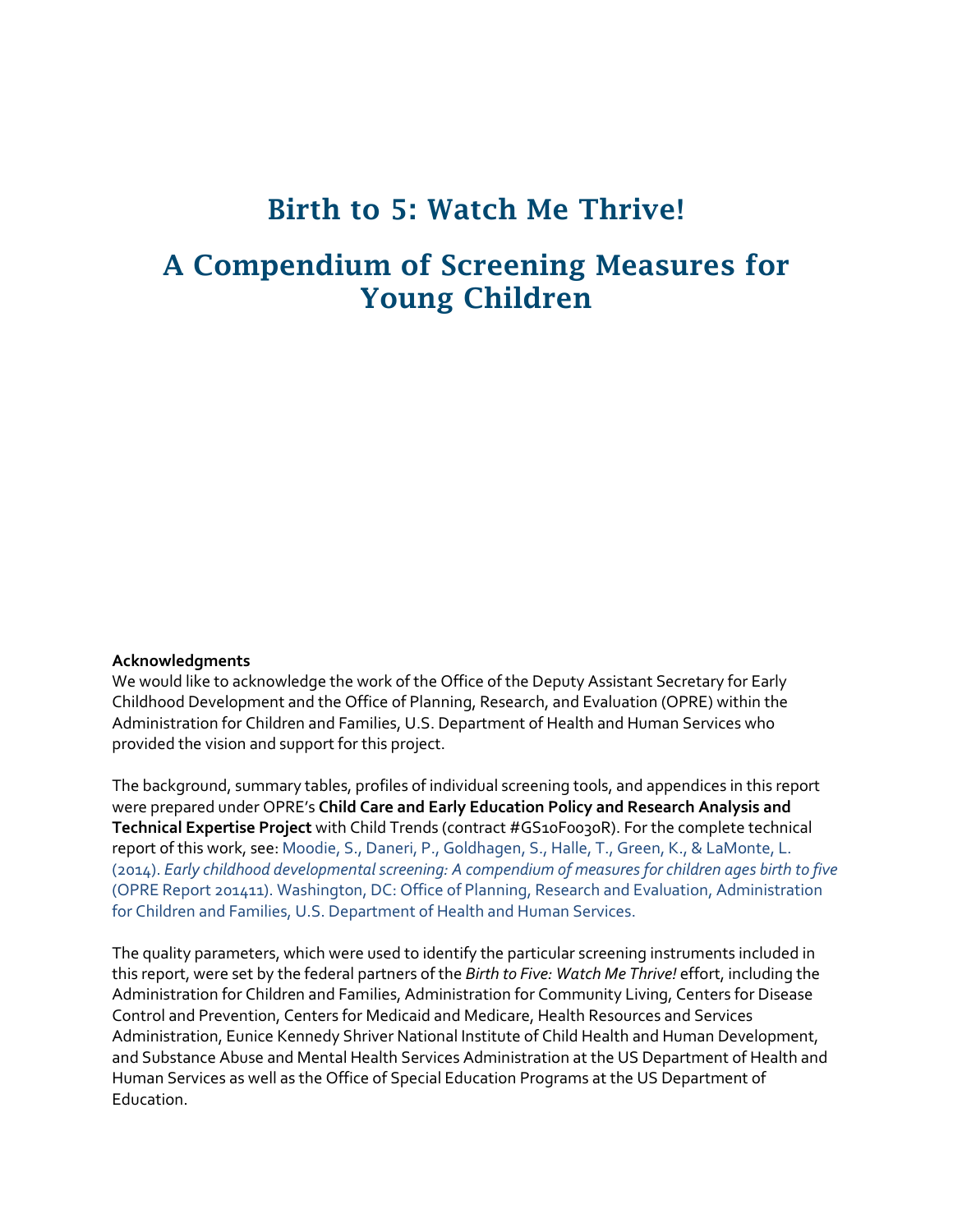### Table of Contents

| Screeners: Evidence of Reliability and Validity for Different Languages and Different |
|---------------------------------------------------------------------------------------|
|                                                                                       |
|                                                                                       |
|                                                                                       |
|                                                                                       |
|                                                                                       |
|                                                                                       |
|                                                                                       |
|                                                                                       |
|                                                                                       |
|                                                                                       |
|                                                                                       |
|                                                                                       |
|                                                                                       |
|                                                                                       |
|                                                                                       |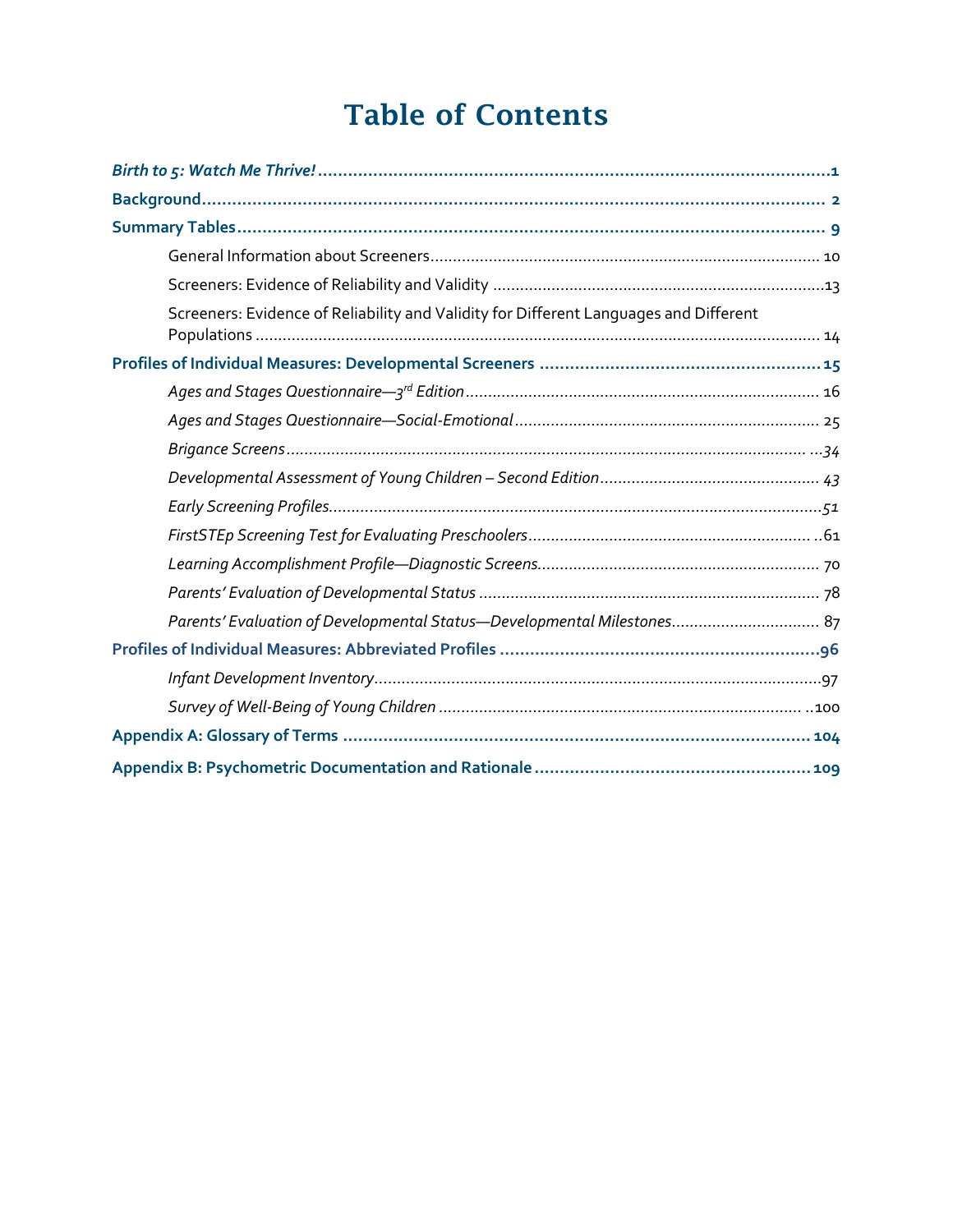### <span id="page-3-0"></span>**Birth to 5: Watch Me Thrive!**

l

Recent statistics indicate that as many as 1 in 4 children, ages o-5, are at moderate or high risk for developmental, behavioral, or social delay**.** [1](#page-3-1) As a result, the Administration for Children and Families, Administration for Community Living, Centers for Disease Control and Prevention, Centers for Medicaid and Medicare, Health Resources and Services Administration, Eunice Kennedy Shriver National Institute of Child Health and Human Development, and Substance Abuse and Mental Health Services Administration at the Department of Health and Human Services as well as the Office of Special Education Programs at the Department of Education have partnered to launch *Birth to Five: Watch Me Thrive!*, a coordinated effort to encourage developmental and behavioral screening and support for children, families, and the providers who care for them. *Birth to 5: Watch Me Thrive!* seeks to:

- **Celebrate milestones.** Every family looks forward to seeing a child's first smile, first step, and first words. Regular screenings with the support of early childhood providers help raise awareness of a child's development, making it easier to expect and celebrate developmental milestones.
- **Promote universal screening.** All of our children need support in the early years to make sure they stay healthy and happy. Just like hearing and vision screenings assure that children can hear and see clearly, developmental and behavioral screenings assure that children are making developmental progress, in areas such as language, social, or motor development. Screening is a regular part of growing up.
- **Identify possible delays and concerns early.** Screenings can help kids succeed in and beyond their school years. With regular screenings, families, teachers, and other professionals can assure that young children get the services and supports they need, as early as possible to help them thrive alongside their peers.
- **Enhance developmental supports.** Families are children's first and most important teachers. Combining the love and knowledge families have of their children with tools, guidance, and tips recommended by experts, can help optimize the developmental support children receive.

The purpose of this compendium is to identify a set of first line screening tools that meet certain quality parameters set by the aforementioned federal partners. Building on a broader technical review of screening tools by Child Trends, *Early childhood developmental screening: A compendium of measures for*  children ages birth to five<sup>[2](#page-3-2)</sup>, the federal partners identified 11 screening tools that met the following quality criteria: (a) tool accuracy (sensitivity and specificity of 0.7 and above), (b) inclusion of family input, and (c) inclusion of the social and emotional domain of development. We believe these aspects of quality are important considerations to ensure responsible screening practices. Programs should not interpret this list as recommending or requiring the use of a particular tool. Rather, it should be used to learn about a selection of screening tools that are supported by research and to help make informed decisions about best fit for programs or practices. We hope you find *Birth to 5: Watch Me Thrive!* helpful in supporting young children and their families on their developmental journey. Visit **[www.hhs.gov/WatchMeThrive](http://www.hhs.gov/WatchMeThrive)** for a complete set of resources.

<span id="page-3-1"></span><sup>1</sup> National Survey of Children's Health, 2011-12. With funding and direction from MCHB, these surveys were conducted by the Centers for Disease Control and Prevention'[s National Center for Health Statistics.](http://www.cdc.gov/nchs/)

<span id="page-3-2"></span><sup>2</sup> Moodie, S., Daneri, P., Goldhagen, S., Halle, T., Green, K., & LaMonte, L. (2014). *Early childhood developmental screening: A compendium of measures for children ages birth to five* (OPRE Report 2014-11). Washington, DC: Office of Planning, Research and Evaluation, Administration for Children and Families, U.S. Department of Health and Human Services.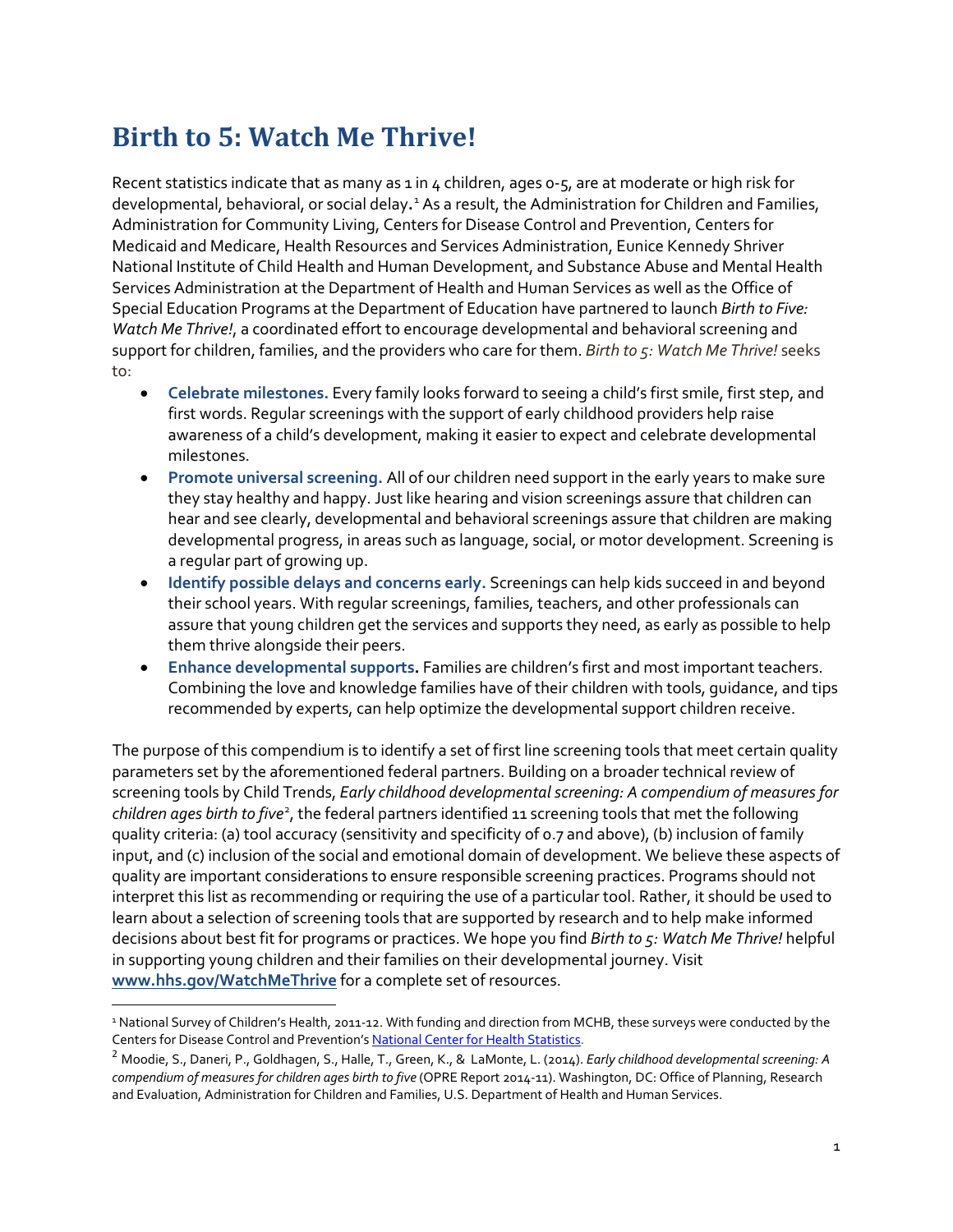## <span id="page-4-0"></span>Background

For children age birth to five, physical, cognitive, linguistic, and social-emotional growth and development occur at a rapid pace. While all children in this age range may not reach developmental milestones (e.g., smiling, saying first words, taking first steps) at the same time,<sup>[3](#page-4-1)</sup> development that does not happen within an expected timeframe can raise concerns about developmental disorders, health conditions, or other factors that may negatively impact the child's development.<sup>[4](#page-4-2)</sup> Early, frequent screening<sup>5</sup> of young children for healthy growth and development is recommended to help identify potential problems or areas needing further evaluation. By catching developmental issues early, children can be provided with treatment or intervention more effectively, and additional developmental delays or deficits may be prevented.[6](#page-4-4)

For developmental screening to be effective, it should begin early in a child's life; be repeated throughout early childhood; and use reliable, valid screening tools appropriate to the age, culture, and language of the child.<sup>[7](#page-4-5)</sup> This can be a challenge, since very few developmental screening tools are developed or tested with linguistically or culturally diverse samples of children.<sup>[8](#page-4-6)</sup> Further, practitioners<sup>[9](#page-4-7)</sup> may lack the technical training to review and compare complex psychometric information on the quality of developmental screening tools. This compendium has been created to help practitioners better understand this information and make informed choices about the developmental screening tools they use with children birth to age five.

### Purpose of this Compendium

 $\overline{\phantom{a}}$ 

This document has several purposes. First, the compendium aims to discuss the purpose of developmental screening and how it differs from child assessment. Second, the compendium aims to "translate" technical psychometric information about the reliability and validity of commonly-used developmental screening tools into language that is easily understood by early childhood practitioners. Being able to access this information more easily can help early childhood practitioners evaluate whether a developmental screening tool is appropriate for the population with which it will be used. Finally, this compendium aims to highlight areas in which the early childhood field is lacking information on reliability and validity of available developmental screening tools.

<span id="page-4-2"></span><span id="page-4-1"></span><sup>3</sup> Center on the Developing Child at Harvard University (2007). A science-based framework for early childhood policy: Using evidence to improve outcomes in learning, behavior, and health for vulnerable children[. http://developingchild.harvard.edu](http://developingchild.harvard.edu/) 4Johnson-Staub, C. (2012). Charting progress for babies in child care project. Promote access to early, regular, and comprehensive screening. Washington, DC: The Center for Law and Social Policy.

<span id="page-4-3"></span><sup>5</sup> Screening can take place in both medical settings (i.e. pediatrician's offices) and in early care and education settings. For instance, in Early Head Start, Head Start Program Performance Standards specify that within 45 days of entry into the program, each child should be screened for "developmental, sensory (visual and auditory), behavioral, motor, language, social, cognitive, perceptual, and emotional skills," using age and culturally appropriate tools. (*45 CFR 1304.20)*

<span id="page-4-4"></span><sup>6</sup> American Academy of Pediatrics, Committee on Children with Disabilities (2001). Developmental surveillance and screening of infants and young children. *Pediatrics, 108(1),* 192-196.<br>7 Shepard, L., Kagan, S.L., & Wurtz, E. (Eds.) (1998). Principles and recommendations for early childhood assessments: The

<span id="page-4-5"></span>National Education Goals Panel. Goal 1 Early Childhood Assessments Resource Group.<br><sup>8</sup> Peña, E. D. & Halle, T. (2011). Assessing preschool English learners: Traveling a multi-forked road. *Child Development* 

<span id="page-4-6"></span>*Perspectives, 5 (1),* 28-32.

<span id="page-4-7"></span><sup>9</sup> The term "practitioners" is used throughout this document to represent administrators, teachers, caregivers, and early intervention staff who may be conducting developmental screenings with children ages birth to five.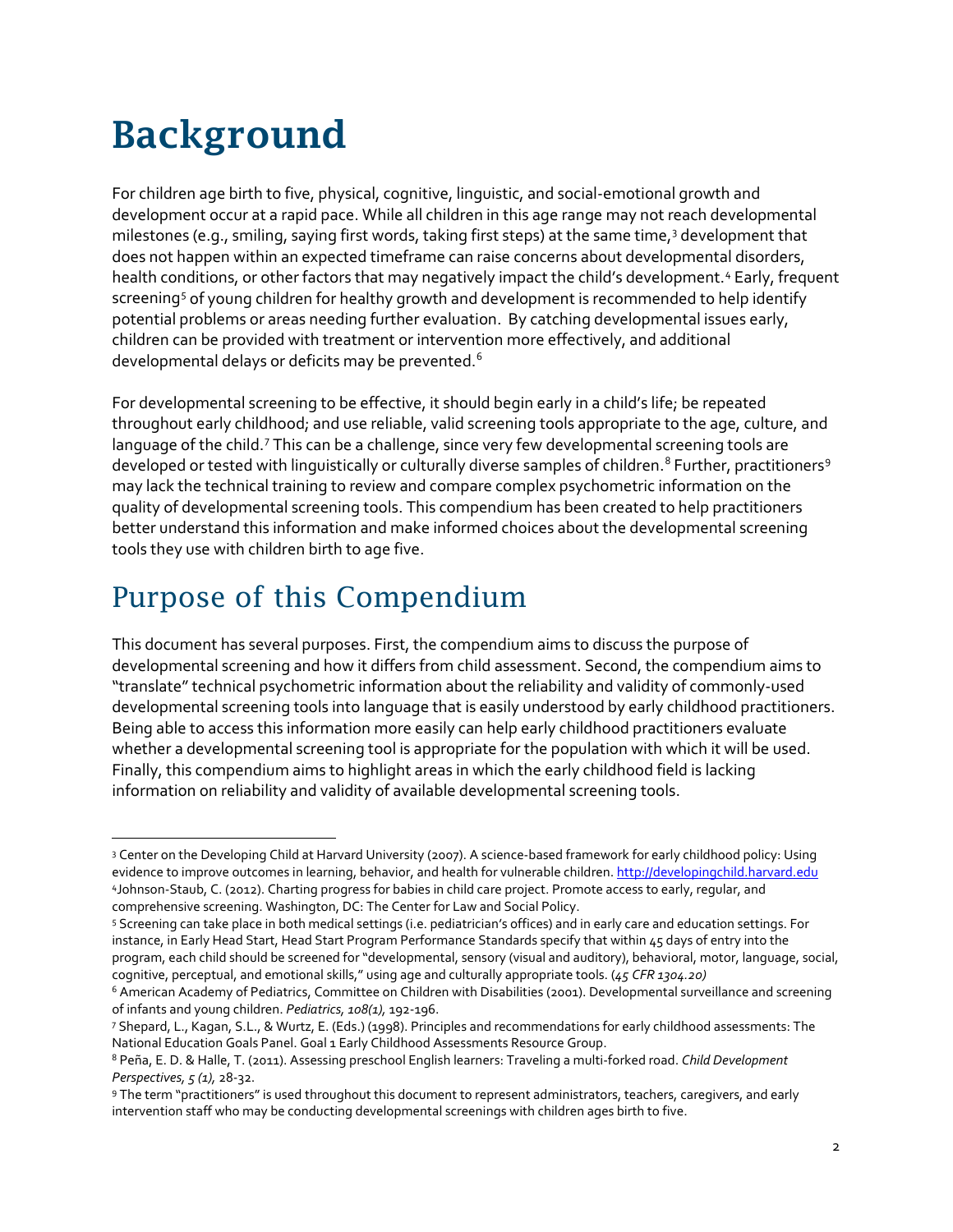This compendium has been designed primarily to support early childhood practitioners in the choices they make when selecting or changing their developmental screening tools. Practitioners should not interpret this compendium as recommending or requiring the use of a particular tool.

### What is the Purpose of Developmental Screening?

To better understand the information covered in this compendium, it is important to articulate the purpose of developmental screening and how it differs from assessment.

**Screening provides a quick snapshot of a child's health and developmental status and indicates whether further evaluation is needed to identify potential difficulties that might necessitate interventions or special education services.**[10](#page-5-0) Important considerations regarding developmental screenings that early childhood practitioners should be aware of include:

- Screenings are designed to be brief (30 minutes or less).
- Screenings cannot capture the full range of development, skill, or capacity among children. Because screenings are designed to identify risk or potential developmental issues, they tend to focus on distinguishing developmental skills and abilities in the lower range of performance and are not useful for capturing skills and abilities in the higher range of performance.
- Screening only indicates the *possible* presence of developmental delay or difference and cannot definitively identify or describe the nature or extent of a disability.
- Screening must be followed by a more comprehensive and formal evaluation process in order to confirm or disconfirm any red flags raised by the screening procedure.

**Assessment is a continual process of observing, gathering, recording, and interpreting information to answer questions and make developmental and instructional decisions about children.** Child assessment differs from screening in the following ways:

- Assessments can be used to serve several purposes, such as documenting children's developmental progress or helping early childhood practitioners plan to meet the individual needs of children; whereas screenings are used only to monitor whether children are at risk for delays in their growth and development.
- Assessment measures young children's *performance over time* rather than attempting to measure their skills and abilities at one point in time.
- Assessment is often a lengthier process than screening and may require collecting information about children from multiple sources in order to create a comprehensive picture of their skills and abilities.

### What are Reliability and Validity and Why Are They Important?

It is also very important to define reliability and validity, and to highlight why they are important to

<span id="page-5-0"></span><sup>10</sup> Florida Partnership for School Readiness (2004). Birth to three screening and assessment resource guide. Jacksonville, FL: University of North Florida.  $\overline{\phantom{a}}$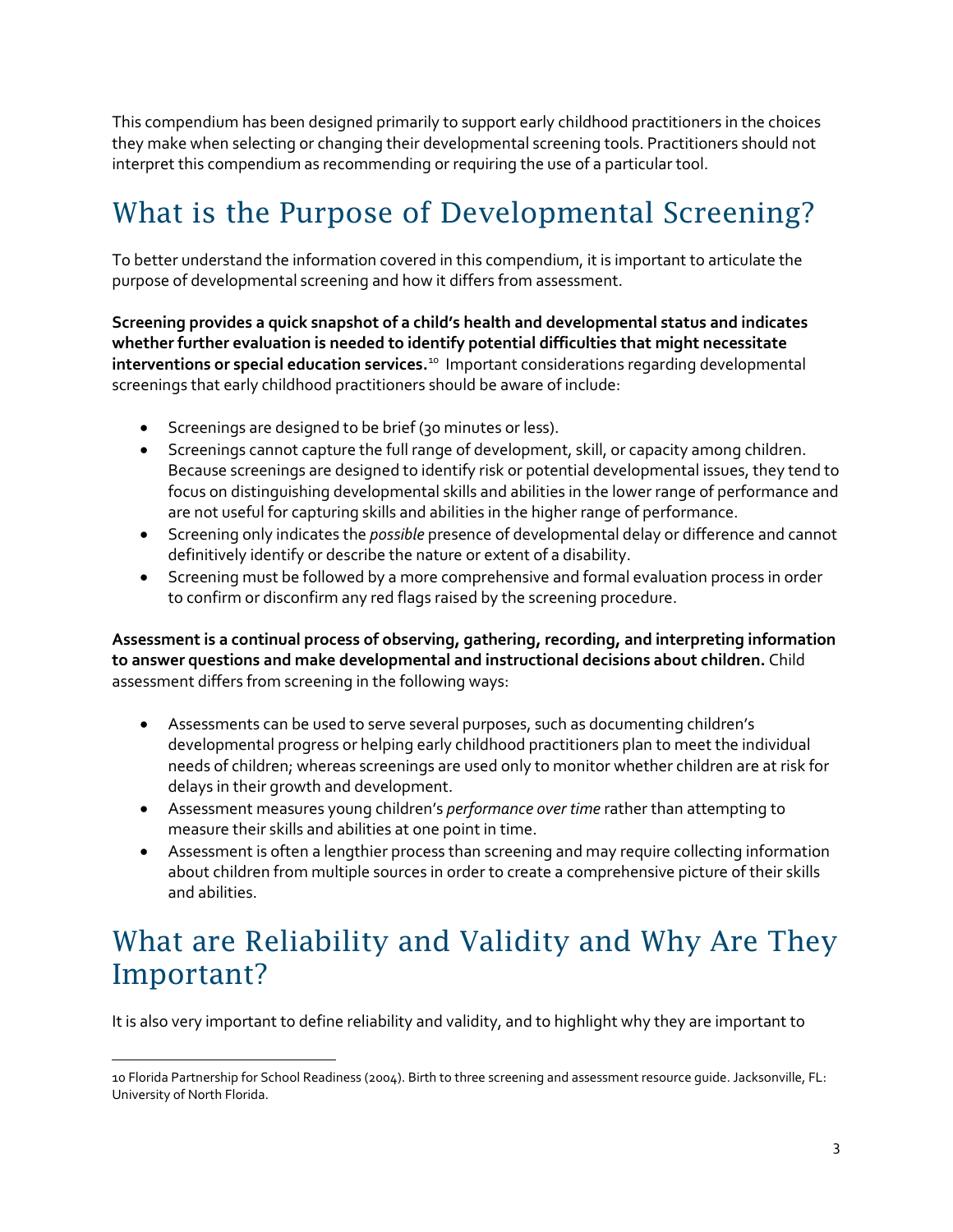early childhood practitioners. Information on the reliability and validity of a developmental screening tool is critical to determining whether that tool is appropriate for use with a particular population. If an instrument does not produce reliable or valid information, one cannot trust that information to provide a good sense of how children are developing.

**Reliability** means that the scores on the tool will be stable regardless of *when* the tool is administered, *where* it is administered, and *who* is administering it. Reliability answers the question: Is the tool producing consistent information across different circumstances? Reliability provides assurance that comparable information will be obtained from the tool across different situations. **Validity** means that the scores on the tool accurately capture what the tool is meant to capture in terms of content. Validity answers the question: Is the tool assessing what it is supposed to assess?

There are many types of reliability and validity, and each has a role to play in the development of screening tools. For example, *content validity* assures that a tool is measuring the behaviors or skills of interest by examining all key indicators of those skills. *Construct validity* indicates that the items of a developmental screener are capturing the aspects of development that are the focus of the instrument and of importance to the practitioner.<sup>11</sup> *Internal consistency reliability* refers to how closely items within an instrument are related to one another; this type of reliability ensures that all of the items within a particular domain<sup>[12](#page-6-1)</sup> actually are related to each other but still are distinct enough as to not be redundant within the measurement tool. *Convergent and divergent validity* refers to how closely different domains within the measurement tool are related to one another. Similarly, *convergent and divergent criterion validity* refers to the degree to which constructs within one measurement tool are related in an expected pattern to other established measurement tools.<sup>[13](#page-6-2)</sup>

Not only should a measurement tool capture what it is supposed to be capturing, it also should do so consistently over time and across assessors. *Inter-rater reliability* refers to whether different people administering the measurement tool can do so in a consistent way. *Test-retest reliability* tells us whether a measurement tool provides a consistent evaluation of a skill, regardless of other factors such as a child's mood or health, the time of day, or the time of year that the child was evaluated.

For screening tools, it is particularly important that the tools have information regarding how well they identify children who do indeed have a developmental delay (i.e., **sensitivity**), and how well they guard against misclassifying children as needing additional screening for a developmental delay who are, in fact, developing normally (i.e., **specificity**).

It is generally understood that not all children with or at risk for delays will be identified by a screener.

 $\overline{\phantom{a}}$ 

<span id="page-6-0"></span><sup>11</sup> Based on the American Psychological Association's Standards for Educational and Psychological Testing, a *construct* is "the concept or characteristic that a test is designed to measure" (National Research Council of the National Academies, 2008, p. 186). A common method to determine construct validity is factor analysis, which sorts individual items into sets that fit together the best. Items that fit together should be measuring a single construct. Another approach to examining construct validity is to analyze the relationship between sets of items (i.e., scales) and characteristics of the child or family, such as child age or parent education, to determine whether the sets of items are related in expected ways to these child or family characteristics.

<span id="page-6-1"></span><sup>12</sup> A domain is a set of related skills, behaviors, or information that is classified as a single area of study or development. Domains typically cover multiple, related constructs within a broad area of study or development, such as fine motor development or approaches toward learning.

<span id="page-6-2"></span><sup>13</sup> Sometimes manuals refer to convergent criterion validity as concurrent validity, which could be interpreted to mean that the two measurement tools concur or "agree" in the measurement of a particular construct. However, another meaning of concurrent validity is that the two separate assessments were administered at the same time to measure criterion validity.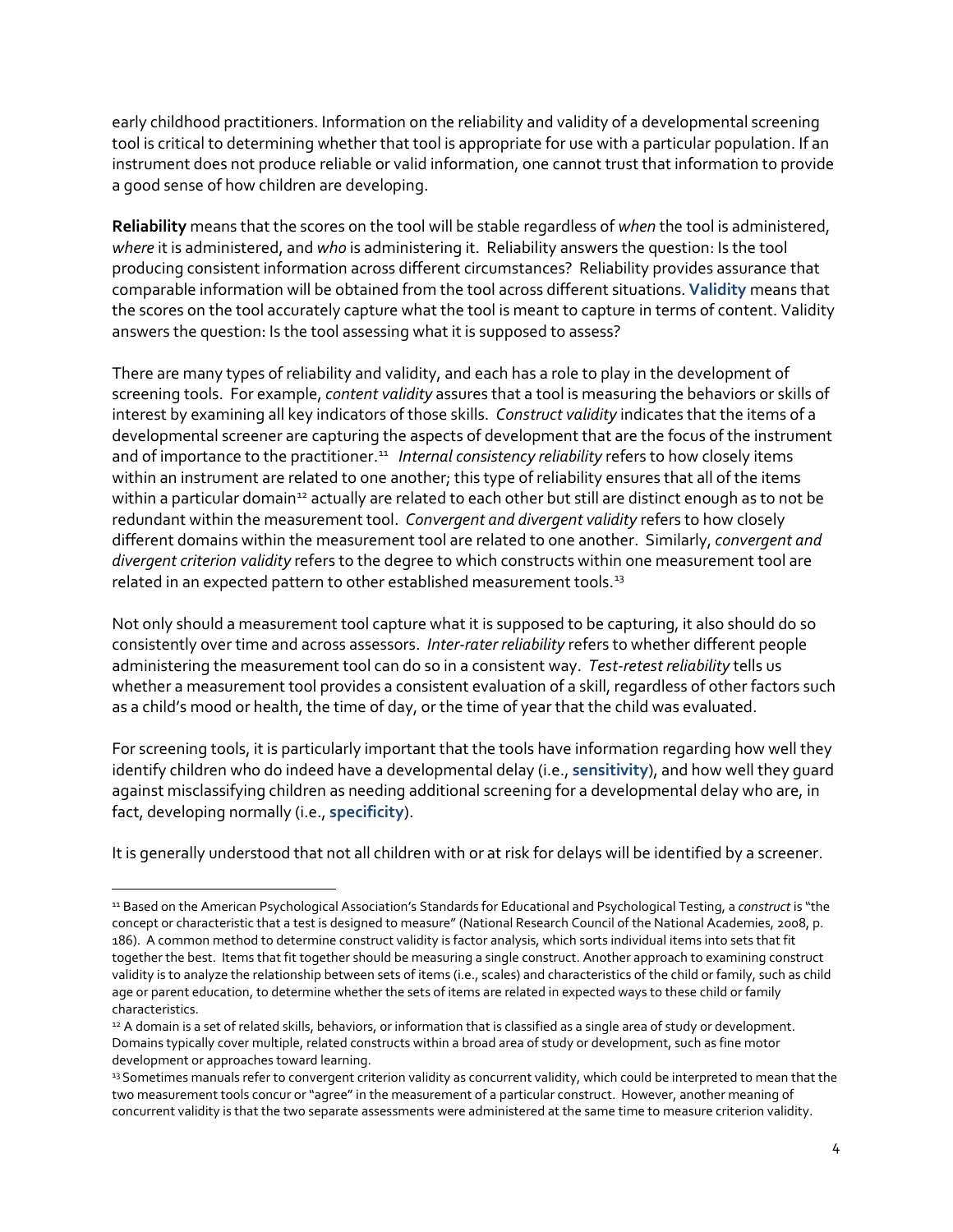While this understandably may raise questions, various circumstances, including the severity of the suspected delay, or the child's performance or mood on the day the screener is given, all affect the results. This is why opportunities for repeat screenings are essential.

Of critical importance in understanding reliability and validity:

- **The reliability and validity of a screening instrument is dependent upon the purpose for which it is used.** As mentioned above, **there are important differences between the purposes of screening and child assessment**. Child assessment aims to provide information on children's competencies or abilities over time and can be used to guide instruction for individuals or groups of children or to make decisions about program improvement efforts. Screening aims to identify children who need further evaluation to identify developmental delays. An instrument may provide reliable and valid information for the purpose of assessment, but be inaccurate at identifying children who may need further assessment or special services. Likewise, screening instruments are rarely appropriate for assessing the developmental progress of children over time, since they cover only a limited range of development.
- **The reliability and validity of a screening instrument is dependent upon the population to whom it is given and the language in which it is administered.** It is important to know for whom a tool is reliable and valid. A tool may have been found to be reliable and valid for one group of children, but not others. For instance, its reliability may be established for children whose sole language is English, but not for dual language learners.
- **The reliability and validity of the information you get from screening instruments depend upon the instrument's implementation.** No matter how well-documented the reliability and validity of a screening tool, if an individual does not closely follow the training procedures outlined by the developer or if he or she alters the approach to implementing the screening tool, one cannot be confident that the information provided by the tool will be reliable or valid.

This document does not address every way that reliability and validity can be measured. We have chosen to report the methods for determining evidence of different forms of reliability and validity that were found in the majority of the developmental screening tools that were reviewed. Throughout the document, we introduce the different types of reliability and validity by identifying the question each type addresses. For example, the technical term "inter-rater reliability" addresses the question, "Do different raters agree when screening the same children?" Similarly, the technical term "sensitivity" addresses the question, "How accurately does the developmental screener correctly identify children who are at risk for developmental problems?" By providing both the technical terms and the descriptive questions that are addressed, the profiles of the tools in this compendium communicate psychometric information in an accessible and easy-to-use format.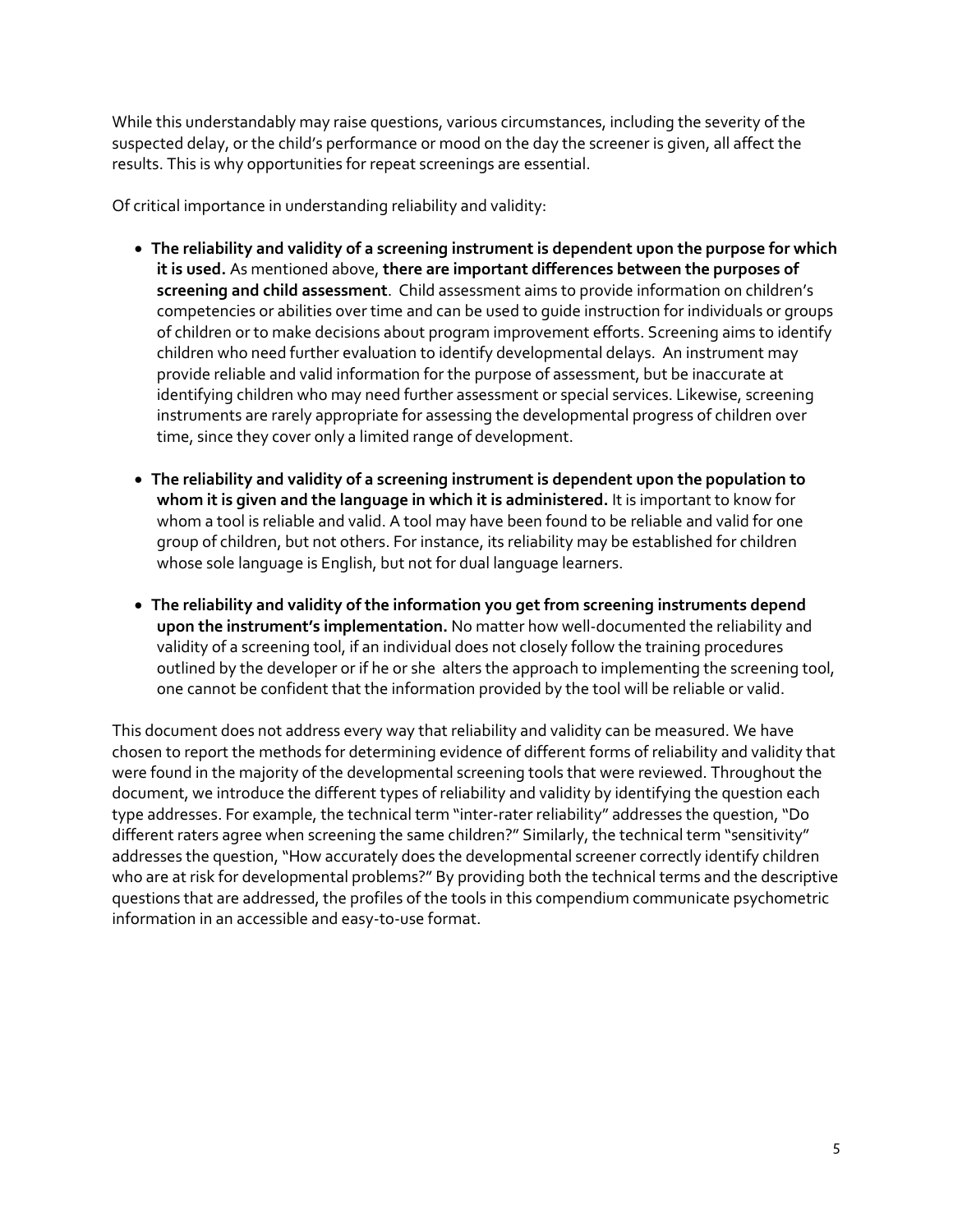## How to Use this Compendium

The compendium includes five parts:

- 1) **Introduction:** a review of the purpose of this compendium, the purpose of developmental screening, the importance of reliability and validity of developmental screeners, and the organization and use of the compendium
- 2) **Summary Tables:** a set of tables summarizing common information from each of the screening tools examined
- 3) **Individual Instrument Profiles:** a set of profiles providing more detailed information for each of the screening tools reviewed
- 4) **Definition of Standards:** an overview of the standards used to evaluate the reliability and validity of the tools (Appendix A)
- 5) **Glossary:** a glossary defining key terms used throughout this compendium (Appendix B)

Each piece of this compendium provides different information, and a practitioner might use the compendium differently depending upon his or her goals. Those who want to look across the most commonly used developmental screening tools for certain information–such as what developmental domains are covered or how reliable the screener is for dual language learners–would want to start with the summary tables. They might then choose a smaller set of tools to examine in more detail by looking at the individual profiles for these tools. In contrast, those who currently use one of the developmental screening tools included in the compendium and are interested in seeing detailed information on the reliability and validity of that screener may want to turn directly to the individual profile for that tool.

### Using and Interpreting the Summary Tables

The summary tables are intended to provide an "at-a-glance" overview of the range of information about different screening tools included in this compendium. The three summary tables provide the following:

- An overview of Screeners: Evidence of Reliability and Validity on the developmental screener, such as the age ranges covered, the languages in which the tool is available, and whether training on how to use the screener is available through the tool's publisher or developer;
- Evidence of reliability and validity for the instrument, including sensitivity and specificity, regardless of the population with which this information has been examined; and
- Evidence of reliability and validity for particular populations of interest–dual language learners, children with special needs, and American Indian/Alaskan Native children.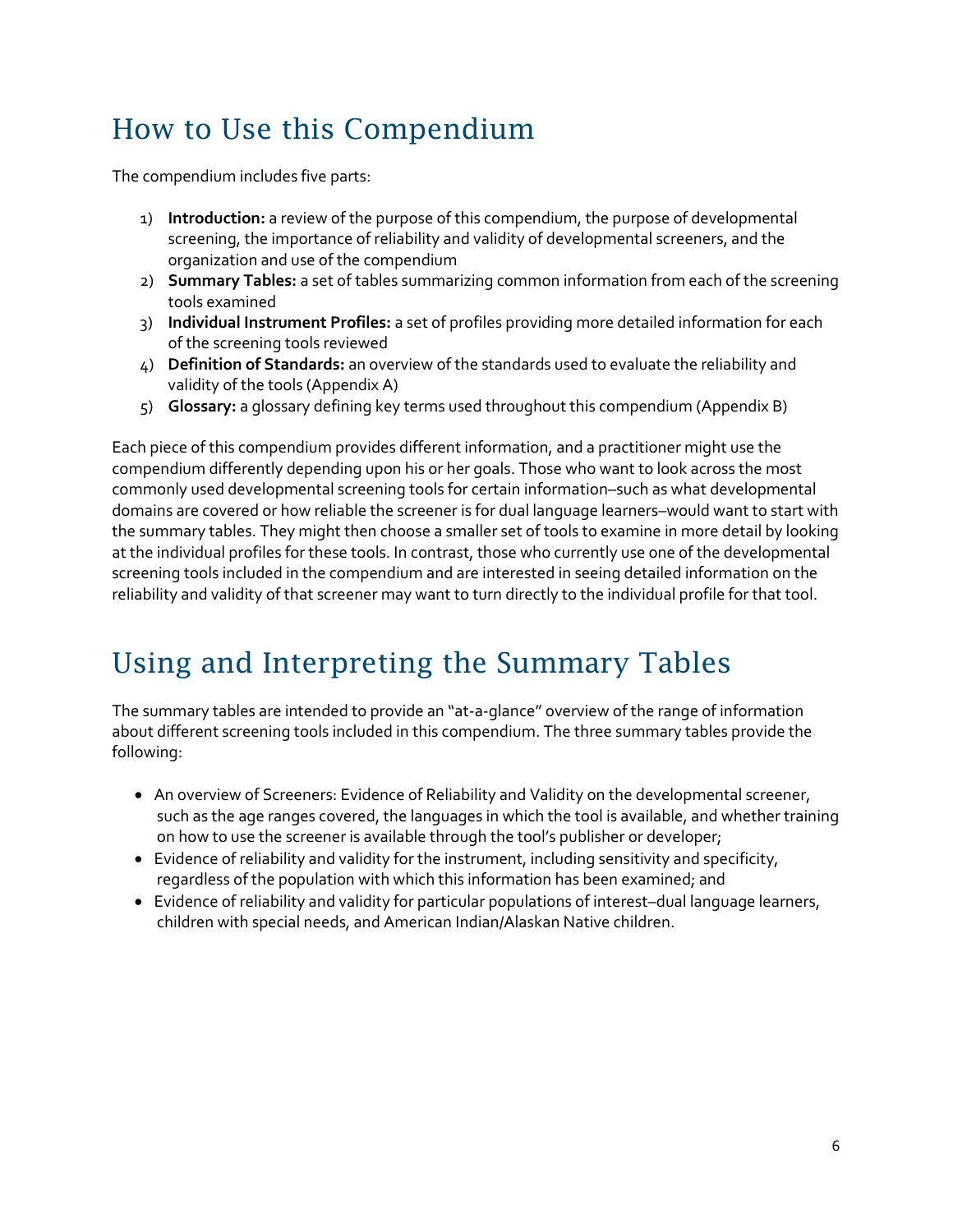### Which Developmental Screening Tools are Included in the Compendium and Why?

This compendium builds on a broader technical review of screening tools conducted by Child Trends, *Early childhood developmental screening: A compendium of measures for children ages birth to five. [14](#page-9-0)* That work included an extensive review of other developmental screening and assessment compendia, as well as a web search for additional resources on commonly-used developmental screening tools were conducted to identify tools for potential inclusion in this document. First, Child Trends expanded and updated the work completed under two prior compendia of measures: *Understanding and Choosing Assessments and Developmental Screeners for Young Children Ages 3-5: Profiles of Selected Measures[15](#page-9-1)* and *Resources for Measuring Services and Outcomes in Head Start Programs Serving Infants and Toddlers*. *[16](#page-9-2)* Information about the screening tools identified under these previous efforts were consolidated and combined to provide a single resource on screening tools available for children from birth through age five. Additionally, Child Trends updated the screener profiles where new information was available since the publication of the previous compendia. Then, they conducted a search of the literature to identify additional screening tools not included in the previous compendia.

The developmental screening tools included in this compendium are not meant to represent an exhaustive list of all available tools. Rather, certain inclusion criteria were applied at different stages in the development of this compendium. First, Child Trends used the following set of criteria to determine whether a developmental screening tool should be reviewed and profiled for their technical report:

- The tool must be designed for the purpose of screening (not child assessment).
- The screening tool must be appropriate for use with children between birth and age five.
- The screening tool must cover multiple developmental domains (i.e. physical/motor, cognitive, linguistic, social and emotional development).
- The screening tool must be available for use by early childhood practitioners (early care and education providers, primary care practitioners, behavioral health service providers, home visitors, early intervention specialists, etc.).
- Information about the screening tool's administration, training, reliability and validity (i.e., sensitivity and specificity) must be readily available.

Then, the federal partners of *Birth to 5: Watch Me Thrive!* identified additional quality criteria which had to be met to be included in this compendium:

• The tool must cover the domain of social and emotional development.

<span id="page-9-1"></span>15 Halle, T., Zaslow, M., Wessel, J., Moodie, S., and Darling-Churchill, K. (2011). Understanding and Choosing Assessments and Developmental Screeners for Young Children: Profiles of

Selected Measures. Washington, DC: Office of Planning, Research, and Evaluation,

l

<span id="page-9-0"></span><sup>14</sup> Moodie, S., Daneri, P., Goldhagen, S., Halle, T., Green, K., & LaMonte, L. (2014). *Early childhood developmental screening: A compendium of measures for children ages birth to five* (OPRE Report 201411). Washington, DC: Office of Planning, Research and Evaluation, Administration for Children and Families, U.S. Department of Health and Human Services.

Administration for Children and Families, U.S. Department of Health and Human Services. Retrieved from: [https://www.acf.hhs.gov/sites/default/files/opre/screeners\\_final.pdf](https://www.acf.hhs.gov/sites/default/files/opre/screeners_final.pdf)

<span id="page-9-2"></span><sup>&</sup>lt;sup>16</sup> Mathematica Policy Research, Inc. (2011). Resources for Measuring Services and Outcomes in Head Start Programs Serving Infants and Toddlers. Washington, DC: Office of Planning, Research, and Evaluation,

Administration for Children and Families, U.S. Department of Health and Human Services. Retrieved from: [https://www.acf.hhs.gov/sites/default/files/opre/resources\\_for\\_measuring\\_services\\_and\\_outcomes.pdf](https://www.acf.hhs.gov/sites/default/files/opre/resources_for_measuring_services_and_outcomes.pdf)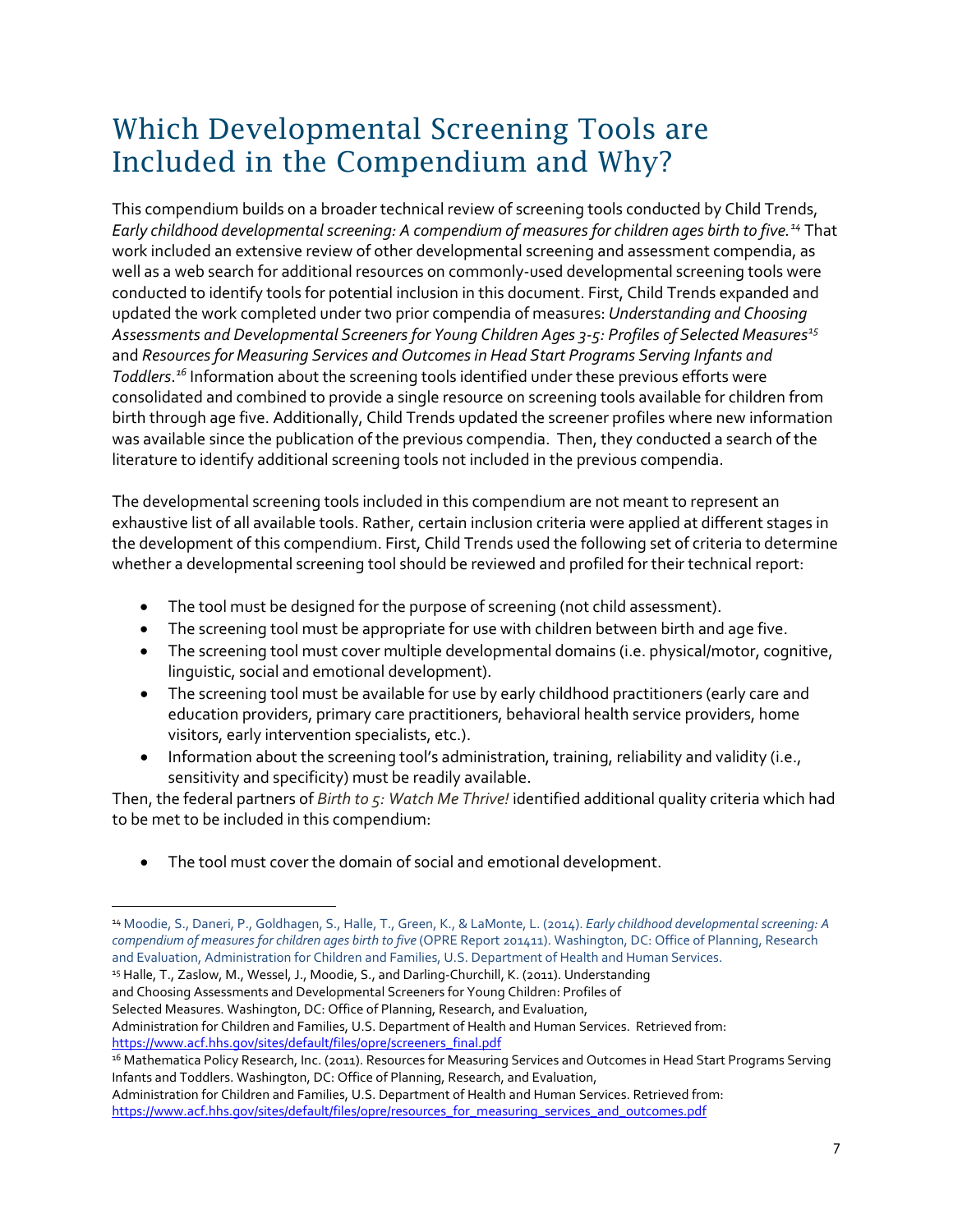- The tool must include family input.
- The tool must have a sensitivity and specificity of 0.7 or greater.

The developmental screening tools in this compendium include:

**Ages and Stages Questionnaire—3rd Edition Ages and Stages Questionnaire—Social-Emotional Brigance Screens Developmental Assessment of Young Children-2nd Edition Early Screening Profiles FirstSTEP Screening Test for Evaluating Preschoolers Learning Accomplishment Profile—Diagnostic Screens Parents' Evaluation of Developmental Status Parents' Evaluation of Developmental Status: Developmental Milestones**

As part of the technical review conducted by Child Trends, the information included in each individual profile was drawn from technical manuals and information provided directly by the developer. The developer of each tool was asked to review the profile for accuracy and completeness. Profiles were updated and revised based on their input. Outside resources such as research articles were not consulted in the development of this compendium.

For each developmental screener tool within this compendium, the profiles summarize the following information:

- **Background Information**
- **Availability and Cost of Assessment**
- **Training and Other Requirements for Assessors**
- **Availability of an Information Reporting System**
- **Approaches to Parental/Family Input**
- **Appropriateness for Children from Different Backgrounds**
- **Reliability and Validity Information**
- **Sensitivity and Specificity Information**
- **Availability of Guidance for Follow-up Actions**

### Abbreviated Profiles

Two developmental screening tools, the **Survey for the Well-being of Young Children** and the **Infant Developmental Inventory**, are included in this compendium as "abbreviated" profiles. These tools were identified during the planning phase of this document as meeting the criteria for inclusion; however, technical manuals are not available for consultation. As a result, these profiles are a modified version of the full profile, intended to summarize the information about each tool that is publicly available.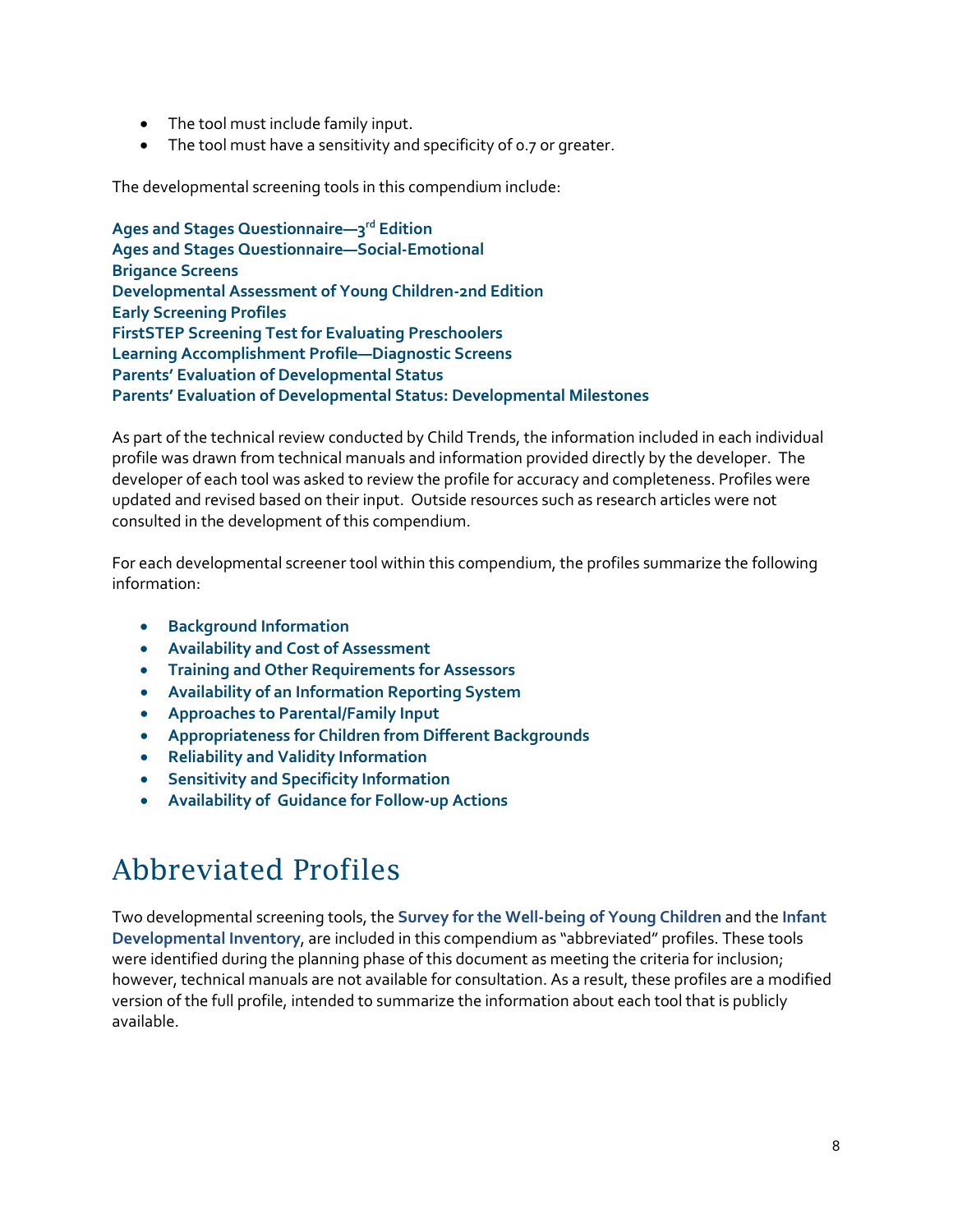# <span id="page-11-0"></span>Summary Tables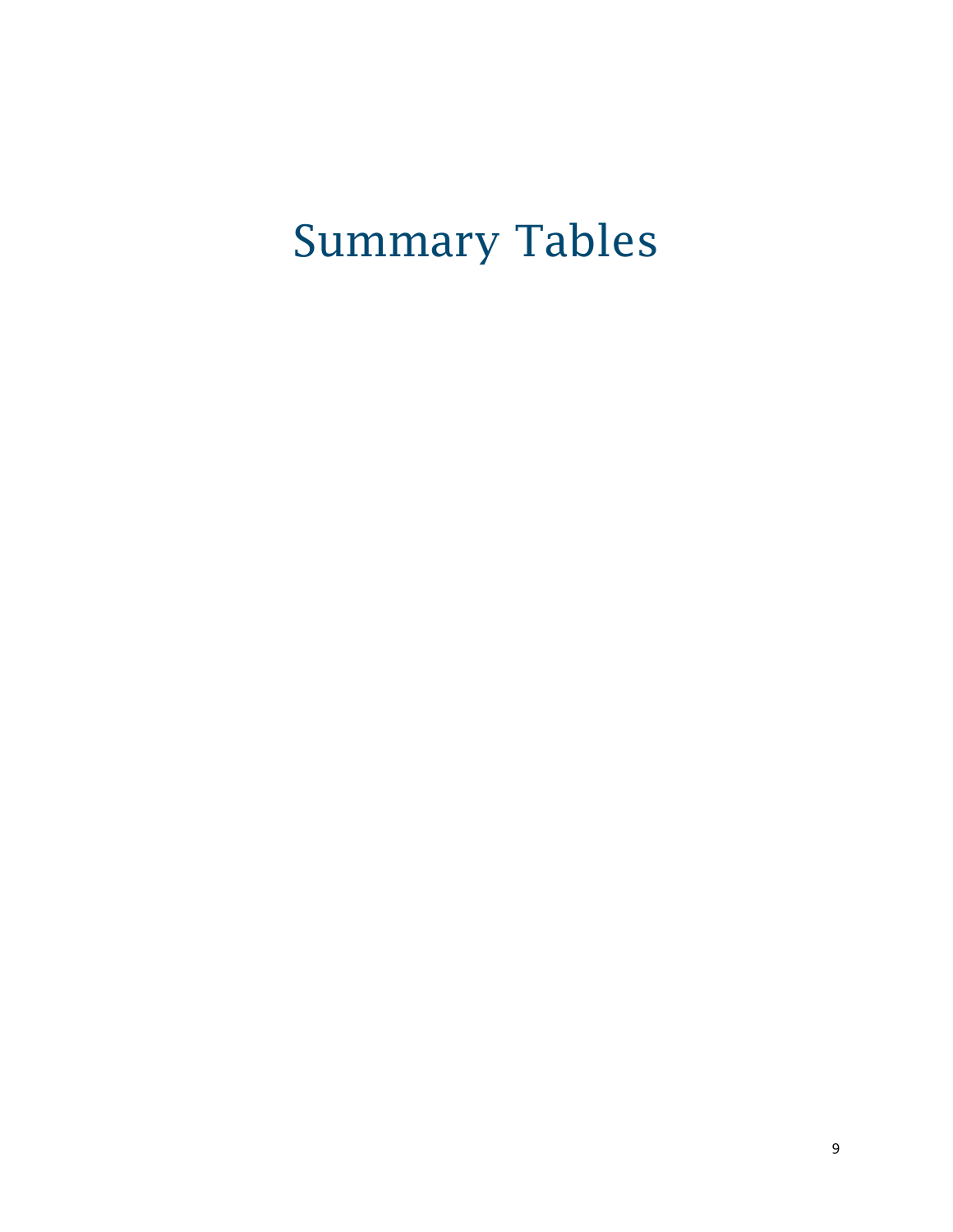#### **SUMMARY TABLE 1 - General Information About Screeners**

<span id="page-12-0"></span>

| <b>Screener Title</b>                                            | Developmental Domains Age Range<br><b>Covered</b><br>(As listed by publisher)                                                                           |                                                  | <b>Languages of</b><br><b>Screener</b><br><b>Materials</b> | <b>Training</b><br><b>Available</b><br><b>Through</b><br><b>Publisher or</b><br><b>Developer</b> | <b>Must Be</b><br><b>Administered by</b><br><b>Someone with</b><br><b>Technical</b><br><b>Background</b> | <b>Scoring</b><br><b>Options</b><br>(Manual,<br>Electronic) | <b>Screener</b><br><b>Includes Parent</b><br>and Family Input Guidance on | <b>Screener</b><br><b>Includes</b><br><b>Follow-Up Steps</b> |
|------------------------------------------------------------------|---------------------------------------------------------------------------------------------------------------------------------------------------------|--------------------------------------------------|------------------------------------------------------------|--------------------------------------------------------------------------------------------------|----------------------------------------------------------------------------------------------------------|-------------------------------------------------------------|---------------------------------------------------------------------------|--------------------------------------------------------------|
| <b>Ages and Stages</b><br>Questionnaire                          | Communication<br><b>Gross Motor</b><br><b>Fine Motor</b><br><b>Problem Solving</b><br>Personal-Social                                                   | $1 - 66$ months                                  | English<br>Spanish<br>French                               | Yes                                                                                              | <b>No</b>                                                                                                | Manual<br>Electronic                                        | Yes                                                                       | Yes                                                          |
| <b>Ages and Stages</b><br>Questionnaire:<br>Social-Emotional     | Self-regulation<br>Compliance<br>Communication<br>Adaptive functioning<br>Autonomy<br>Affect<br>Interaction with people                                 | 6 - 60 months                                    | English<br>Spanish                                         | Yes                                                                                              | No                                                                                                       | Manual<br>Electronic                                        | Yes                                                                       | Yes                                                          |
| <b>Brigance Screens</b>                                          | <b>Expressive language</b><br>Receptive language<br><b>Gross motor</b><br>Fine motor<br>Academics/pre-academics<br>Self-help<br>Social-emotional skills | Birth through end<br>of 1st grade                | English                                                    | Yes                                                                                              | <b>No</b>                                                                                                | Manual<br>Electronic                                        | Yes                                                                       | Yes                                                          |
| Developmental<br>Assessment of<br>Young Children,<br>2nd Edition | Cognition<br>Communication<br>Social-emotional Physical<br>Development Adaptive<br><b>Behavior</b>                                                      | Birth through 5<br>years                         | English                                                    | No                                                                                               | Yes                                                                                                      | Manual<br>Electronic<br>(Available Fall<br>2013)            | Yes                                                                       | No                                                           |
| <b>Early Screening</b><br><b>Profiles</b>                        | Cognitive<br>Language<br>Motor<br>Self-Help/Social,<br>Articulation<br>Home<br><b>Health History</b><br><b>Behavior</b>                                 | 2 years o months<br>through 6 years<br>11 months | English                                                    | Yes                                                                                              | <b>No</b>                                                                                                | Manual                                                      | Yes                                                                       | Yes                                                          |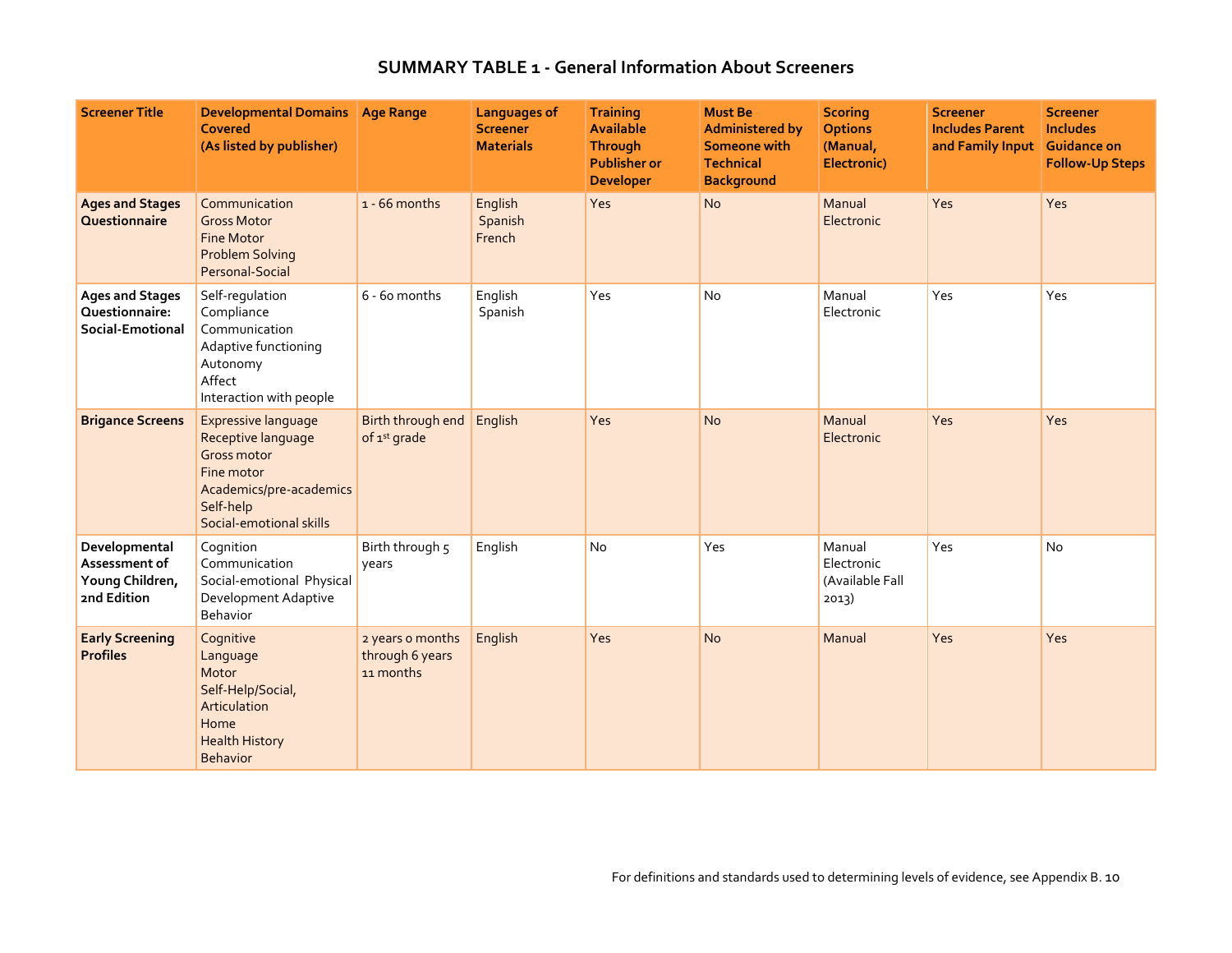#### **SUMMARY TABLE 1 - General Information About Screeners**

| <b>Screener Title</b>                                                                              | Developmental Domains Age Range<br>Covered<br>(As listed by publisher)                                                                                                                            |                                                 | <b>Languages of</b><br><b>Screener</b><br><b>Materials</b>        | <b>Training</b><br><b>Available</b><br><b>Through</b><br><b>Publisher or</b><br><b>Developer</b> | <b>Must Be</b><br><b>Administered by</b><br><b>Someone with</b><br><b>Technical</b><br><b>Background</b> | <b>Scoring</b><br><b>Options</b><br>(Manual,<br>Electronic) | <b>Screener</b><br><b>Includes Parent</b><br>and Family Input Guidance on | <b>Screener</b><br><b>Includes</b><br><b>Follow-Up Steps</b> |
|----------------------------------------------------------------------------------------------------|---------------------------------------------------------------------------------------------------------------------------------------------------------------------------------------------------|-------------------------------------------------|-------------------------------------------------------------------|--------------------------------------------------------------------------------------------------|----------------------------------------------------------------------------------------------------------|-------------------------------------------------------------|---------------------------------------------------------------------------|--------------------------------------------------------------|
| <b>FirstSTEP</b>                                                                                   | Cognitive<br>Language<br>Motor<br>Social- emotional skills<br>Adaptive functioning                                                                                                                | 2 years 9 months<br>through 6 years 2<br>months | English                                                           | <b>No</b>                                                                                        | No                                                                                                       | Manual                                                      | Yes                                                                       | No                                                           |
| Infant<br>Development<br>Inventory                                                                 | Cognitive<br>Language<br>Motor<br>Social-emotional skills<br>Adaptive functioning                                                                                                                 | Birth to 18<br>months                           | English                                                           | <b>No</b>                                                                                        | <b>No</b>                                                                                                | Manual                                                      | Yes                                                                       | <b>No</b>                                                    |
| Learning<br>Accomplishment<br>Profile-Diagnostic<br><b>Screens</b>                                 | Social Development<br>Self-Help<br>Gross Motor<br>Fine Motor<br>Language                                                                                                                          | 3 years to 6 years                              | English<br>Spanish                                                | Yes                                                                                              | <b>No</b>                                                                                                | Manual                                                      | Yes                                                                       | N <sub>o</sub>                                               |
| Parents'<br><b>Evaluation of</b><br>Developmental<br><b>Status</b>                                 | Global/Cognitive<br><b>Expressive Language and</b><br>Articulation<br>Receptive Language<br><b>Fine Motor</b><br><b>Gross Motor</b><br><b>Behavior</b><br>Social-Emotional<br>Self-Help<br>School | Birth through 7<br>years 11 months              | English<br>(Forms also<br>translated into 14<br>other languages.) | Yes                                                                                              | <b>No</b>                                                                                                | Manual<br>Electronic                                        | Yes                                                                       | Yes                                                          |
| Parents'<br><b>Evaluation of</b><br>Developmental<br>Status-<br>Developmental<br><b>Milestones</b> | Expressive Language<br>Receptive Language<br>Fine Motor<br><b>Gross Motor</b><br>Social-Emotional<br>Self-Help<br>Academic: Pre-Reading;<br>Pre-Math, and Written<br>Language                     | Birth through 7<br>years 11 months              | English<br>Spanish                                                | Yes                                                                                              | <b>No</b>                                                                                                | Manual<br>Electronic                                        | Yes                                                                       | Yes                                                          |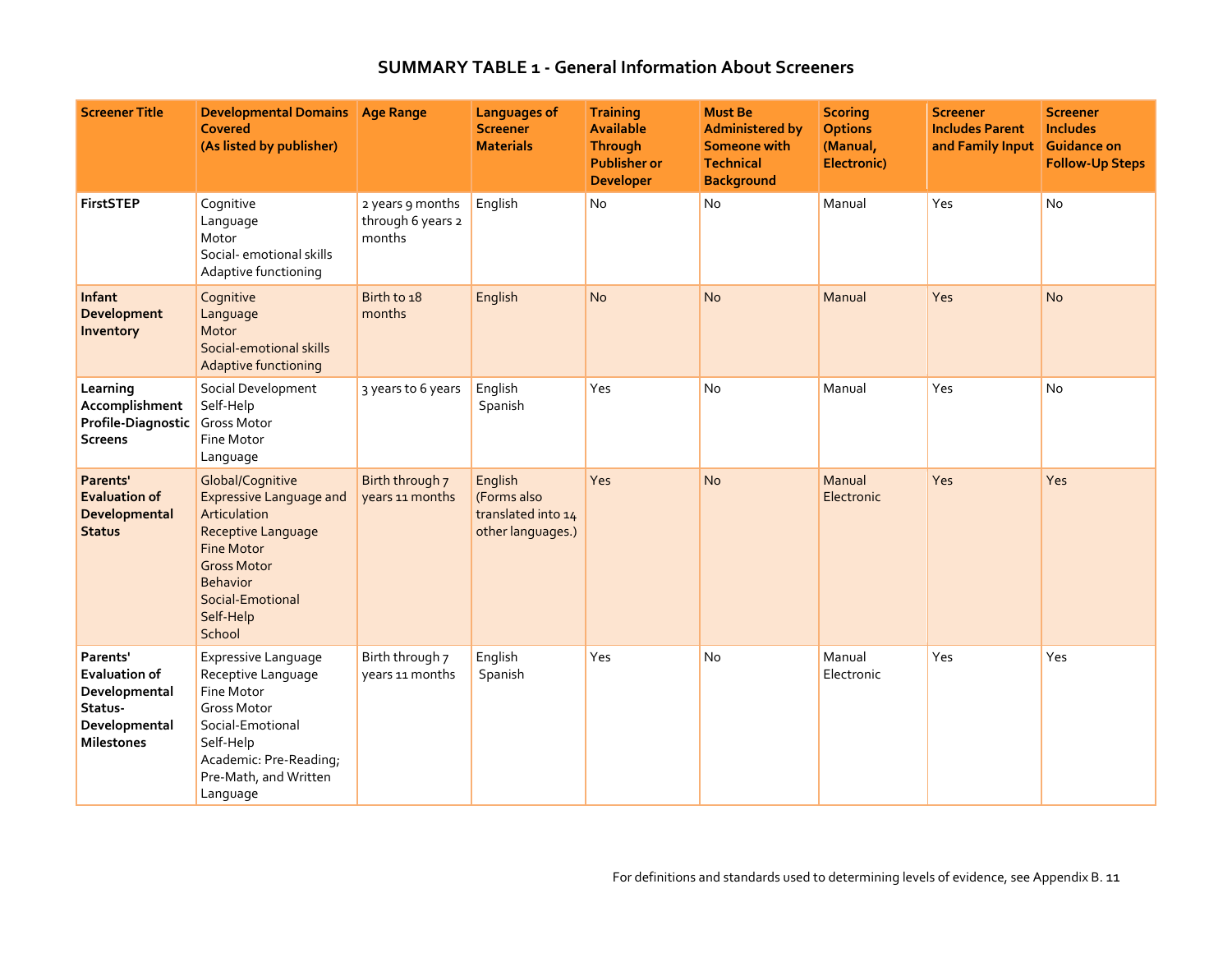#### **SUMMARY TABLE 1 - General Information About Screeners**

| Screener Title                                | <b>Developmental Domains   Age Range</b><br>Covered<br>(As listed by publisher)                                         |                 | Languages of<br><b>Screener</b><br><b>Materials</b> | <b>Training</b><br><b>Available</b><br><b>Through</b><br><b>Publisher or</b><br><b>Developer</b> | <b>Must Be</b><br><b>Administered by</b><br>Someone with<br><b>Technical</b><br><b>Background</b> | <b>Scoring</b><br><b>Options</b><br>Electronic) | <b>Screener</b><br><b>Includes Parent</b><br>(Manual, and Family Input) | <b>Screener</b><br><b>Includes</b><br><b>Guidance on</b><br><b>Follow-Up Steps</b> |
|-----------------------------------------------|-------------------------------------------------------------------------------------------------------------------------|-----------------|-----------------------------------------------------|--------------------------------------------------------------------------------------------------|---------------------------------------------------------------------------------------------------|-------------------------------------------------|-------------------------------------------------------------------------|------------------------------------------------------------------------------------|
| Survey of Well-<br>being of Young<br>Children | Cognitive<br>Motor<br>Language<br>Social-Emotional-<br><b>Behavioral Functioning</b><br>Autism<br><b>Family Factors</b> | $2 - 60$ months | English<br>Spanish                                  | <b>No</b>                                                                                        | <b>No</b>                                                                                         | Manual<br><b>Electronic</b><br>(Available 2015) | Yes                                                                     | <b>No</b>                                                                          |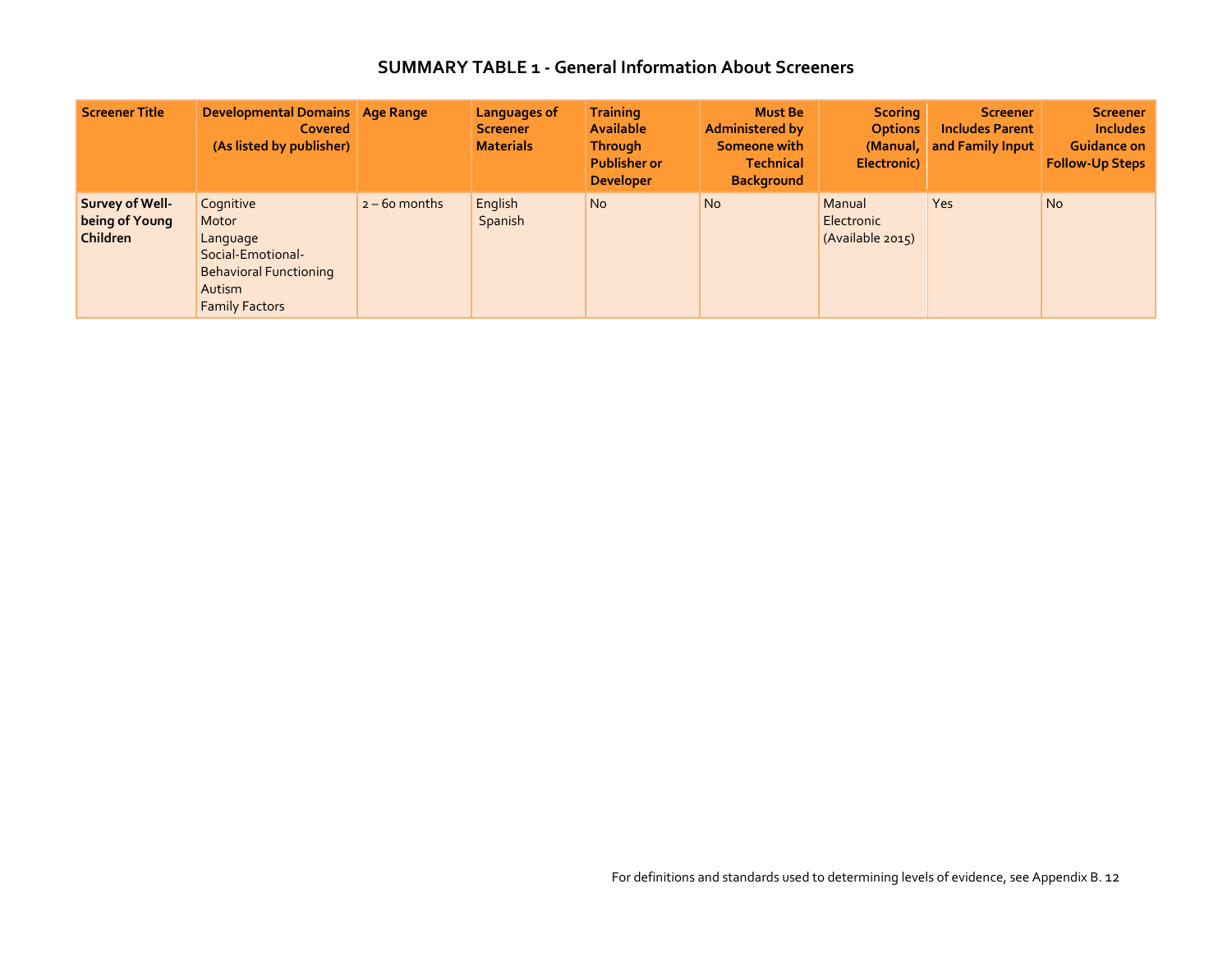#### **SUMMARY TABLE 2 – Screeners: Evidence of Reliability and Validity**

<span id="page-15-0"></span>

|                                                                                                  | <b>Reliability</b>                                                                              |                                                                                                               |                                                                                               | Validity                                                       |                                                                                                        |                                                                                                |                                                                                             |                                                                               |
|--------------------------------------------------------------------------------------------------|-------------------------------------------------------------------------------------------------|---------------------------------------------------------------------------------------------------------------|-----------------------------------------------------------------------------------------------|----------------------------------------------------------------|--------------------------------------------------------------------------------------------------------|------------------------------------------------------------------------------------------------|---------------------------------------------------------------------------------------------|-------------------------------------------------------------------------------|
| <b>Screener Title</b>                                                                            | <b>Inter-Rater</b><br>Reliability<br>(Acceptable,<br>Low/Weak,<br>Not examined<br>by developer) | <b>Test-Retest</b><br><b>Reliability</b><br>(Acceptable,<br>Low/Weak,<br><b>Not examined</b><br>by developer) | Internal<br>Consistency<br><b>Reliability</b><br>(Acceptable,<br>Low/Weak,<br>Not examined by | Content<br>Validity<br>(Content was<br>reviewed by<br>experts) | Construct<br><b>Validity (Strong/</b><br>High, Moderate,<br>Low/Weak,<br>Not examined by<br>developer) | Concurrent<br><b>Validity</b><br>(Strong,<br><b>Moderate, Not</b><br>examined by<br>developer) | Sensitivity*<br>(High, Moderate,<br>Low)                                                    | Specificity*<br>(High,<br>Moderate,<br>Low, Not<br>examined by<br>developer)) |
| <b>Ages and Stages Questionnaire</b>                                                             | Acceptable                                                                                      | Acceptable                                                                                                    | Not examined                                                                                  | <b>Yes</b>                                                     | <b>Strong</b>                                                                                          | <b>Moderate</b>                                                                                | <b>Moderate</b>                                                                             | <b>Moderate</b>                                                               |
| <b>Ages and Stages</b><br><b>Questionnaire: Social-</b><br>Emotional                             | Not examined                                                                                    | Acceptable                                                                                                    | Acceptable                                                                                    | Yes                                                            | Not examined                                                                                           | Strong                                                                                         | Moderate                                                                                    | High                                                                          |
| <b>Brigance Screens</b>                                                                          | Acceptable                                                                                      | Acceptable                                                                                                    | Acceptable                                                                                    | Yes                                                            | Moderate                                                                                               | <b>Strong</b>                                                                                  | Moderate for<br>infants, toddlers<br>and 3-5 year olds<br>High for $2$ and $5$<br>year olds | <b>Moderate</b>                                                               |
| <b>Developmental Assessment of</b><br>Young Children, 2nd Edition                                | Acceptable                                                                                      | Acceptable                                                                                                    | Acceptable                                                                                    | Not examined by<br>the developer                               | <b>Strong</b>                                                                                          | <b>Strong</b>                                                                                  | <b>Moderate</b>                                                                             | <b>Moderate</b>                                                               |
| <b>Early Screening Profiles</b>                                                                  | Acceptable                                                                                      | Acceptable                                                                                                    | Acceptable                                                                                    | Yes                                                            | <b>Moderate</b>                                                                                        | Moderate                                                                                       | <b>Moderate</b>                                                                             | <b>Moderate</b>                                                               |
| <b>FirstSTEP</b>                                                                                 | Acceptable                                                                                      | Acceptable                                                                                                    | Acceptable                                                                                    | Yes                                                            | Moderate                                                                                               | Strong                                                                                         | Moderate                                                                                    | Moderate                                                                      |
| <b>Infant Development Inventory</b>                                                              | Not examined                                                                                    | <b>Not examined</b>                                                                                           | <b>Not examined</b>                                                                           | Not examined by<br>the developer                               | Not examined                                                                                           | Not examined                                                                                   | <b>Moderate</b>                                                                             | <b>Moderate</b>                                                               |
| <b>Learning Accomplishment</b><br><b>Profile-Diagnostic Screens</b>                              | Acceptable                                                                                      | Acceptable                                                                                                    | Acceptable                                                                                    | Yes                                                            | Not examined                                                                                           | Strong                                                                                         | Moderate                                                                                    | Not examined                                                                  |
| <b>Parents' Evaluation of</b><br><b>Developmental Status</b>                                     | Acceptable                                                                                      | Acceptable                                                                                                    | Acceptable                                                                                    | Yes                                                            | Not examined                                                                                           | <b>Strong</b>                                                                                  | <b>Moderate</b>                                                                             | <b>Moderate</b>                                                               |
| <b>Parents' Evaluation of</b><br><b>Developmental Status-</b><br><b>Developmental Milestones</b> | Acceptable                                                                                      | Acceptable                                                                                                    | Acceptable                                                                                    | Yes                                                            | Not examined                                                                                           | Strong                                                                                         | Moderate                                                                                    | Moderate                                                                      |
| Survey of Well-Being of Young<br><b>Children</b>                                                 | Not examined                                                                                    | Acceptable                                                                                                    | Acceptable                                                                                    | Yes                                                            | Moderate                                                                                               | Not examined                                                                                   | <b>Moderate</b>                                                                             | <b>Moderate</b>                                                               |

\* Sensitivity and specificity refer to the accuracy with the instruments identifying children at-risk for developmental problems.

Note: Ratings reported in this table reflect the majority finding when developers examined separate domains for the different types of reliability or validity. For example, if content validity was examined for the cognitive, language, physical, and social domains, and 3 of the 4 domains were found to have "Strong" evidence of validity while the fourth domain was "Moderate", the aspect was rated as "Strong" overall. See individual profiles for detailed findings.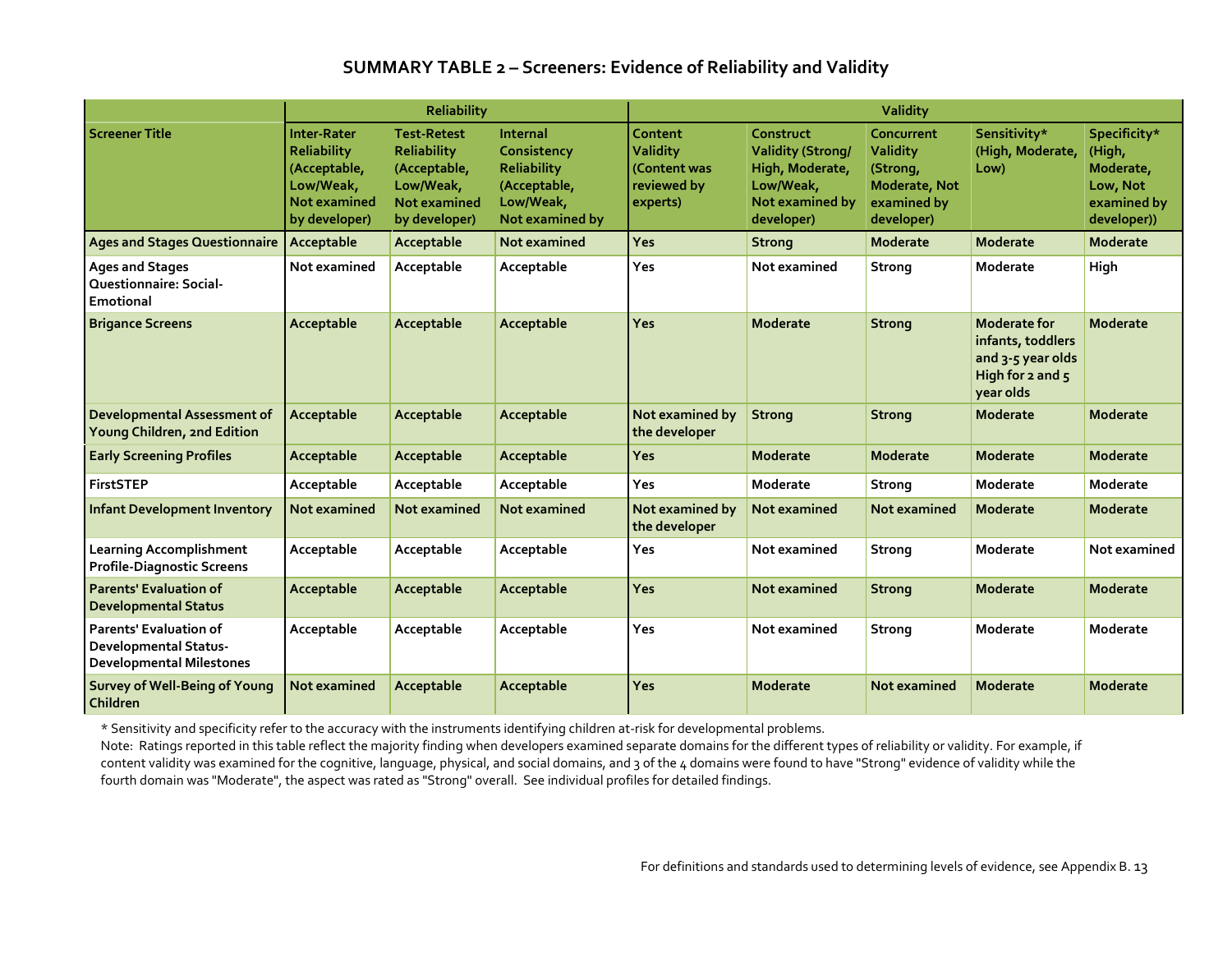#### **SUMMARY TABLE 3 – Screeners: Evidence of Reliability and Validity for Different Languages and Different Populations**

<span id="page-16-0"></span>

|                                                                                 |                                                                         | <b>Reliability and Validity for Different Languages</b>                      | <b>Reliability and Validity for Different Populations</b>                                             |                                                                                      |                                                                                                          |
|---------------------------------------------------------------------------------|-------------------------------------------------------------------------|------------------------------------------------------------------------------|-------------------------------------------------------------------------------------------------------|--------------------------------------------------------------------------------------|----------------------------------------------------------------------------------------------------------|
| <b>Screener Title</b>                                                           | <b>Evidence of</b><br><b>Reliability and</b><br>Validity in<br>English? | <b>Evidence of Reliability and</b><br><b>Validity in Other</b><br>Languages? | <b>Evidence of</b><br><b>Reliability and</b><br><b>Validity for Dual</b><br><b>Language Learners?</b> | <b>Evidence of</b><br><b>Reliability and</b><br><b>Validity for</b><br>Children with | <b>Evidence of Reliability</b><br>and Validity for<br>American Indian/Alaskan<br><b>Native Children?</b> |
| <b>Ages and Stages Questionnaire</b>                                            | <b>Yes</b>                                                              | <b>No</b>                                                                    | No evidence <sup>1</sup>                                                                              | <b>Yes</b>                                                                           | No evidence <sup>2</sup>                                                                                 |
| Ages and Stages Questionnaire: Social-Emotional                                 | Yes                                                                     | <b>No</b>                                                                    | No evidence <sup>1</sup>                                                                              | No evidence <sup>1</sup>                                                             | No evidence <sup>2</sup>                                                                                 |
| <b>Brigance Screens</b>                                                         | <b>Yes</b>                                                              | <b>No</b>                                                                    | No evidence <sup>1</sup>                                                                              | No evidence <sup>1</sup>                                                             | No evidence <sup>2</sup>                                                                                 |
| Developmental Assessment of Young Children, 2nd<br><b>Edition</b>               | <b>Yes</b>                                                              | <b>No</b>                                                                    | No evidence <sup>1</sup>                                                                              | <b>Yes</b>                                                                           | No evidence <sup>1</sup>                                                                                 |
| <b>Early Screening Profiles</b>                                                 | <b>Yes</b>                                                              | <b>No</b>                                                                    | No evidence <sup>1</sup>                                                                              | No evidence <sup>1</sup>                                                             | No evidence <sup>2</sup>                                                                                 |
| <b>FirstSTEP</b>                                                                | Yes                                                                     | <b>No</b>                                                                    | No evidence <sup>1</sup>                                                                              | No evidence <sup>1</sup>                                                             | No evidence <sup>2</sup>                                                                                 |
| <b>Infant Development Inventory</b>                                             | <b>Yes</b>                                                              | <b>No</b>                                                                    | No evidence <sup>1</sup>                                                                              | No evidence <sup>1</sup>                                                             | No evidence <sup>1</sup>                                                                                 |
| Learning Accomplishment Profile-Diagnostic<br><b>Screens</b>                    | Yes                                                                     | <b>No</b>                                                                    | No evidence <sup>1</sup>                                                                              | No evidence <sup>1</sup>                                                             | No evidence <sup>2</sup>                                                                                 |
| <b>Parents' Evaluation of Developmental Status</b>                              | <b>Yes</b>                                                              | <b>No</b>                                                                    | No evidence <sup>1</sup>                                                                              | No evidence <sup>1</sup>                                                             | No evidence <sup>2</sup>                                                                                 |
| Parents' Evaluation of Developmental Status-<br><b>Developmental Milestones</b> | <b>Yes</b>                                                              | No                                                                           | No evidence <sup>1</sup>                                                                              | Yes                                                                                  | No evidence <sup>2</sup>                                                                                 |
| Survey of Well-Being of Young Children                                          | Yes                                                                     | <b>No</b>                                                                    | No evidence <sup>1</sup>                                                                              | Yes                                                                                  | No evidence <sup>1</sup>                                                                                 |

#### **Content Key**

**YES:** At least one measure of acceptable reliability or validity is presented by the developer.

**NO:** The developer did not examine whether the instrument was reliable or valid for this population.

<sup>1</sup>No information about this population is provided by the developer.

**<sup>2</sup>**While this population was included in the total sample of children, separate analyses for this sub-group were not conducted by the developer.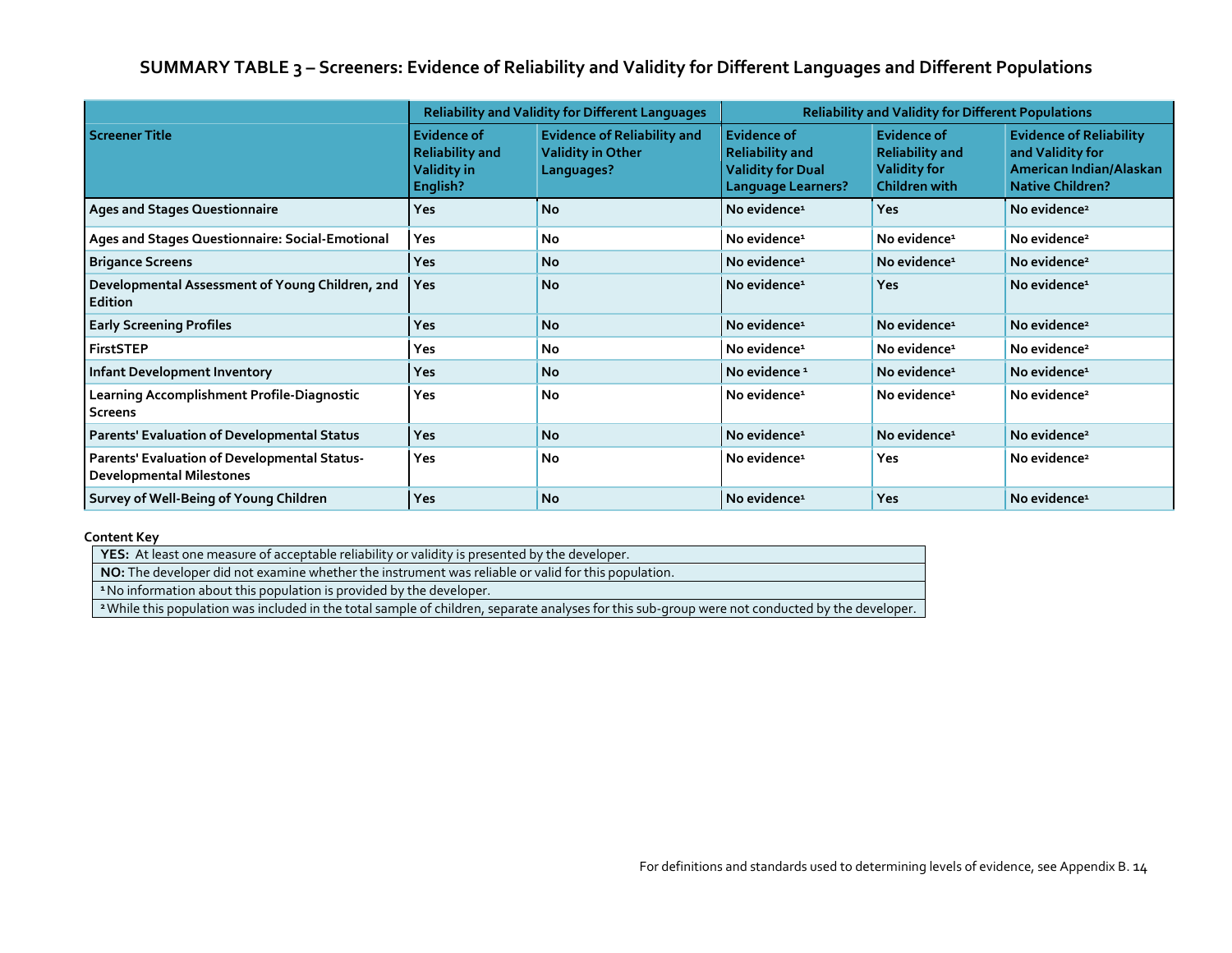## <span id="page-17-0"></span>Profiles of Individual Measures: Developmental Screeners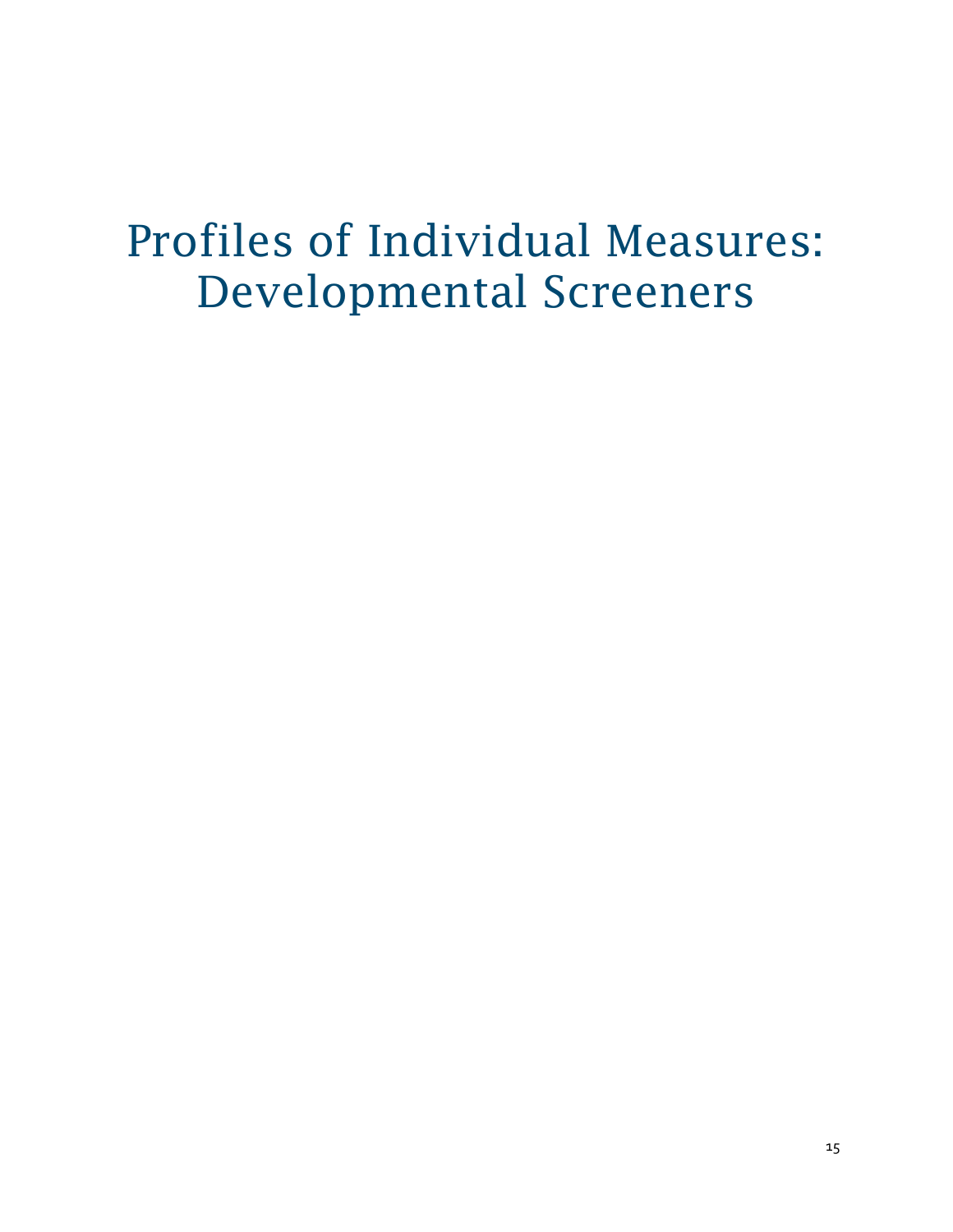### <span id="page-18-0"></span>Ages and Stages Questionnaires-3rd Edition (ASQ-3)

**Developers:** Jane Squires and Diane Bricker **Publisher:** Paul H. Brookes Publishing Co., Inc. [www.agesandstages.com](http://www.agesandstages.com/)

**Developmental domains addressed in the developmental screener, as stated by the publisher:**

- Gross motor
- Fine motor
- Problem solving
- Personal-social
- An overall section addresses general parental concerns.

**Intended age range**:

1-66 months

#### **Number of items:**

Each of the 21 questionnaires contains 30 items. There is also an overall section addressing general parental concerns.

**In what settings can this developmental screener be used (e.g., centers, homes, medical facilities, other)?** Settings in which the ASQ-3 can be used include screening clinics, education and child care facilities, home settings, and doctors' offices or

clinics.

### Background

#### **Purpose:**

The Ages and Stages Questionnaires-3<sup>rd</sup> Edition (ASQ-3) is a developmental screening system made up of 21 age-specific questionnaires completed by parents or primary caregivers of young children. The questionnaires can identify children who are in need of further assessment to determine whether they are eligible for early intervention or early childhood special education services.

#### **What is the appropriate time period between administering, recording, or reviewing the data?**

The ASQ-3 manual suggests that it is ideal to screen children at regular intervals, from 2 months to 5 years, 6 months, if possible. Ideally, children should be screened initially at 2 and 4 months, then at 4-month intervals until they are  $24$ months old, and at 6-month intervals until they are 5 years, 6 months old. The developers do not recommend screening children more frequently than every 4-6 months (except at the 2- and 4- month intervals) unless there is some reason to suggest that more frequent screening would be useful (e.g., the child has suffered a serious illness, parents feel their child has changed, etc.).

#### **How long does it take to administer the developmental screener?**

The ASQ-3 questionnaires are completed by parents. Each questionnaire can be completed in 10-15 minutes.

#### **Language(s) developed for:**

The ASQ-3 was developed in English and translated into Spanish and French. Earlier editions of the ASQ are available in Korean. Translations of the ASQ-3 are in development in a number of languages; however, the developers did not provide information about which languages will be available.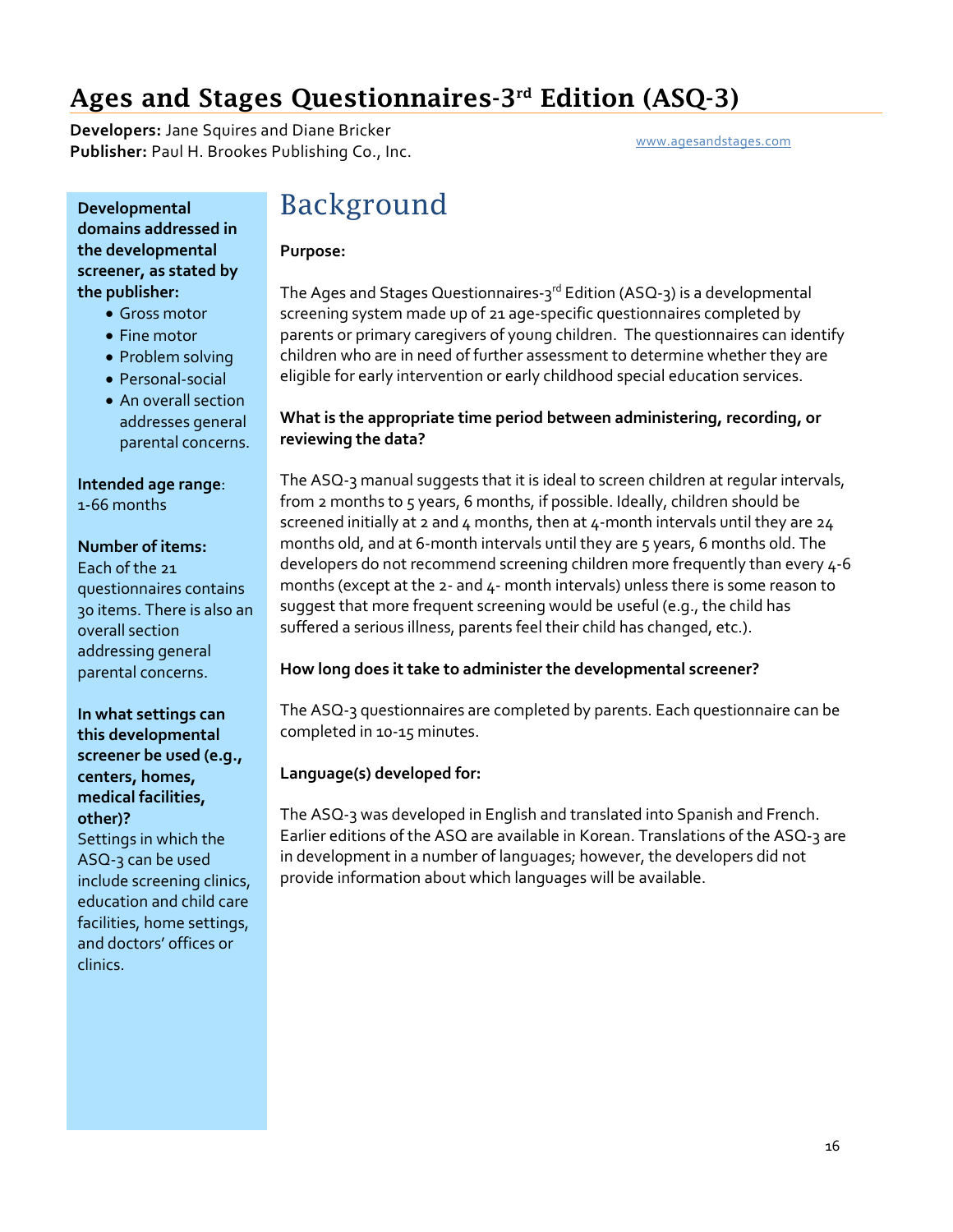### Availability and Cost of the Developmental Screener

#### **Is the developmental screener available to programs without restrictions?**

Yes, the ASQ-3 is available to programs without restrictions.

#### **What is the cost of the developmental screener?**

As of 2013, the ASQ-3 Starter Kit, which includes 21 paper masters of the questionnaires (in English or in Spanish), scoring sheets, a CD-ROM with printable PDF questionnaires, the ASQ-3 User's Guide, and a laminated ASQ-3 Quick Start Guide, cost \$275.00. The starter kit contains all 21 questionnaires. Additional copies of the 21 questionnaires (in English or in Spanish) can be purchased separately for \$225.00. Costs associated with the information reporting system for the ASQ-3 are described below.

### Training and Other Requirements for Assessors

#### **Is training available on how to administer and score the developmental screener? Who offers the training?**

Yes, ASQ-3 training is available through the publisher. Training DVDs are available that show staff how to screen, score, and interpret the results of the ASQ-3. Programs may also arrange for onsite seminars or attend the training seminars held every year by the developers of ASQ-3. Costs associated with the seminars range from \$2,500 to \$3,5000 while the training DVDs can be purchased separately for \$50.00. Detailed information is available on the company's website [\(http://www.agesandstages.com/training/\)](http://www.agesandstages.com/training/).

#### **Is it necessary to have a professional background or technical training (over and above training on the developmental screener) to administer or complete the developmental screener?**

No, it is not necessary to have a professional background or technical training to complete the ASQ-3. The ASQ-3 was developed as a parent-completed screening tool, and having parents and caregivers complete the screener is the preferred method. Completing a questionnaire independently requires reading skills at a  $4^{\text{th}}$ -to 6<sup>th</sup>-grade reading level. If parents or caregivers are unable to complete questionnaires independently (due to cognitive disability, limited reading skills, etc.), teachers and program staff can provide support. The manual does suggest that all ASQ-3 users become familiar with the information in the manual, in particular, the information regarding administering the ASQ-3 which appears in chapter 6.

#### **Is it necessary to have a professional background or technical training (over and above training on the developmental screener) to score the developmental screener?**

A parent, caregiver, or teacher can score the ASQ-3 without a professional background or technical training. The manual does suggest that ASQ-3 users become familiar with the information in the manual, in particular the information regarding scoring the ASQ-3.

#### **Are regular checks on administration required or recommended to ensure appropriate administration? If so, when and by whom?**

Information is not provided regarding the performance of regular checks on administration.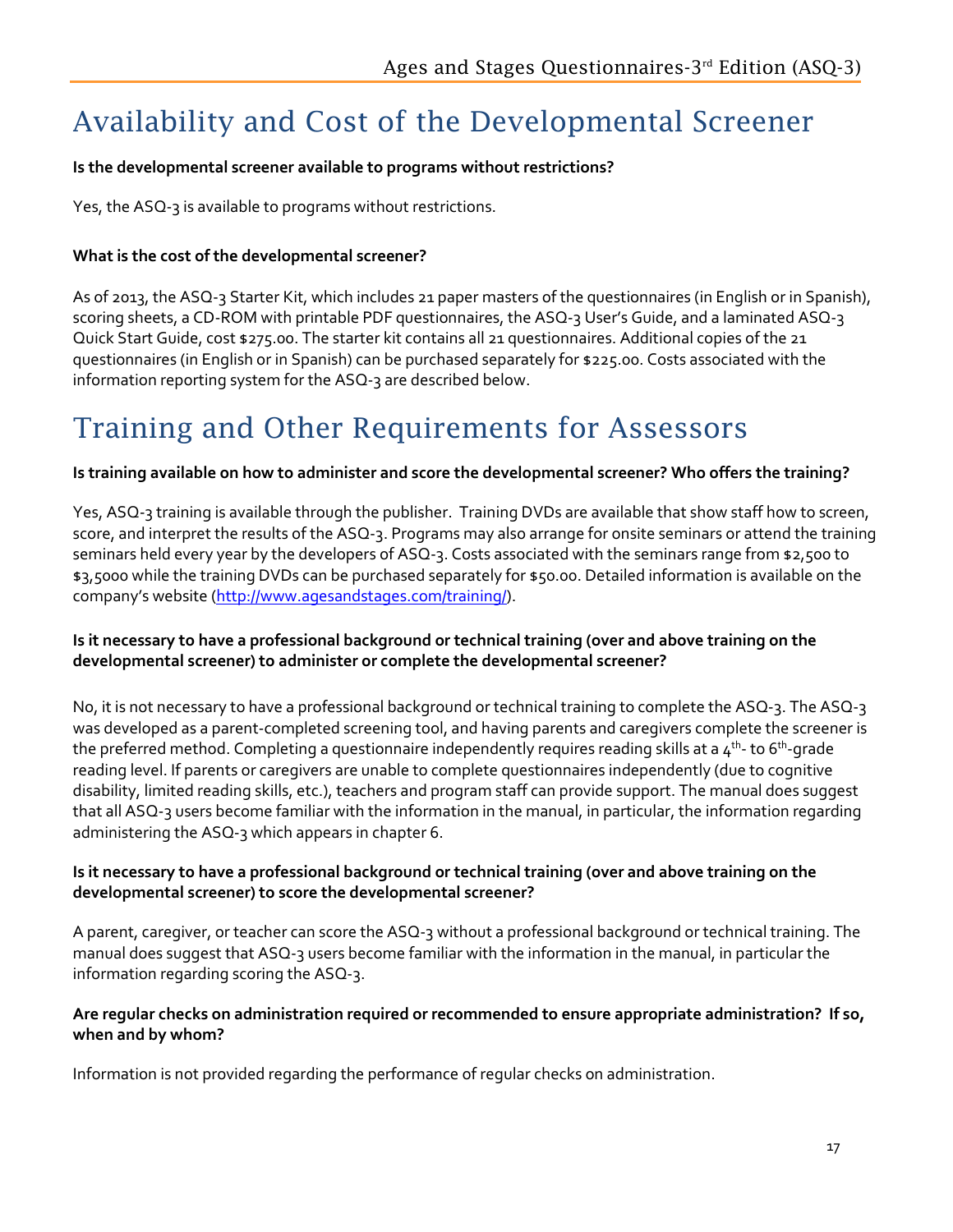### Information Reporting System for the Developmental Screener

**Electronic Data Entry.** *Does the developmental screener come with a process for entering information from the screener electronically?*

Yes, the ASQ-3 can be used with online systems called the ASQ Pro (for single sites) and the ASQ Enterprise (for multisite programs). These online management systems help with screening administration, automated scoring, and information storage. An annual subscription to the ASQ Pro costs \$149.95. An annual subscription to the ASQ Enterprise costs \$499.95

**Electronic Reports.** *Can programs g*enerate electronic reports of individual ch*ildren's data?* 

Yes, the ASQ Pro and the ASQ Enterprise online systems can store questionnaire results and follow-up decisions in individual child records. The ASQ Enterprise can also generate multisite reports to show trends across programs.

### Approaches to Family/Parent Input

**Tools for Family Input.** *Does the developmental screener include specific tools or guidance for gathering and incorporating parental/family* input *on an individual child's skills and development?*

The ASQ-3 questionnaires were designed to be completed by parents. They indicate *"*yes," *"*sometimes," or "not yet*"* regarding whether the child exhibits certain skills or behaviors within five areas: communication, gross motor, fine motor, problem-solving, and personal-social. The final overall section provides space for parents and caregivers to note any general concerns.

**Sharing Results.** *Does the* developmental*screener include recommendations on how to share developmental screener results with the child's family?*

Yes, the ASQ-3 manual gives suggestions about how to communicate results of the screening with families. There are suggestions for families of children whose scores indicate typical development and for children whose results indicate the need for further assessment. An example of a feedback letter for parents and caregivers of children whose scores indicate typical development is found in Appendix D (in English and in Spanish) of the manual. The manual suggests that providing feedback to families with children whose scores indicate the need for further assessment should always be done in person due to the sensitive nature of the conversation.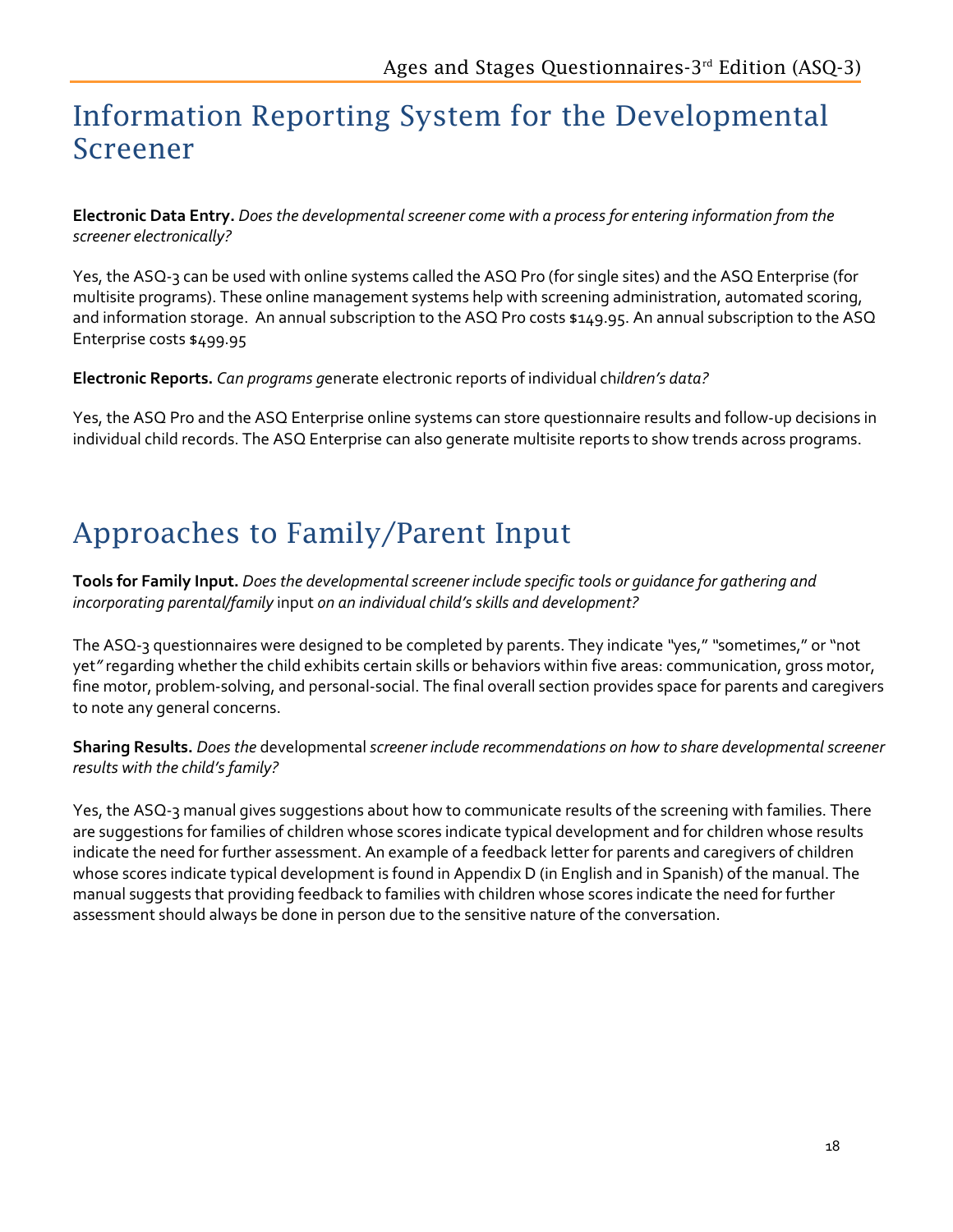### Options for Use with Special and Diverse Populations

#### **Developmental Norms.** *Is this a developmental screener with developmental norms?*

Yes, the ASQ-3 is a screener with developmental norms. The sample on which the norms are based included 15,138 children and their families, and is representative of the U.S. population in geography and ethnicity, and includes representation across socioeconomic groups.

#### *Which populations are included in the norming sample?*

Norms for the ASQ-3 were developed using questionnaire data collected between January 2004 and June 2008. This norming sample was 53 percent male and 47 percent female. 54 percent of mothers in the sample had at least four years of college, whereas 12 percent had an associate's degree, 23 percent had a high school education, and 3.5 percent had not completed high school. The majority of the reporting caregivers for this sample indicated incomes greater than \$40,000. See the table on the next page for more information about these children.

#### **Availability of Versions in Languages Other than**

**English.** *Is the developmental screener available in languages other than English? Which languages?* 

The ASQ-3 is available in Spanish and French. Previous editions of the ASQ are available in Korean.

*How were versions in languages other than English developed?* 

Information is not provided about the development of the French version of the ASQ-3.

In order to develop the Spanish translation of the ASQ-3, pediatric experts, developmental pediatricians, and practitioners working with young children and families who speak a variety of Spanish dialects reviewed the Spanish-language version of the second edition of the

ASQ. Translation errors that were found in the second edition were corrected and minor wording changes were made.

The ASQ-3 Spanish questionnaires have been tested with Spanish-speaking parents in various geographic regions of the United States; however, separate cutoff scores have not been developed for children of Spanish-speaking parents.

*What are the findings on the reliability and validity of versions of the developmental screener in languages other than English?* 

The reliability and validity of the translations of the ASQ-3 have not been examined.

**Accommodations for Children with Special Needs.** *Are there suggested accommodations for assessing children with special needs?* 

The ASQ-3 is based on parent, family, or teacher report and therefore information is not provided regarding accommodations for screening children with identified or suspected special needs.

#### **Consultation with Diverse Populations.** *Have*

*cognitive testing or focus groups been conducted with diverse populations to determine the appropriateness of this developmental screener for these populations?*

Information is not provided about whether the appropriateness of the ASQ-3 for diverse populations was addressed in this way.

**Risk Levels.** *What terminology is used to describe risk levels (e.g., delay, no delay, at risk, caution, rescreen, okay, etc.)?*

The risk levels on the ASQ-3 are described as "typical development," "need for monitoring," or "need for further assessment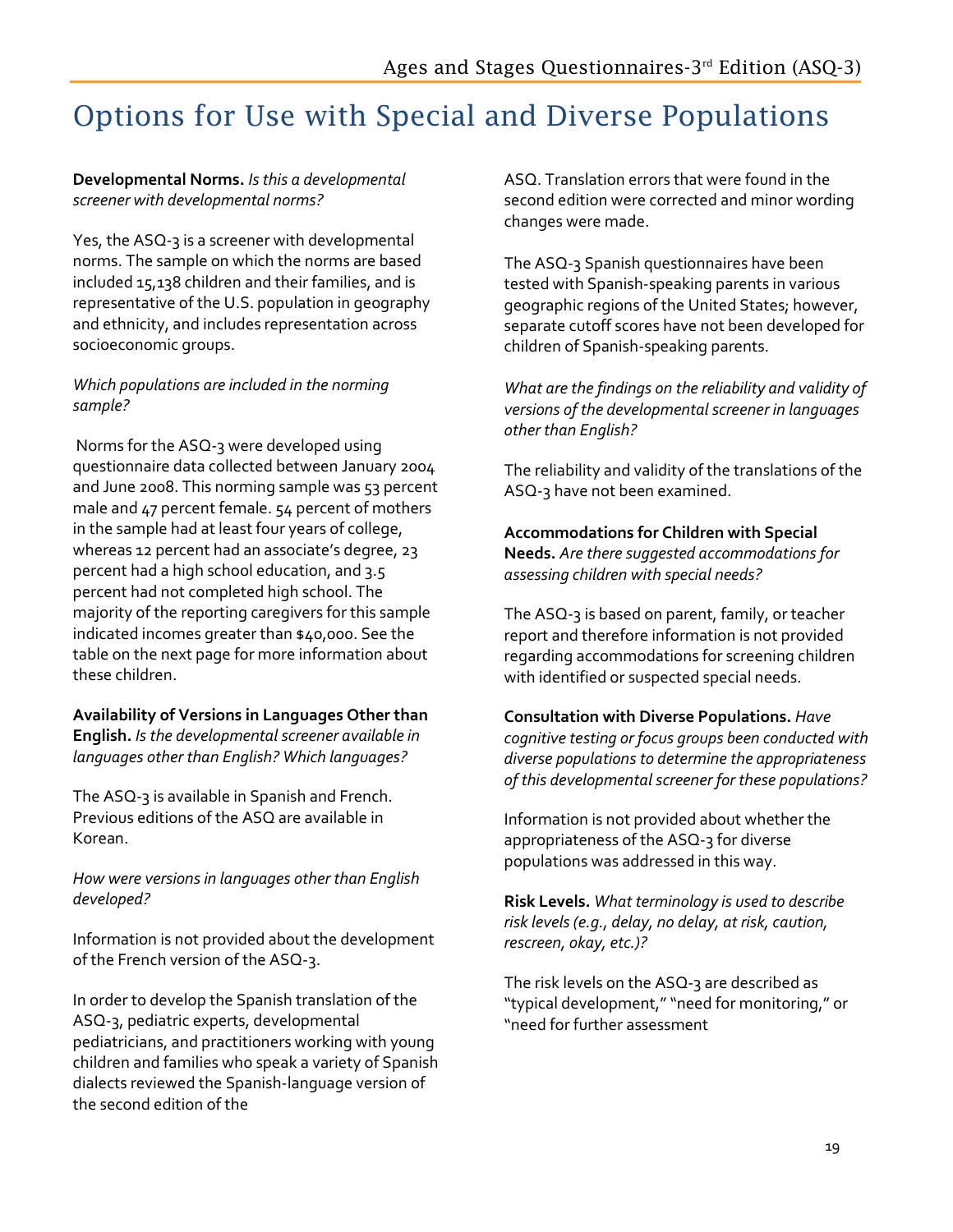### Characteristics of 2008 Norming Sample Number of children in the sample: 15,138

|                                  | <b>Percentage of Children</b> |
|----------------------------------|-------------------------------|
| Race/Ethnicity                   |                               |
| White                            | 66.4                          |
| African American                 | 11.6                          |
| Latino/Hispanic                  | 10.5                          |
| Asian/Pacific Islander           | 3.9                           |
| Native American/Alaskan          | 1.1                           |
| Other                            | 1.1                           |
| Mixed                            | 4.5                           |
| Unknown                          | 0.9                           |
| Gender                           |                               |
| Male                             | 52.6                          |
| Female                           | 47.4                          |
| <b>Maternal Education</b>        |                               |
| Less than High School Graduation | 3.5                           |
| <b>High School Graduation</b>    | 22.7                          |
| Associate's Degree               | 12.0                          |
| 4 Years of College or Above      | 54.0                          |
| Unknown                          | 7.7                           |
| <b>Family Income</b>             |                               |
| \$0-\$12,000                     | 12.8                          |
| \$12,001-\$24,000                | 9.3                           |
| \$24,001-\$40,000                | 13.7                          |
| More than \$40,000               | 57.1                          |
| Unknown                          | 7.0                           |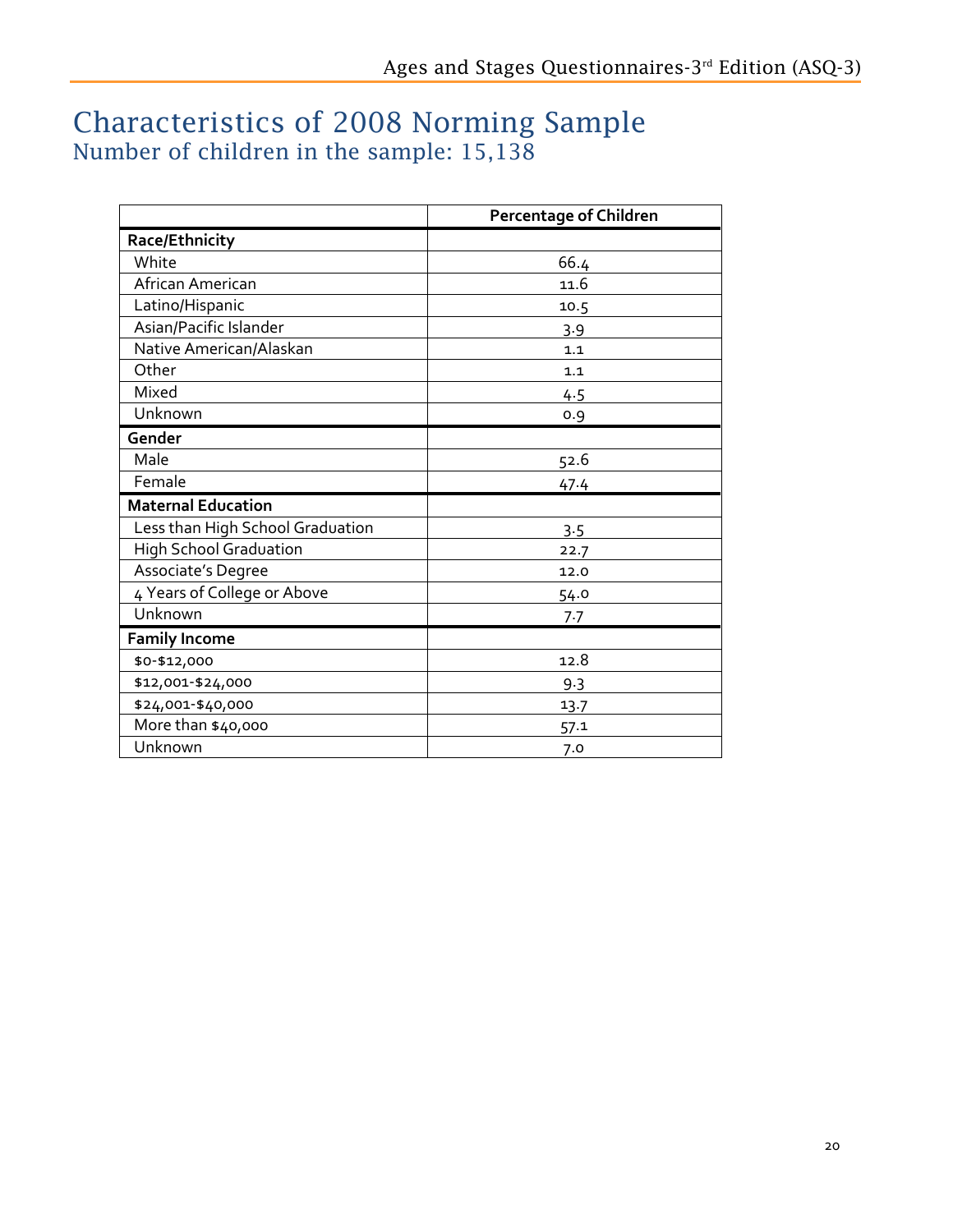### Reliability and Validity Information

What is known about the reliability and validity of the developmental screener...

#### **In English?**

There is information about reliability, validity, sensitivity, and specificity of the ASQ-3 in English. This information is outlined in responses to later questions in this profile.

#### **In other languages?**

While the ASQ-3 has been translated into Spanish, information is not provided about the reliability, validity, sensitivity, and specificity of the Spanish translation.

#### **For dual language learners?**

Information has not been provided about this population, and the reliability, validity, sensitivity, and specificity of the ASQ-3 for dual language learners have not been examined.

#### **For children with special needs?**

There is information about the sensitivity and specificity of the ASQ-3 for children with special needs. The extent to which the ASQ-3 correctly identifies children at risk for developmental delays was examined with a sample of 257 children participating in early intervention or early childhood special education programs in California, New York, and Oregon. The results of the screenings suggest that the ASQ-3 is moderately accurate at correctly identifying children who are at risk for developmental delays. Additionally, the extent to which the ASQ-3 correctly identifies children not at risk for developmental delays was examined with the same sample. Results show that the ASQ-3 is moderately to highly accurate in correctly identifying children who are not at risk for developmental delays. The developers did not provide additional information about the characteristics of this sample. The developers have not examined other types of reliability and validity for this population.

#### **For American Indian/Alaskan Native children?**

While American Indian/Alaskan Native children were included in the norming sample (1.1 percent of children), there is no separate information about the reliability, validity, sensitivity, and specificity for this specific group.

#### **For children of migrant and seasonal farm workers?**

Information is not provided about the children of migrant and seasonal farm workers and the reliability, validity, sensitivity, and specificity of the ASQ-SE for this population have not been examined.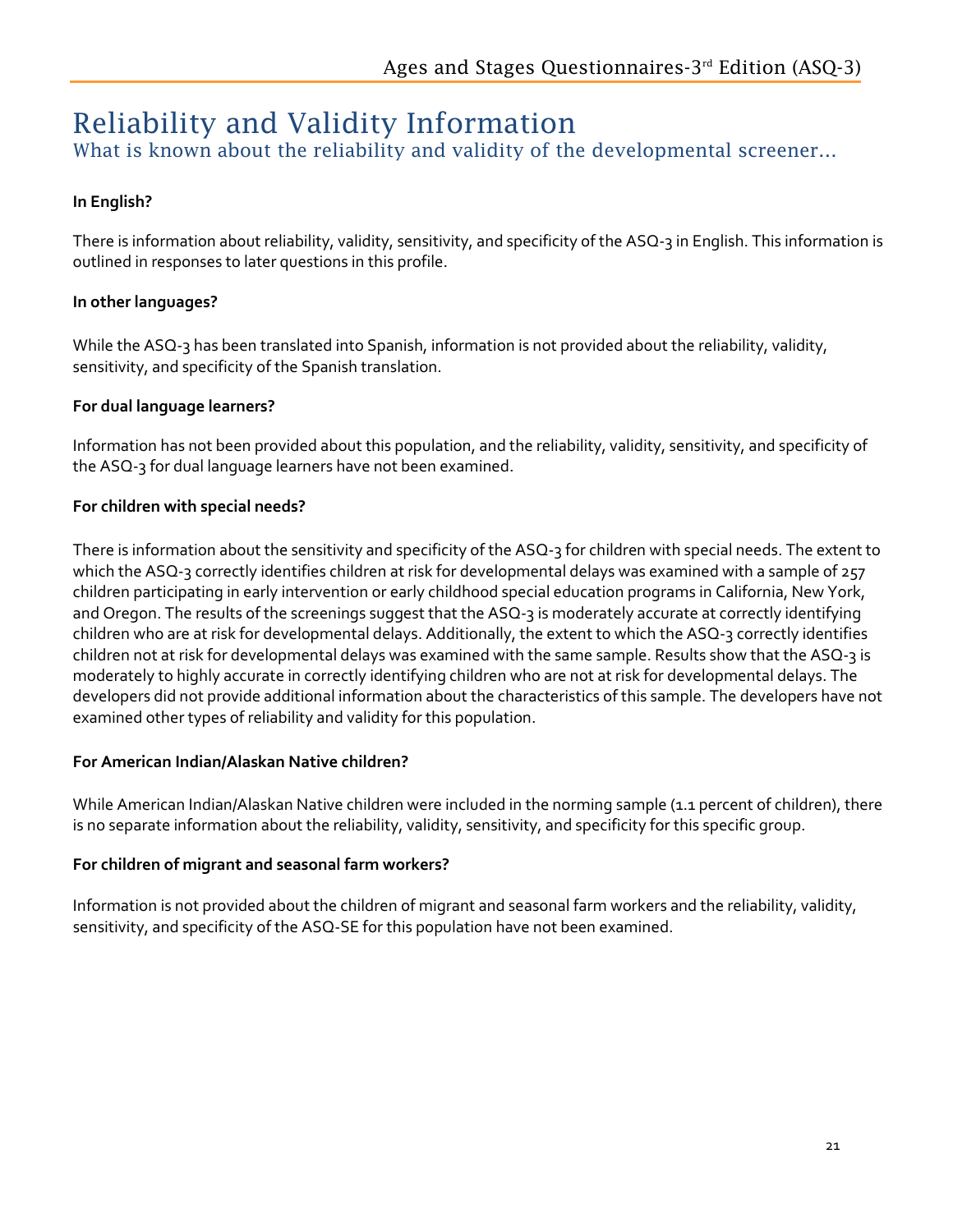### Reliability: Does the instrument obtain the same results, consistently, under the same conditions with the same children?

**Interrater Reliability.** *Do different raters agree when they are assessing the same children?*

To test whether different raters agree when they are screening the same children, questionnaires completed by parents were compared with questionnaires completed by trained test examiners for the same children. The results showed acceptable agreement between parents and trained examiners when completing the ASQ-3 for the same children. The strongest agreement was in the personal-social area and the weakest agreement was in the communication area. This may be due to parents and test examiners observing different types of behavior in different settings while completing the communication area.

The agreement between raters was examined with 107 children based on the parents' and examiners' completion of the ASQ-3. This sample was taken from the norming sample. Information is not provided about the characteristics of the children in this analysis. Demographic information is not provided on the trained examiners.

**Test-Retest Reliability.** *How consistent are scores if the developmental screener is administered once and then administered again soon?* 

The consistency of scores on the ASQ-3 is acceptable if it is administered once and then again soon. This was tested by comparing two questionnaires completed by the same parent at a two-week interval. Questionnaires completed by 145 parents taken from the norming sample were included in this analysis (no specific information is provided about the characteristics of this sample). Parents did not have access to the first questionnaire when they completed the second one, and did not know whether the scores indicated a need for further follow-up. The results of the comparisons of the two questionnaires show that the scores were consistent.

**Internal Consistency Reliability.** *How strongly related are items that are intended to reflect the same set of skills or behaviors?* 

The developers did not examine relationships between the items within a developmental area. However, the developers did examine the relationships between developmental area scores and overall scores on the ASQ-3. This information is summarized under "Construct Validity" in the next section of this profile.

### Validity: Does the instrument measure what it is supposed to?

**Content Validity.** *Were experts consulted regarding whether the items in the developmental screener do a good job of reflecting what the* developmental *screener is supposed to be assessing?*

Yes, experts, parents, and practitioners were consulted during the development of items for the ASQ-3.

**Construct Validity.** *How closely related to each other are sets of items within the developmental screener that aim to address similar skills and behaviors, compared to sets of items that aim to address different skills and behaviors? Do the developers examine whether scores on sets of items relate to children's age as expected?* 

The developers have not examined relationships between sets of items that aim to address similar skills and behaviors.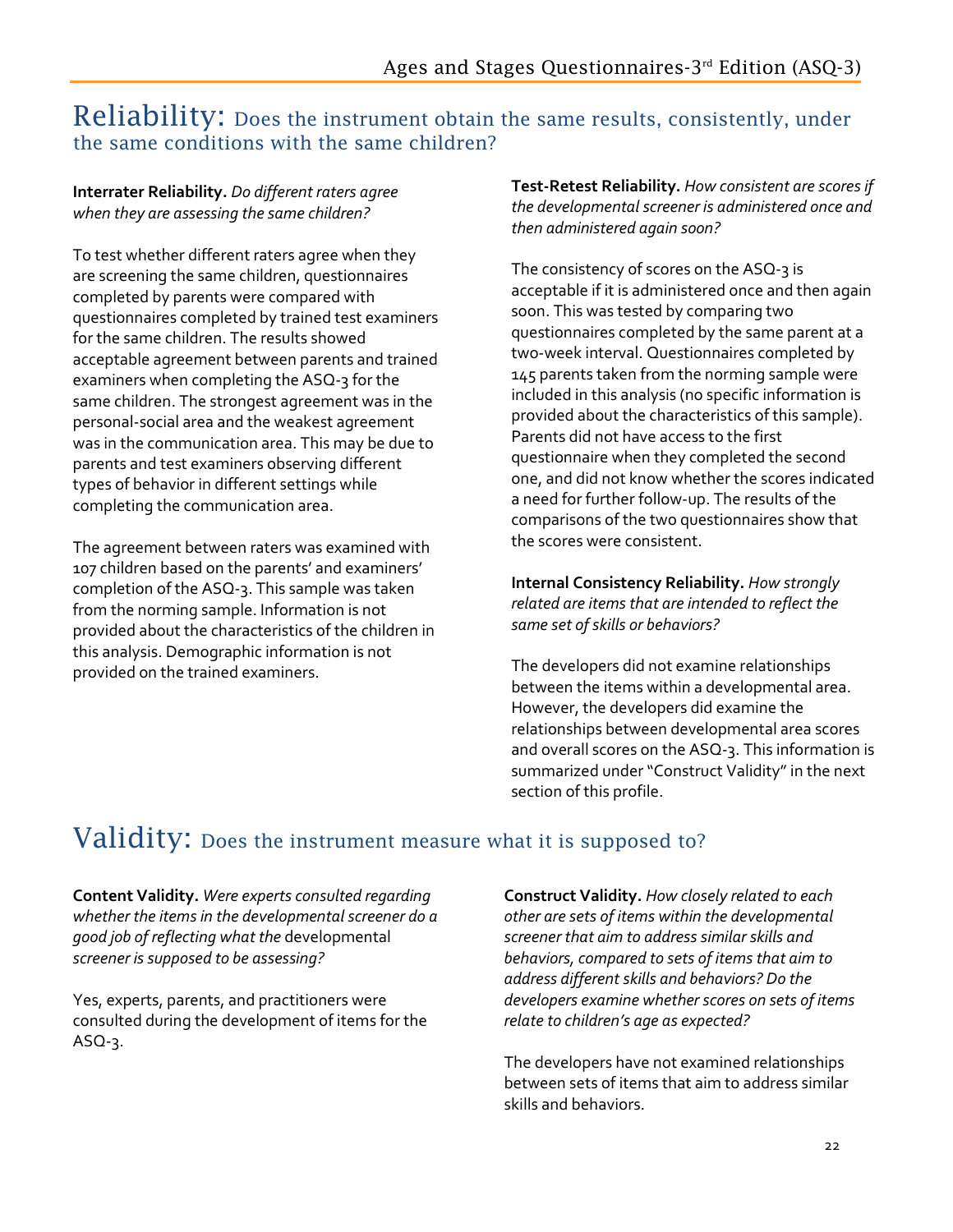### Validity: Does the instrument measure what it is supposed to? (cont.)

The developers did examine the relationships between developmental area scores and overall score on the ASQ-3 for 20 questionnaire age intervals. The results showed strong relationships between developmental area scores and overall ASQ-3 scores.

Information about whether scores on sets of items relate to children's age as expected is not provided.

**Convergent Validity.** *How strongly do the scores of this developmental screener show a relationship to the scores of other developmental screeners of similar domains?* 

Please see response below to how accurately the developmental screener correctly identifies children at risk for developmental delays.

**Scores for Further Evaluation.** *Are specific scores used to identify whether further evaluation is needed? How are these scores determined by the developer?*

Yes, cutoff scores for the five areas of development covered in each questionnaire age interval have been determined using data from 18,572 questionnaires. The manual indicates several different levels of cutoff scores that a program can choose to use when interpreting the scores.

**Sensitivity.** *How accurately does the developmental screener correctly identify children at risk for developmental delays?* 

To test how accurately the ASQ-3 correctly identifies children at risk for developmental delays, both the ASQ-3 and the Battelle Developmental Inventory (BDI) were administered to two groups of children: those not receiving special education services and presumed to be developing without problems (322 children), and those participating in early intervention or early childhood special education programs in California, New York, and Oregon (257 children).

The BDI was administered to both groups of children by trained examiners. The ASQ-3 was completed by parents or caregivers. The results of the screenings suggest that the ASQ-3 is moderately accurate at correctly identifying children at risk for developmental delays. The accuracy of identifying children at risk for developmental problems depends on the children's age. For children ages 2-12 months, the ASQ-3 is 84.6 percent accurate at correctly identifying children at risk for developmental delays. For children 14-24 months, it is 89.2 percent accurate. For children 27-36 months, the ASQ-3 is 85.9 percent accurate. For children ages 42-60 months, it is 82.5 percent accurate. Additionally, accuracy varies depending on which cutoff scores have been used.

**Specificity.** *How accurately does the developmental screener correctly identify children who are not at risk for developmental delays?* 

The ASQ-3 is moderately to highly accurate at correctly identifying children who are not at risk for developmental delays. The accuracy of identifying children not at risk for developmental problems depends on the children's age. For children ages 2- 12 months the ASQ-3 is 91.3 percent accurate at correctly indentifying children not at risk for developmental delays. For children 14-24 months, it is 77.9 percent accurate. For those 27-36 months, the ASQ-3 is 85.7 percent accurate. For those ages 27-36 months, the ASQ-3 is 85.7 percent accurate. For children ages 42-60 months, the ASQ-3 is 92.1 percent accurate. Additionally, accuracy varies depending on which cutoff scores have been used.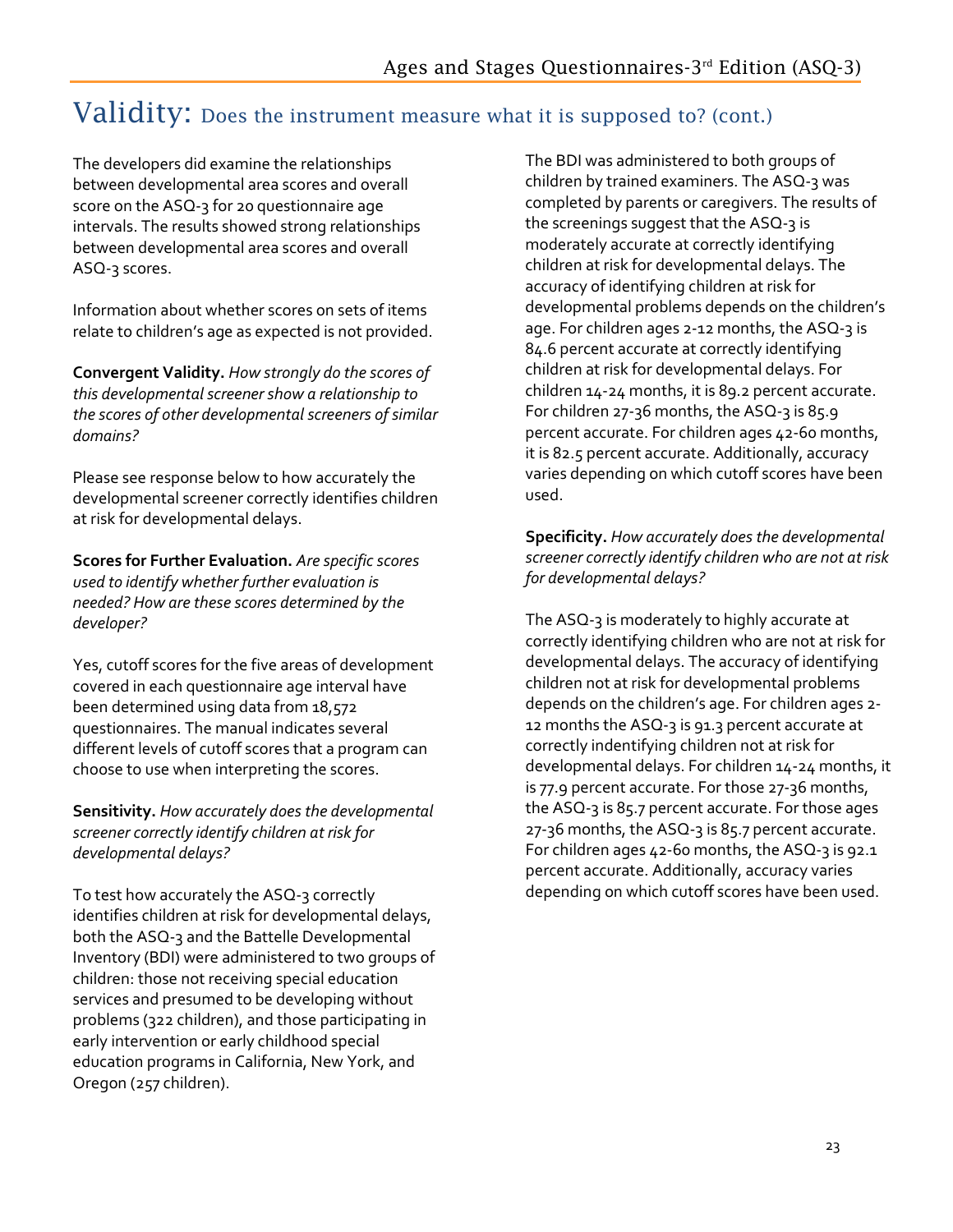## Follow-Up Guidance

**Program Follow-Up Steps.** *Does the developmental screener come with guidance about follow-up steps based on the results?*

Yes, the ASQ-3 Information Summary sheet provides a list of potential actions that may follow the screening, based on the child's scores and the parent's responses to the overall questions. For example, if the child's scores indicate typical development, children can be rescreened at 4- to 6-month intervals, and parents can be given suggestions for activities to do with their children to support their continued development. If a child's scores indicate the need for further assessment, a referral to a community agency or specialist may be made.

**Family Follow-Up Steps.** *Does the developmental screener include recommendations on how families might follow-up on the results of the screening?* 

The recommended follow-up steps included on the ASQ-3 Information Summary Sheet provide recommendations for how families might follow up on the results of the screening. In addition, parents can use the activities that are included in the manual for children with typical results or for children who need monitoring and/or referrals. Children may benefit from practicing the skills targeted in these activities.

### References

Squires, J., Twombly, E., Bricker, D., & Potter, L. (2009). Ages and Stages Questionnaires: Third Edition. Baltimore, MD: Paul H. Brookes Publishing.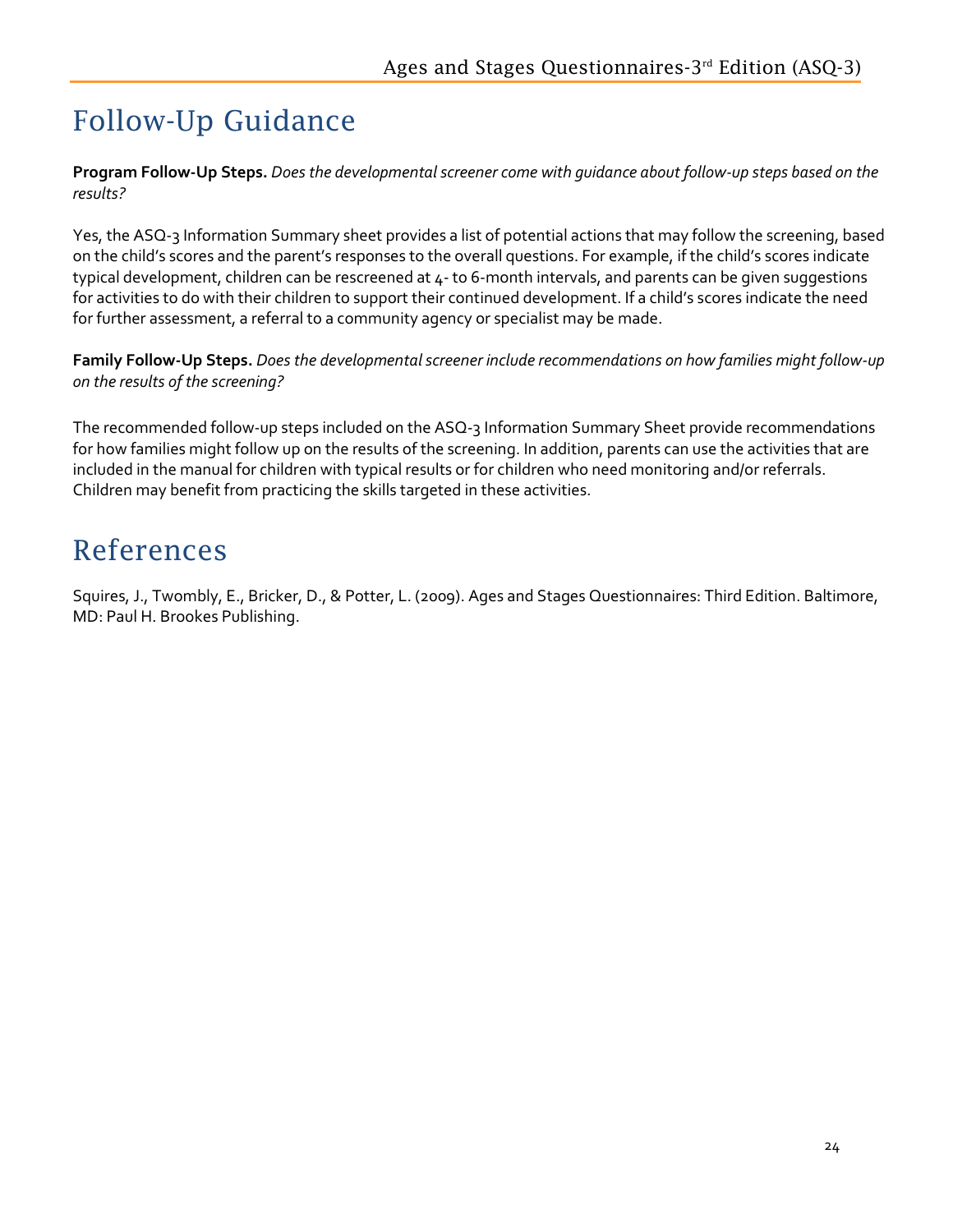### <span id="page-27-0"></span>Ages and Stages Questionn[aires-Social-Emotional \(ASQ:SE\)](http://www.brookespublishing.com/store/books/squires-asqse/index.htm)

**Developers:** Jane Squires, Diane Bricker, and Elizabeth Twombly Publisher: Paul H. Brookes Publishing Co., Inc. http://www.brookespublishing.com/store/books/squires-asqse/index.htm

#### **Developmental domains addressed in the developmental screener, as stated by the publisher:**

- Self-regulation
- Compliance
- Communication
- Adaptive functioning
- Autonomy
- Affect
- Interaction with people

**Intended age range**: 6-60 months

#### **Number of items:**

The ASQ:SE is a series of eight separate questionnaires based on age intervals: 6 months (19 items), 12 months (22 items), 18 months (26 items), 24 months (26 items), 30 months (29 items), 36 months (31 items), 48 months (33 items), and 60 months (33 items).

**In what settings can this developmental screener be used (e.g., centers, homes, medical facilities, other)?** The ASQ:SE can be used in home settings, clinical settings (e.g., primary health care clinics, immunization clinics, mental health clinics), center-based settings (e.g., child care, preschool), and other settings (e.g., health fairs, school screenings, community Child-Find community crime-rine<br>activities). 25

### Background

#### **Purpose:**

The Ages and Stages Questionnaires-Social Emotional (ASQ:SE) is a developmental screener designed to complement the Ages and Stages Questionnaires by providing information specifically addressing the social and emotional behavior of children.<sup>1</sup> The ASQ:SE identifies infants and young children whose social or emotional development requires further evaluation to determine if a referral for intervention services is necessary.

#### **What is the appropriate time period between administering, recording, or reviewing the data?**

The ASQ:SE is intended for use at six month intervals between 6 months and 3 years of age, and then at one year intervals through age 5.

#### **How long does it take to administer the developmental screener?**

The ASQ:SE questionnaires are completed by parents. The questionnaires take approximately 10-15 minutes to complete.

#### **Language(s) developed for:**

The ASQ:SE was developed in English and translated into Spanish.

<sup>1</sup> For more information see the Ages and Stages Questionnaire profile in this document.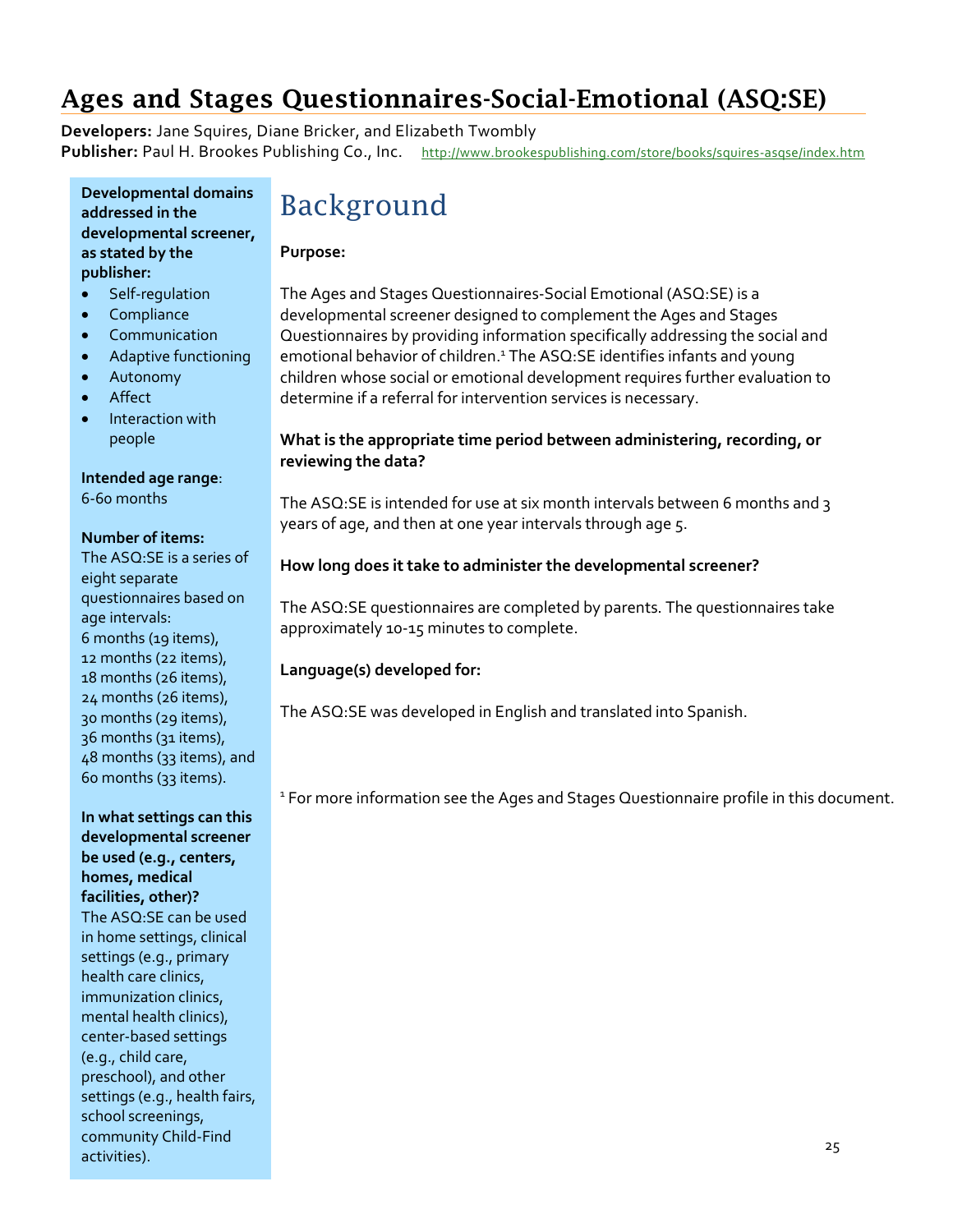### Availability and Cost of the Developmental Screener

#### **Is the developmental screener available to programs without restrictions?**

Yes, the ASQ:SE is available to programs without restrictions.

#### **What is the cost of the developmental screener?**

As of 2013, a complete ASQ:SE Starter Kit costs \$225.00. This kit contains everything needed to start screening children with the ASQ:SE: eight photocopiable print masters of the questionnaires and scoring sheets, a CD-ROM with printable PDF questionnaires, and the ASQ:SE User's Guide. The Starter Kit is also available with Spanish questionnaires. Additional master copies of the eight questionnaires (in English and Spanish) can be purchased separately for \$175.00. Costs associated with the information reporting system for the ASQ:SE are described below.

### Training and Other Requirements for Assessors

#### **Is training available on how to administer and score the developmental screener? Who offers the training?**

Yes, training is available through the publisher on how to administer and score ASQ:SE. There are many different types of training available including onsite seminars and training by DVD. Costs associated with the training seminars range from \$2,500 to \$3,5000 while the training DVDs can be purchased separately for \$50.00. Detailed information is available on the company's website[: http://www.agesandstages.com/training/.](http://www.agesandstages.com/training/)

#### **Is it necessary to have a professional background or technical training (over and above training on the developmental screener) to administer or complete the developmental screener?**

The original ASQ and ASQ:SE were developed as parent-completed screening tools, and it is best that parents or caregivers complete the screeners. However, child care providers, teachers, and early interventionists can also complete the ASQ:SE. Parents, caregivers, and teachers do not need to have technical training to complete the ASQ:SE.

#### **Is it necessary to have a professional background or technical training (over and above training on the developmental screener) to score the developmental screener?**

A parent, caregiver, or teacher can score the ASQ:SE without technical training.

#### **Are regular checks on faithful administration required or recommended? If so, when and by whom?**

Information is not provided regarding the performance of regular checks on faithful administration.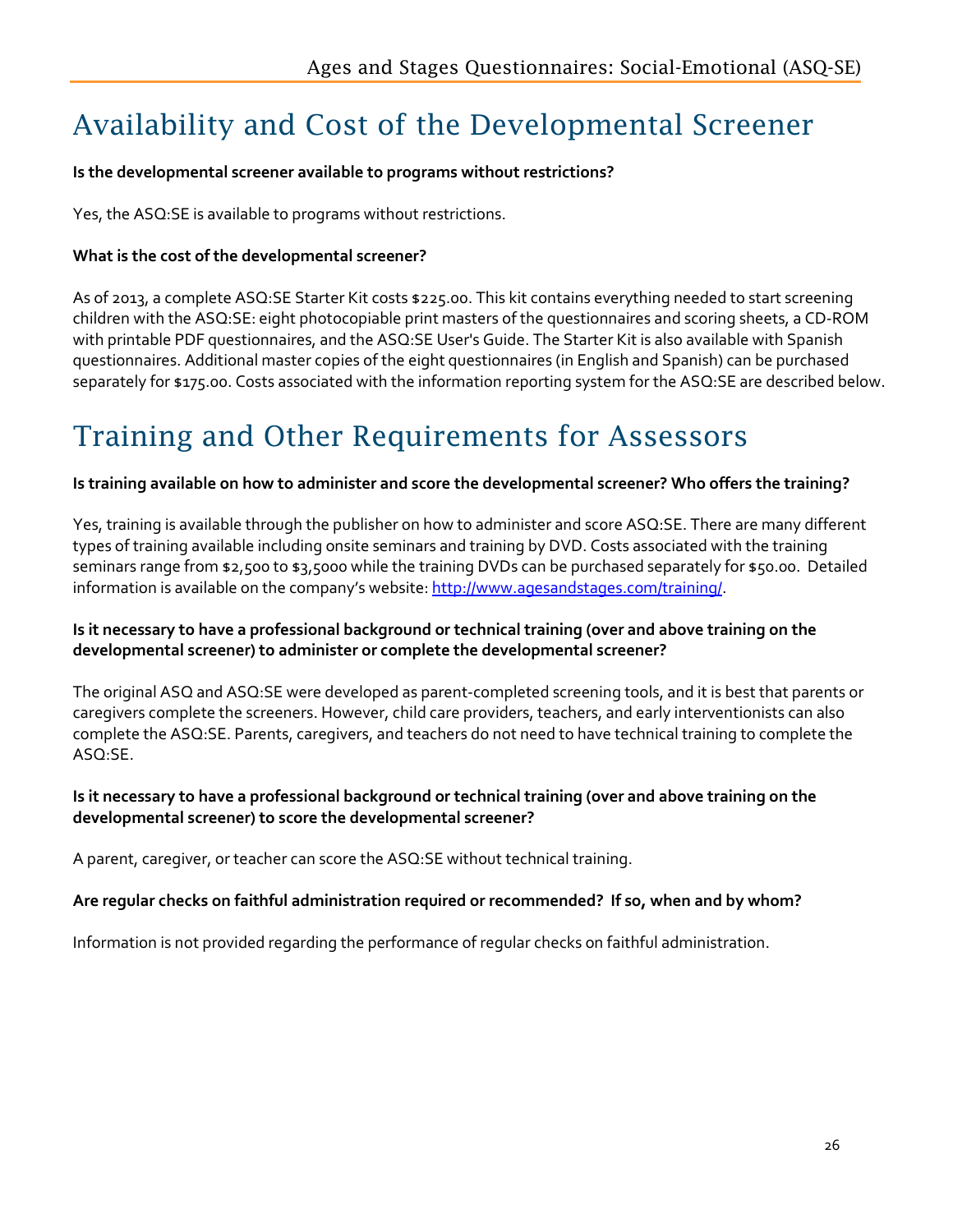### Information Reporting System for the Developmental Screener

**Electronic Data Entry.** *Does the developmental screener come with a process for entering information from the screener electronically?*

Yes, both the ASQ:SE and the ASQ-3 can be used with online systems called the ASQ Pro (for single sites) and the ASQ Enterprise (for multisite programs). These online management systems help with screening administration, automated scoring, and information storage. An annual subscription to the ASQ Pro costs \$149.95. An annual subscription to the ASQ Enterprise costs \$499.95

**Electronic Reports.** *Can programs generate electronic reports of their data and if so, at what level can those reports be made available (at the level of the individual child, classroom, or institution)?* 

The ASQ Pro and the ASQ Enterprise create both individual child reports and program-level reports. The ASQ Enterprise can also generate multisite reports to show trends across programs.

## Approaches to Family/Parent Input

**Tools for Family Input.** *Does the developmental screener include specific tools or guidance for gathering and incorporating parental/family input on an individual child's skills and development?*

The ASQ:SE is designed to be completed by parents or caregivers.

**Sharing Results.** *Does the developmental screener include recommendations on how to share developmental screener results with a child's family?*

Yes, the ASQ:SE does include some recommendations on how to share the screening results with the child's family.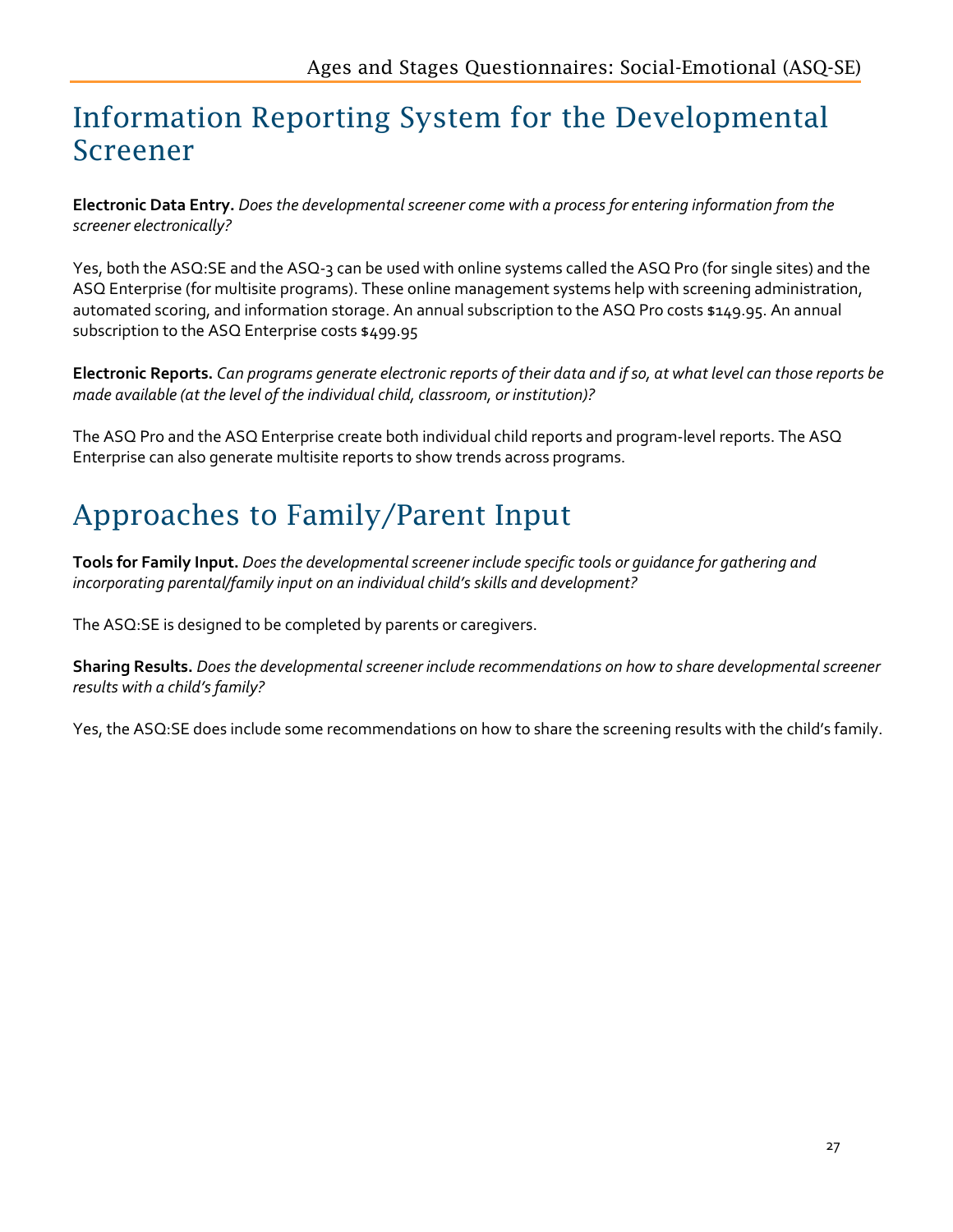### Options for Use with Special and Diverse Populations

#### **Developmental Norms.** *Is this a developmental screener with developmental norms?*

Yes, the ASQ:SE is a screener with developmental norms. The sample on which the norms are based included 3,014 preschool-age children and their families, and is representative of the U.S. population in terms of ethnicity, geographic region, parent education, income, and gender of children (based on 2000 U.S. Census data).

*Which populations are included in the norming sample?*

The ASQ:SE norming sample included 2,633 children whose families contributed at least one completed questionnaire and 381 whose families contributed two or more questionnaires at different age intervals (e.g., at 6 and 12 months). The children in the sample were between the ages of 3 and 66 months. See the table on the next page for more information about these children.

**Availability of Versions in Languages Other than English.** *Is the developmental screener available in languages other than English? Which languages?* 

Yes, the ASQ:SE is available in Spanish. The reliability and validity of the Spanish questionnaires have not been examined.

*How were versions in languages other than English developed?* 

The final English version of the ASQ:SE was translated into Spanish by Spanish-speaking staff from the Migrant Head Start program in Oregon. The Spanish translation was used with 153 children whose families were non-English speakers. These translated questionnaires were not used included in ASQ: SE reliability and validity tests.

*What are the findings on the reliability and validity of versions of the developmental screener in languages other than English?*

The reliability and validity of the Spanish-language questionnaires have not been examined.

**Accommodations for Children with Special Needs.** *Are there suggested accommodations for assessing children with special needs?* 

The ASQ:SE is based on parent observation; therefore, accommodations for children with identified or suspected special needs are not needed.

**Consultation with Diverse Populations.** *Have cognitive testing or focus groups been conducted to determine whether this developmental screener is appropriate for use with diverse populations?* 

Items for the ASQ:SE were assembled into a preliminary version called the Behavior-Ages and Stages Questionnaires (B-ASQ). Practitioners in approximately 50 programs across the United States used the B-ASQ with a diverse population of young children and parents. Practitioners and parents then completed questionnaires to provide feedback on the clarity of the meaning of the items and the appropriateness of the items, and suggestions for revisions and additions of items. This input was included in the final revisions of the B-ASQ, which was renamed the Ages and Stages Questionnaires-Social-Emotional (ASQ:SE).

**Risk Levels.** *What terminology is used to describe risk levels? (e.g., delay, no delay, at risk, caution, rescreen, okay, etc.)?*

Children are classified as "okay" (no further evaluation of social-emotional competence is indicated) or "at risk" (further evaluation of their social-emotional status is indicated).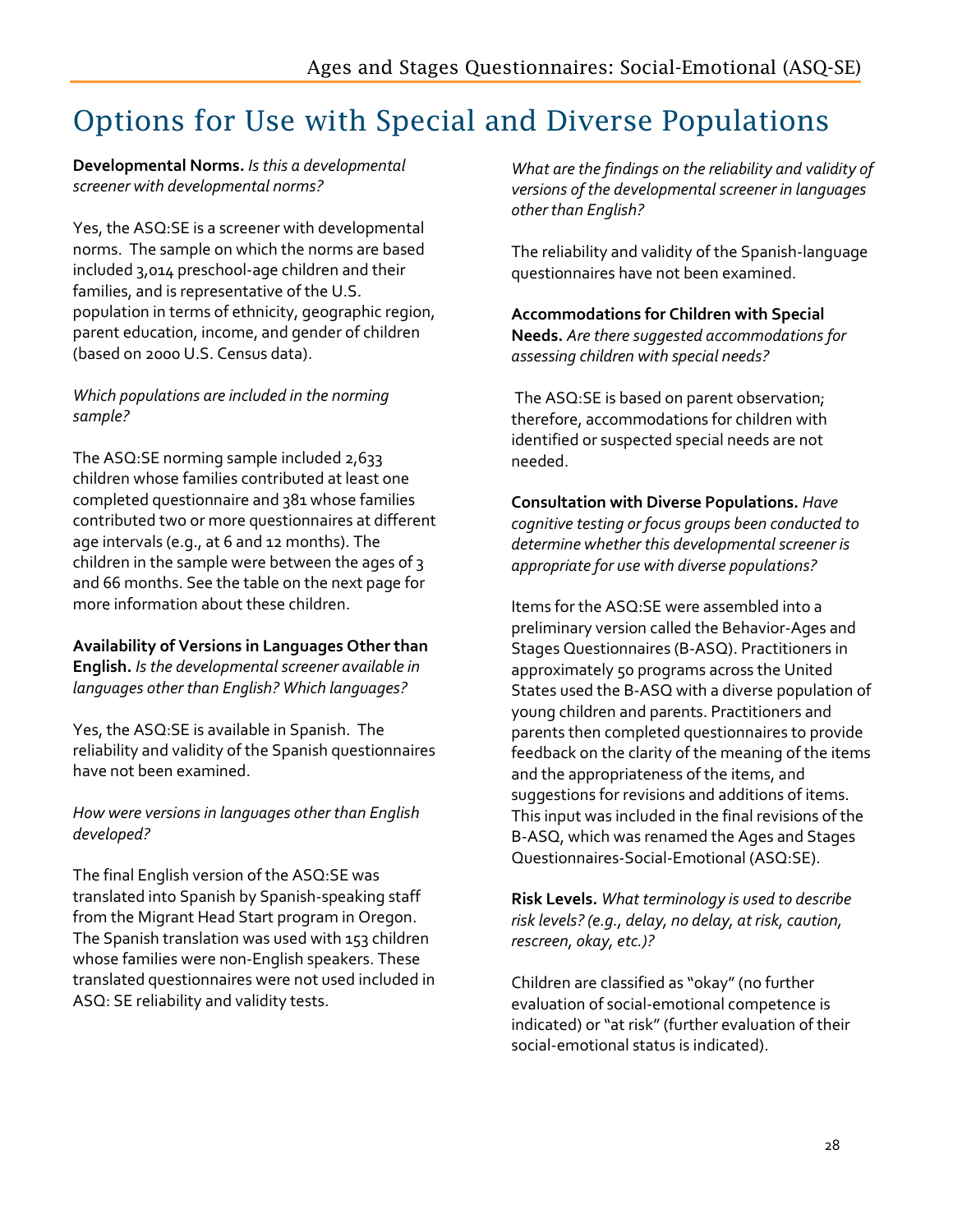### Characteristics of the Norming Sample Number of children in the sample: 3,014

|                           | <b>Percentage of Children</b> |
|---------------------------|-------------------------------|
| Race/Ethnicity            |                               |
| White                     | 58.9                          |
| African American          | 8.9                           |
| Hispanic                  | 8.6                           |
| Asian/Pacific Islander    | 6.3                           |
| Native American           | 1.1                           |
| Mixed Ethnicity           | 16.0                          |
| <b>Maternal Education</b> |                               |
| Less than High School     | 13.0                          |
| Graduation                |                               |
| High School Graduation or | 47.4                          |
| Equivalent                |                               |
| Associate's Degree        | 11.9                          |
| 4-Year College or Above   | 25.3                          |
| Unknown                   | 2.4                           |
| <b>Family Income</b>      |                               |
| \$0-\$12,000              | 20.6                          |
| \$12,001-\$24,000         | 19.9                          |
| \$24,001-\$40,000         | 22.8                          |
| More than \$40,000        | 29.9                          |
| Unknown                   | 6.8                           |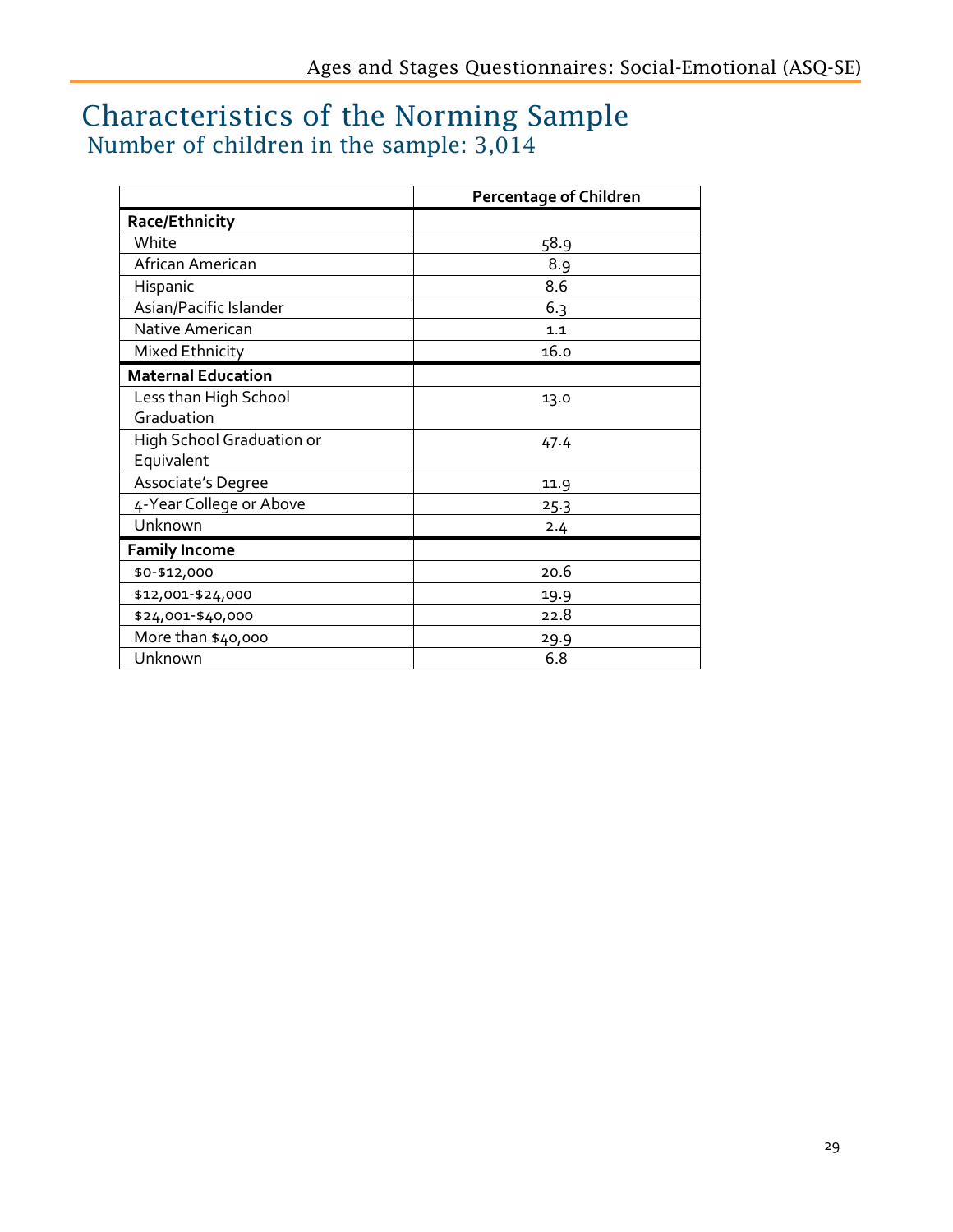### Reliability and Validity Information

What is known about the reliability and validity of the developmental screener...

#### **In English?**

There is information about reliability, validity, sensitivity, and specificity of the measure in English. This information is outlined in responses to later questions in this profile.

#### **In other languages?**

While the ASQ:SE has been translated into Spanish, information is not provided about the reliability, validity, sensitivity, and specificity of the Spanish translation.

#### **For dual language learners?**

Information is not provided about dual language learners and the reliability, validity, sensitivity, and specificity of the ASQ:SE for this population have not been examined.

#### **For children with special needs?**

Information is not provided about children with special needs and the reliability, validity, sensitivity, and specificity of the ASQ:SE for this population have not been examined.

#### **For American Indian/Alaskan Native children?**

While American Indian/Alaskan Native children were included in the sample on which the screener was tested (1.1 percent of children), the developers have not examined the reliability, validity, sensitivity, and specificity of the ASQ:SE for American Indian/Alaskan Native children.

#### **For children of migrant and seasonal farm workers?**

Information is not provided about the children of migrant and seasonal farm workers and the reliability, validity, sensitivity, and specificity of the ASQ:SE for this population have not been examined.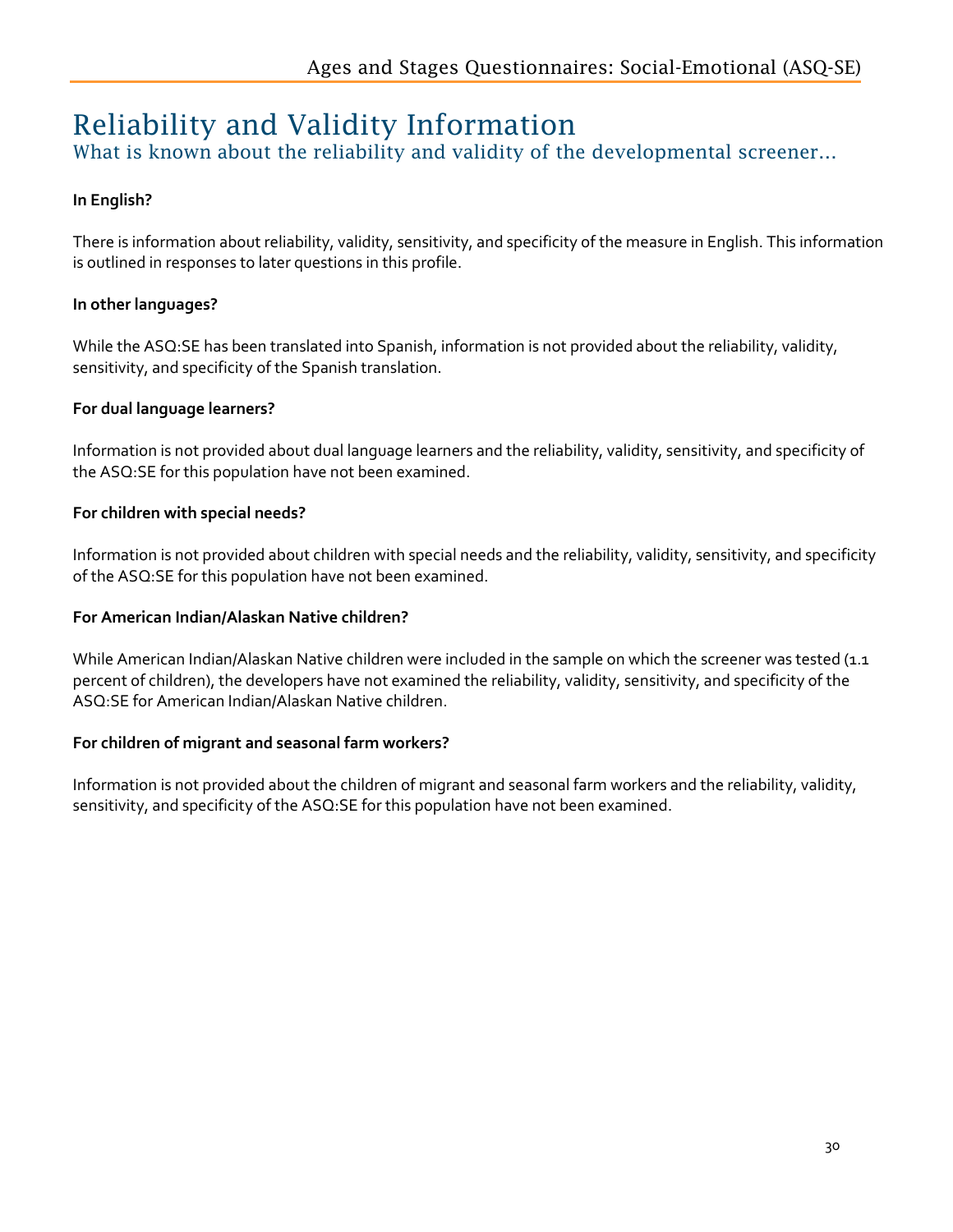#### Reliability: Does the developmental screener obtain the same results, consistently, under the same conditions with the same children?

**Interrater Reliability.** *Do different raters agree when they are assessing the same children?*

The developers have not examined the agreement between raters when they are screening the same children.

**Test-Retest Reliability.** *How consistent are scores if the developmental screener is administered once and then administered again soon?* 

The consistency of scores on the ASQ:SE if the screener is administered once and then again soon is acceptable. This was tested with a sample of 367 parents by comparing two questionnaires completed one to three weeks apart. No additional information about this sample of parents or their children is provided. The results showed that the ASQ:SE scores were consistent across time intervals.

**Internal Consistency Reliability.** *How strongly related are items that are intended to reflect the same set of skills or behaviors?* 

The relationships between items that are intended to reflect the same sets of skills or behaviors are acceptable. These relationships were examined for each ASQ:SE age interval described in the table on a previous page.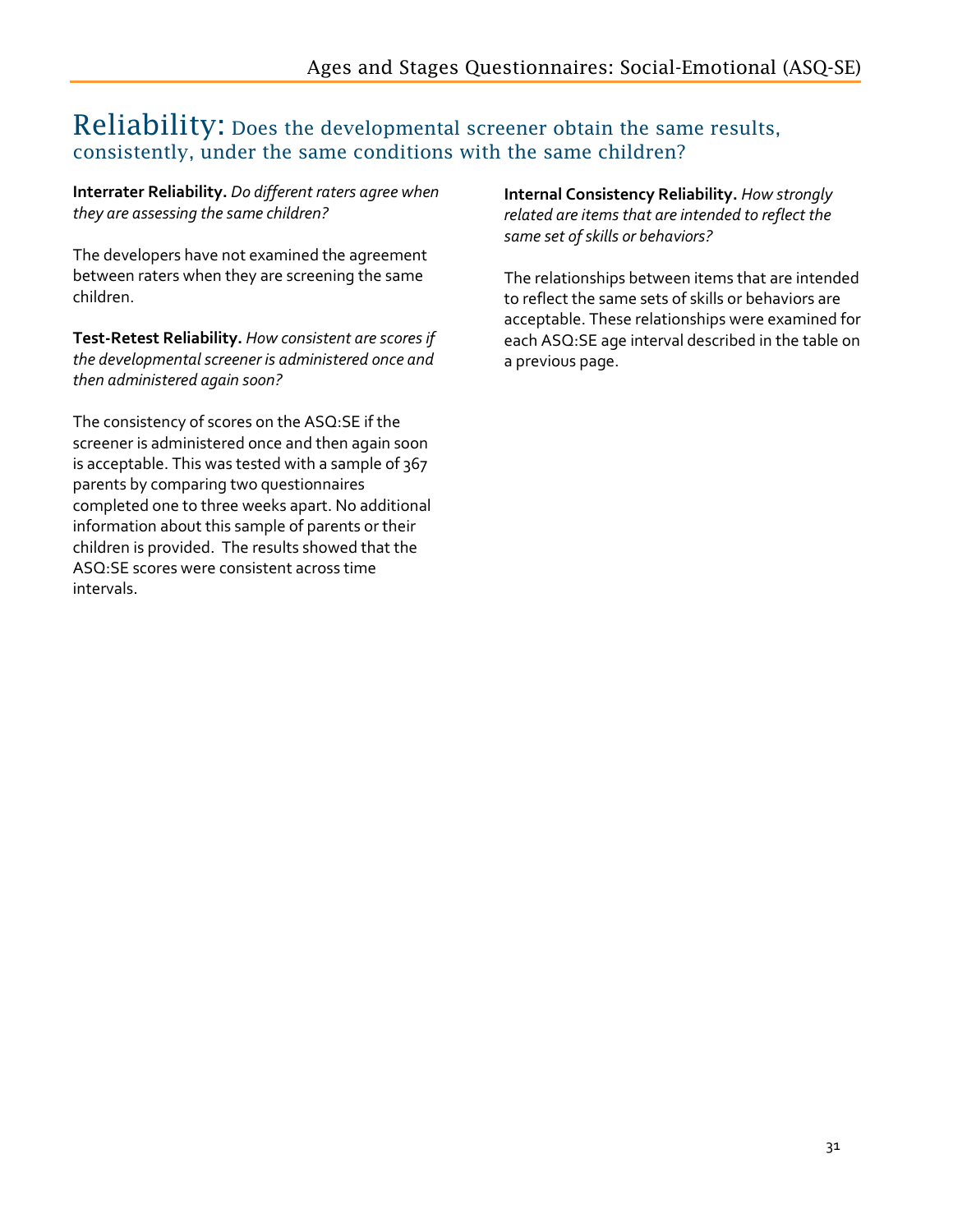### Validity: Does the developmental screener measure what it is supposed to?

**Content Validity.** *Were experts consulted regarding whether the items in the developmental screener do a good job of reflecting what the developmental screener is supposed to be assessing?*

Yes, an interdisciplinary group of experts helped develop the items for the ASQ:SE.

**Construct Validity.** *How closely related to each other are sets of items within the developmental screener that aim to address similar skills and behaviors, compared to sets of items that aim to address different skills and behaviors? Do the developers examine whether scores on sets of items relate to children's age as expected?* 

The developers have not examined relationships between sets of items on the ASQ:SE that aim to address similar skills and behaviors, compared to sets of items that aim to address different skills and behaviors.

Information about whether scores on sets of items relate to children's age as expected is not provided.

**Convergent Validity.** *How strongly do the scores of this developmental screener show a relationship to the scores of other developmental screeners of similar domains?* 

Please see response below to see how accurately the developmental screener correctly identifies children at-risk for developmental delays.

**Scores for Further Evaluation.** *Are specific scores used to identify whether further evaluation is needed? How are these scores determined by the developer?*

Yes, the developers used specific scores (called cutoff scores) to identify whether further evaluation is needed. To develop the cutoff scores, a method of analysis was used that compares the probability of getting an accurate result (indicating that the child is either "okay" or "at risk") for a range of cutoff scores.

A sample of 1,041 children with completed ASQ-SE questionnaires were then assessed with either the Child Behavior Checklist (CBCL), the Vineland Social-Emotional Early Childhood Scale (SEEC), or they had a professionally diagnosed socialemotional disability. The results of these screenings were then compared for this sample of children in order to determine appropriate cutoff points for the ASQ:SE.

**Sensitivity.** *How accurately does the developmental screener correctly identify children at risk for developmental problems?* 

The ASQ:SE is moderately accurate at correctly identifying children at risk for developmental problems. To test this, children in the norm sample were classified as either "okay" or "at risk" based on their ASQ:SE scores, and classified as either "okay" or "at risk/disabled" using either the CBCL, the SEEC, or based on professional diagnosis. The results showed that the ASQ:SE and the CBCL (or SEEC) classified children the same way 78 percent of the time.

**Specificity.** *How accurately does the developmental screener correctly identify children who are not at risk for developmental problems?* 

The ASQ:SE is highly accurate at correctly identifying children who are not at risk for developmental problems. This was determined using the comparisons between the ASQ:SE and the CBCL, the SEEC, or a professional diagnosis, described in the previous question. The results showed that the ASQ:SE and the CBCL (or SEEC) classified children the same way 94.5 percent of the time.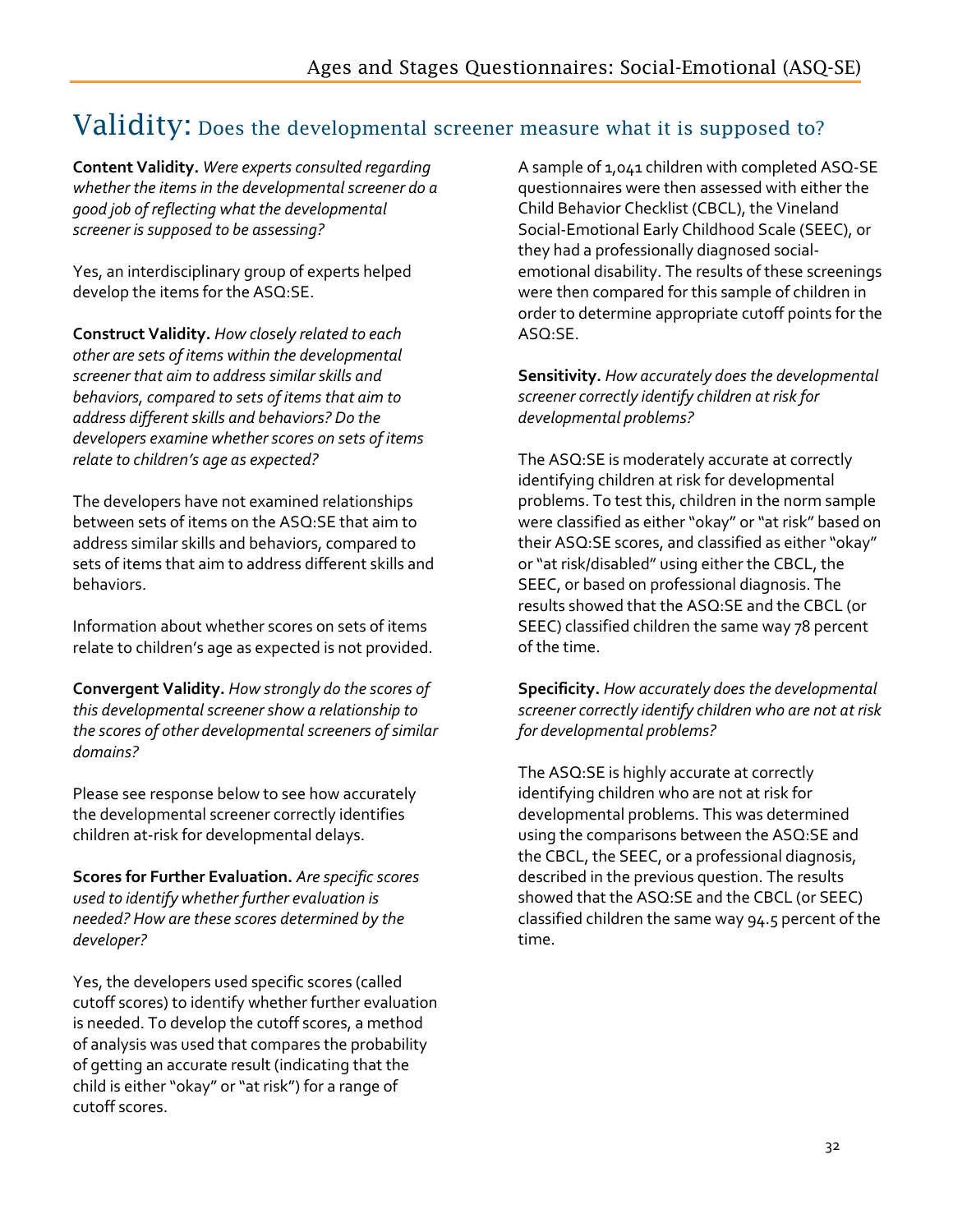### Follow-Up Guidance

**Program Follow-Up Steps.** *Does the developmental screener come with guidance about follow-up steps based on the results?* 

Yes, the manual contains criteria that provide program staff with guidelines for how to interpret ASQ:SE scores and what types of follow-up are recommended. For example, if a child scores above the cutoff (indicating that there is the potential for a developmental delay or social/emotional concern), possible follow-up steps include:

1) Refer the child for diagnostic social-emotional or mental health assessment or

2) Provide the parent with information and support, and monitor the child using the ASQ:SE.

The manual also recommends that program staff look at other factors that may have influenced the results of the screening (e.g., setting/time of screening, the child's health, developmental factors, and family/cultural factors) and gather additional information before making a referral decision.

**Family Follow-Up Steps.** *Does the developmental screener include recommendations on how families might follow up on the results of the screening?*

The manual suggests providing parents with information or referrals to appropriate agencies for areas of concern. There is no additional information in the manual on how families might follow up on the results of the screening.

### References

Squires, J., Bricker, D., & Twombly, E. (2003). The ASQ: SE User's Guide for the Ages and Stages Questionnaires: Social Emotional. Baltimore, MD: Paul H. Brookes Publishing.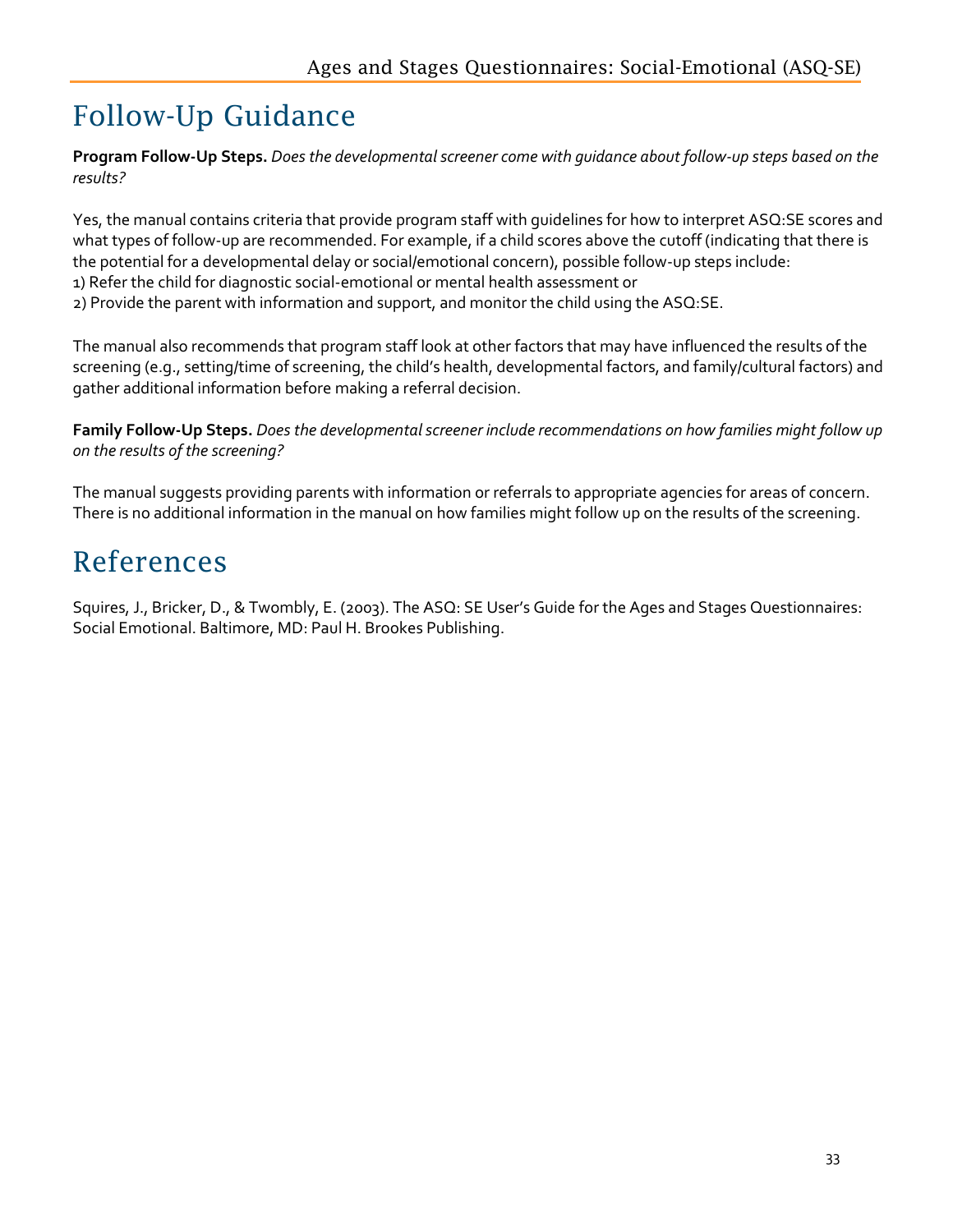### BRIGANCE® Screens

**Developers**: Albert Brigance and Frances Page Glascoe **Publisher**: Curriculum Associates, Inc.

[http://www.curriculumassociates.com/products/](http://www.curriculumassociates.com/products/detail.asp?title=BrigEC-Screens) [detail.asp?title=BrigEC-Screens](http://www.curriculumassociates.com/products/detail.asp?title=BrigEC-Screens)

**Developmental domains addressed in the developmental screener, as stated by the publisher:** See below

**Intended age range**: Birth through first grade

#### **Number of items:**

Each BRIGANCE® Screen has at least 32 domainand skill-specific sections. Each section contains between 2 and 24 items.

**In what settings can this developmental screener be used (e.g., centers, homes, medical facilities, other)?**

The BRIGANCE® Screens can be used in early childhood program settings, pediatric clinics, and at screening fairs, which are often offered in communities in collaboration with health care providers.

## Background

#### **Purpose:**

The BRIGANCE® Screens are developmental screeners used to quickly and accurately identify those children who may have developmental problems such as language impairments, learning disabilities, or cognitive delays, or who may be academically talented or gifted. The BRIGANCE® Screens include the Early Childhood Screen II (0-35 months), the Early Childhood Screen II (3-5 years), the K & 1 Screen II (kindergarten and first grade), the Early Head Start Screen (0-35 months), and the Head Start Screen (3-5 years). The Head Start editions contain the same assessments as the early childhood editions, but the introduction is specific to Head Start and relates the content of the assessments to the Head Start domains. The technical information profiled here pertains to all of the screens that are appropriate for use with 3- to 5-year-olds.

#### **What is the appropriate time period between administering, recording, or reviewing the data?**

According to the *BRIGANCE® Screens* manual, screening can be scheduled at any time during the year and should be offered in response to concerns by parents and teachers. In addition, children at psychosocial risk should be rescreened within six months of initial screening to review progress and make any needed referral decisions.

#### **How long does it take to administer the developmental screener?**

The *BRIGANCE® Screens* can be administered and scored in about 15 minutes.

#### **Language(s) developed for:**

The *BRIGANCE® Screens* were developed in English. Some materials are available in Spanish.

**Developmental domains addressed in the developmental screener, as stated by the publisher:**

- **Communication** 
	- o Expressive vocabulary
	- o Syntax
	- o Articulation
	- o Fluency
	- o Receptive language
- Motor
	- o Gross motor
	- o Fine motor
	- o Graphomotor (handwriting skills)
- Academics/preacademic
	- o Knowledge of colors
	- o Knowledge of letters
	- o Knowledge of letter sounds
	- o Knowledge of numbers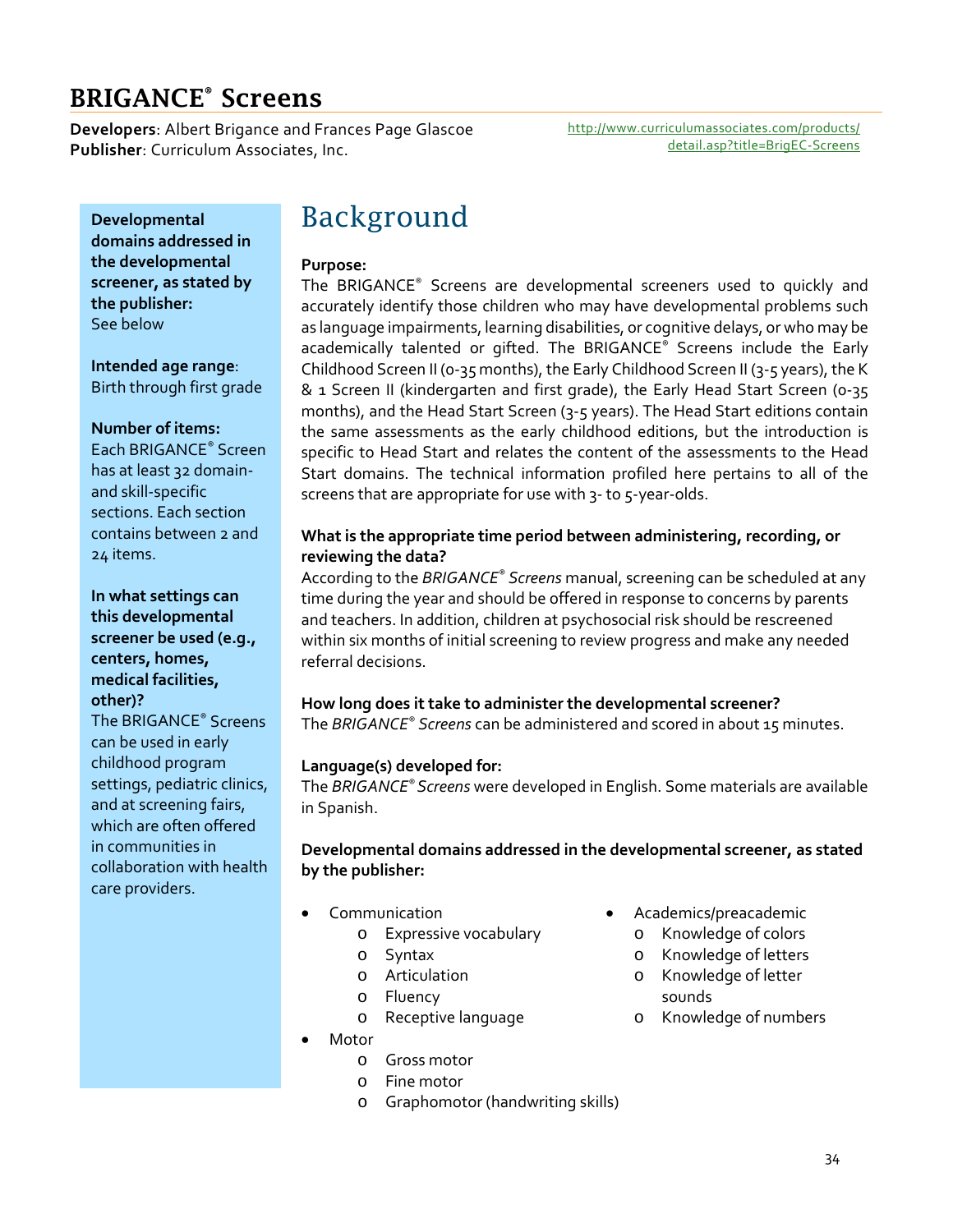# Availability and Cost of the Developmental Screener

#### **Is the developmental screener available to programs without restrictions?**

Yes, the BRIGANCE® Screens are available to programs without restrictions.

#### **What is the cost of the developmental screener***?*

As of 2013, the complete BRIGANCE® Screening Kit for Early Childhood Screen II (3-5 years) or the Head Start Screen cost \$279.00. The BRIGANCE® Screening Kit for Early Childhood Screen II (0-3 years) or the Head Start Screen cost \$309.00. Both kits include: The Early Childhood Screen II (3-5 years or 0-3 years) or the Head Start Screen, 60 assorted data sheets, screen accessories, tote bag, free 24/7 online training, and free online scoring. Costs associated with the information reporting system for the BRIGANCE® screens are described below.

# Training and Other Requirements for Assessors

#### **Is training available on how to administer and score the developmental screener? Who offers the training?**

Yes, training is available on how to administer and score the BRIGANCE® Screens*.* The screener's publisher, Curriculum Associates, offers free online inservice training on the BRIGANCE® Screens*.* Please see [www.CAtraining.com](http://www.catraining.com/) for more information.

#### **Is it necessary to have professional a background or technical training (over and above training on the developmental screener) to administer or complete the developmental screener?**

The BRIGANCE® Screens can be used by teachers, paraprofessionals, special educators, psychologists, occupational and physical therapists, child care and early childhood teachers, and speech-language pathologists. The BRIGANCE® Screens manual suggests that all BRIGANCE® Screens administrators become familiar with the directions and that they administer the screens in accordance with the instructions. The manual also suggests that those administering the screens, especially to the youngest age groups, have experience and a background in child development.

#### **Is it necessary to have a professional background or technical training (over and above training on the developmental screener) to score the developmental screener?**

Administrators of the BRIGANCE® Screens do not need a technical training to score the measure. However, the manual suggests that all administrators become familiar with the directions and scoring procedures, and that they score the screens in accordance with the instructions.

#### **Are regular checks on faithful administration required or recommended? If so, when and by whom?**

No information is provided regarding the performance of regular checks on faithful administration of the screens.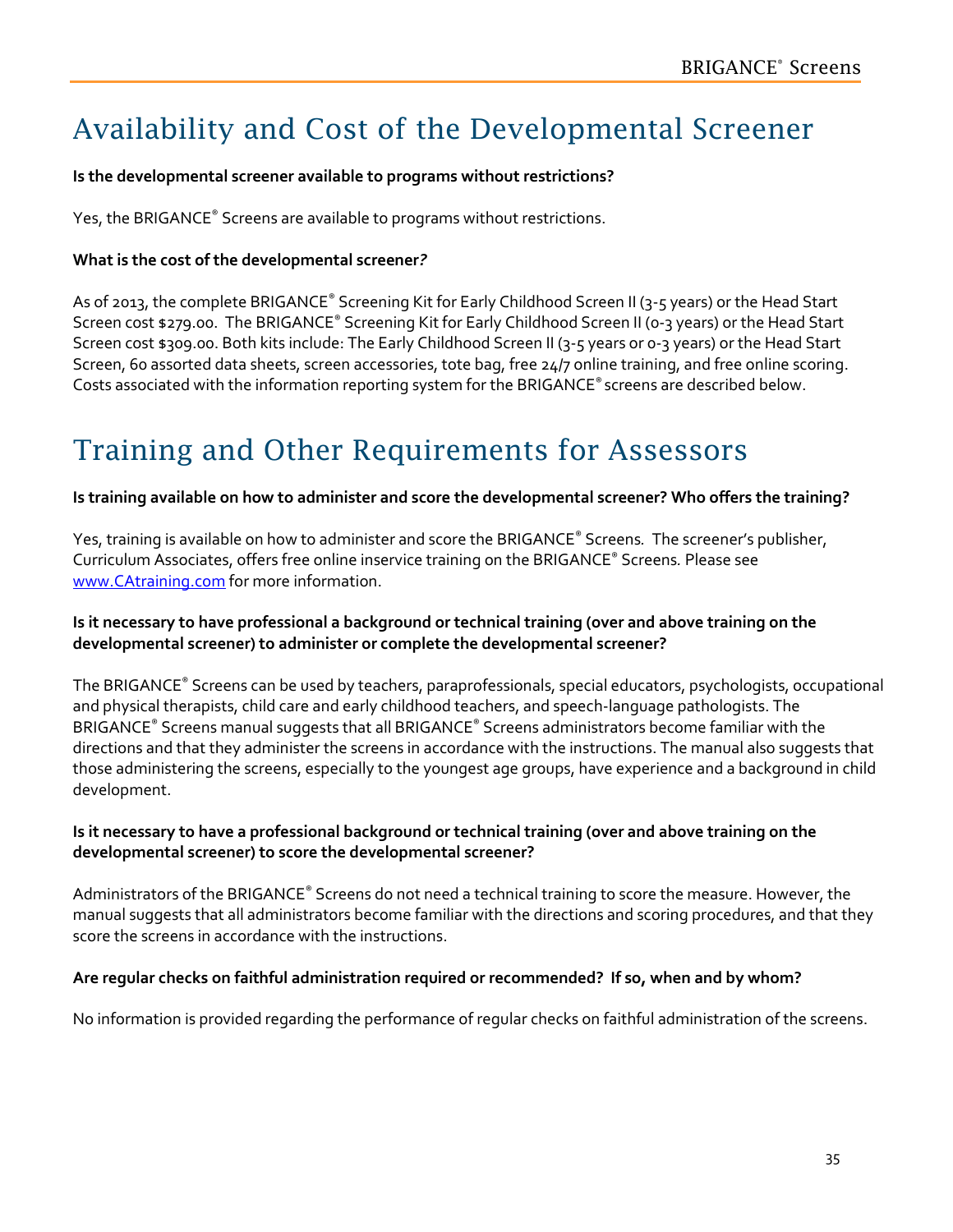## Information Reporting System for the Developmental Screener

**Electronic Data Entry.** *Does the developmental screener come with a process for entering information from the developmental screener electronically?*

Yes, the BRIGANCE® Screens can be scored by hand or with the BRIGANCE® Online Management System*.* The software for the BRIGANCE® Online Management System must be purchased. A year's license to use the *Online Management System* costs \$8.00 per child.

**Electronic Reports.** *Can programs generate electronic reports of their data and if so, at what level can those reports be made available (at the level of the individual child, classroom, or institution)?* 

Yes, the BRIGANCE® Online Management System can generate reports of screening data for individual children, the classroom, and the whole program or school system.

# Approaches to Family/Parent Input

**Tools for Family Input.** *Does the developmental screener include specific tools or guidance for gathering and incorporating parental/family input on an individual child's skills and development?*

Yes, the BRIGANCE® Screens contain a Parent's Rating Form that asks parents a series of questions about their child that address motor skills and health status, fine-motor and visual skills, self-help skills, speech and language, general knowledge and comprehension, and social and emotional skills. Parents respond to questions by checking the appropriate box (no, uncertain, yes). Parents are also asked for additional information that would help school staff in working with the child.

**Sharing Results.** *Does the developmental screener include recommendations on how to share developmental screener results with a child's family?*

Yes, the BRIGANCE® Screens include several recommendations on how to share the screening results with a child's family.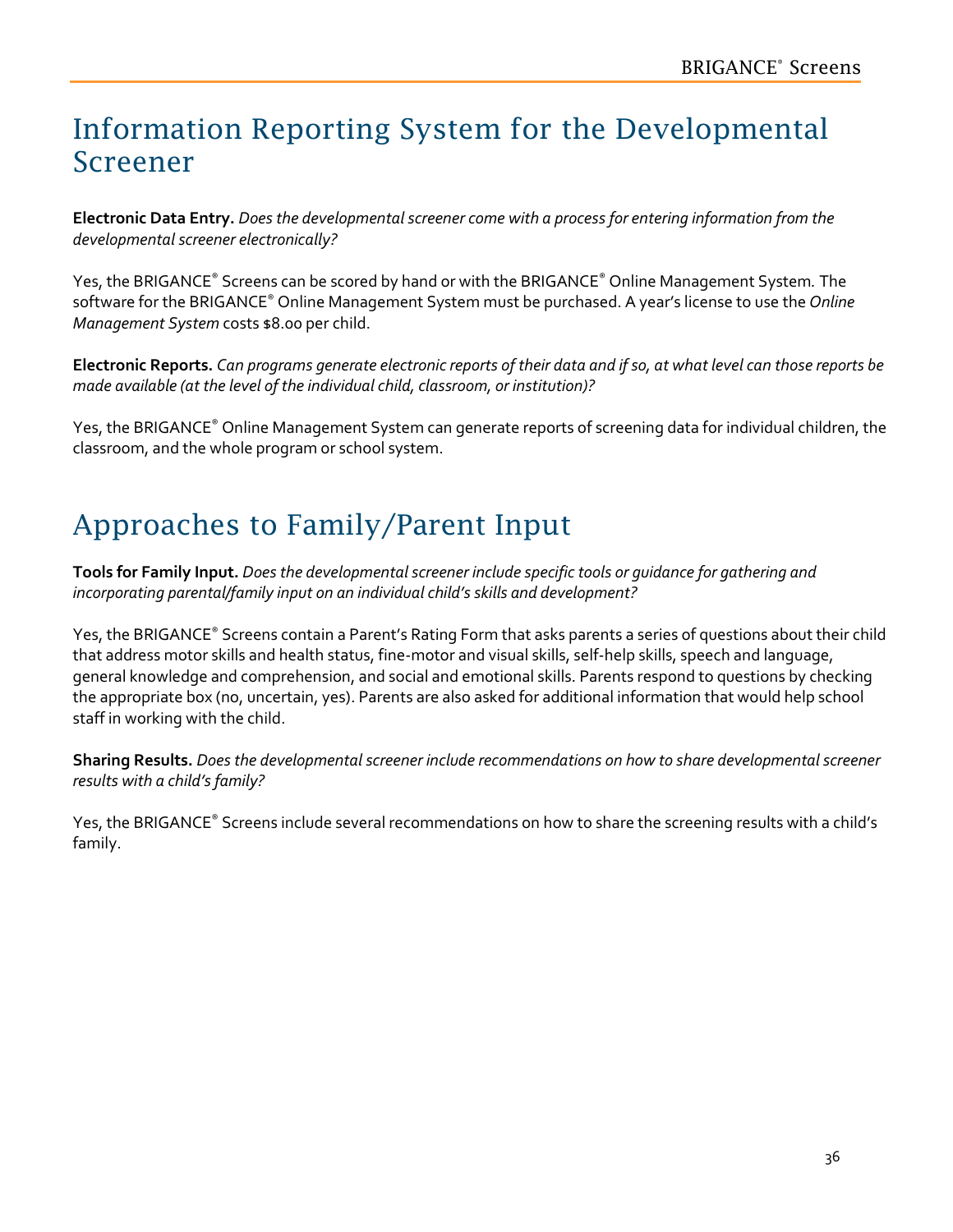# Options for Use with Special and Diverse Populations

**Developmental Norms.** *Is this a developmental screener with developmental norms?* 

Yes, the BRIGANCE® Screens are screeners with developmental norms. The items for the BRIGANCE® Screens were selected from the BRIGANCE® Diagnostic Inventory of Early Development (IED), created in 1979. The original IED was normed with a sample of 1,156 children ranging in age from 1 year, 1 month to beyond 6 years. The group was 50 percent male, 73 percent White, 15 percent African American, and 12 percent Hispanic. In 2005, the BRIGANCE® Screens were renormed using both new and existing data. Existing data included: 1) children assessed as part of the norming for the BRIGANCE® Inventory of Early Development II, 2) the BRIGANCE® Comprehensive Inventory of Basic Skills-Revised*,* 3) the BRIGANCE Infant and Toddler Basic Assessments*,* and 4) the 1995 norming and 2005 renorming of the BRIGANCE® Screens.

*Which populations are included in the norming sample?*

The BRIGANCE® Screens were tested on a nationally representative sample of children from 29 U.S. states and included African Americans, Hispanics, Asian and Pacific Islanders, and Native Americans in proportion to their prevalence in the US population according to the U.S. Census Bureau. Socioeconomic variables such as parents' level of education and income were also considered, again in proportion to prevalence in the U.S. population. Children in the sample whose primary language was Spanish were tested in Spanish using standardized Spanish directions. The demographic information is reported in the manual by geographic location for the 2005 study. See the table on the next page for more information about these children.

**Availability of Versions in Languages Other than English.** *Is the developmental screener available in languages other than English? Which languages?*

Spanish-language directions booklets are available

for administering the screens in Spanish, but there is no separate *Spanish* version of the screens.

*How were versions in languages other than English developed?*

The BRIGANCE® Screens are not available in languages other than English.

*What are the findings on the reliability and validity of versions of the developmental screener in languages other than English?*

The BRIGANCE® Screens are not available in languages other than English.

**Accommodations for Children with Special Needs.** *Are there suggested accommodations for assessing children with special needs?*

Yes, the BRIGANCE® Screens manual includes several accommodations and adaptations for children with motor impairment, hearing impairment or deafness, vision impairment or blindness, severe speech impairments, emotional disturbance and behavioral problems, significant health problems, autism and developmental disorders, and traumatic brain injury.

**Consultation with Diverse Populations.** *Have cognitive testing or focus groups been conducted to determine whether this developmental screener is appropriate for use with diverse populations?*

Information is not provided about whether the appropriateness of the *BRIGANCE® Screens* for diverse populations was addressed in this way.

**Risk Levels.** *What terminology is used to describe risk levels (e.g., delay, no delay, at risk, caution, rescreen, okay, etc.)?*

The BRIGANCE® Screens have a range of results, including: below cutoff with risk factors, below cutoff without risk factors, above cutoffs (i.e., within normal limits), and above cutoffs for gifted/talented.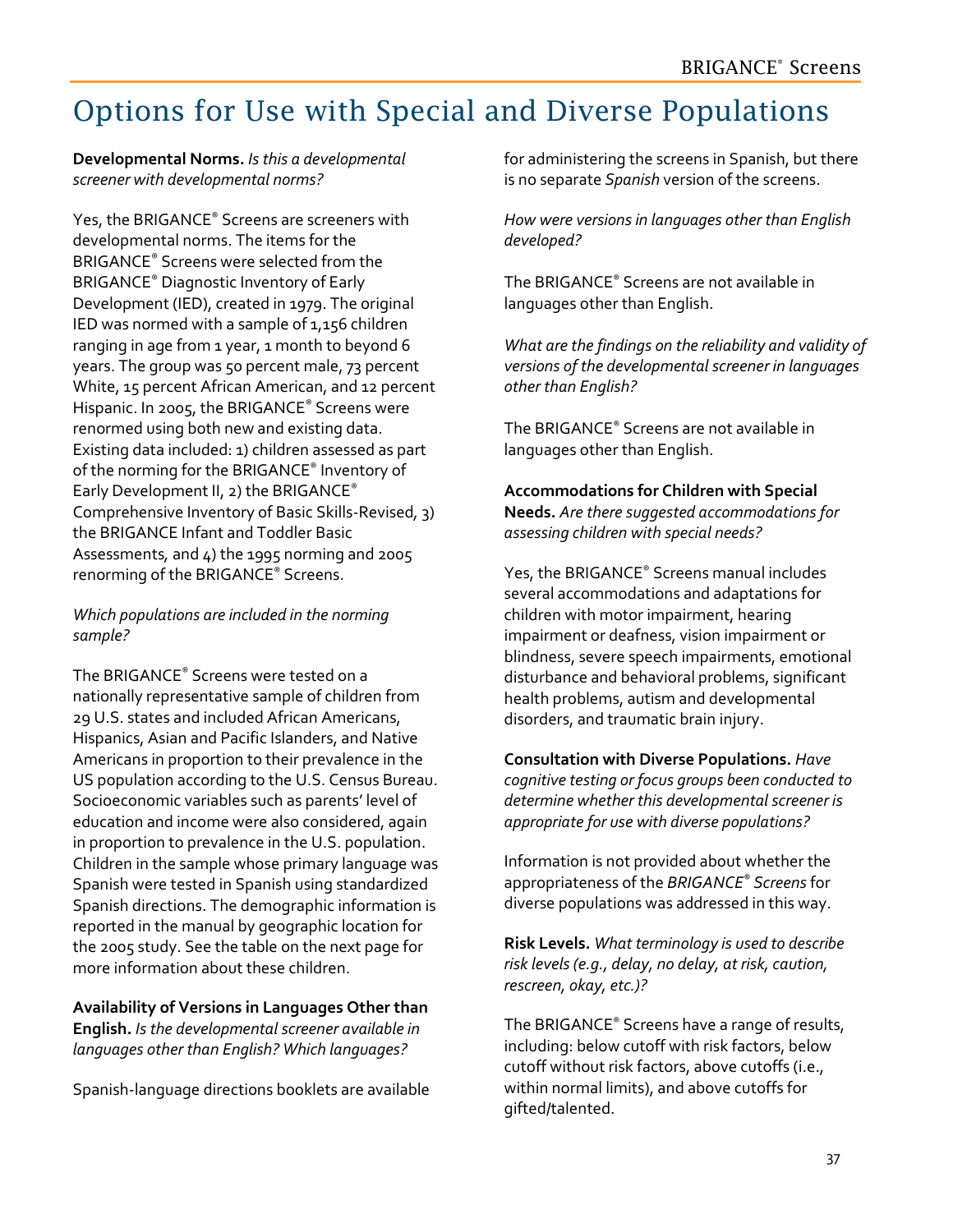### Characteristics of 2005 Norming Sample Number of children in the sample: 1,366

|                           | <b>Percentage of Children</b> |      |       |         |
|---------------------------|-------------------------------|------|-------|---------|
| Age (in years and months) | South                         | West | North | Central |
| $0 - 0$ to $0 - 11$       | 4.0                           | 3.7  | 5.2   | 4.6     |
| $1 - 0$ to $1 - 11$       | 3.8                           | 2.2  | 6.2   | 2.7     |
| $2 - 0$ to $2 - 5$        | 1.6                           | 0.5  | 1.3   | 1.9     |
| $2 - 6$ to $2 - 11$       | 1.3                           | 0.6  | 1.2   | 1.9     |
| 3-0 to 3-11               | 1.9                           | 1.7  | 1.4   | 2.0     |
| 4-0 to 4-11               | 2.0                           | 0.9  | 1.4   | 2.0     |
| 5-0 to 5-11               | 4.4                           | 1.7  | 3.3   | 3.8     |
| Race/Ethnicity            |                               |      |       |         |
| White                     | 17.5                          | 7.3  | 17.8  | 22.5    |
| African American          | 4.8                           | 5.0  | 3.0   | 1.0     |
| Hispanic                  | 5.6                           | 0.0  | 5.5   | 3.2     |
| Asian/Other               | 1.3                           | 1.1  | 2.4   | 2.0     |
| Gender                    |                               |      |       |         |
| Male                      | 14.1                          | 6.4  | 13.3  | 15.6    |
| Female                    | 15.0                          | 6.9  | 15.4  | 13.1    |
| <b>Parental Education</b> |                               |      |       |         |
| Less than High School     | 7.5                           | 4.5  | 5.8   | 2.8     |
| High School               | 9.2                           | 3.9  | 6.7   | 6.9     |
| High School +             | 6.7                           | 3.1  | 7.7   | 9.9     |
| College +                 | $5.8$                         | 2.0  | 8.3   | 9.0     |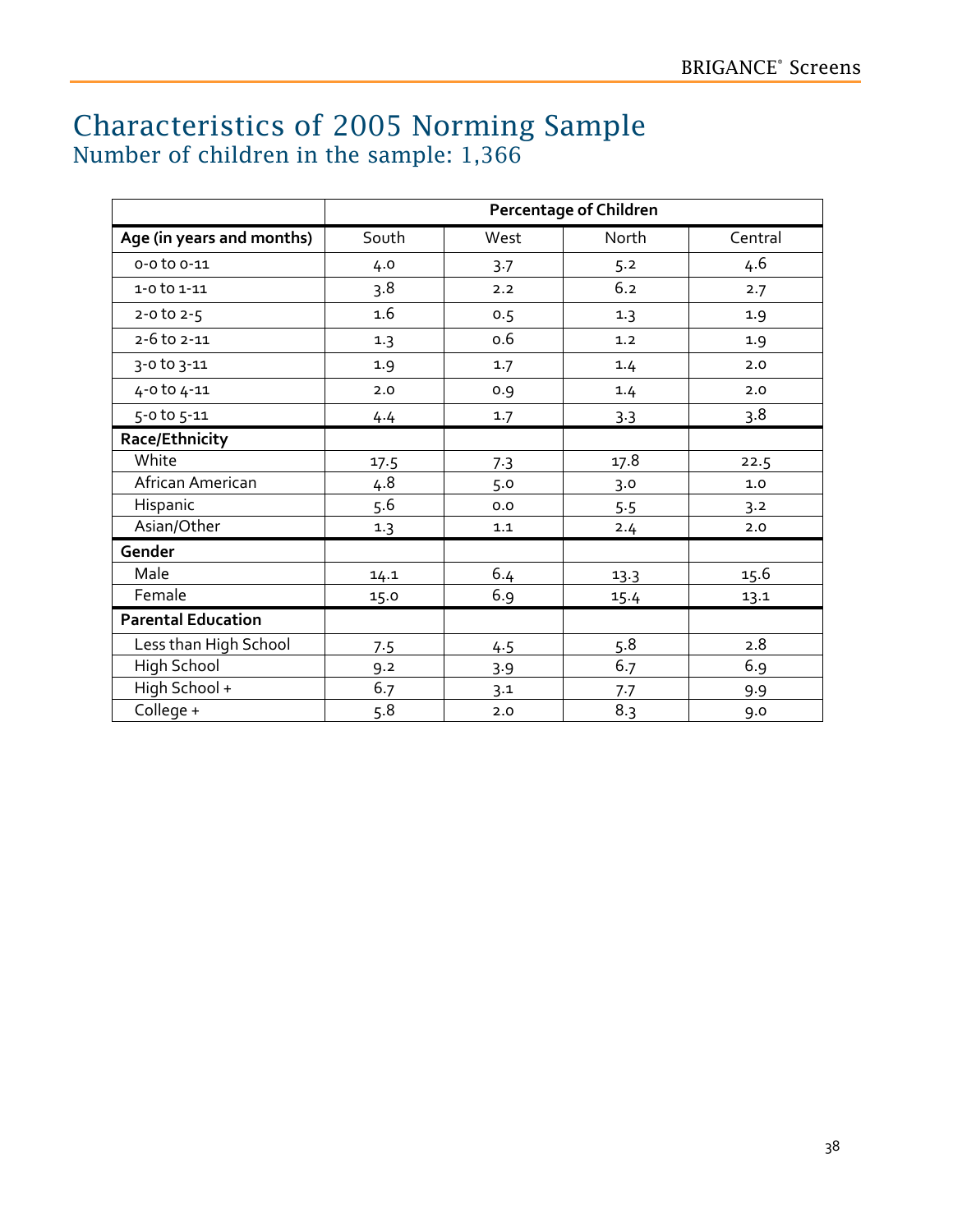# Reliability and Validity Information

What is known about the reliability and validity of the developmental screener...

### **In English?**

There is reliability, validity, sensitivity, and specificity information for the BRIGANCE® Screens in English. This information is outlined in later questions in this profile.

#### **In other languages?**

The BRIGANCE® Screens are not available in other languages.

#### **For dual language learners?**

While dual language learners were included in the sample with which the screener was tested<sup>1</sup>, the reliability, validity, sensitivity, and specificity of the BRIGANCE® Screens for this population have not been examined.

#### **For children with special needs?**

Information is not provided about children with special needs, and the reliability, validity, sensitivity, and specificity of the BRIGANCE® Screens for this population have not been examined.

#### **For American Indian/Alaskan Native children?**

While American Indian/Alaskan Native children were included in the sample with which the screener was tested, the developers did not examine the reliability, validity, sensitivity, and specificity for this population.

#### **For children of migrant and seasonal farm workers?**

Information is not provided about the children of migrant and seasonal farm workers, and the reliability, validity, sensitivity, and specificity of the BRIGANCE® Screens for this population have not been examined.

<sup>1</sup> The developers state that children whose primary language was Spanish were tested in that language, but do not indicate what percentage of the norming sample were dual language learners.

<sup>&</sup>lt;sup>2</sup> Native Americans and Pacific Islanders are included under "Asian/other" in the demographic table. The developers do not report what percentage of the norming sample is Native American or Pacific Islander.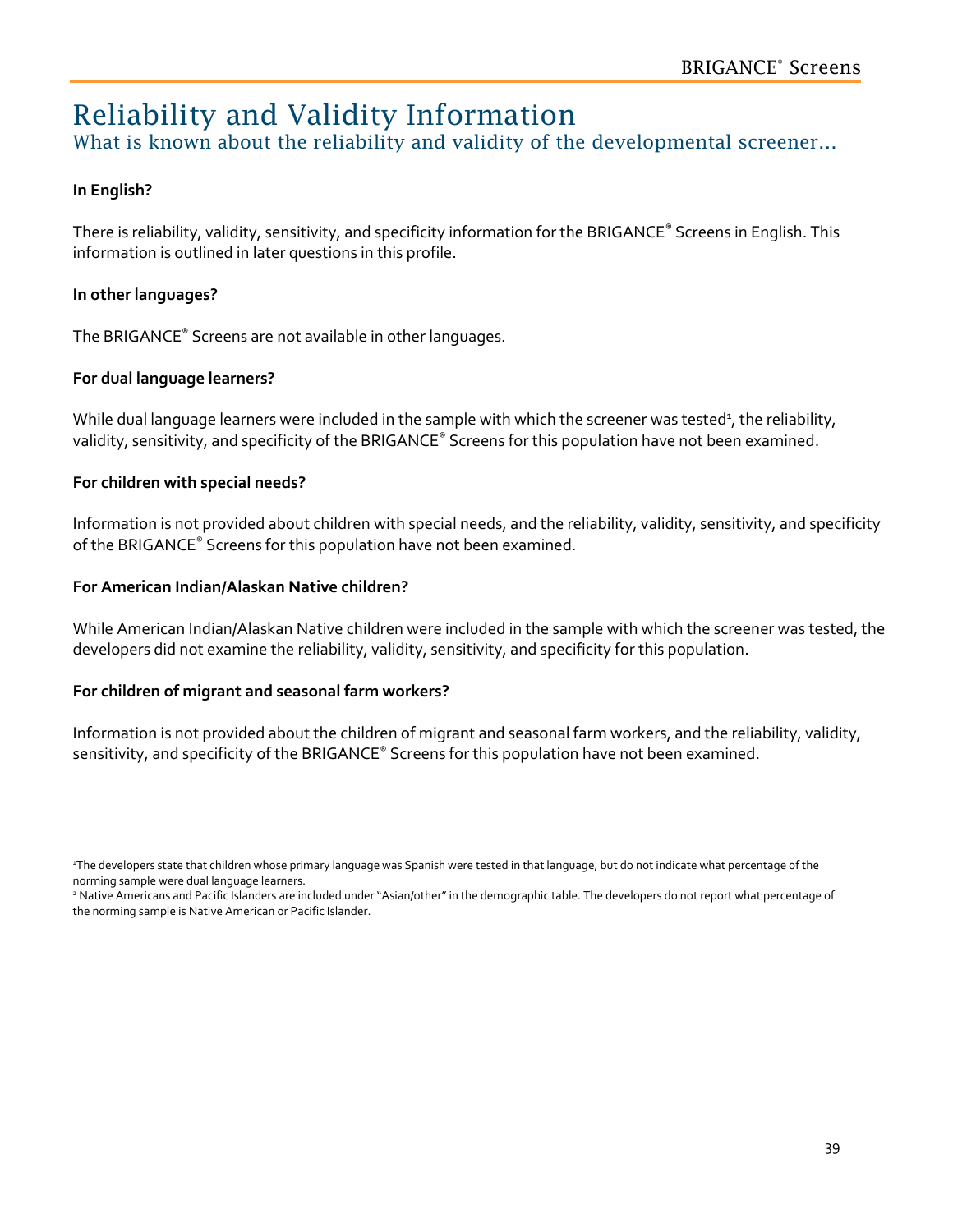### Reliability: Does the developmental screener obtain the same results, consistently, under the same conditions with the same children?

#### **Interrater Reliability.** *Do different raters agree when they are assessing the same children?*

There is acceptable agreement between raters when they are screening the same children using the BRIGANCE® Screens. Agreement between raters was examined across numerous sites. The process involved examiners who were paraprofessionals, teachers, and health care providers working with a range of children, including those with and without risk factors and special needs.

**Test-Retest Reliability.** *How consistent are scores if the developmental screener is administered once and then administered again soon?* 

The consistency of scores when the BRIGANCE® Screens are administered once and then administered again soon is acceptable. To examine this, Enright (1991) administered the Inventory of Early Development (IED) twice to 1,156 students (14 percent were African American and 11 percent were Hispanic). Additional evidence for the consistency of scores comes from the norming of the Inventory of Early Development II (IED II) and the Comprehensive Inventory of Basic Skills-Revised (CIBS-R), which contain all items of the BRIGANCE® Screens. The results of the norming studies showed that the scores on the IED, IED II, and the CIBS-R are very consistent over short periods of time.

**Internal Consistency Reliability.** *How strongly related are items that are intended to reflect the same set of skills or behaviors?* 

Relationships between items on the BRIGANCE® Screens that are intended to reflect the same set of skills or behaviors are acceptable. This was examined with the 2005 standardization study population described above.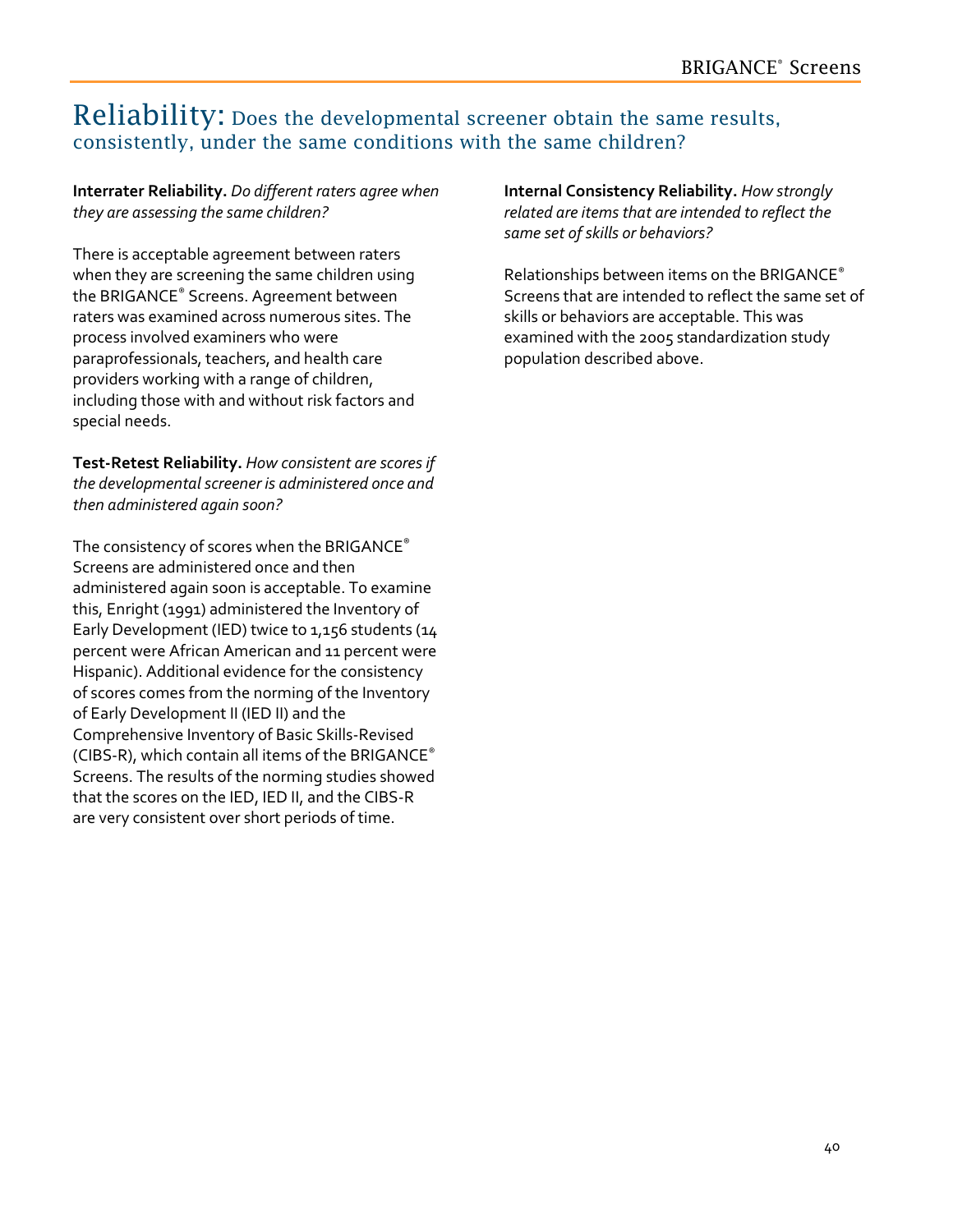### Validity: Does the developmental screener measure what it is supposed to?

**Content Validity.** *Do experts agree that the items in the developmental screener do a good job of reflecting what the developmental screener is supposed to be assessing?*

Yes, the development of the BRIGANCE® Screens was based on collaboration with other educators who helped with item selection.

**Construct Validity.** *How closely related to each other are sets of items within the developmental screener that aim to address similar skills and behaviors, compared to sets of items that aim to address different skills and behaviors? Do the developers examine whether scores on sets of items relate to children's age as expected?* 

There are moderate to high relationships between related subtests on the BRIGANCE® Screens that aim to address similar skills and behaviors, for example, between expressive and receptive language and between gross and fine motor skills.

Yes, the developers examine whether scores on sets of items relate to children's age as expected.

**Convergent Validity.** *How strongly do the scores of this developmental screener show a relationship to the scores of other developmental screeners of similar domains?*

The BRIGANCE® Screens are strongly related to other well-established measures aimed at measuring the same skills and behaviors. This was examined with the sample described in the earlier table by comparing the total scores on the BRIGANCE® Screens to scores from the IED II or the CIBS-R during the 2005 norming studies, as well as to a range of other diagnostic and screening tools. There are strong relationships between similar domains across these measures. It should be noted that the items on the BRIGANCE® Screens are taken from the IED II, so there is overlap between the two tools.

**Scores for Further Evaluation.** *Are specific scores used to identify whether further evaluation is needed? How are these scores determined by the developer?*

Yes, specific scores called cutoffs are used to identify children who may need further evaluation. Statistical analyses were done to determine which cutoff scores for each of the screens best identify children with disabilities or those who are at risk for academic difficulties.

**Sensitivity.** *How accurately does the developmental screener correctly identify children at risk for developmental problems?* 

The BRIGANCE® Screens for infants and toddlers are moderately accurate at correctly identifying children at risk for developmental delays, while the BRIGANCE® Screens for 2-year-olds are highly accurate. The screens for 3-year-olds and 4-year olds are also moderately accurate at correctly identifying children at risk for developmental delays. The screens for 5-year-olds are highly accurate at correctly identifying children at risk for developmental delays.

**Specificity.** *How accurately does the developmental screener correctly identify children who are not at risk for developmental problems?* 

The BRIGANCE® Screens are moderately accurate at correctly identifying children who are not at risk for developmental problems for children 2 through 5 years old.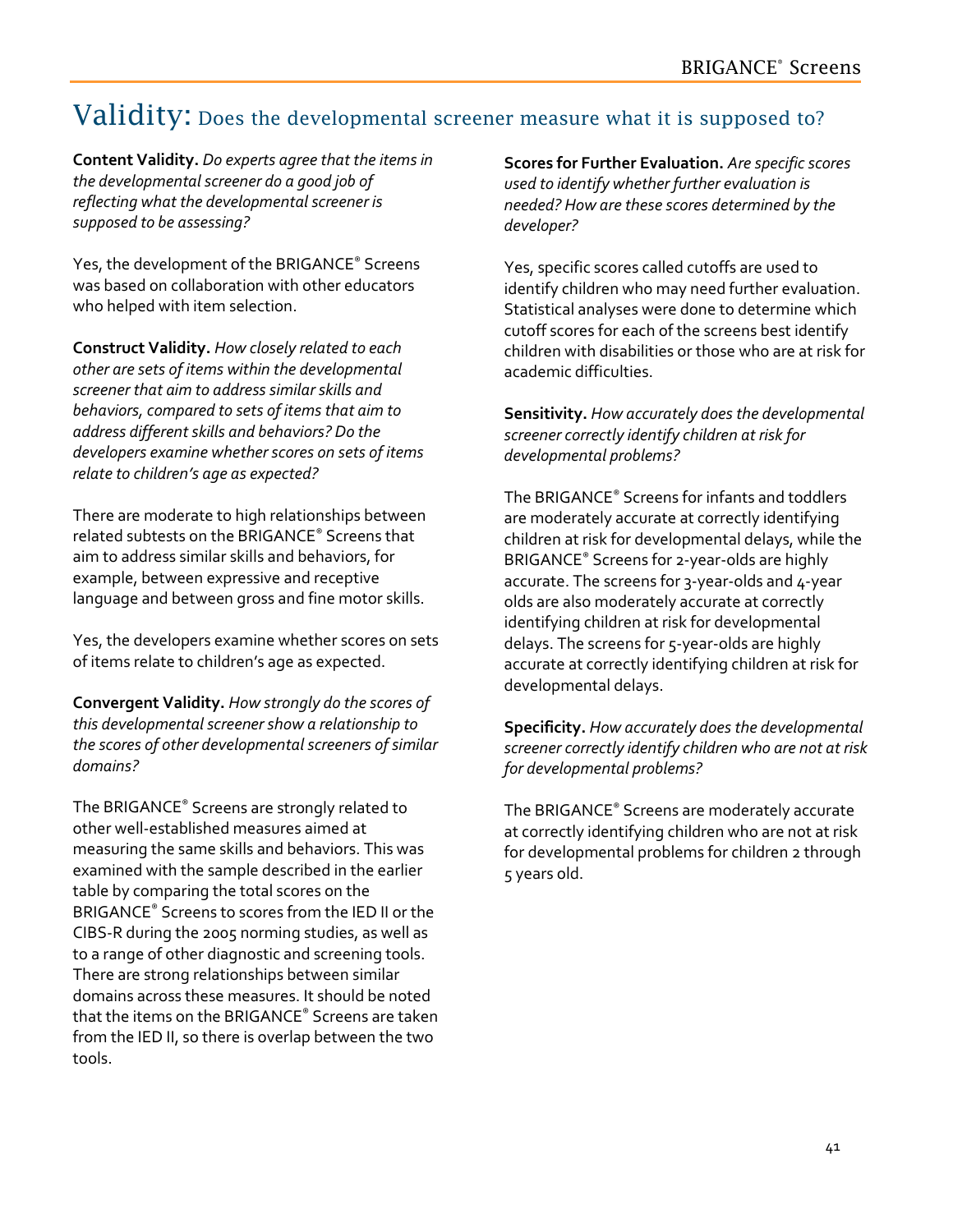# Follow-Up Guidance

**Program Follow-Up Steps.** *Does the developmental screener come with guidance about follow-up steps based on the results?*

Yes, the manual includes thorough guidance about follow-up steps based on the results of the screening.

**Family Follow-Up Steps.** *Does the developmental screener include recommendations on how families might follow up on the results of the screening?*

Yes, the manual includes many recommendations on how families might follow-up on the results of the screening.

## References

Enright, B. (1991). *BRIGANCE® Diagnostic Inventory of Early Development-Revised*: A technical report. North Billerica, MA: Curriculum Associates, Inc.

Glascoe, F.P. (2010). *Technical Report for the BRIGANCE® Screens*. North Billerica, MA: Curriculum Associates, Inc.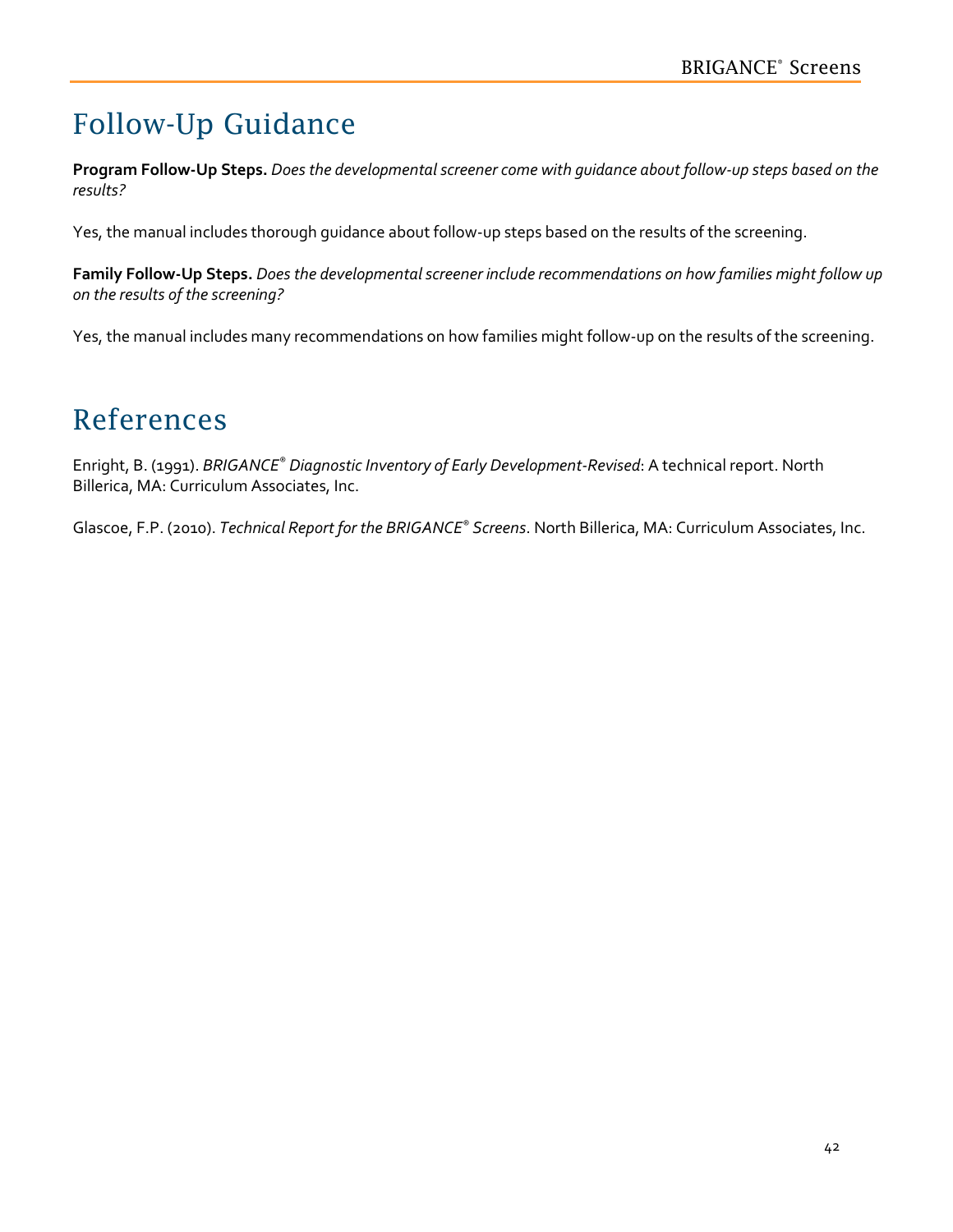### Developmental Assessment of Young Children  $-2<sup>nd</sup>$  Edition

**Developers:** Judith K. Voress and Taddy Maddox **Publisher:** Pro-Ed

<http://www.proedinc.com/customer/productView.aspx?id=5157>

**Developmental domains addressed in the developmental screener, as stated by the publisher:** cognition, communication, socialemotional development, physical development, and adaptive behavior

**Intended age range**: Birth through 5 years

#### **Number of items:**

380 total items. The number of items assessed depends on the child's level of development and the number of domains the examiner wishes to assess.

#### **In what settings can this developmental screener be used (e.g., centers, homes, medical facilities, other)?**

Skills may be assessed through observation, interview of caregivers, and direct assessment; therefore possible settings include home, school/center, day care center, or medical facilities, among others.

### Background

#### **Purpose:**

The D*evelopmental Assessment of Young Children – Second Edition* (DAYC-2) is an individually administered, norm-referenced measure of early childhood development for children from birth through age 5 years 11 months. It has three major purposes: 1) to help identify children who are significantly below their peers in cognitive, communicative, social-emotional, physical, or adaptive behavior abilities; 2) to monitor children's progress in special intervention programs; and 3) to be used in research studying abilities in young children.

#### **What is the appropriate time period between administering, recording, or reviewing the data?**

Information is not provided regarding the appropriate time between initial screening and rescreening.

#### **How long does it take to administer the developmental screener?**

10-20 minutes for each of the 5 domains

#### **Language(s) developed for:**

English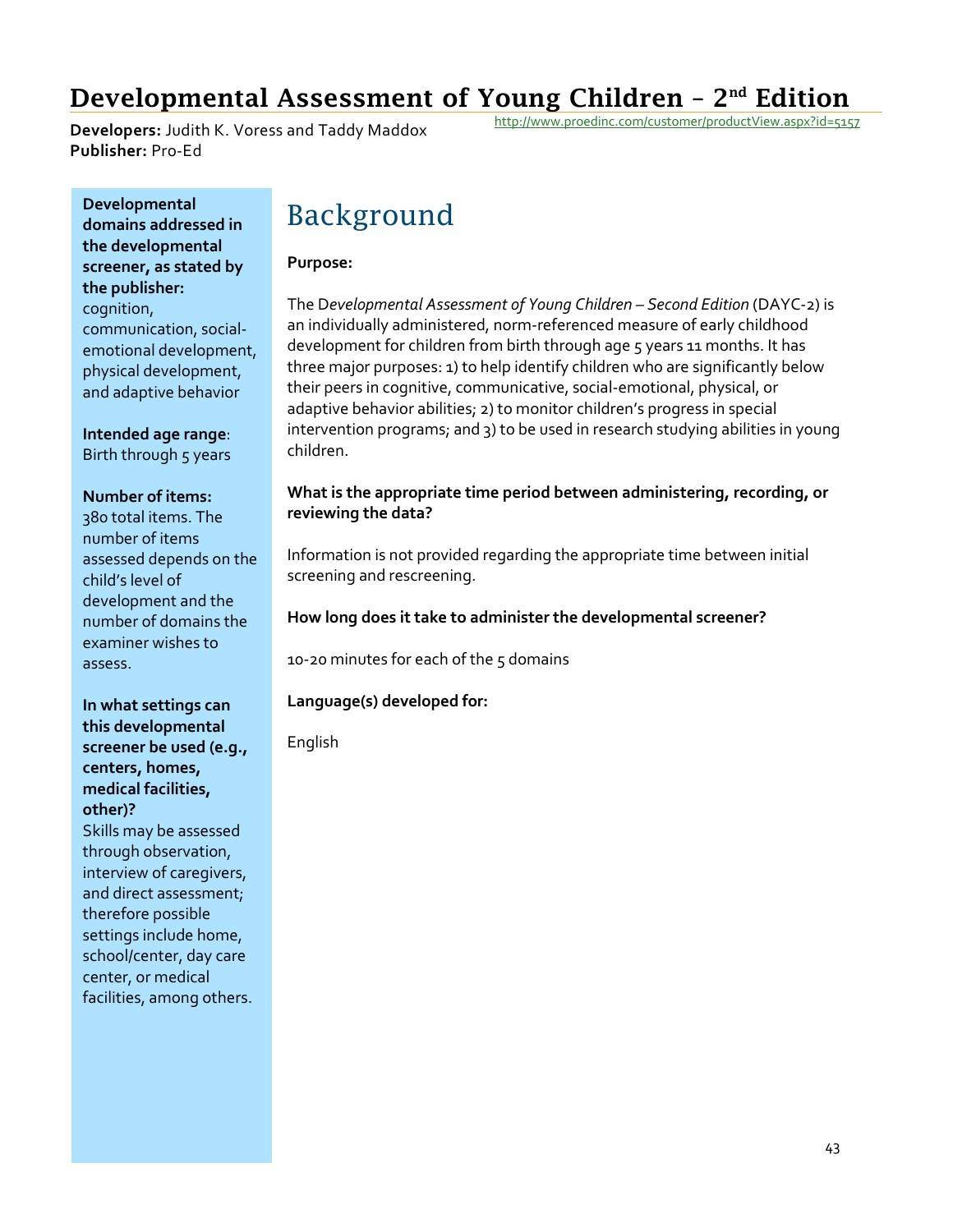# Availability and Cost of the Developmental Screener

#### **Is the developmental screener available to programs without restrictions?**

Yes, the DAYC-2 is available to programs without restrictions.

### **What is the cost of the developmental screener?**

As of 2013, the cost of the DAYC-2 complete kit was \$345. The complete kit contains the examiner's manual, 25 scoring forms for each domain (cognitive, communication, physical development, social-emotional development, and adaptive behavior), 25 mini poster-packs of the Early Child Development Chart, and 25 examiner summary sheets. Additional DAYC-2 scoring forms (in packages of 25) can be purchased for \$41. Additional examiner summary sheets (in packages of 25) can be purchased for \$27. Costs associated with the information reporting system for the DAYC-2 are described below.

# Training and Other Requirements for Assessors

#### **Is training available on how to administer and score the developmental screener? Who offers the training?**

The publisher does not offer training on the DAYC-2; however, a qualified examiner should not have difficulty administering the DAYC-2 appropriately when following the instructions in the examiner's manual. The developers do advise that examiners consult local school policies, state regulations, and position statements of professional organizations regarding test administration, interpretations, and issues of confidentiality before administering the DAYC-2.

#### **Is it necessary to have a professional background or technical training (over and above training on the developmental screener) to administer or complete the developmental screener?**

The developers report that qualified examiners are likely to be early childhood specialists, school psychologists, diagnosticians, speech-language pathologists, physical therapists, occupational therapists, or other professionals who have some formal training in assessment and early childhood development.

#### **Is it necessary to have a professional background or technical training (over and above training on the developmental screener) to score the developmental screener?**

According to the developers of this screener, the same qualifications pertain to examiners and those scoring the screener: qualified examiners will be able to score the DAYC-2.

#### **Are regular checks on administration required or recommended to ensure appropriate administration? If so, when and by whom?**

Information is not provided about the performance of regular checks on faithful administration.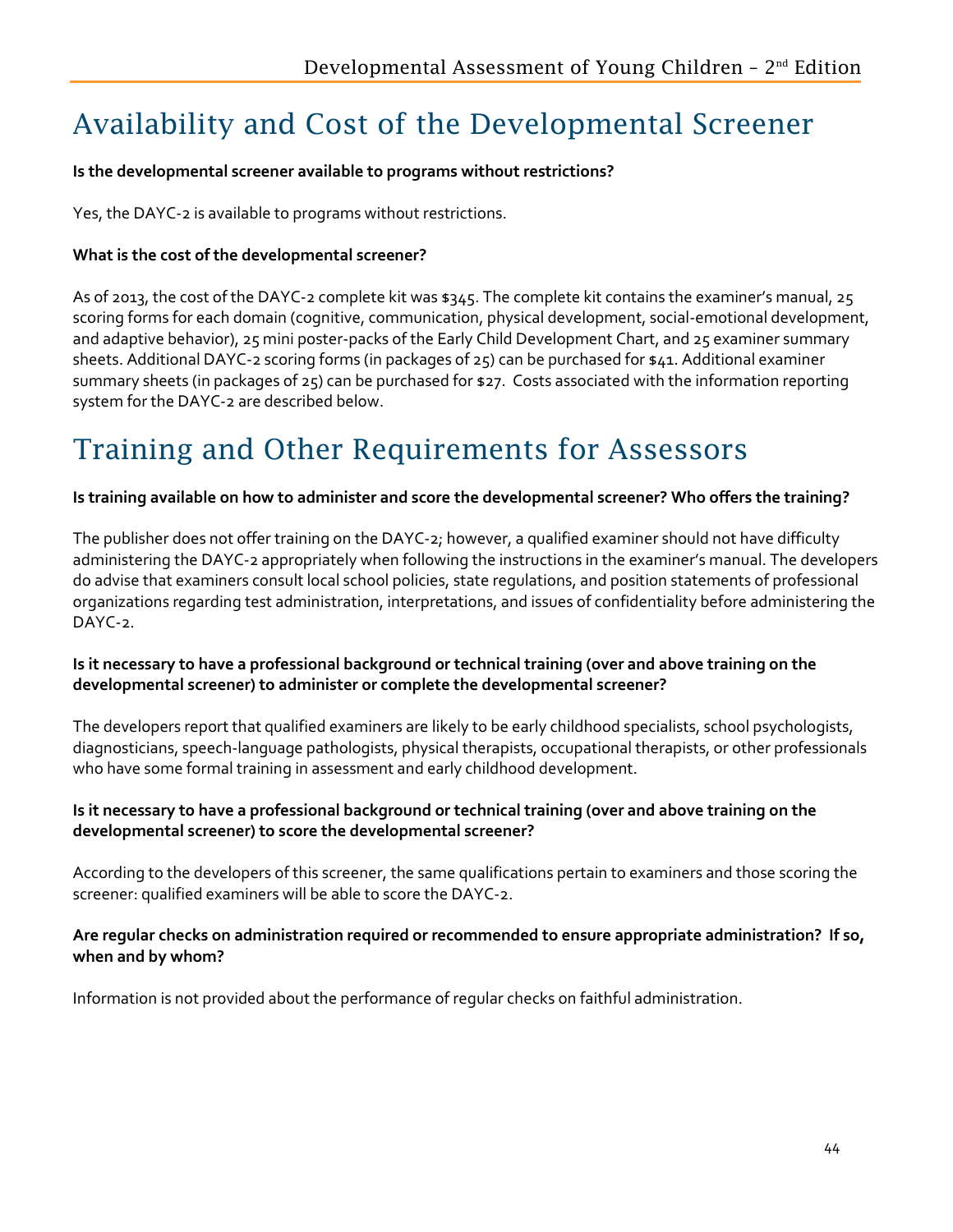# Information Reporting System for the Developmental Screener

**Electronic Data Entry.** *Does the developmental screener come with a process for entering information from the developmental screener electronically?*

Software will be available in the fall of 2013. Examiners will be able to enter total scores for each Domain or enter scores on individual items. However, the examiner will need the paper protocols for administration, however.

**Electronic Reports.** *Can programs generate electronic reports of individual children's data?* 

Software will be available in the fall of 2013. Results will be reported at the individual child level.

# Approaches to Family/Parent Input

**Tools for Family Input.** *Does the developmental screener include specific tools or guidance for gathering and incorporating parental/family input on an individual child's skills and development?*

The DAYC-2 includes a parent or other caregiver interview as one option for gathering information that the examiner cannot observe during the assessment.

**Sharing Results.** *Does the developmental screener include recommendations on how to share developmental screener results with a child's family?*

Information is not provided about how to share the screening results with the child's family.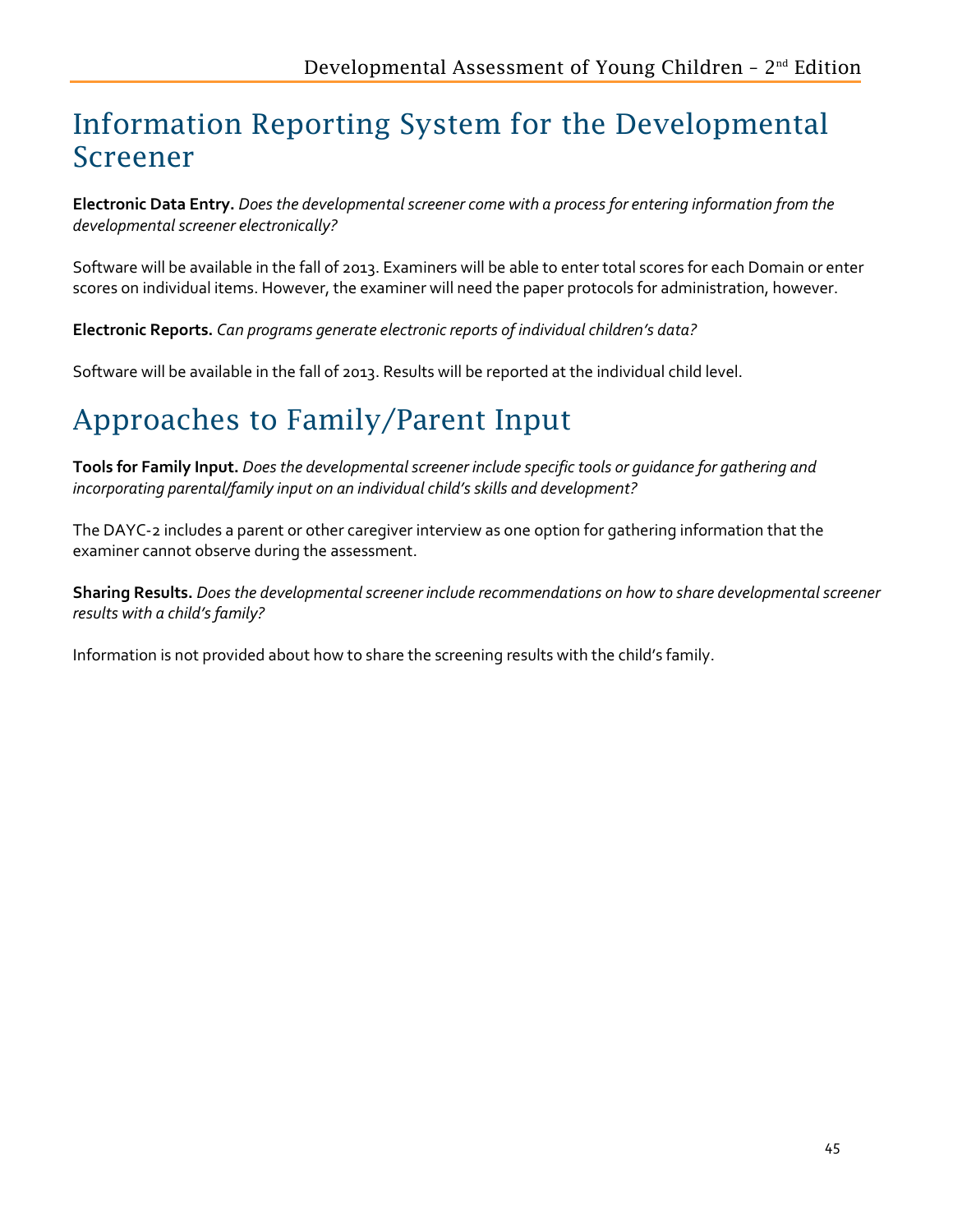# Options for Use with Special and Diverse Populations

**Developmental Norms.** *Is this a developmental screener with developmental norms?* 

The DAYC-2 is a screener with developmental norms.

*Which populations are included in the norming sample?* 

The norming of the DAYC-2 was completed with a sample of 1,832 children ages birth through 5 years, 11 months. The DAYC-2 norming sample is representative of the US population according to the 2010 Statistical Abstract of the United States. See the table on the next page for more information about these children.

**Availability of Versions Other than English.** *Is the developmental screener available in languages other than English? Which languages?* 

The DAYC-2 is only available in English.

**Accommodations for Children with Special Needs.** *Are there suggested accommodations for assessing children with special needs?* 

Information is not provided about suggested accommodations for screening children with identified or suspected special needs.

**Consultation with Diverse Populations.** *Have cognitive testing or focus groups been conducted to determine whether this developmental screener is appropriate for use with diverse populations?* 

The DAYC-2 manual does not provide information about cognitive testing or focus groups regarding diverse populations. It does, however, provide reliability information that supports the use of this tool with diverse populations. The screener shows little to no bias by gender, race or ethnicity.

**Risk Levels.** *What terminology is used to describe risk levels (e.g., delay, no delay, at risk, caution, rescreen, okay, etc.)?*

The DAYC-2 describes children as very superior, superior, above average, average, below average, poor, and very poor. Children who fall within the below average, poor, and very poor ranges may not have attained developmental levels that are expected for children their age.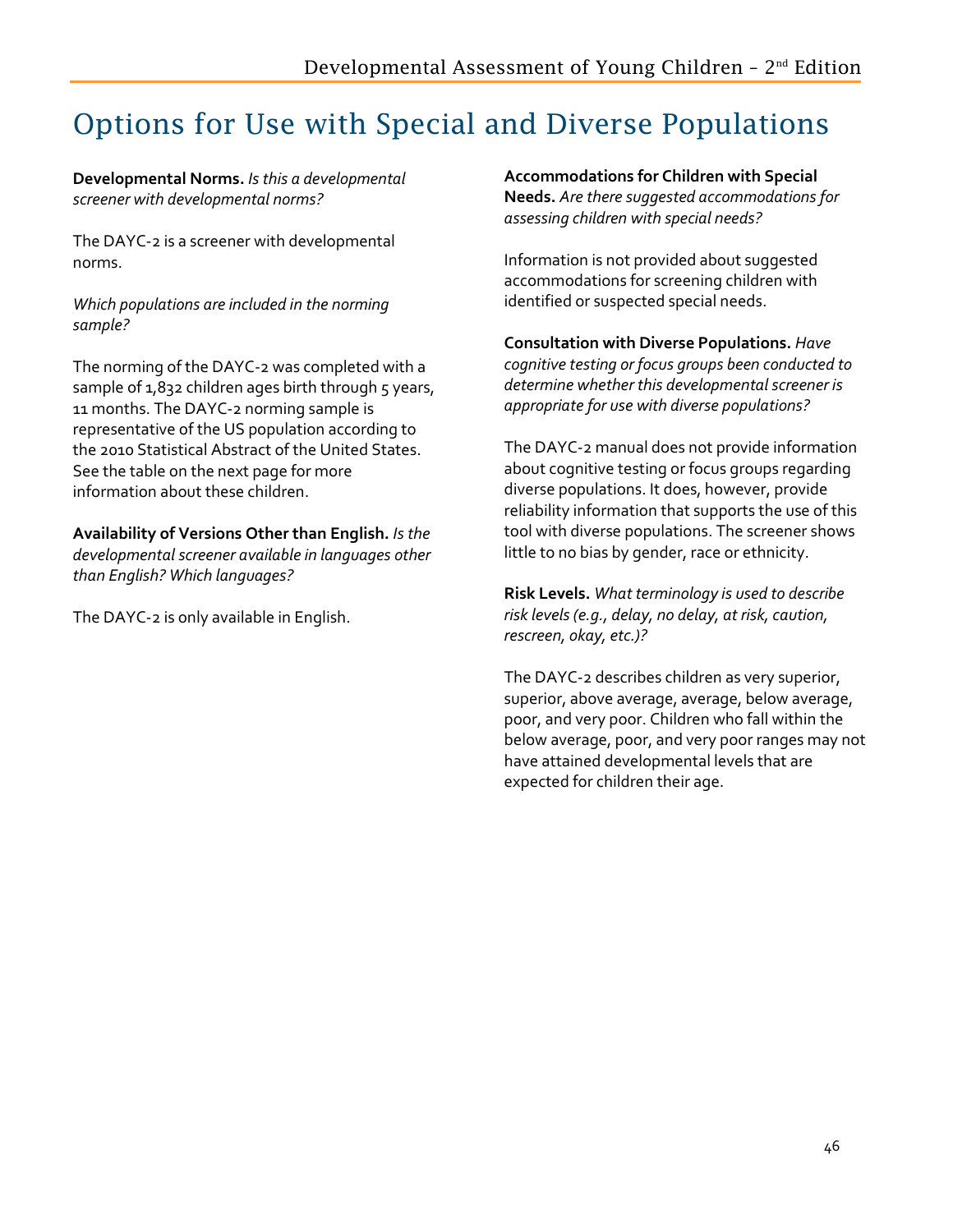### Characteristics of Norming Sample Number of children in the sample: 1,832

| Characteristics                    | <b>Percentage of Sample</b> |
|------------------------------------|-----------------------------|
| <b>Geographic Region</b>           |                             |
| Northeast                          | 19                          |
| South                              | 36                          |
| Midwest                            | 22                          |
| West                               | 23                          |
|                                    |                             |
| Gender                             |                             |
| Male                               | 51                          |
| Female                             | 49                          |
|                                    |                             |
| Ethnicity                          |                             |
| White                              | 77                          |
| <b>Black/African American</b>      | 15                          |
| Asian/Pacific Islander             | $\overline{3}$              |
| Two or more                        | 4                           |
| Other                              | $\overline{1}$              |
|                                    |                             |
| <b>Hispanic Status</b>             |                             |
| Yes                                | 18                          |
| <b>No</b>                          | 82                          |
|                                    |                             |
| <b>Parents' Education</b>          |                             |
| Not high school graduate           | 16                          |
| High school graduate, some college | 53                          |
| Associate's degree                 | 7                           |
| Bachelor's degree                  | 16                          |
| Advanced degree                    | 8                           |
|                                    |                             |
| Household Income                   |                             |
| Under \$15,000                     | 11                          |
| \$15,000 to \$24,999               | 9                           |
| \$25,000 to \$34,999               | 10                          |
| \$35,000 to \$49,999               | 15                          |
| \$50,000 to \$74,999               | 21                          |
| \$75,000 and above                 | 35                          |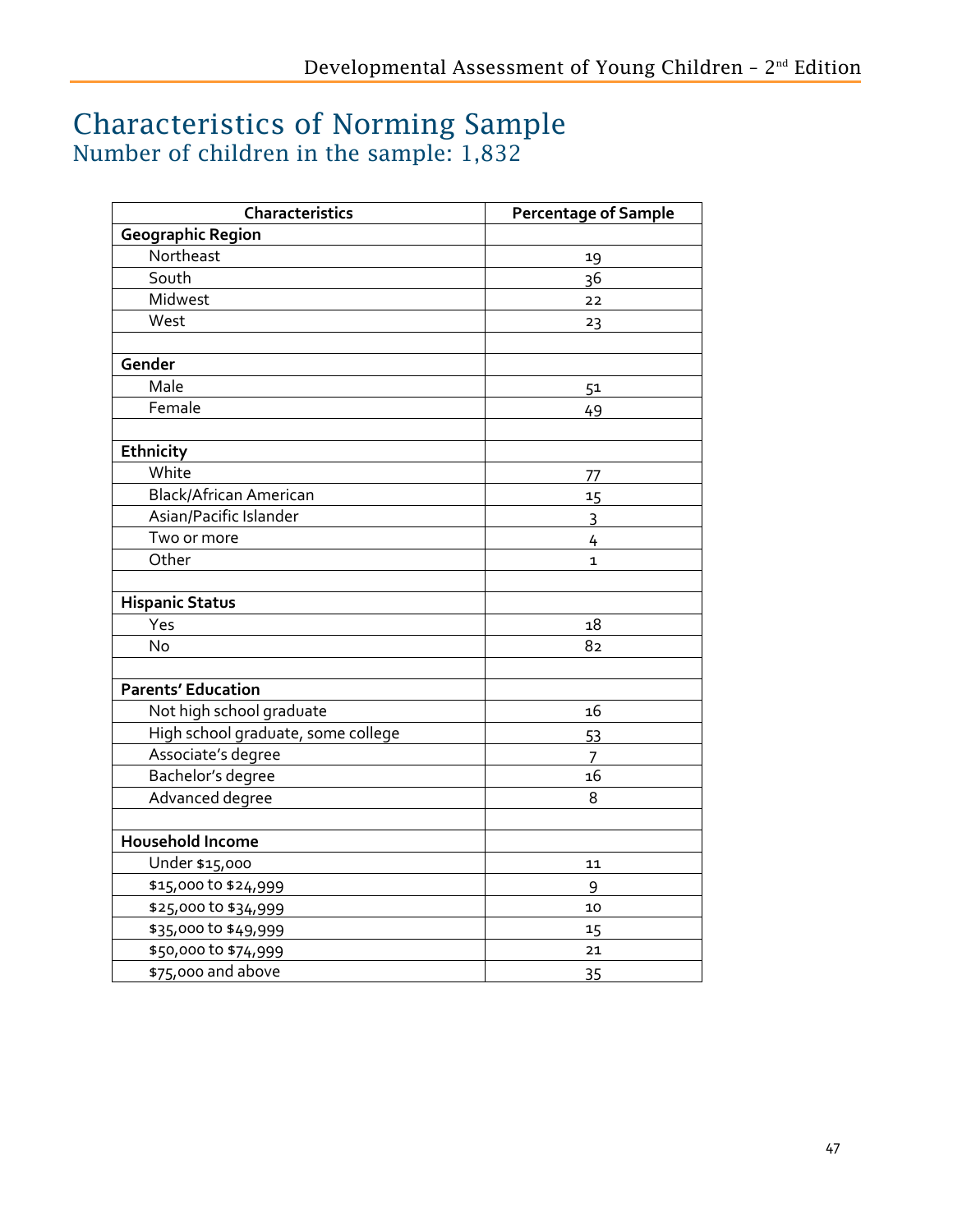# Reliability and Validity Information

What is known about the reliability and validity of the developmental screener...

### **In English?**

There is information about reliability, validity, sensitivity, and specificity of the DAYC-2 in English. This information is outlined in responses to later questions in this profile.

### **In other languages?**

The DAYC-2 has not been developed in other languages.

### **For dual language learners?**

Information about dual language learners is not provided, and the reliability, validity, sensitivity, and specificity of the screener for this population have not been examined.

### **For children with special needs?**

The developers have examined sensitivity and specificity for children with special needs, but not other aspects of reliability and validity with this population.

### **For American Indian/Alaskan Native children?**

Information is not provided about American Indian/Alaskan Native children, and the reliability, validity, sensitivity, and specificity of the DAYC-2 for this population have not been examined.

### **For children of migrant and seasonal farm workers?**

Information is not provided about the children of migrant and seasonal farm-workers, and the reliability, validity, sensitivity, and specificity of the DAYC-2 for this population have not been examined.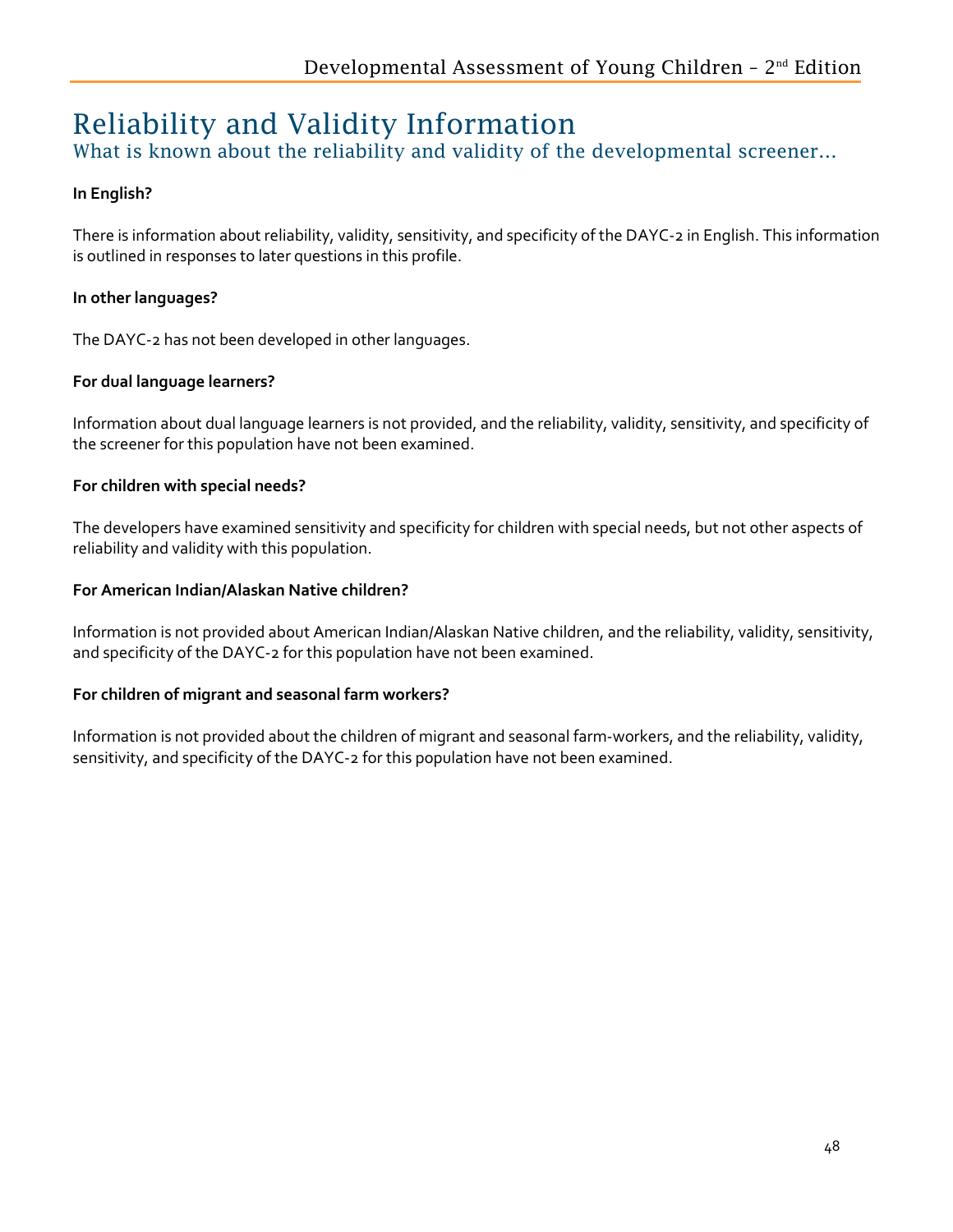### Reliability: Does the developmental screener obtain the same results, consistently, under the same conditions with the same children?

**Interrater Reliability.** *Do different raters agree when they are screening the same children?*

Agreement among different raters of the same children is acceptable in the DAYC-2. Agreement was found between the two authors of the DAYC-2 who independently scored the same 50 children drawn from the norming sample. Of these 50 children, 28 were males. Children ranged in age from 1 to 69 months, and resided in all four regions of the country.

**Test-Retest Reliability.** *How consistent are scores if the developmental screener is administered once and then administered again soon?* 

The consistency of DAYC-2 scores is acceptable when the developmental screener is administered once and then administered again to the same children.

To examine this, the DAYC-2 was administered twice to 90 children. The interval between the test dates ranged from 1 to 2 weeks. Children in the test-retest sample were between birth and 5 years of age, and half were girls.

The sample was 92% White, 4% Black/African American, and 10% Hispanic. In addition, 7% of children were premature. Children in this sample came from New York (84%) and Idaho (16%).

**Internal Consistency Reliability.** *How strongly related are items that are intended to reflect the same set of skills or behaviors?* 

There are strong relationships among items on the DAYC-2 that are intended to reflect the same set of skills or behaviors; relationships among items within domains are strong for each domain. These relationships were examined with the norming sample described above.

### Validity: Does the developmental screener measure what it is supposed to?

**Content Validity.** *Do experts agree that the items in the developmental screener do a good job of reflecting what the developmental screener is supposed to be assessing?*

Information is not provided regarding whether experts were consulted on the content of the DAYC-2

**Construct Validity.** *How closely related to each other are sets of items within the developmental screener that aim to address similar skills and behaviors, compared to sets of items that aim to address different skills and behaviors? Do the developers examine whether scores on sets of items relate to children's age as expected?* 

There are strong relationships among sets of items within the DAYC-2. In addition, domain scores have strong relationships to children's age.

**Convergent Validity.** *How strongly do the scores of this developmental screener show a relationship to the scores of other developmental screeners of similar domains?* 

The DAYC-2 was compared to two other early childhood screeners, the *Battelle Developmental Inventory- Second Edition* and the *Developmental Observation Checklist System – Second Edition (DOCS-2).* A total of 83 children completed the two additional measures. This sample ranged in age from birth to 69 months and was 51% male. They were also 92% White, 4% African American, and 11% Hispanic. All children were from New York.

Results showed strong relationships between scores from similar domains on the DAYC-2 and the Battelle Developmental Inventory.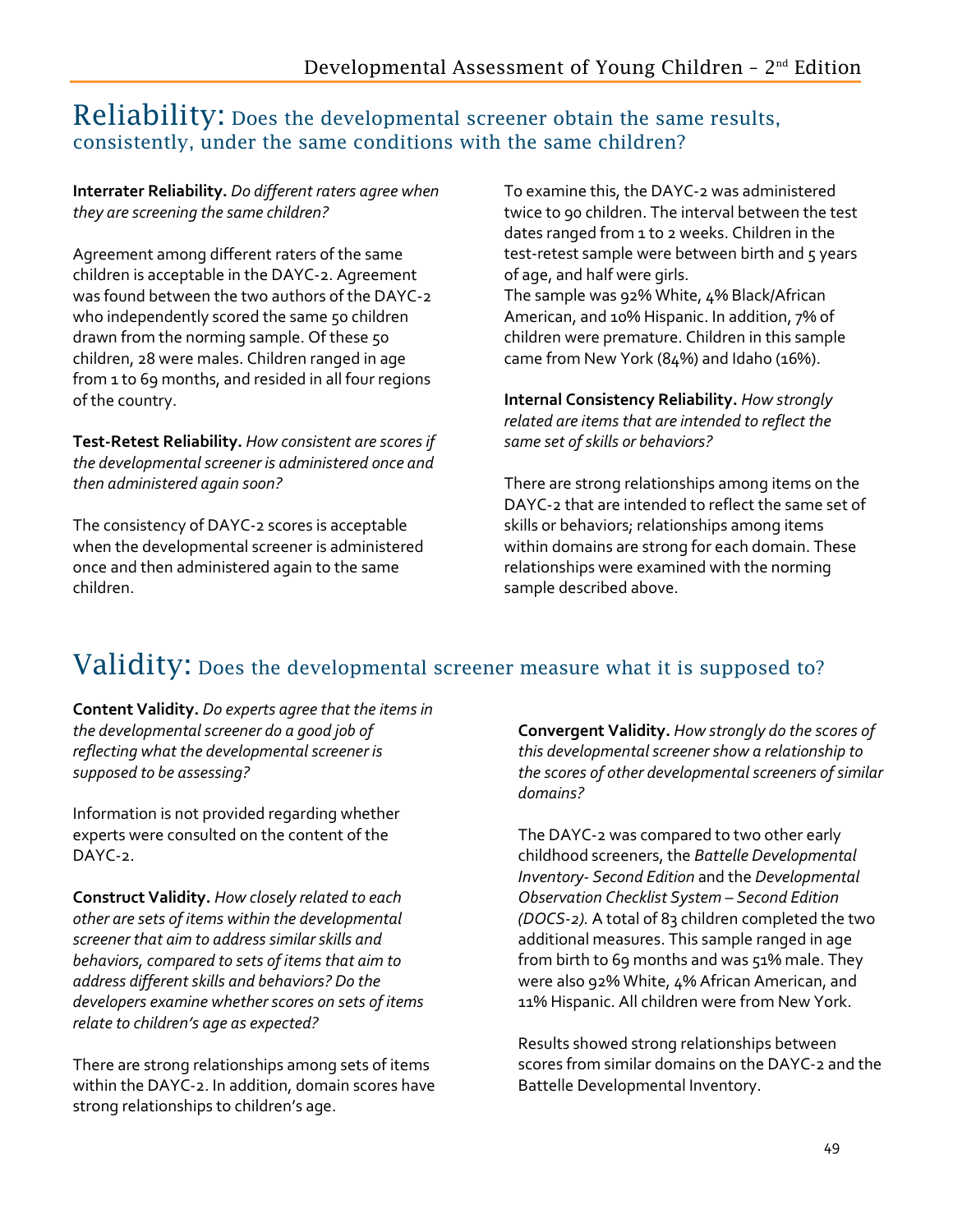# Follow-Up Guidance

**Program Follow-Up Steps.** *Does the developmental screener come with guidance about follow-up steps based on the results?* 

Information is not provided about follow up steps based on the results of the screening.

**Family Follow-Up Steps.** *Does the developmental screener include recommendations on how families might follow up on the results of the screening?*

Information is not provided regarding recommendations for how families might follow up on the results of the screening.

## References

Voress, J. K., & Maddox, T. (2013). *Developmental Assessment of Young Children, Second Edition*. Austin, Texas: Pro-Ed.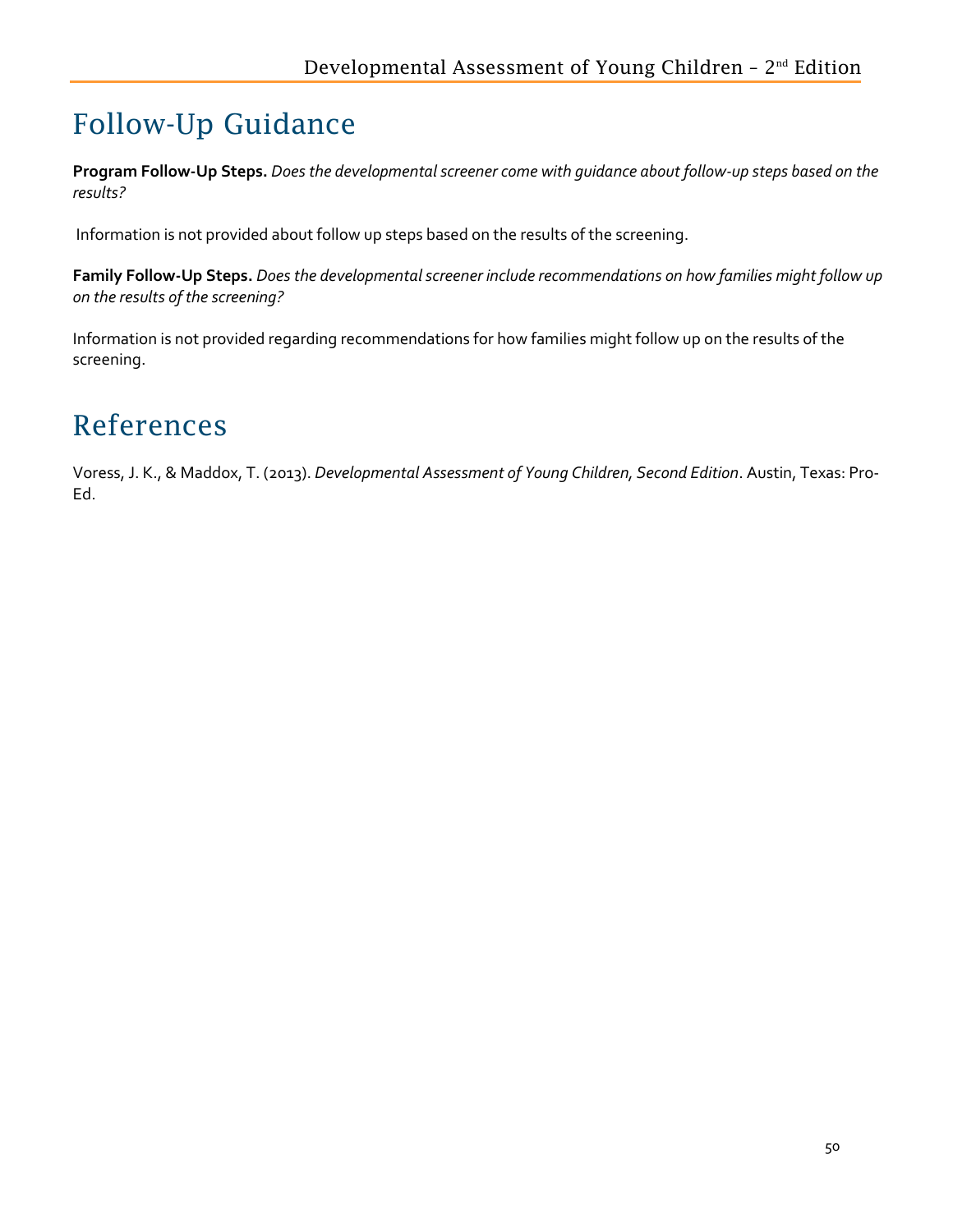## Early Screening Profiles

**Developers:** Patti Harrison, Alan Kaufman, Nadeen Kaufman, Robert Bruininks, John Rynders, Steven Ilmer, Sara Sparrow, and Domenic Cicchetti **Publisher:** Pearson

[http://www.pearsonassessments.com/HAIWEB/Cultures/en](http://www.pearsonassessments.com/HAIWEB/Cultures/en-us/Productdetail.htm?Pid=PAa3500&Mode=summary)[us/Productdetail.htm?Pid=PAa3500&Mode=summary](http://www.pearsonassessments.com/HAIWEB/Cultures/en-us/Productdetail.htm?Pid=PAa3500&Mode=summary)

**Developmental domains addressed in the developmental screener, as stated by the publisher:** The Early Screening Profiles consists of seven parts: the Cognitive/Language Profile, the Motor Profile, the Self Help/Social Profile, the Articulation Survey, the Home Survey, the Health History Survey, and the Behavior Survey.

These components can be used individually or in combination.

#### **Intended age range**:

2 years 0 months through 6 years 11 months

#### **Number of items:**

Cognitive/Language Profile (78); Motor Profile (8); Self-Help/Social Profile (60); Articulation Survey (20); Home Survey (12) Behavior Survey (22); Health History Survey (12)

**In what settings can this developmental screener be used (e.g., centers, homes, medical facilities, other)?** The Early Screening Profiles can be administered in educational, community, medical or other settings.

## Background

#### **Purpose:**

The Early Screening Profiles (ESP) is designed to test children to identify possible handicaps, developmental problems or giftedness, and to determine whether further evaluation is needed to prescribe specialized intervention services.

#### **What is the appropriate time period between administering, recording, or reviewing the data?**

The publisher typically recommends at least 6 weeks before retesting after initial screening.

#### **How long does it take to administer the developmental screener?**

Testing time for the Early Screening Profiles ranges from 15 to 30 minutes, depending on the age and developmental level of the child. The parent and teacher questionnaires are completed in 10 to 15 minutes.

#### **Language(s) developed for:**

The Early Screening Profiles were developed in English.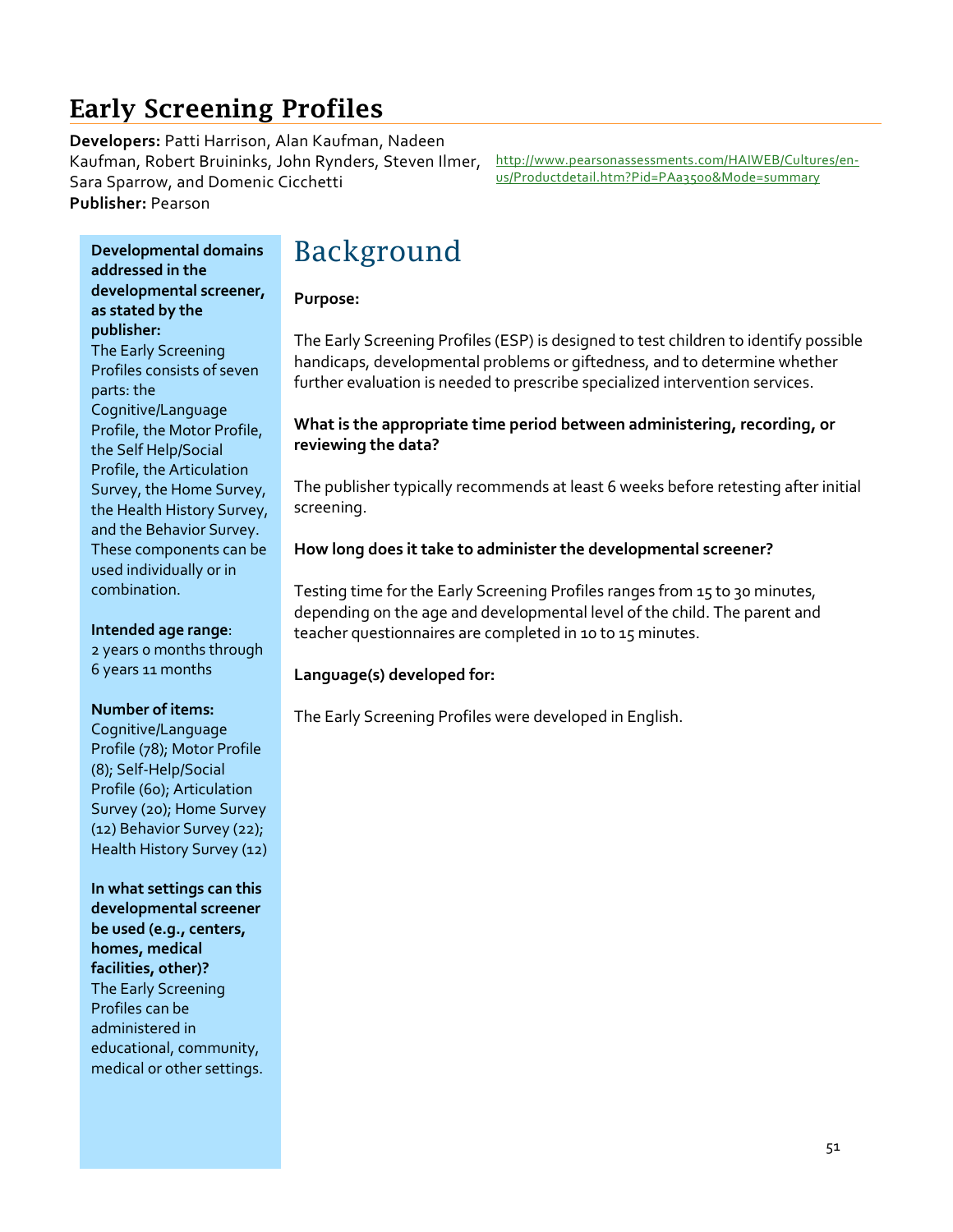# Availability and Cost of the Developmental Screener

#### **Is the developmental screener available to programs without restrictions?**

The Early Screening Profiles can be purchased by individuals with certification or membership in a professional organization that requires training and experience in assessment or someone who has a master's degree in a relevant field or license to practice in the healthcare field.

#### **What is the cost of the developmental screener?**

As of 2013, The Early Screening Profiles cost \$385. The kit includes the manuals, test easel, materials, test records and questionnaires for 25 children. Costs associated with the information reporting system for the ESP are described below.

# Training and Other Requirements for Assessors

#### **Is training available on how to administer and score the developmental screener? Who offers the training?**

The publisher offers a training video available for purchase (\$143) that provides information about administering and scoring the developmental screener.

#### **Is it necessary to have a professional background or technical training (over and above training on the developmental screener) to administer or complete the developmental screener?**

No, examiners do not need specialized training, experience or coursework to administer the ESP. Necessary qualifications include the ability to read and follow the directions, accuracy in writing responses, and the ability to interact with young children in a kind and patient manner.

#### **Is it necessary to have a professional background or technical training (over and above training on the developmental screener) to score the developmental screener?**

No, scorers do not need to have a professional background or technical training other than training on the ESP's scoring procedures. However, the interpretation of the results must be completed by professionals with training in tests and measurement.

#### **Are regular checks on administration required or recommended to ensure appropriate administration? If so, when and by whom?**

Screening coordinators with training, skills and experience working with young children, child development theory and research, and assessment are responsible for supervising examiners. Information is not provided on whether or not, or how often, checks on administration are completed.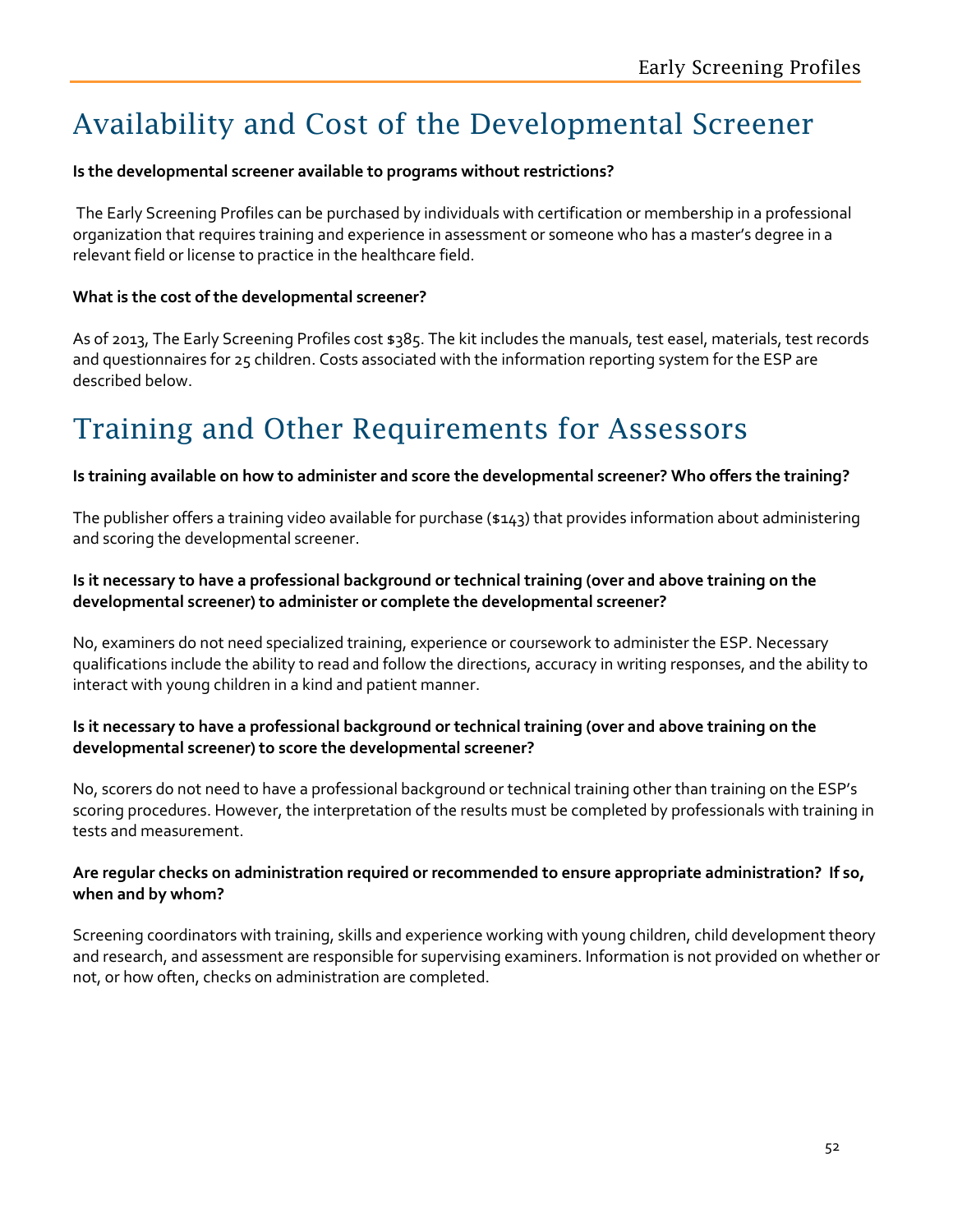# Information Reporting System for the Developmental Screener

**Electronic Data Entry.** *Does the developmental screener come with a process for entering information from the developmental screener electronically?*

No, there is no software for entering information from the screener electronically.

**Electronic Reports.** *Can programs generate electronic reports of individual children's data?* 

No, electronic reports cannot be generated.

## Approaches to Family/Parent Input

**Tools for Family Input.** *Does the developmental screener include specific tools or guidance for gathering and incorporating parental/family input on an individual child's skills and development?*

The Self-Help/Social Profile is a questionnaire completed by the child's parent (or teacher, daycare provider, or a combination of them) that assesses the child's typical performance in the areas of communication, daily living skills, socialization, and motor skills. Parent input is additionally gathered through the parent-reported Home and Health History surveys. The Home survey asks questions about the child's environment and the Health History survey identifies child health problems.

**Sharing Results.** *Does the developmental screener include recommendations on how to share developmental screener results with a child's family?*

Information is not provided about sharing the results with a child's family.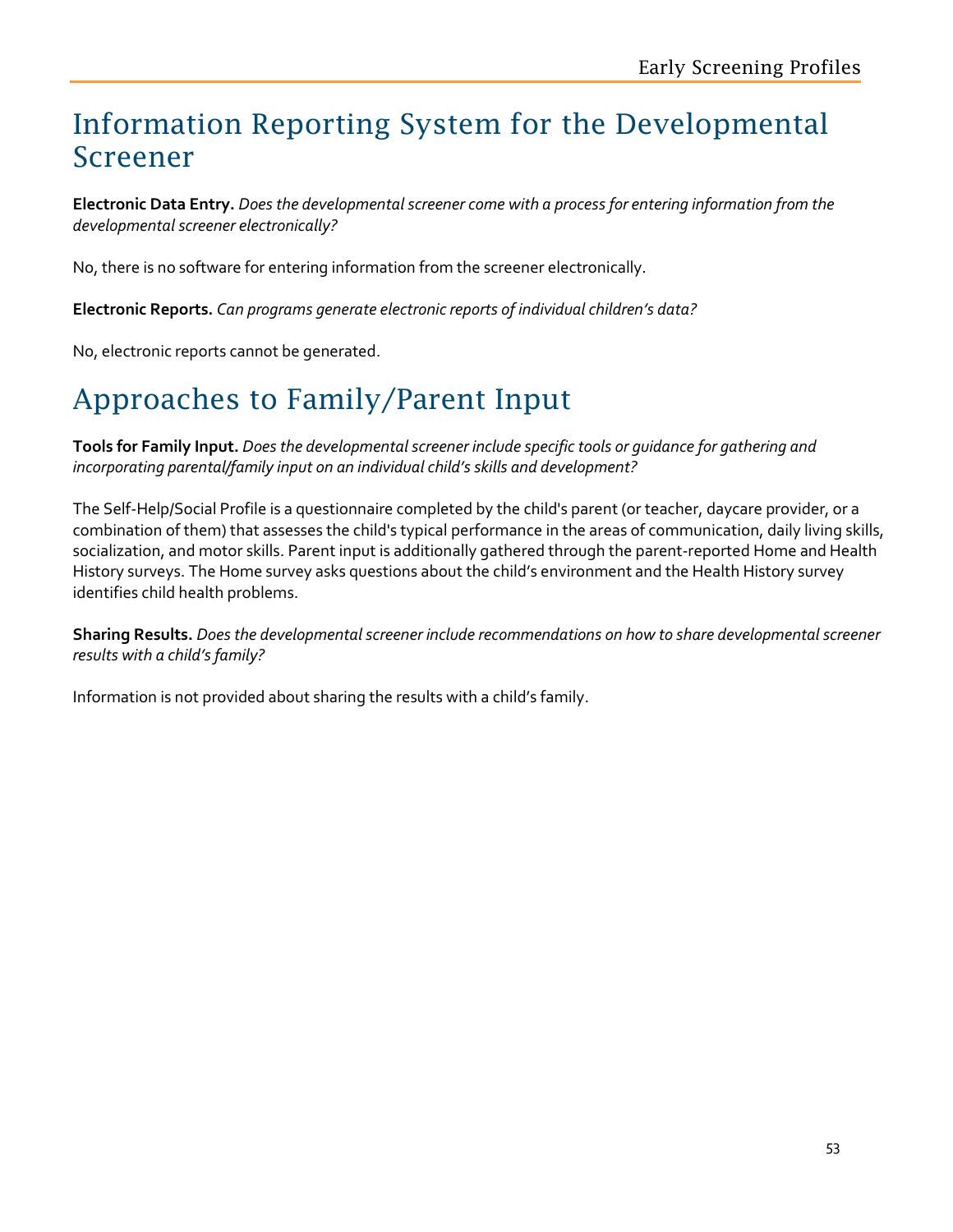# Options for Use with Special and Diverse Populations

**Developmental Norms.** *Is this a developmental screener with developmental norms?* 

Yes, the Early Screening Profiles has developmental norms.

#### *Which populations are included in the norming sample?*

The norms are based on a nationally representative sample (1990 Census data) of 1,149 children from ages 2 years 0 months to 6 years 11 months of age. Half of the sample (50.4 percent) was female. Since many of the children did not attend school or school programs, data for the Self-Help/Social Profile completed by teachers were obtained for only 366 children. The following table provides information on race/ethnicity, parent education level, and geographic region for children in the sample among 5 age groups.

**Availability of Versions Other than English.** *Is the developmental screener available in languages other than English? Which languages?* 

No, the Early Screening Profiles is not available in languages other than English.

**Accommodations for Children with Special Needs.** *Are there suggested accommodations for assessing children with special needs?* 

Information is not provided regarding accommodations for screening children with special needs.

**Consultation with Diverse Populations.** *Have cognitive testing or focus groups been conducted to determine whether this developmental screener is appropriate for use with diverse populations?* 

Information is not provided about whether the appropriateness of the Early Screening Profiles for diverse populations was examined in this way.

**Risk Levels.** *What terminology is used to describe risk levels (e.g., delay, no delay, at risk, caution, rescreen, okay, etc.)?*

The developers define children identified for further assessment on the profiles as at-risk. The Articulation, Home, Health History, and Behavior Surveys use the following descriptive risk categories: below average, average, and above average.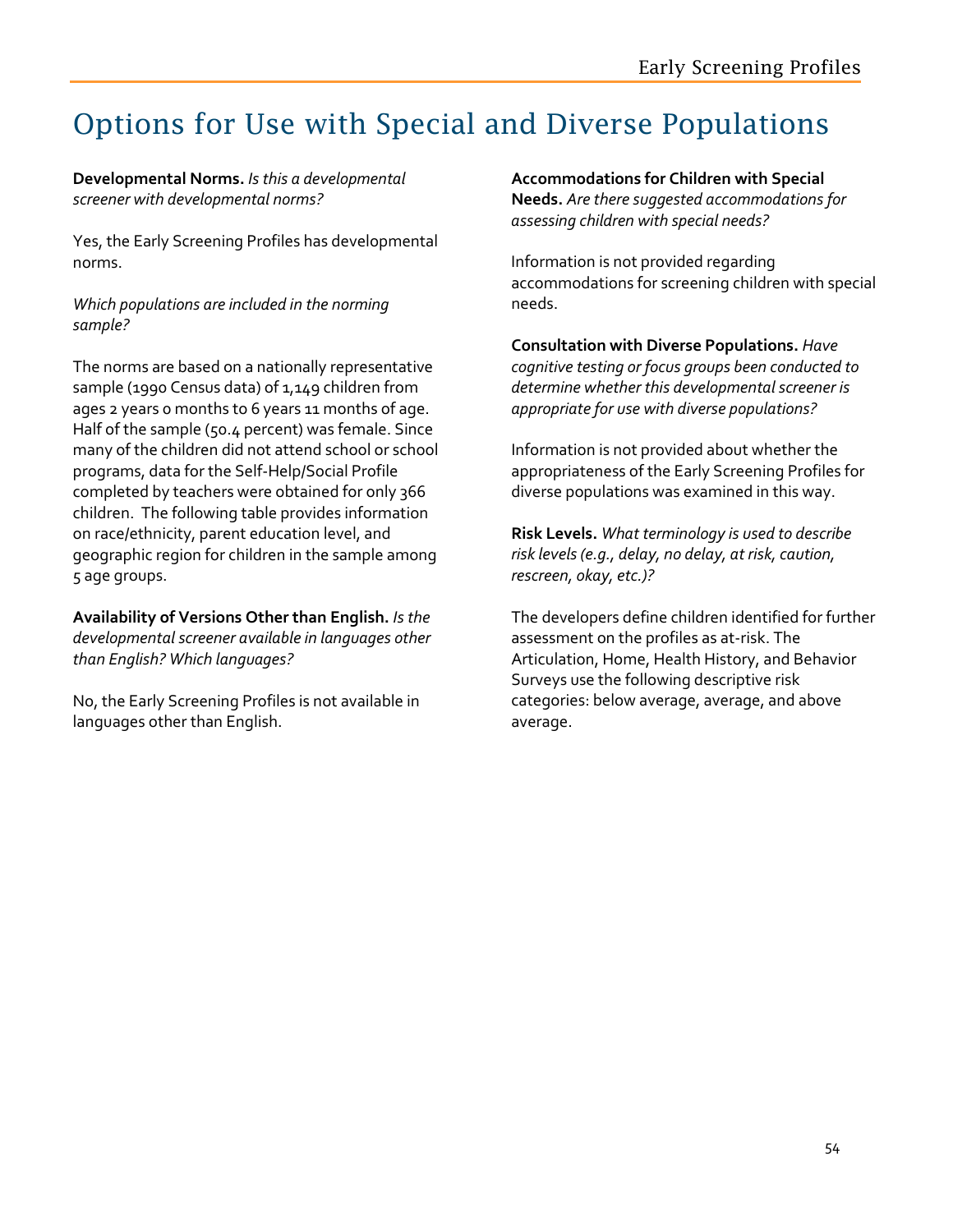### Characteristics of 1990 ESP Norming Sample Number of children in the sample: 1,149

|                         | <b>Percentage of Children</b> |          |            |          |          |
|-------------------------|-------------------------------|----------|------------|----------|----------|
|                         | $2 - 0$ to $2 -$              | $3-0$ to | $4 - 0$ to | $5-0$ to | 6-o to   |
|                         | 11                            | $3 - 11$ | $4 - 11$   | $5 - 11$ | $6 - 11$ |
| Race/Ethnicity          |                               |          |            |          |          |
| White                   | 71.2                          | 69.9     | 69.4       | 68.3     | 69.0     |
| <b>Black</b>            | 19.0                          | 16.0     | 16.4       | 16.8     | 17.9     |
| Hispanic                | 7.4                           | 10.7     | 11.6       | 10.6     | 9.4      |
| Other                   | 2.4                           | 3.4      | 2.6        | 4.3      | 3.7      |
| <b>Parent Education</b> |                               |          |            |          |          |
| <12 years               | 8.7                           | 11.5     | 11.1       | 11.3     | 15.7     |
| 12 years                | 31.0                          | 36.3     | 39.7       | 41.8     | 41.4     |
| 1-3 years college or    | 27.0                          | 22.1     | 25.5       | 27.9     | 25.1     |
| technical school        |                               |          |            |          |          |
| 4+ years of college     | 33.3                          | 30.1     | 23.7       | 19.0     | 17.5     |
| Geographic              |                               |          |            |          |          |
| Region                  |                               |          |            |          |          |
| Northeast               | 14.1                          | 20.9     | 20.3       | 18.1     | 11.8     |
| North Central           | 27.0                          | 24.3     | 25.4       | 35.3     | 37.2     |
| South                   | 39.9                          | 34.4     | 32.3       | 31.7     | 36.7     |
| West                    | 19.0                          | 20.4     | 22.0       | 14.9     | 14.3     |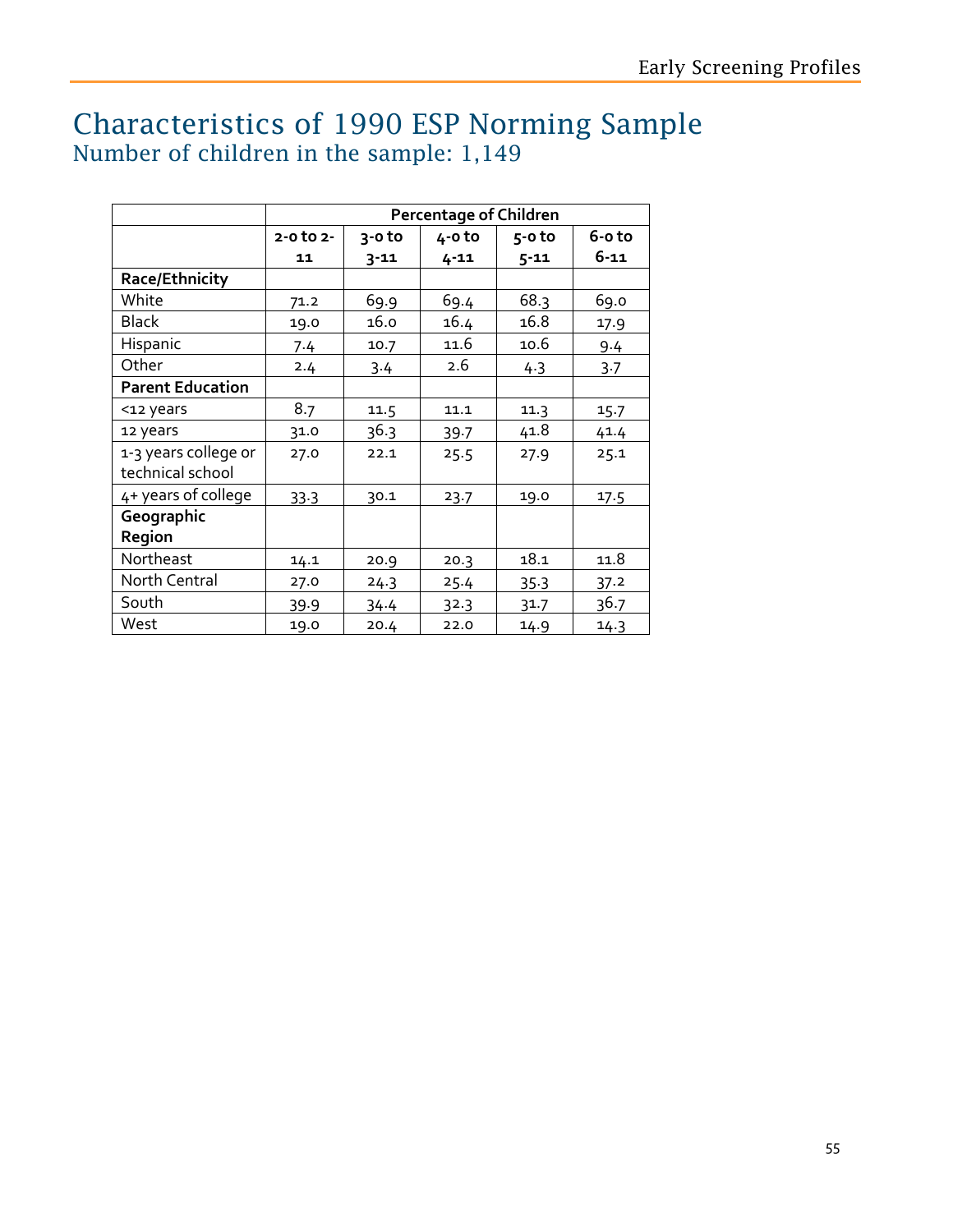# Reliability and Validity Information

What is known about the reliability and validity of the developmental screener...

### **In English?**

There is information about reliability, validity, sensitivity, and specificity of the Early Screening Profiles in English. This information is outlined in responses to later questions in this profile.

### **In other languages?**

The ESP is not available in other languages.

#### **For dual language learners?**

Information is not provided about dual language learners and the reliability, validity, sensitivity, and specificity of the ESP for this population have not been examined.

#### **For children with special needs?**

Information is not provided about children with special needs and the reliability, validity, sensitivity, and specificity of the ESP for this population have not been examined.

#### **For American Indian/Alaskan Native children?**

While American Indian/Alaskan Native children may have been included in the "Other" category of the standardization sample, the developers did not examine the reliability and validity for this group.

#### **For children of migrant and seasonal farm workers?**

Information is not provided about the children of migrant and seasonal farm-workers and the reliability and validity for this population have not been examined.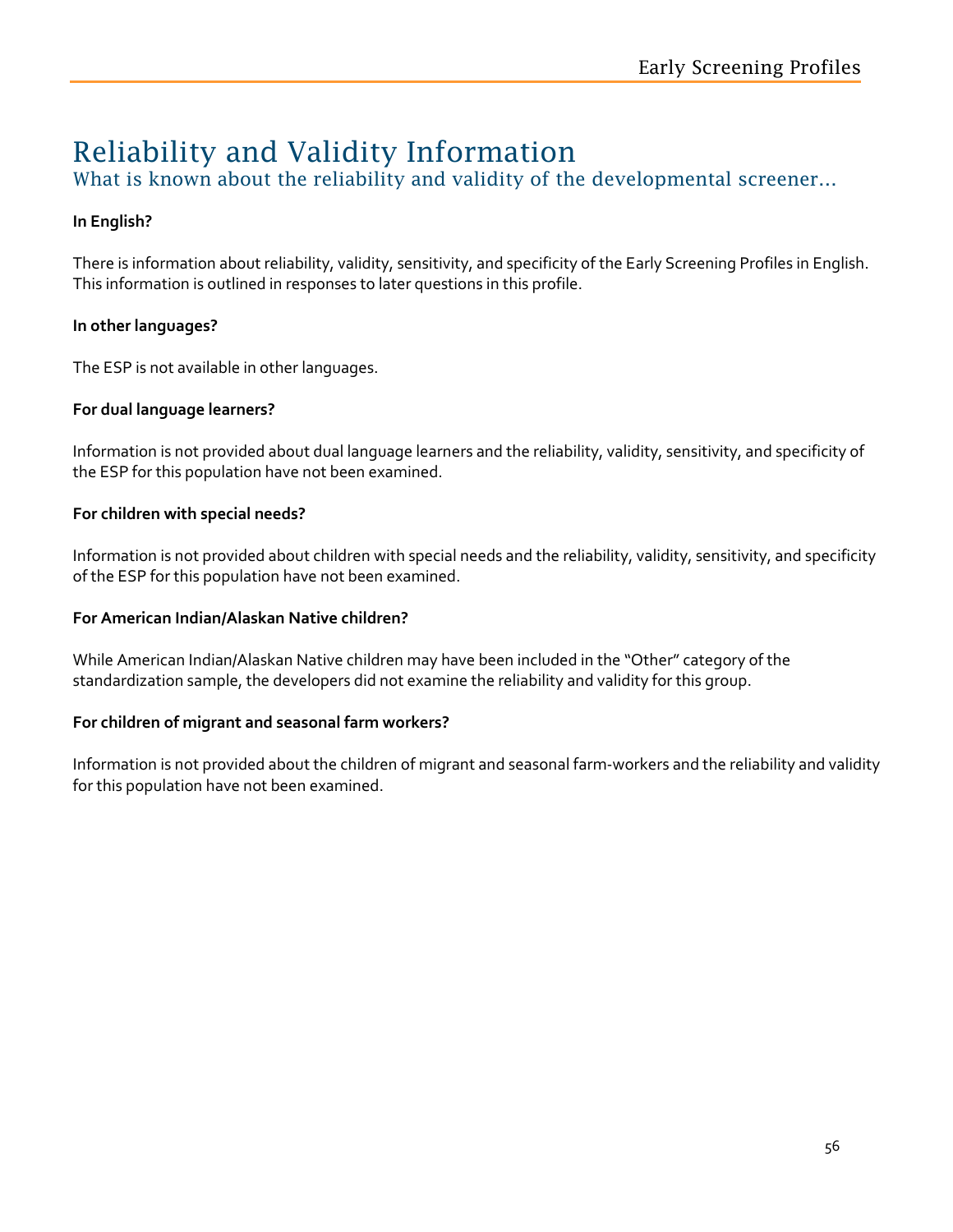### Reliability: Does the developmental screener obtain the same results, consistently, under the same conditions with the same children?

#### **Interrater Reliability.** *Do different raters agree when they are screening the same children?*

To test whether different raters agree when they are screening the same children, the Motor Profile was completed by one examiner and compared with questionnaires completed by another examiner. The results showed acceptable agreement between examiners for the motor items. The developers do not provide information about agreement between raters on the other profiles.

#### *What are the characteristics of the teachers and children this has been examined with?*

The agreement between raters was examined with 63 children based on two different examiners' completion of the Early Screening Profiles. This study was conducted during the development of the ESP. The developers did not provide specific information about the characteristics of the children in this analysis. The developers did not provide demographic information on the trained examiners.

**Test-Retest Reliability.** *How consistent are scores if the developmental screener is administered once and then administered again soon?* 

To test whether scores on the Early Screening Profiles are consistent if the screener is administered once and then administered again soon, the ESP was conducted five to 21 days apart with 74 children ages 2 years, o months to 6 years, 11 months. There was acceptable consistency among the scores on all components, but the consistency of the scores was slightly lower on the Motor Profile. The developers do not provide additional information on the sample or examiners.

**Internal Consistency Reliability.** *How strongly related are items that are intended to reflect the same set of skills or behaviors?* 

Relationships between sets of items that are intended to reflect the same set of skills or behaviors were examined for each subtest and domain of the Cognitive/Language and Self-Help/Social Profiles with the five age groups from the standardization sample. With the exception of the Motor Profile, items that are meant to reflect the same set of skills or behaviors as other items meet the criteria for acceptable relationships.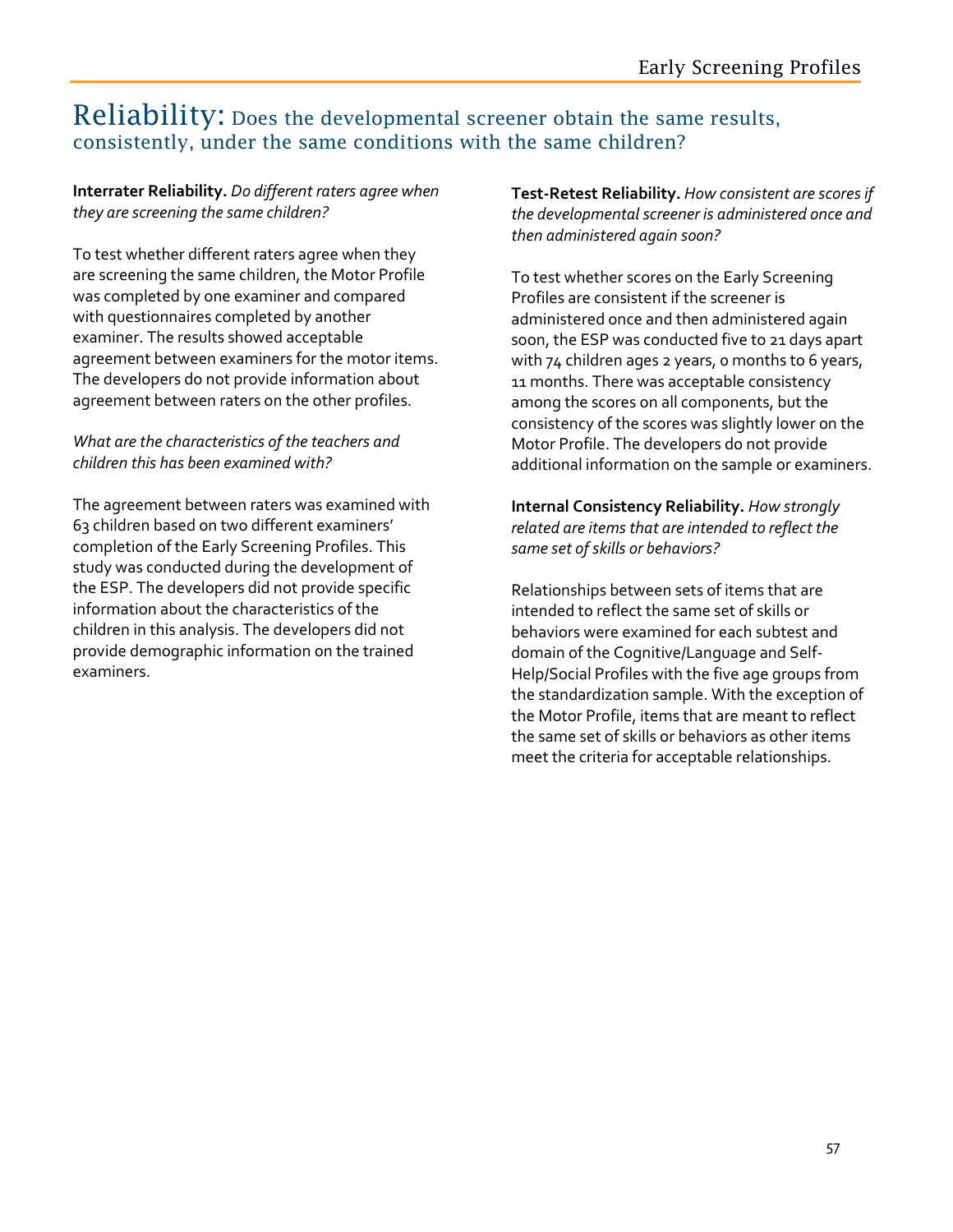### Validity: Does the developmental screener measure what it is supposed to?

**Content Validity.** *Do experts agree that the items in the developmental screener do a good job of reflecting what the developmental screener is supposed to be assessing?*

Yes, experts agree that the ESP does a good job of measuring what it is supposed to be measuring. Items on the ESP that the expert reviewers considered unsatisfactory were dropped during the development of the ESP.

**Construct Validity.** *How closely related to each other are sets of items within the developmental screener that aim to address similar skills and behaviors, compared to sets of items that aim to address different skills and behaviors? Do the developers examine whether scores on sets of items relate to children's age as expected?* 

Sets of items that are intended to address similar skills and behaviors are moderately to strongly related to each other. Relationships between subtests or domains within the same Profile are stronger than those with subtests or domains in other Profiles. Weaker relationships among the Articulation, Behavior, and Home Surveys show that they measure distinct areas. Scores on the Profiles, the Articulation Survey, the Behavior Survey, and the Home Survey relate to children's age as expected.

**Convergent Validity.** *How strongly do the scores of this developmental screener show a relationship to the scores of other developmental screeners of similar domains?* 

The developers of the ESP examined the relationships between children's scores on the ESP and their scores on the Battelle Developmental Inventory Screening Test, the Developmental Indicators for the Assessment of Learning-Revised (DIAL-R), three draw-a-person measures, the screening test from the Bracken Basic Concepts Scale, and the Denver Developmental Screening Test.

The results of these analyses showed weak to moderate relationships between children's scores on the ESP and scores on the other developmental screening tools, with the exception of a strong relationship between scores on the Cognitive/Language Profile and subscales(Visual Discrimination, Logical Relations, Verbal Concepts, and Basic School Skills) of the ESP and the Bracken screening test.

**Scores for Further Evaluation.** *Are specific scores used to identify whether further evaluation is needed? How did the developers determine these scores?*

Yes, specific scores (called cutoff points) are used to identify children who may need further evaluation. Administrators of the ESP can use one of two scoring systems to determine the need for further evaluation, based on the needs and purposes of the screening. The first scoring system, called the Total Screening Index, provides a brief estimate of general, overall development. The Screening Index cutoff point used to identify children needing further assessment should take into account the desired referral rate (the percentage of children who will be referred for further assessment). For example, the lowest possible Total Screening Index, 1, may be chosen as the criteria for possible at-risk status. In this case, only children whose Total Screening Index is 1 are referred for comprehensive assessment. The second scoring system, referred to in the manual as Level II, allows users to make screening decisions based on one, two, or all three of the Profiles (Cognitive/Language, Motor, and Self-Help/Social). This scoring system provides more detailed information about a child's level of performance compared to the performance of children the same age.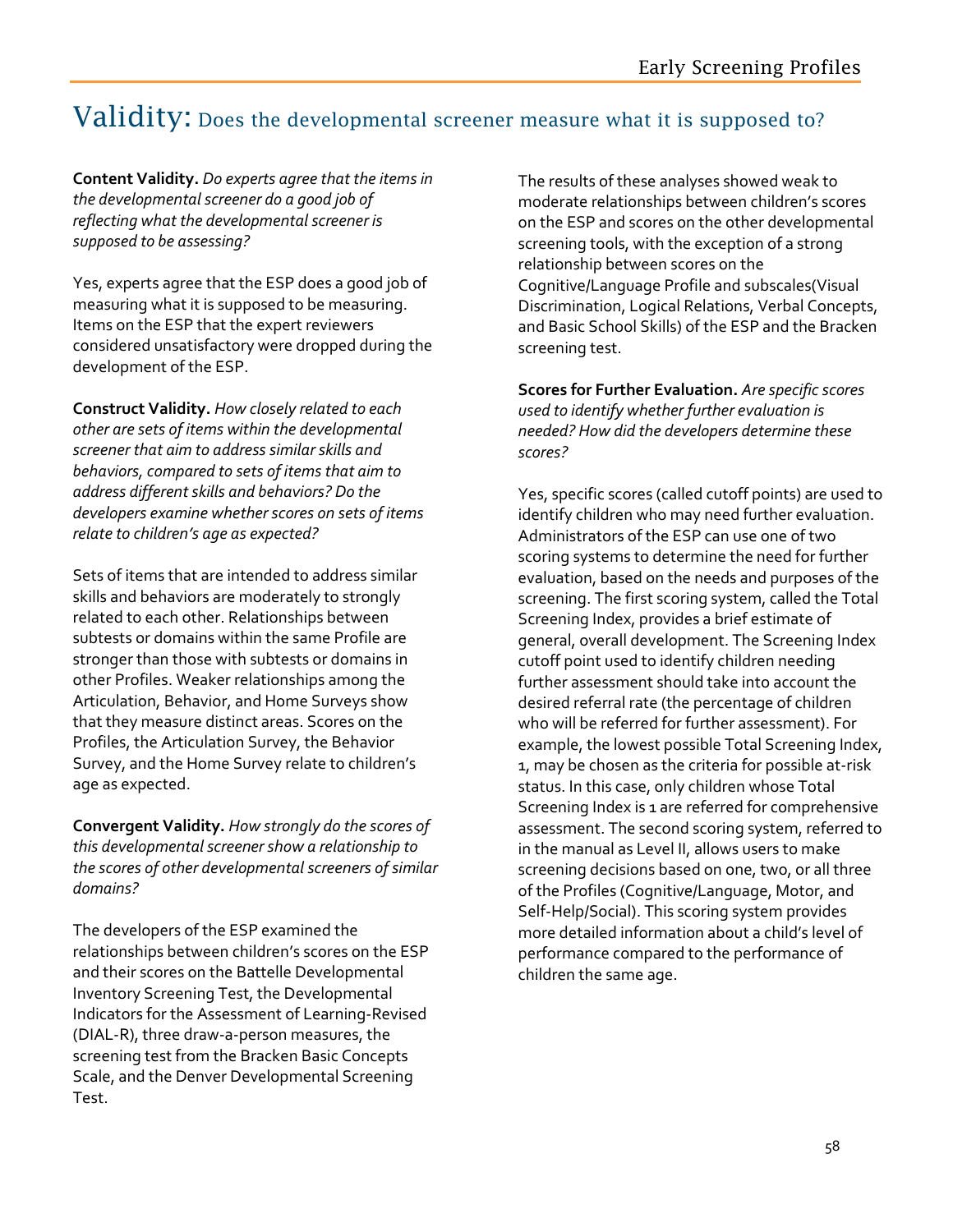### Validity: Does the developmental screener measure what it is supposed to? (cont.)

**Sensitivity.** *How accurately does the developmental screener correctly identify children at risk for developmental problems?* 

The developers used two studies, Norton, n.d., (as cited in Harrison, 1990) and LaQua, 1989, to examine how accurately the ESP correctly identifies children at risk for developmental problems.

In the Norton study (n=93), the sample contained the following groups of children: learning disabled, speechlanguage impaired, multi-handicapped, and educable mentally retarded. Across all groups, the ESP was highly accurate at identifying children at risk for developmental problems when parents completed the Self-Help/Social Profile, and moderately accurate when teachers completed the Self-Help/Social Profile.

The LaQua study (n=336) contained the following groups of children: preschool/early education, transitional kindergarten, speech/language, and special education (self-contained). Across these groups, the ESP had low accuracy at correctly identifying children at risk for developmental delay when either parents or teachers completed the Self-Help/Social Profiles.

**Specificity.** *How accurately does the developmental screener correctly identify children who are not at risk for developmental problems?* 

The developers used two studies, Norton, n.d., (as cited in Harrison, 1990) and LaQua, 1989, to examine how accurately the ESP correctly identifies children at risk for developmental problems.

The Norton study found that the ESP had moderate accuracy at identifying children not at risk for developmental problems when parents completed the Self-Help/Social Profile, and low accuracy when teachers completed the Self-Help/Social Profile. In the LaQua study, both the parent and teacher versions of the Early Screening Profiles had high accuracy at correctly identifying children not at risk for developmental delay.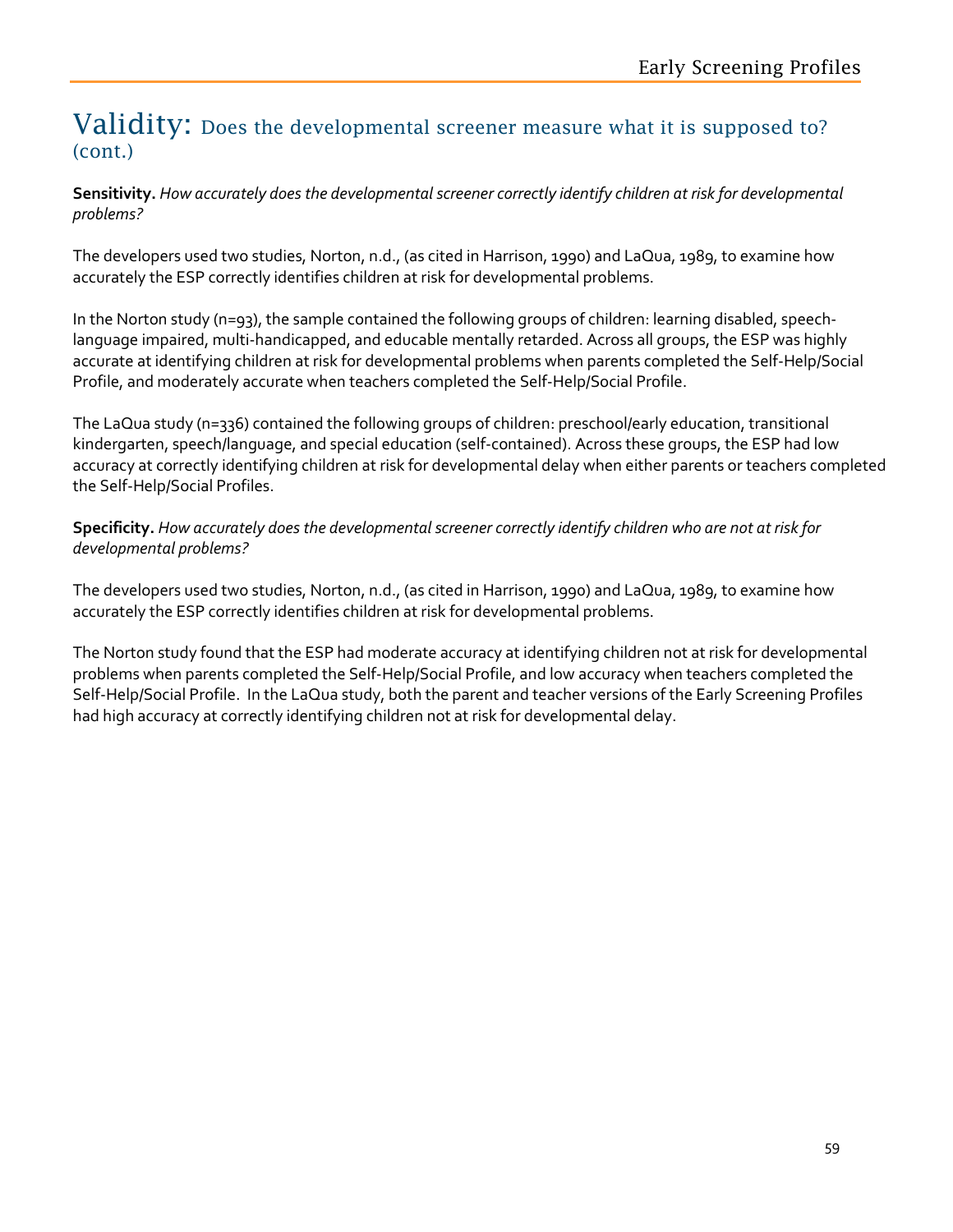# Follow-Up Guidance

**Program Follow-Up Steps.** *Does the developmental screener come with guidance about follow-up steps based on the results?* 

The manual suggests that results from the Profiles can be used to refer children for follow-up comprehensive assessment and to plan the procedures and instruments used in that follow-up assessment. The developers suggest that the referral and selection of instruments should be based on the particular needs of the child and family and the focus of the screening agency. The manual cites numerous compatible instruments that can be used for more detailed follow-up assessment: the Kaufman Assessment Battery for Children [K-ABC],Vineland Adaptive Behavior Scales, and Bruininks-Oseretsky Test of Motor Proficiency, the Scales of Independence Behavior battery, The Social Skills Rating System, and The Battelle Developmental Inventory (although this is not an all inclusive list).

**Family Follow-Up Steps.** *Does the developmental screener include recommendations on how families might follow up on the results of the screening?*

The manual includes a template report for parents that includes a short description of the different components of the test, the child's scores, and a recommendation section for the screening agency to fill out unique to each child.

# References

Harrison, P.L. (1990). Early Screening Profiles Manual. Minneapolis, MN: NCS Pearson, Inc.

LaQua, D. (1989). Assessing the predictive validity and factor structure of the AGS Early Screening Profiles. Unpublished doctoral dissertation. University of Minnesota, Minneapolis.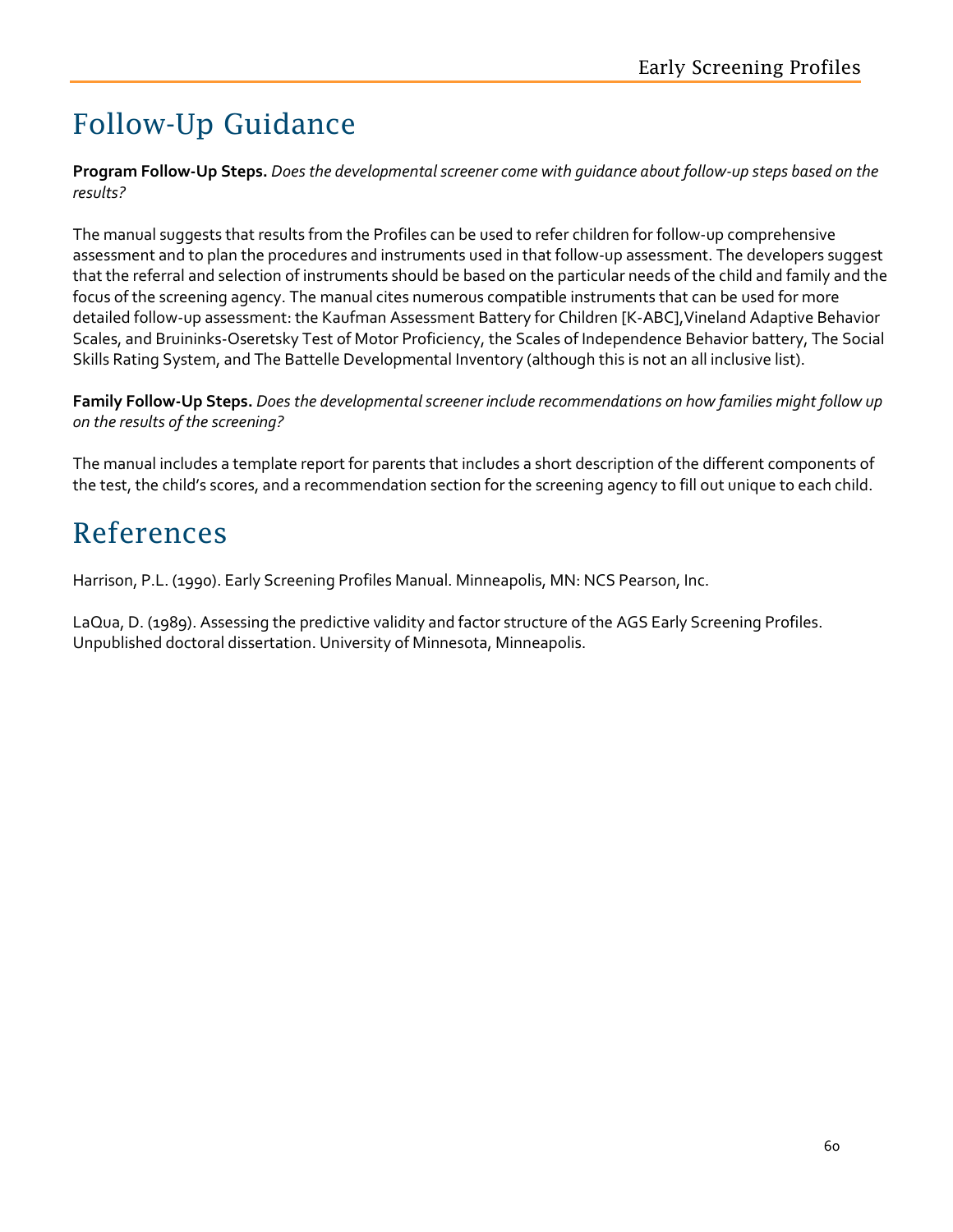### FirstSTEp Screening Test for Evaluating Preschoolers

**Developers:** Lucy J. Miller **Publisher:** Developmental Technologies, Inc. [http://www.pearsonassessments.com/HAIWEB/Cultures/en](http://www.pearsonassessments.com/HAIWEB/Cultures/en-us/Productdetail.htm?Pid=015-8182-707&Mode=summary)[us/Productdetail.htm?Pid=015-8182-707&Mode=summary](http://www.pearsonassessments.com/HAIWEB/Cultures/en-us/Productdetail.htm?Pid=015-8182-707&Mode=summary)

**Developmental domains addressed in the developmental screener, as stated by the publisher:** Cognitive, communication (language), motor, social-emotional, and adaptive functioning.

**Intended age range**: 2 years, 9 months to 6 years, 2 months

**Number of items:** FirstSTEp includes 143 items.

#### **In what settings can this developmental screener be used (e.g., centers, homes, medical facilities, other)?** FirstSTEp is designed to

be administered in largescale screening in such settings as public school systems, public health settings, and pediatricians' offices. Specifically, FirstSTEp can be given in a school, an office, a clinic, or any quiet area.

# Background

#### **Purpose:**

FirstSTEp is an individually-administered developmental screener designed to identify young children who may have developmental delays. The screener will result in a determination as to whether a child is functioning within normal limits or is in need of a complete diagnostic evaluation.

#### **What is the appropriate time period between administering, recording, or reviewing the data?**

Information is not provided regarding the appropriate time period between initial screening and rescreening.

### **How long does it take to administer the developmental screener?**

FirstSTEp is designed to be administered in approximately 15 minutes.

### **Language(s) developed for:**

English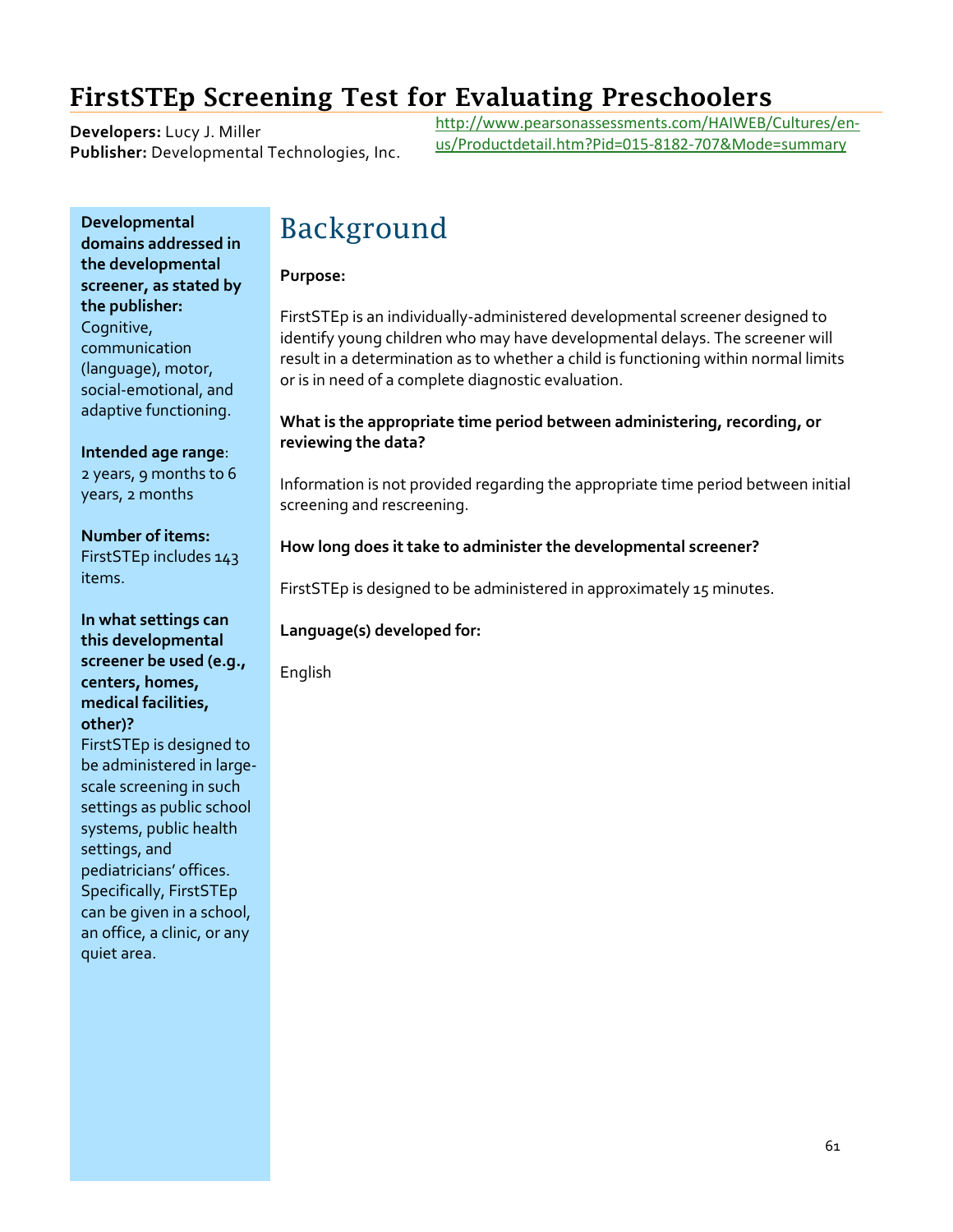# Availability and Cost of the Developmental Screener

### **Is the developmental screener available to programs without restrictions?**

FirstSTEp can be purchased by individuals with certification or membership in a professional organization that requires training and experience in assessment or someone who has a master's degree in a relevant field or a license to practice in the healthcare field.

### **What is the cost of the developmental screener?**

As of 2013, the complete FirstSTEp screening kit can be purchased for \$292. This kit includes: the manual, the Stimulus Booklet, 5 Record Forms each for Levels 1, 2, and 3, 25 Social-Emotional/Adaptive Behavior Booklets, 25 Parent Booklets; Manipulatives, and a carrying case. Costs associated with the information reporting system for the FirstSTEp are described below.

# Training and Other Requirements for Assessors

#### **Is training available on how to administer and score the developmental screener? Who offers the training?**

Yes, training is available through an on-line webinar. It includes descriptions on how to administer, score and interpret the screener. The training can be purchased for \$75.00. Detailed information if available on the company's website: <http://spduniversity.org/2011/10/27/121/>

#### **Is it necessary to have a professional background or technical training (over and above training on the developmental screener) to administer or complete the developmental screener?**

FirstSTEp has been designed for a variety of user groups including educators; special educators; nurses; physicians; occupational, physical, speech, and language therapists; psychologists; day care teachers, Head Start teachers; aides in these professions, and others with an interest in early childhood screening. The developers recommend that users should be familiar with child development. The developers also state that users should follow closely all directions for administration. They are encouraged to utilize the Procedural Reliability Checklist to become competent in the administration of FirstSTEp.

#### **Is it necessary to have a professional background or technical training (over and above training on the developmental screener) to score the developmental screener?**

FirstSTEp can be scored by users who follow the standardized administration instructions in the manual.

#### **Are regular checks on administration required or recommended to ensure appropriate administration? If so, when and by whom?**

Information is not provided about regular checks on faithful administration.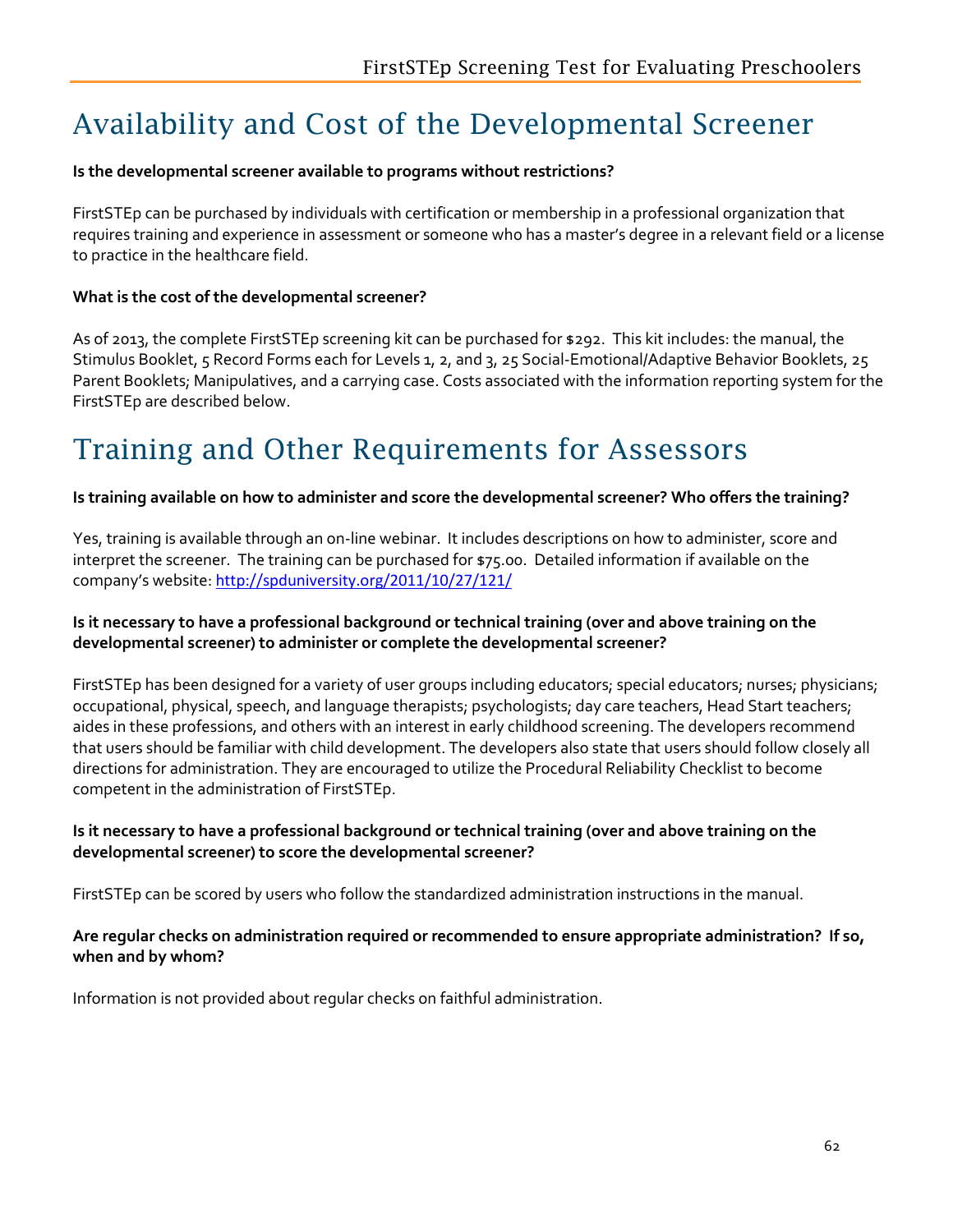# Information Reporting System for the Developmental Screener

**Electronic Data Entry.** *Does the developmental screener come with a process for entering information from the developmental screener electronically?*

No, FirstSTEp provides a Record Form with space to score the child's responses by hand.

**Electronic Reports.** *Can programs generate electronic reports of individual children's data?* 

No, electronic reports cannot be generated.

# Approaches to Family/Parent Input

**Tools for Family Input.** *Does the developmental screener include specific tools or guidance for gathering and incorporating parental/family input on an individual child's skills and development?*

Yes, FirstSTEp includes an optional Parent/Teacher scale that was developed to add information about the child's performance at home or at school that may not be observable at the time of the screening. The wording and scoring of this scale is simplified so that parents and teachers can fill out the rating scale independently.

**Sharing Results.** *Does the developmental screener include recommendations on how to share developmental screener results with a child's family?*

No, the manual does not include recommendations on how to share the screening results with the child's family.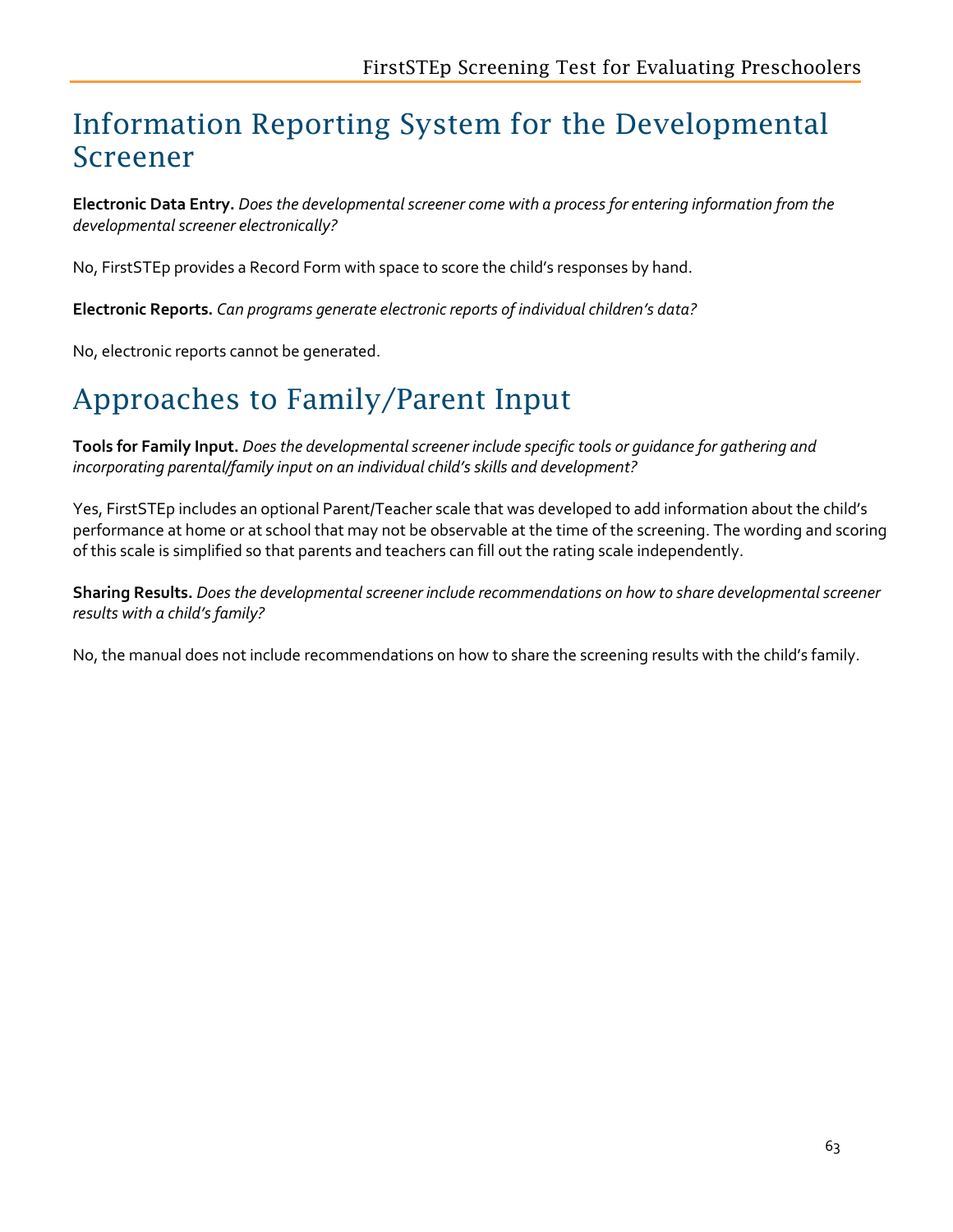# Options for Use with Special and Diverse Populations

#### **Developmental Norms.** *Is this a developmental screener with developmental norms?*

Yes, FirstSTEp is a screener with developmental norms.

#### *Which populations are included in the norming sample?*

The sample on which the norms are based included 1,433 children aged 2 years, 9 months through 6 years, 2 months who were selected to be representative of the population of children at these ages in the United States (based on 1988 U.S. Census data). Norms for the FirstSTEp were developed from June 1990 to January 1991. Approximately 54 administrators including occupational, speech, and physical therapists, psychologists, special educators, early childhood teachers, nurses, social workers, and pediatricians conducted screenings with children from 40 states and the District of Columbia. See the table below for more information about these children.

**Availability of Versions Other than English.** *Is the developmental screener available in languages other than English? Which languages?* 

FirstSTEp is not available in languages other than English.

**Accommodations for Children with Special Needs.** *Are there suggested accommodations for assessing children with special needs?* 

Information is not provided about suggested accommodations for screening children with indentified or suspected special needs. However, the manual does provide guidance on establishing rapport with the child before screening begins and suggests administration of the developmental screener should be sensitive to the specific needs of the child.

### **Consultation with Diverse Populations.** *Have cognitive testing or focus groups been conducted to determine whether this developmental screener is*

Information is not provided about whether the appropriateness of the FirstSTEp for diverse populations was addressed through cognitive testing or focus groups.

*appropriate for use with diverse populations?* 

**Risk Levels.** *What terminology is used to describe risk levels (e.g., delay, no delay, at risk, caution, rescreen, okay, etc.)?*

Children's scores on the FirstSTEp classify them as either "normal" or "at risk."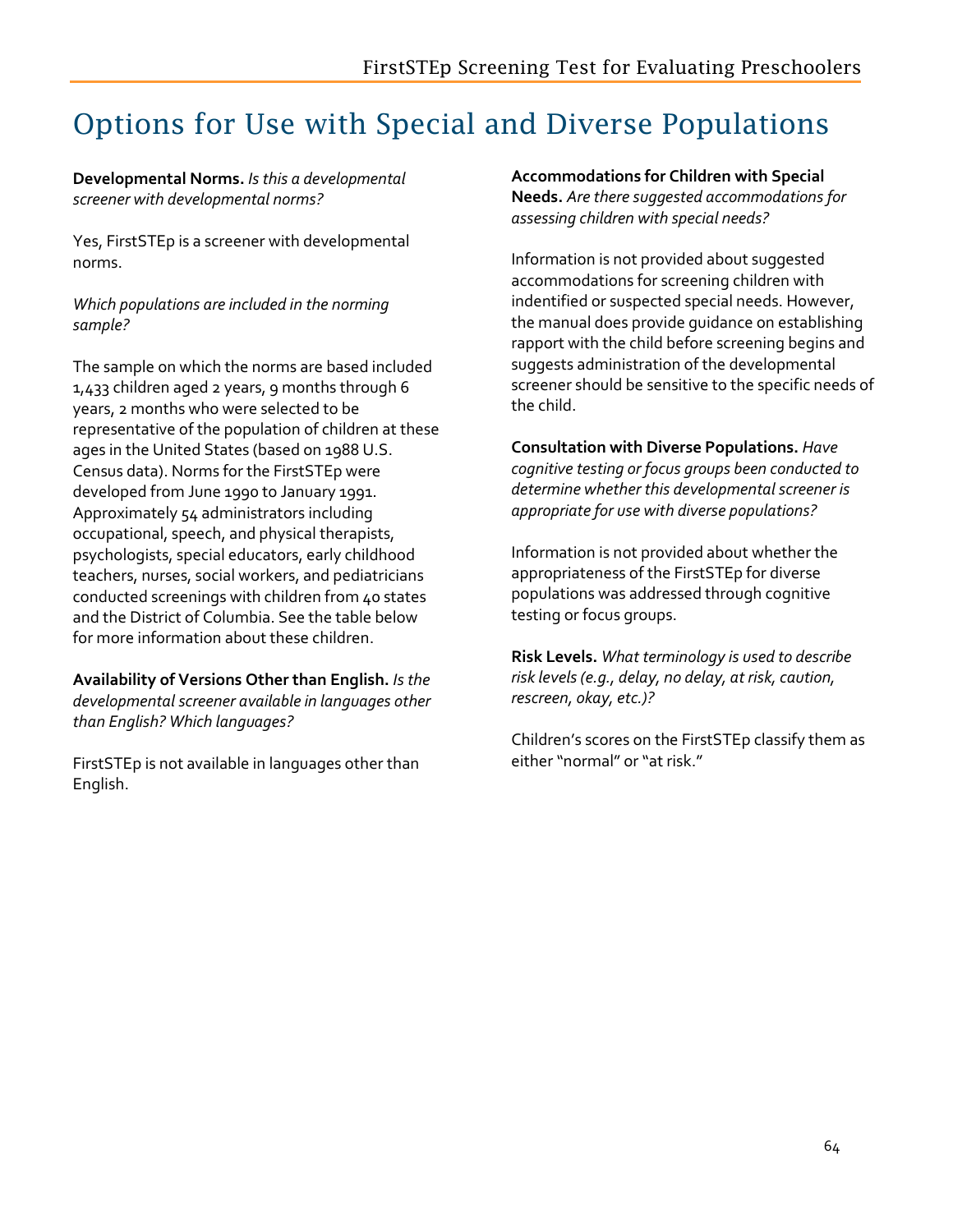### Characteristics of 1991 Norming Sample Number of children in the sample: 1,433

|                         | <b>Percentage of Children</b> |  |
|-------------------------|-------------------------------|--|
| Age of Children         |                               |  |
| $2:9-3:2$               | 13.9                          |  |
| $3:3-3:8$               | 14                            |  |
| $3:9-4:2$               | 14.5                          |  |
| $4:3 - 4:8$             | 15.1                          |  |
| $4:9-5:2$               | 15.2                          |  |
| $5:3-5:8$               | 13.7                          |  |
| $5:9-6:2$               | 13.5                          |  |
| Race/Ethnic Group       |                               |  |
| White                   | 67.6                          |  |
| African American        | 13.4                          |  |
| Hispanic                | 14.4                          |  |
| Other                   | 4.6                           |  |
| Gender                  |                               |  |
| Male                    | 51.6                          |  |
| Female                  | 48.4                          |  |
| Region                  |                               |  |
| Northeast               | 17.5                          |  |
| North Central           | 22.7                          |  |
| South                   | 31.9                          |  |
| West                    | 27.8                          |  |
| <b>Parent Education</b> |                               |  |
| Less than High School   | 18.4                          |  |
| <b>High School</b>      | 43.1                          |  |
| ≥ 1 Year College        | 38.4                          |  |
| Unknown                 | 0.1                           |  |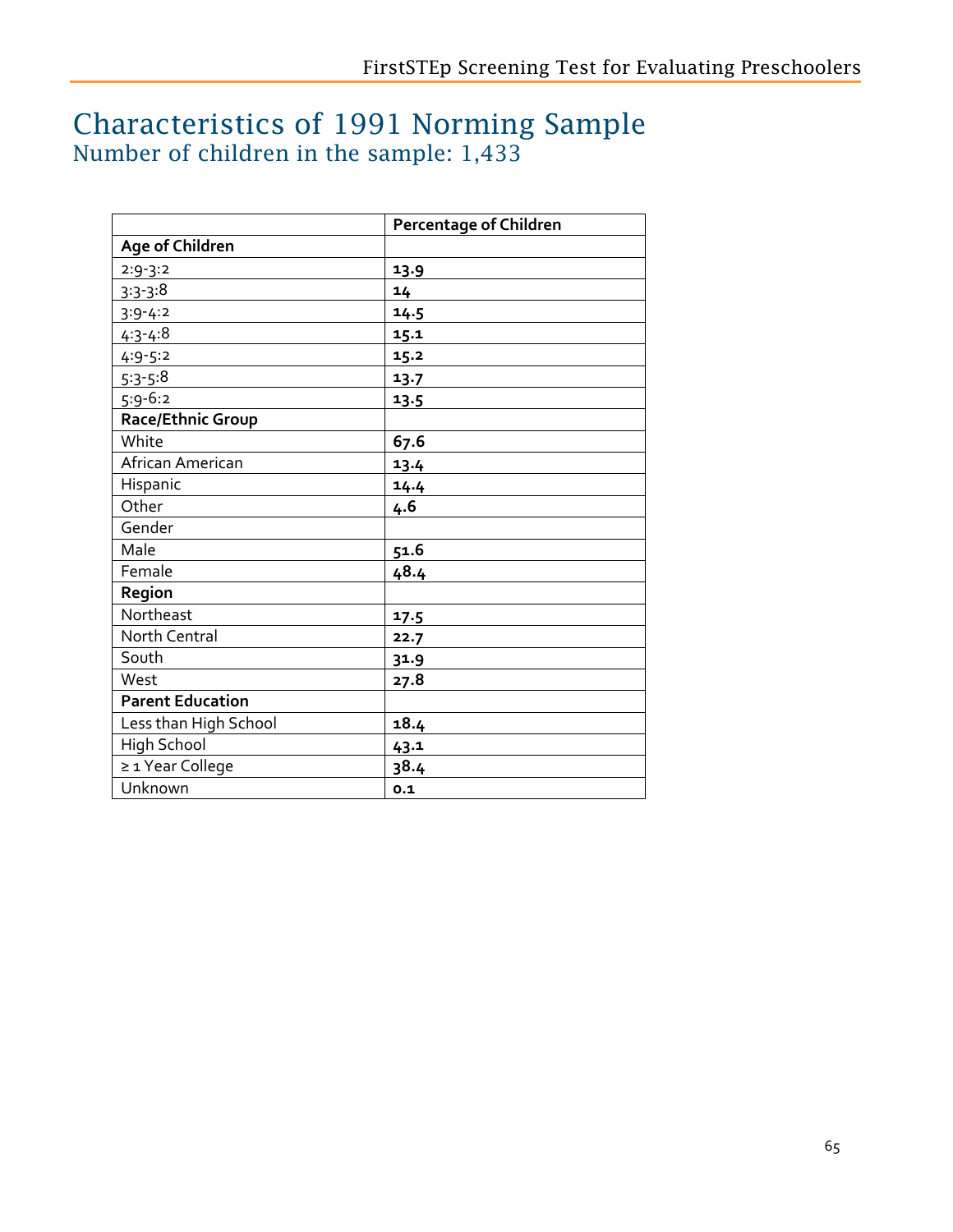# Reliability and Validity Information

What is known about the reliability and validity of the developmental screener...

### **In English?**

There is information about reliability, validity, sensitivity, and specificity in English. This information is outlined in later questions in this profile.

### **In other languages?**

FirstSTEp is not available in other languages.

### **For dual language learners?**

Information is not provided about dual language learners and the reliability, validity, sensitivity, and specificity of the FirstSTEp for this population have not been examined.

#### **For children with special needs?**

Four studies were conducted in order to assess the ability of FirstSTEp to discriminate among different clinical groups (cognitive delay, language delay, motor delay, and social-emotional problems). However, reliability and validity were not examined separately for this population; furthermore, children with special needs were excluded from the norming sample.

#### **For American Indian/Alaskan Native children?**

While American Indian/Alaskan Native children were included in the sample with which the FirstSTEp was developed, the developer has not examined the reliability, validity, sensitivity, and specificity separately for this population.

### **For children of migrant and seasonal farm workers?**

Information is not provided about the children of migrant and seasonal farm workers and the reliability, validity, sensitivity, and specificity for this population have not been examined.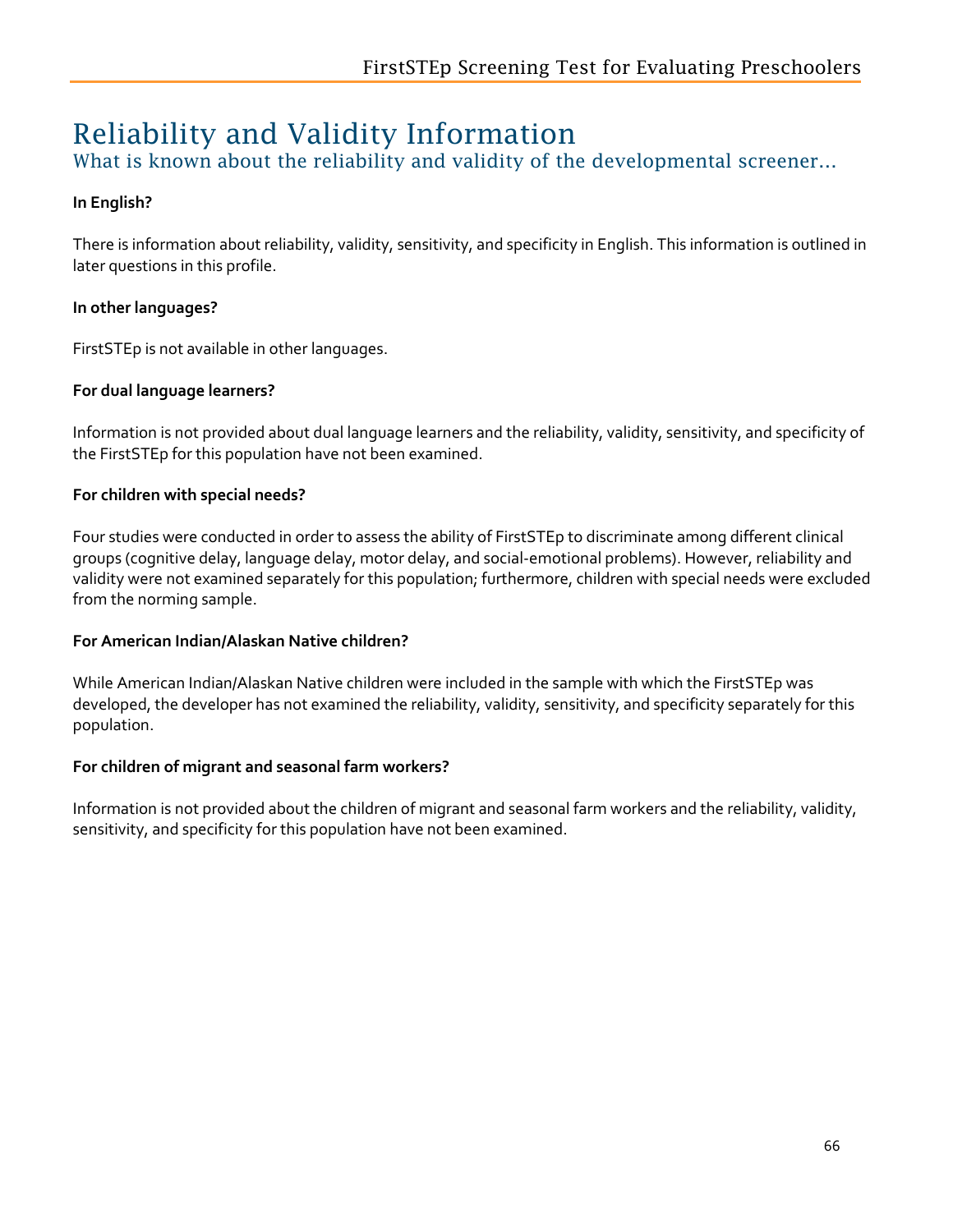### Reliability: Does the developmental screener obtain the same results, consistently, under the same conditions with the same children?

#### **Interrater Reliability.** *Do different raters agree when they are screening the same children?*

There is acceptable agreement between two different raters when they screen the same children with FirstSTEp. This was examined with 43 children from the standardization sample. The racial/ethnic composition of the sample was 62.8% White, 20.9% African American, 11.6% Hispanic, and 4.7% Other. Fifty-eight percent of the sample was male. Two raters simultaneously scored the children's performance. The developers do not provide any information about the characteristics of the teachers/assessors who were involved in the study.

**Test-Retest Reliability.** *How consistent are scores if the developmental screener is administered once and then administered again soon?* 

Scores on all four of the FirstSTEp domains met the criteria for acceptable consistency when the assessment was administered twice (one to two weeks apart). This was examined with 86 children who were randomly selected from the standardization sample. Just over sixty percent (60.5) of the sample was male. The racial/ethnic composition of the sample was 82.6% White, 1.2% African American, 7.0% Hispanic, and 9.3% Other. The developers do not provide any information about the characteristics of the teachers/assessors who were involved in the study.

**Internal Consistency Reliability.** *How strongly related are items that are intended to reflect the same set of skills or behaviors?* 

Within each of the domains addressed by FirstSTEp, the strength of the relationships between items intended to reflect the same set of skills met the criteria for acceptable relationships. The weakest relationships among items were in the motor and cognitive domains, but they still met the criteria for acceptable relationships. The developers do not provide any information about the characteristics of the sample that was used to examine these relationships.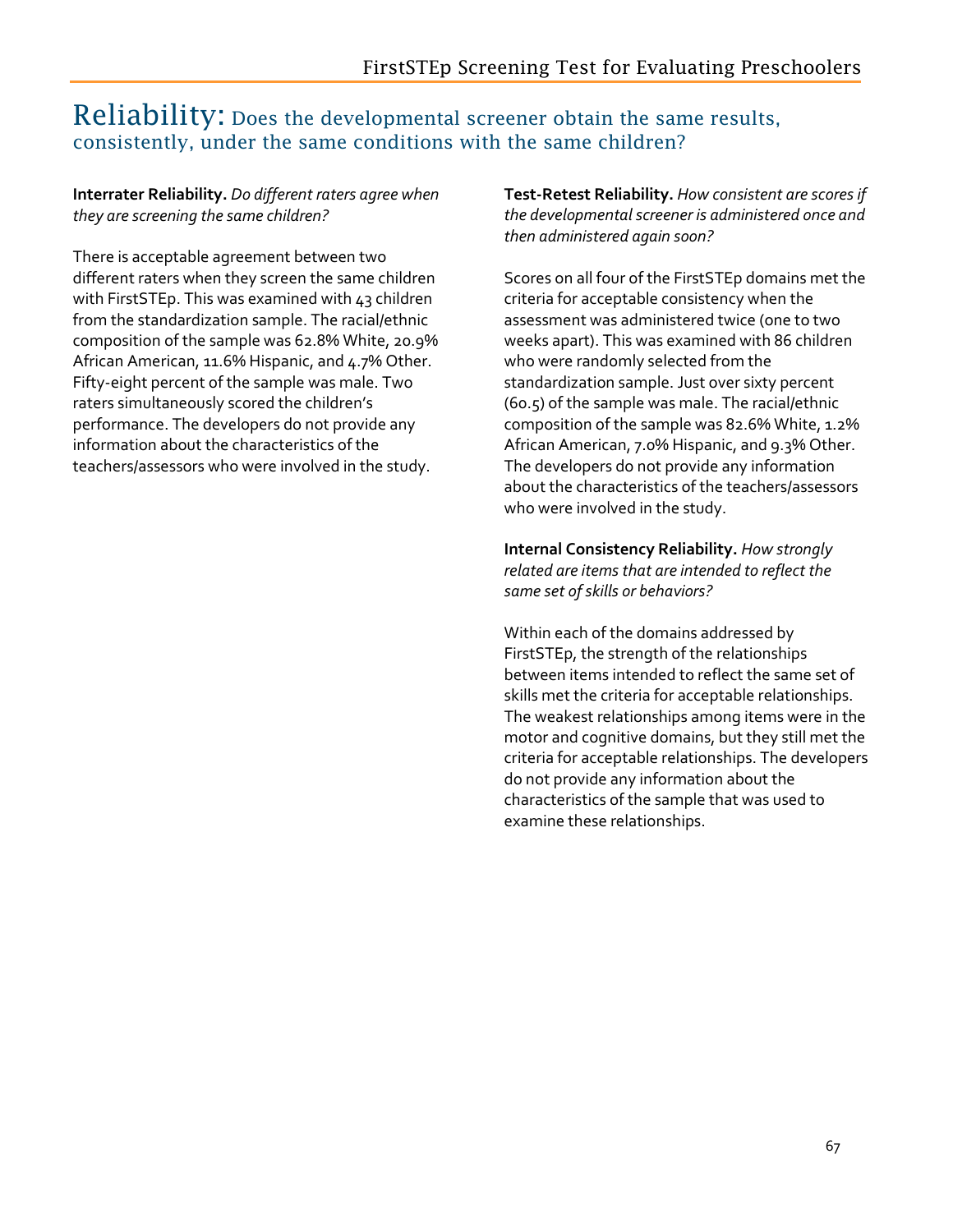### Validity: Does the developmental screener measure what it is supposed to?

**Content Validity.** *Do experts agree that the items in the developmental screener do a good job of reflecting what the developmental screener is supposed to be assessing?*

Yes, experts were consulted on whether FirstSTEp does a good job at reflecting what it is supposed to be measuring.

**Construct Validity.** *How closely related to each other are sets of items within the developmental screener that aim to address similar skills and behaviors, compared to sets of items that aim to address different skills and behaviors? Do the developers examine whether scores on sets of items relate to children's age as expected?* 

There are low to moderate relationships between related subtests on the FirstSTEp that aim to address similar skills and behaviors.

Information is not provided about whether scores on sets of items related to children's age as expected.

**Convergent Validity.** *How strongly do the scores of this developmental screener show a relationship to the scores of other developmental screeners of similar domains?* 

To examine how closely FirstSTEp is related to other well-established assessments, scores on the FirstSTEP from a sample of 226 children aged 2 years, 9 months to 6 years, 2 months were compared with their scores on The Miller Assessment for Preschoolers (MAP). Results showed strong relationships between the two tools. **Scores for Further Evaluation.** *Are specific scores used to identify whether further evaluation is needed? How did the developers determine these scores?*

Yes, the developers used specific scores (called cutpoints) to identify whether further evaluation is needed. Cutpoints were determined using data from two subsamples comprised of children in the standardization sample and clinical samples (children with cognitive, language, or motor skill deficits).

**Sensitivity.** *How accurately does the developmental screener correctly identify children at risk for developmental problems?* 

To test how accurately the FirstSTEp correctly identifies children at risk for developmental delays, FirstSTEp was administered to children in the two subsamples comprised of children in the standardization sample and clinical samples described above. The results of the screenings suggest that FirstSTEp is moderately accurate at correctly identifying children at risk for developmental delays.

**Specificity.** *How accurately does the developmental screener correctly identify children who are not at risk for developmental problems?* 

FirstSTEp is moderately accurate at correctly identifying children who are not at risk for developmental delays. This was tested with the two subsamples comprised of children in the standardization sample and clinical samples described above.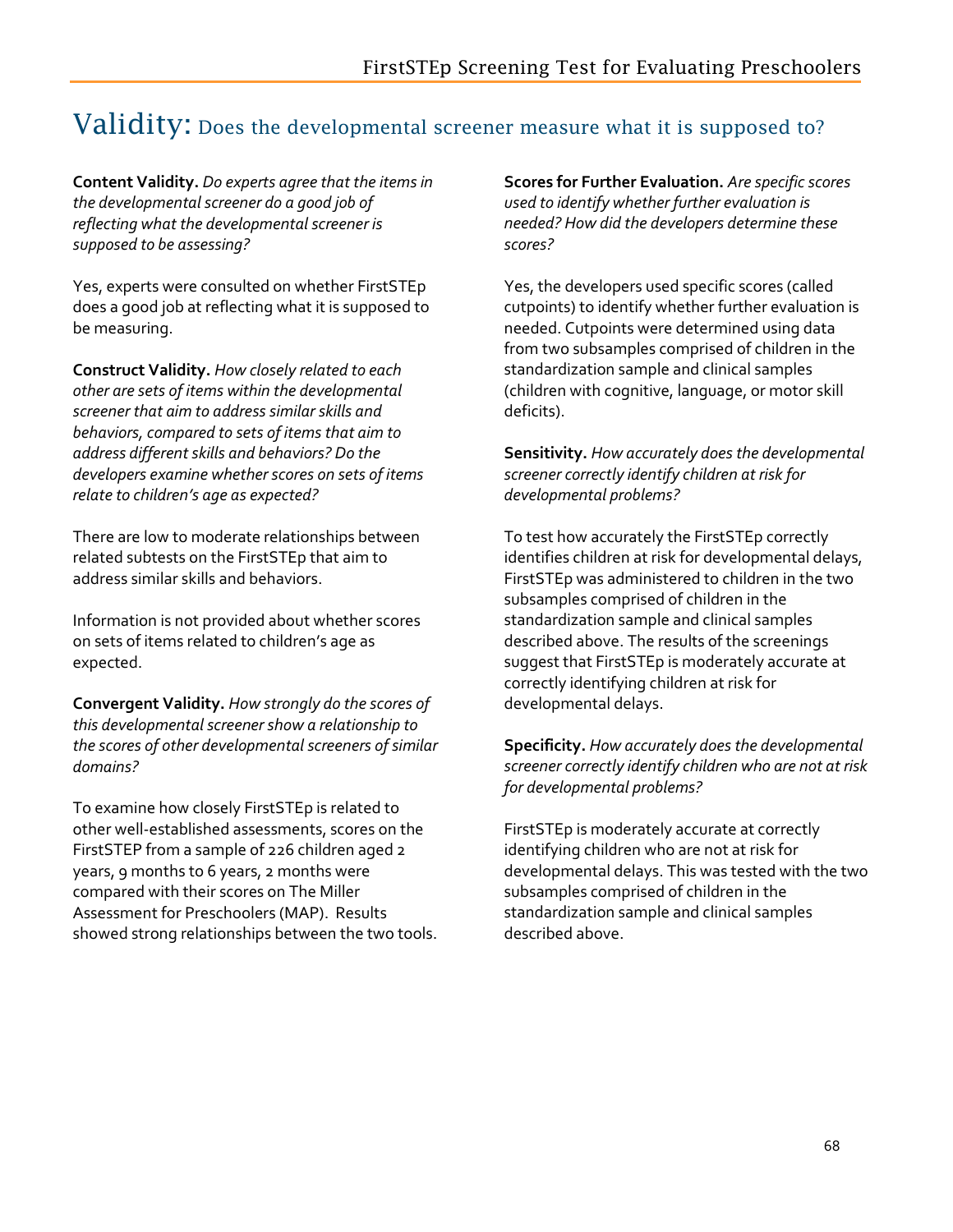# Follow-Up Guidance

**Program Follow-Up Steps.** *Does the developmental screener come with guidance about follow-up steps based on the results?* 

Information is not provided about specific recommendations for follow-up steps. However, they do recommend that children whose scores suggest possible developmental delays should receive a comprehensive evaluation (in deficit areas) prior to beginning any special programming.

**Family Follow-Up Steps.** *Does the developmental screener include recommendations on how families might follow up on the results of the screening?*

Information is not provided regarding recommendations for how families might follow up on the results of the screening.

## References

Miller, L.J. (1993). FirstSTEp Screening Test for Evaluating Preschoolers Manual. San Antonio, TX: Pearson.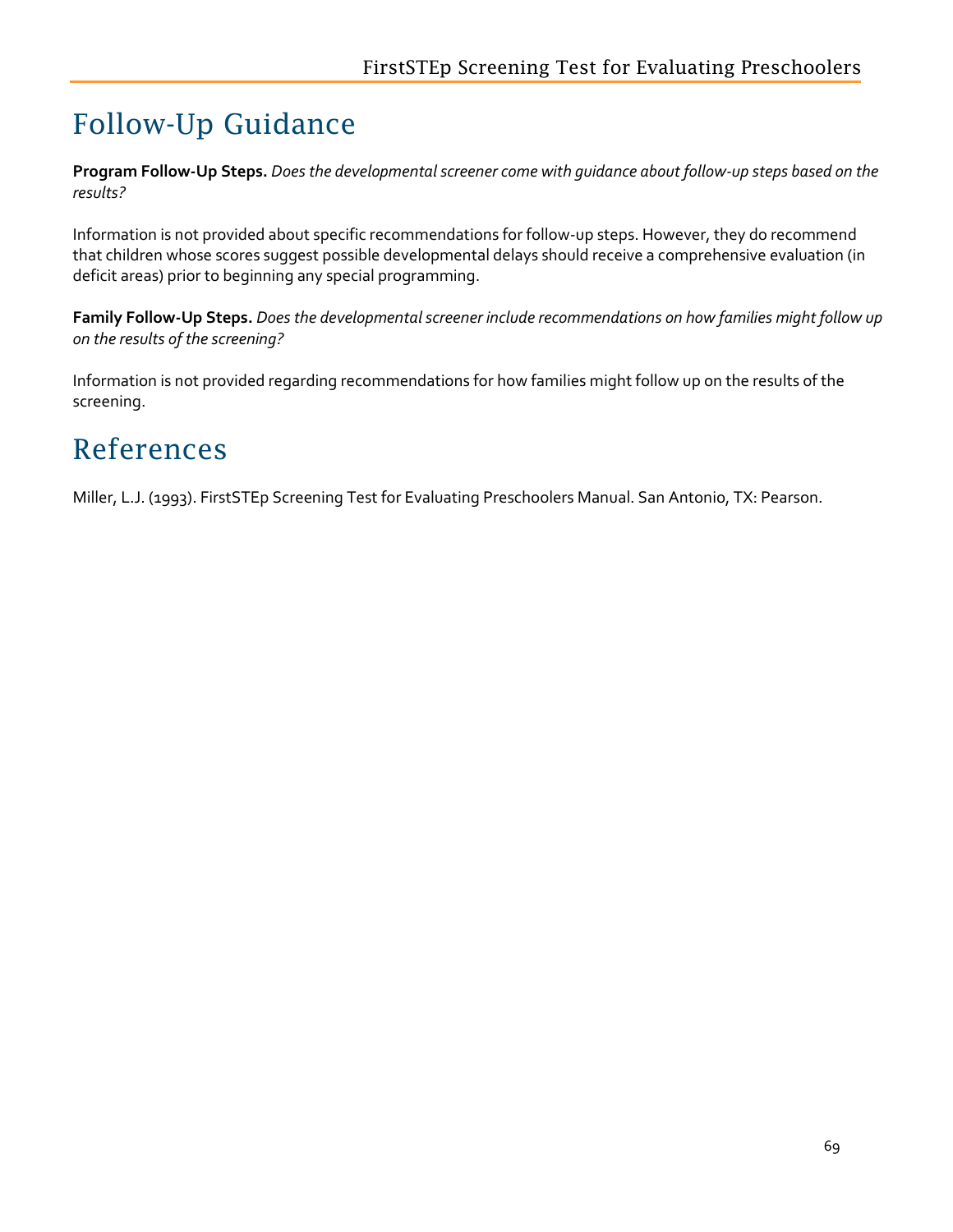### Learning Accomplishment Profile-Diagnostic Screens (LAP-D Screens)

**Developer:** The Chapel Hill Training-Outreach Project **Publisher:** Kaplan Early Learning Company [http://chtop.org/Products/The-LAP-D-](http://chtop.org/Products/The-LAP-D-Screens.html)

[Screens.html](http://chtop.org/Products/The-LAP-D-Screens.html)

**Developmental domains addressed in the developmental screener, as stated by the publisher:**

- Gross motor
- Fine motor
- **Cognitive**
- **Language**

#### **Intended age range**:

3 to 5 years. There are three versions of the LAP-D Screens: one each for 3-, 4-, and 5-year-olds. The 5-year-old version is meant for children in kindergarten.

#### **Number of items:**

The number of items depends on the version. The 3-year-old version has 18 items. The 4-year-old version has 55 items. The 5-year-old version has 25 items. However, not all items are administered to all children.

**In what settings can this developmental screener be used (e.g., centers, homes, medical facilities, other)?**

The LAP-D Screens can be used in early childhood programs, universities, research laboratories, hospitals, rehabilitation centers, and other medical practices.

# Background

#### **Purpose:**

The Learning Accomplishment Profile-Diagnostic Screeners (LAP-D Screens) is a brief developmental screener that provides an initial snapshot of whether a child might be at risk for a developmental delay. Four of the tools that are included in this document are from the Learning Accomplishment System (LAP). The four tools are distinct from each other, but are from a comprehensive system of assessment and developmental screening. The Learning Accomplishment System-3<sup>rd</sup> Edition (LAP-3) is a criterion-referenced assessment, too, meaning that a child's scores on the assessment are compared to developmental benchmarks. The Learning Accomplishment System-Diagnostic (LAP-D) is not a diagnostic tool, but is a norm-referenced assessment, meaning that a child's scores on the assessment are compared to the scores of a group of children with which the assessment was developed and on which it was tested. There is a separate profile for the LAP-D assessment in Spanish. Finally, there is a profile for the Learning Accomplishment System-Diagnostic Screener (LAP-D Screen), a shorter version of the LAP-D assessment that is used for screening for potential developmental delays.

#### **What is the appropriate time period between administering, recording, or reviewing the data?**

Information is not provided regarding the appropriate time period between initial screening and rescreening.

#### **How long does it take to administer the developmental screener?**

The LAP-D Screens takes about 10-15 minutes to administer; however, administration time depends on the child's age and ability.

#### **Language(s) developed for:**

The LAP-D Screens was developed for English-speaking children. The materials are also available in Spanish.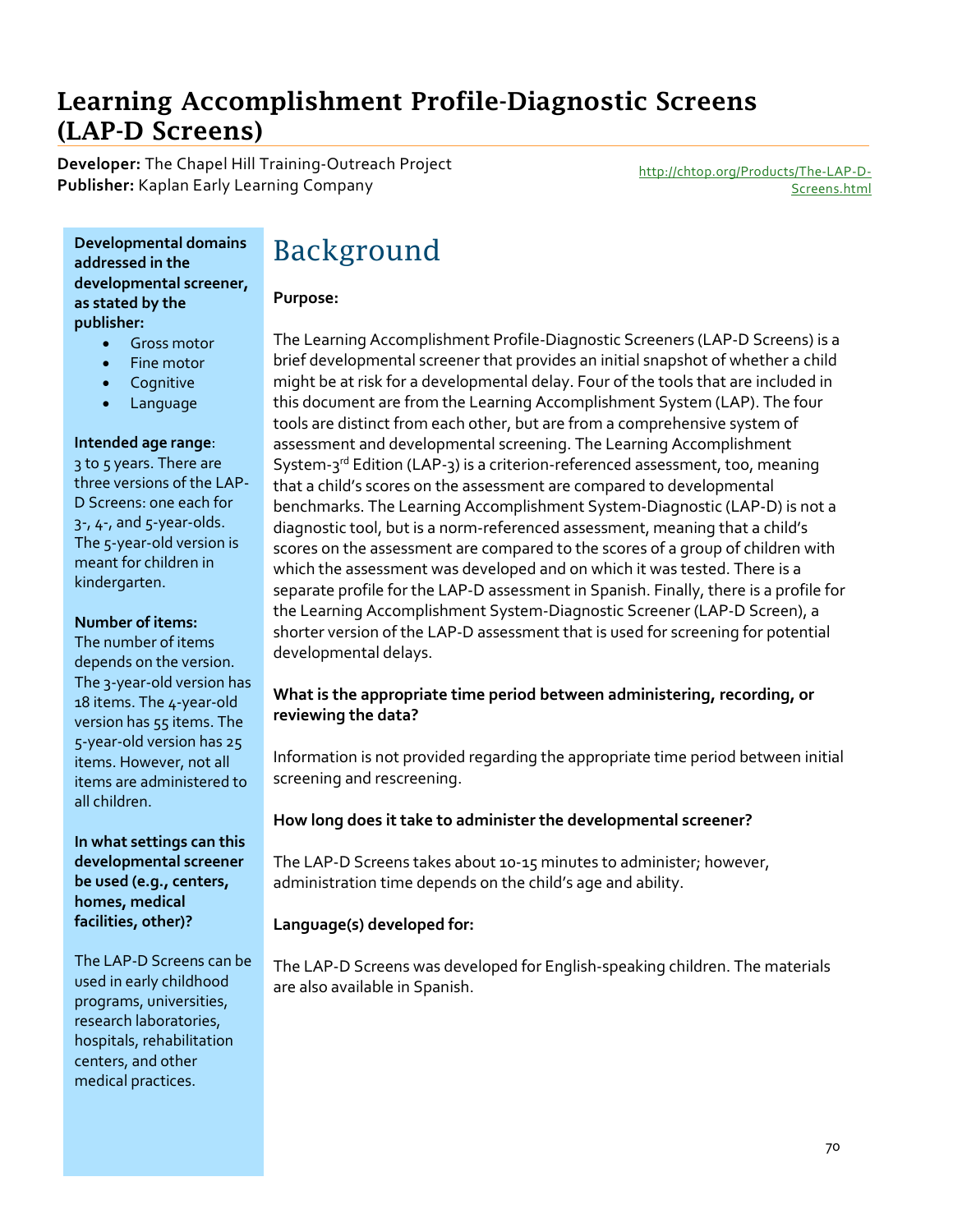# Availability and Cost of the Developmental Screener

#### **Is the developmental screener available to programs without restrictions?**

Yes, the developmental screener is available to programs without restrictions.

#### **What is the cost of the developmental screener?**

As of 2013, each version of the LAP-D Screens cost \$124.95. Additional records sheets can be purchased for an additional \$30. A complete kit that includes all three screening levels (ages 3 to 5 years) costs \$349.95. Costs associated with the information reporting system for the LAP-D Screens are described below.

### Training and Other Requirements for Assessors

#### **Is training available on how to administer and score the developmental screener? Who offers the training?**

Yes, Kaplan Early Learning Company offers training on the LAP System. Information is available on the Kaplan website [\(http://www.kaplanco.com/services/profDev\\_onSiteTraining.asp\)](http://www.kaplanco.com/services/profDev_onSiteTraining.asp), however the website does not detail which LAP tools are covered in the training. Contact the company directly for cost information.

#### **Is it necessary to have a professional background or technical training over and above training on the developmental screener to administer or complete the developmental screener?**

Yes, it is necessary to have a professional background to administer and complete the LAP-D Screens. Teachers can administer the LAP-D Screens, but they must have at least a Child Development Associate (CDA) credential. Additionally, the LAP-D Screens can be administered by clinical psychologists, school psychologists, occupational and physical therapists, physicians, nurses, and social workers.

#### **Is it necessary to have a professional background or technical training over and above training on the developmental screener to score the developmental screener?**

Anyone who can administer the LAP-D Screens can score it.

#### **Are regular checks on faithful administration required or recommended to ensure appropriate administration? If so, when and by whom?**

Regular checks on faithful administration are recommended but not required. Information is not provided regarding when to perform regular checks on administration or who should perform these checks.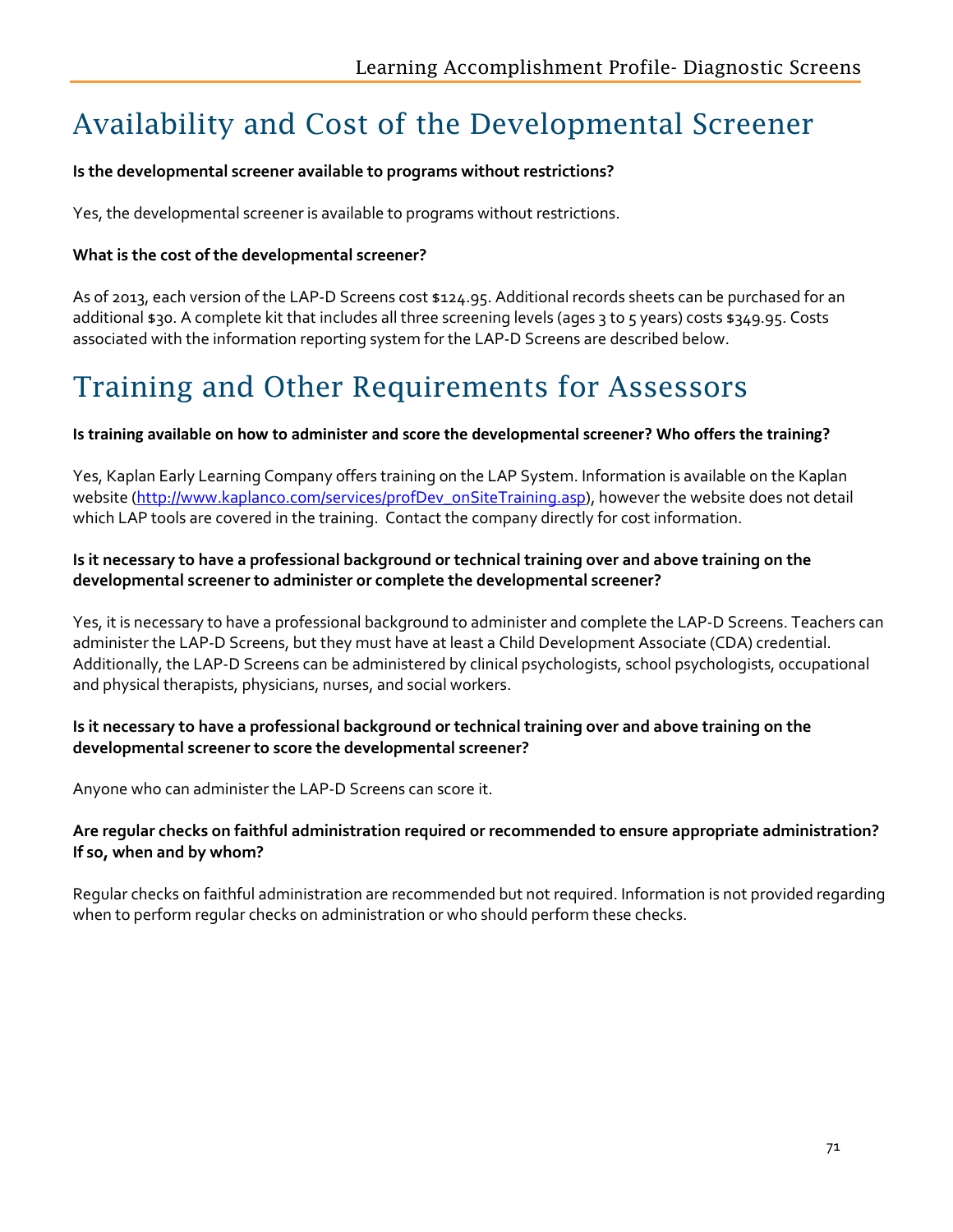### Information Reporting System for the Developmental Screener

**Electronic Data Entry.** *Does the developmental screener come with a process for entering information from the developmental screener electronically?*

Yes, the LAP-D Screens information can be entered electronically, but the software must be purchased in addition to the materials needed to administer the measure. The information can be entered on a computer or on a handheld electronic scoring pad. As of 2013, a single web user license for the "E-LAP Computer Scoring Assistant (CSA) Licenses can be purchased for \$265.00

**Electronic Reports.** *Can programs generate electronic reports of individual children's data?* 

Yes, programs can generate electronic reports of the LAP-Screens information at the child level. There is also an electronic parent report.

# Approaches to Family/Parent Input

**Tools for Family Input.** *Does the developmental screener include specific tools or guidance for gathering and incorporating parental/family input on an individual child's skills and development?*

No, there is no specific information about gathering information from parents or family members about the child.

**Sharing Results.** *Does the developmental screener include recommendations on how to share developmental screener results with a child's family?*

No, there are no recommendations on how to share the results with a child's family.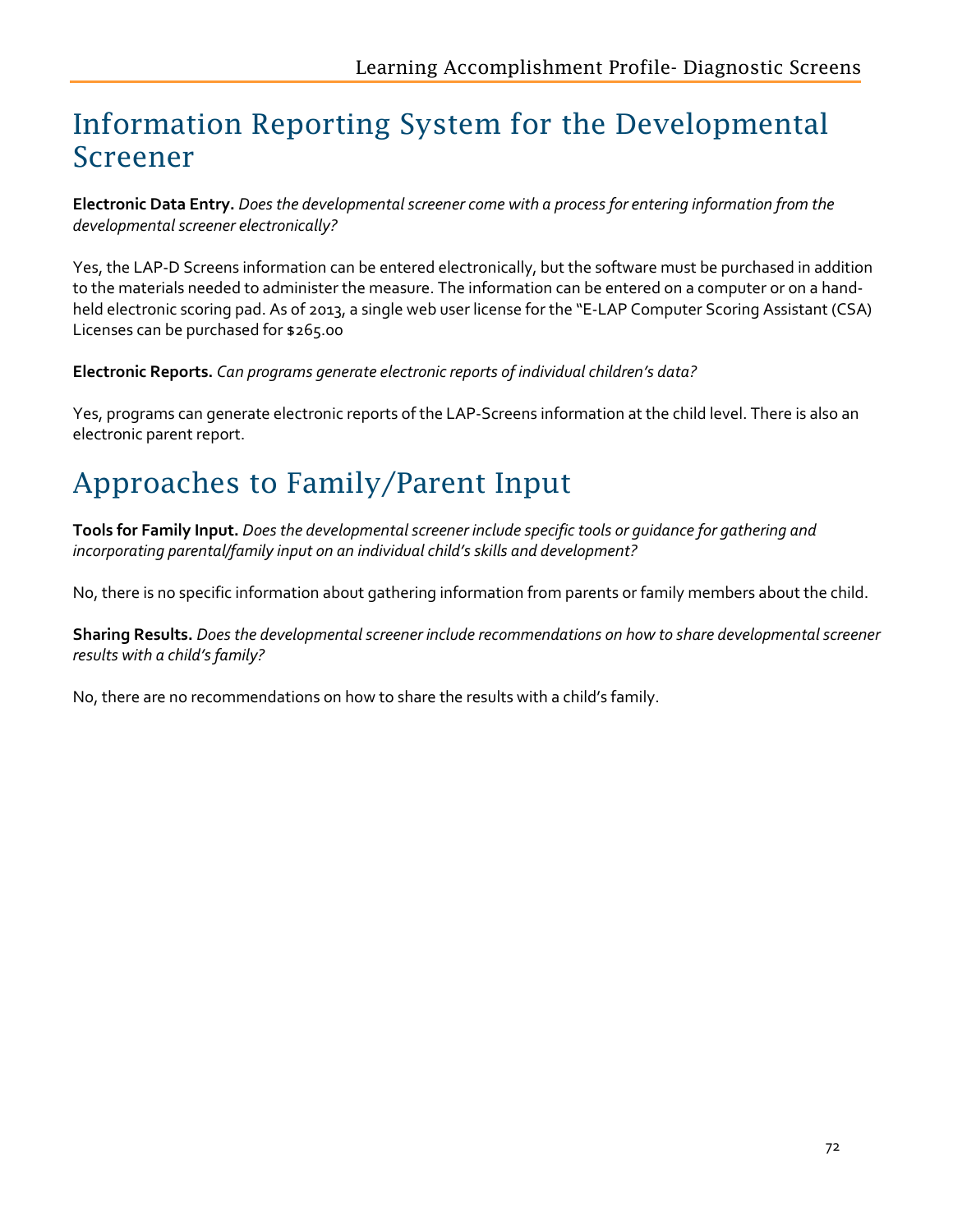# Options for Use with Special and Diverse Populations

**Developmental Norms.** *Is this a developmental screener with developmental norms?* 

The LAP-D Screens is a screener with developmental norms. A program director can choose to use the norms presented by the developers or can establish local norms, which would be centered around the type of children the program serves and who is being screened with the LAP-D Screens. However, the manual suggests that a program director consult a measurement specialist if local norms will be established.

#### *Which populations were included in the norming sample?*

The LAP-D Screens norms were developed with a group of 907 children ages 3 to 5. The children were from the Northeast (29 percent), North Central (13 percent), West (13 percent), and South (45 percent) regions of the United States. See the table on the next page for more information about these children.

**Availability of Versions in Languages Other than English.** *Is the developmental screener available in languages other than English? Which languages?* 

Yes, the LAP-D Screens have been translated into Spanish.

*How were versions in languages other than English developed?*

Information is not provided about how the Spanishlanguage version was developed.

*What are the findings on the reliability and validity of versions other than English?*

Information is not provided about the development of the Spanish-language version of the LAP-D Screens.

**Accommodations for Children with Special Needs.** *Are there suggested accommodations for assessing children with special needs?* 

No, there are no suggested accommodations for screening children with identified or suspected special needs.

**Consultation with Diverse Populations.** *Have cognitive testing or focus groups been conducted to determine whether this developmental screener is appropriate for use with diverse populations?* 

Information is not provided regarding whether the appropriateness of the LAP-D Screens for diverse populations has been examined in this way.

**Risk Levels.** *What terminology is used to describe risk levels (e.g., delay, no delay, at risk, caution, rescreen, okay, etc.)?*

The only terminology used by the LAP-D Screens is "pass" and "refer." If a child passes the screener, it indicates that at the time, he or she is not at risk for developmental delay. If a child is given a "refer" on a certain number of items, which depends on age and the cutoff score being used, then the child should be evaluated further.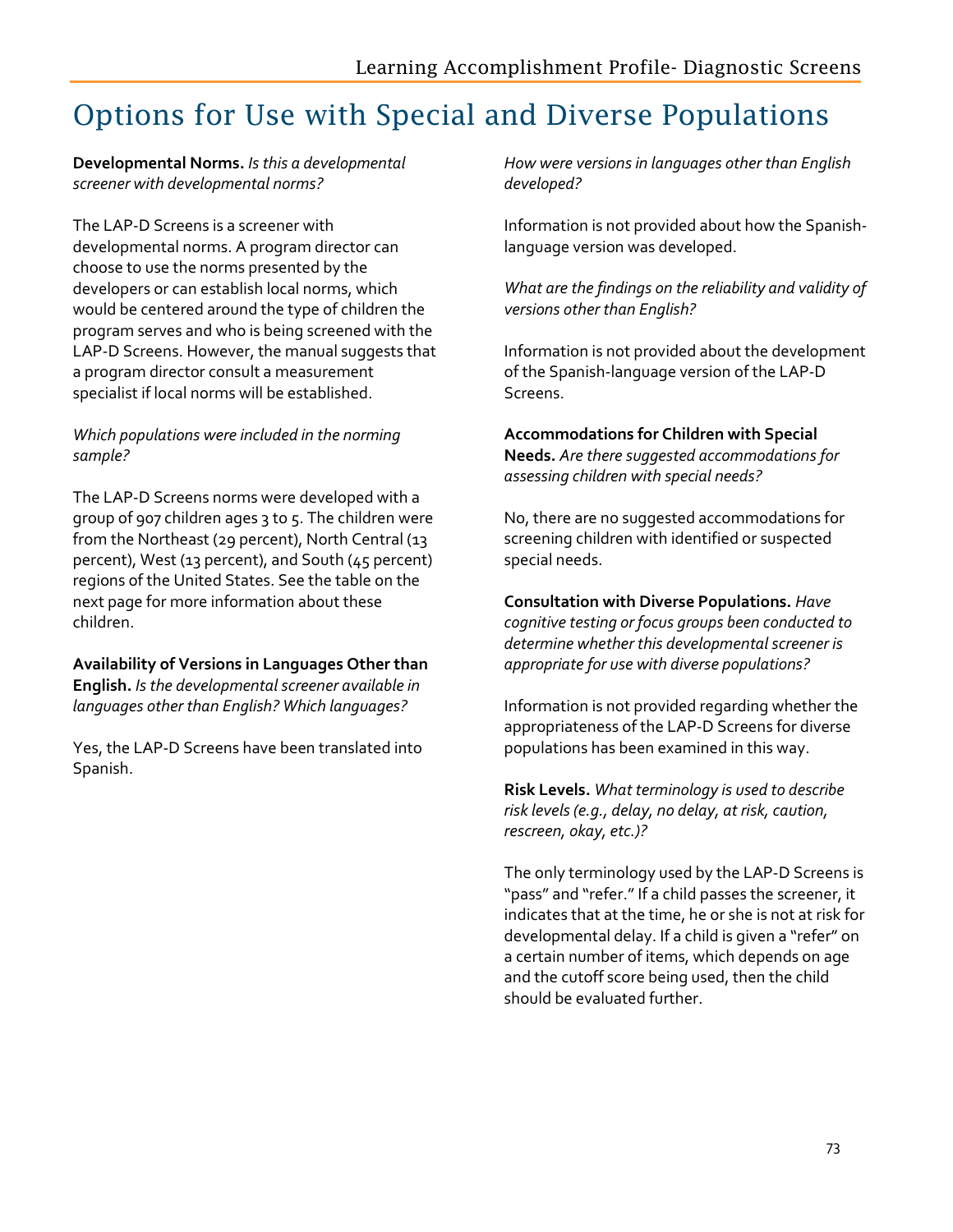### Characteristics of 1996 Norming Sample Number of children in the sample: 907

|                  | <b>Percentage of Children</b> |             |             |
|------------------|-------------------------------|-------------|-------------|
|                  | 3 year olds                   | 4 year olds | 5 year olds |
| Gender           |                               |             |             |
| Male             | 44.4                          | 51.6        | 47.4        |
| Female           | 55.6                          | 48.4        | 52.6        |
| Race/Ethnicity   |                               |             |             |
| White            | 46.2                          | 55.3        | 53.7        |
| African American | 36.4                          | 24.4        | 25.8        |
| Hispanic         | 15.3                          | 14.0        | 14.3        |
| Other            | 2.1                           | 6.3         | 6.2         |

### Reliability and Validity Information

What is known about the reliability and validity of the developmental screener...

#### **In English?**

There is reliability, validity, and sensitivity information for the LAP-D Screens in English. This information is outlined in responses to later questions in this profile.

#### **In other languages?**

The LAP-D Screens is available in Spanish; however, the reliability, validity, sensitivity, and specificity for the Spanish-language version have not been examined.

#### **For dual language learners?**

Information is not provided about dual language learners, and the reliability, validity, sensitivity, and specificity for this population have not been examined.

#### **For children with special needs?**

The developers have not examined the reliability, validity, sensitivity, and specificity for children with special needs.

#### **For American Indian/Alaskan Native children?**

While American Indian/Alaskan Native children were included in the sample (1-2 percent of children), the developers have not examined the reliability, validity, sensitivity, and specificity for this population.

#### **For children of migrant and seasonal farm workers?**

Information is not provided about the children of migrant and seasonal farm workers, and the reliability, validity, sensitivity, and specificity for this population have not been examined.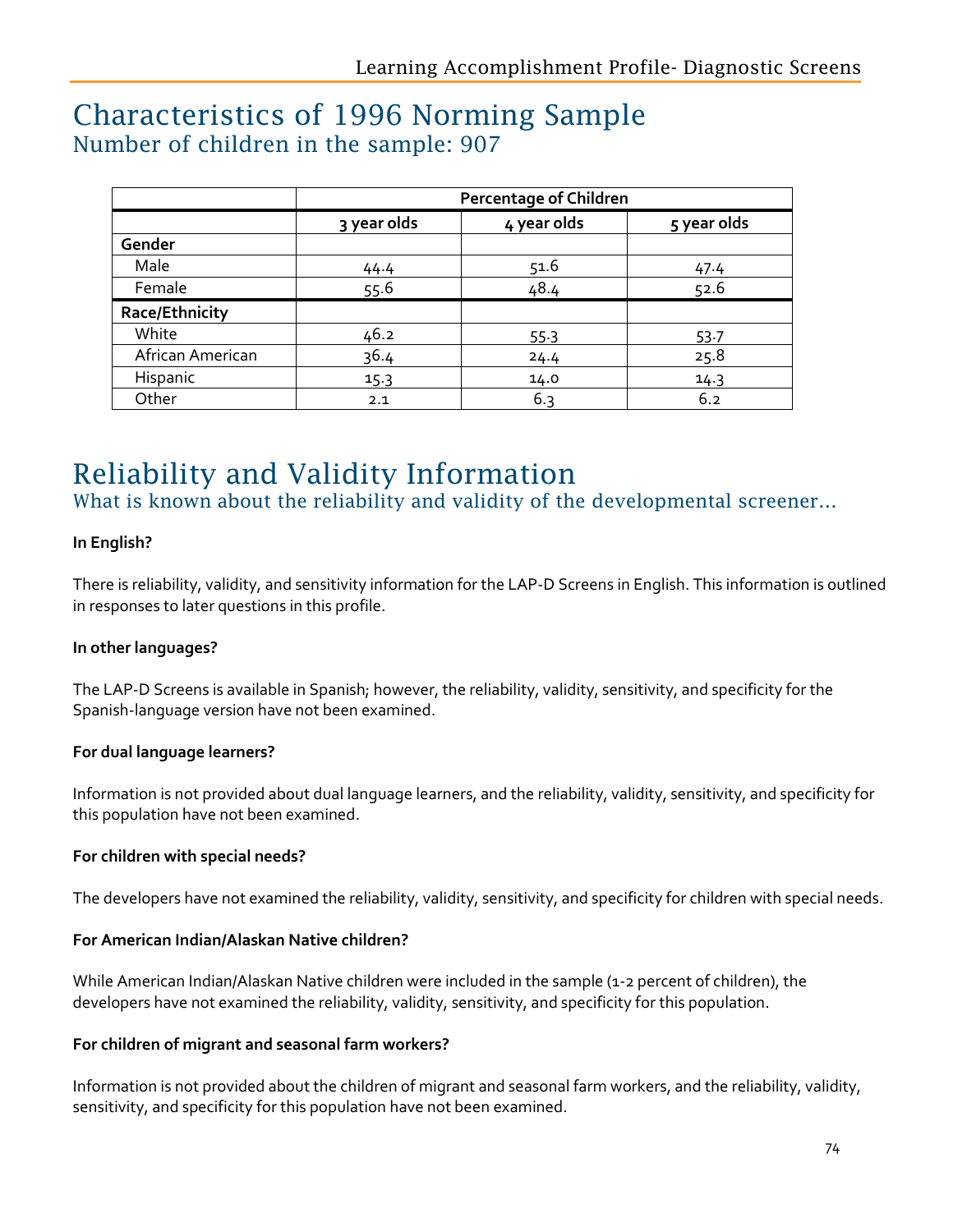### Reliability: Does the instrument obtain the same results, consistently, under the same conditions with the same children?

#### **Interrater Reliability.** *Do different raters agree when they are assessing the same children?*

Yes, different raters agree when they are screening the same children and the relationships meet the criteria for acceptable. The raters agreed most strongly when using the LAP-D Screens with 5-yearold children. This was examined with 18 3-year-olds, 21 4-year-olds, and 13 5-year-olds. There is no information about the teachers who administered the LAP-D Screens.

**Test-Retest Reliability.** *How consistent are scores if the developmental screener is administered once and then administered again soon?* 

The LAP-D Screens meets the criteria for acceptable when it is administered once and then administered again soon. In order to examine this, the LAP-D Screens was administered twice within a two- to three- week period (with an average of 14 days between the screener administrations). The scores were all very consistent, but the 4-year-old developmental screener was the most consistent. No information is provided about the teachers and children with whom this was examined.

**Internal Consistency Reliability.** *How strongly related are items that are intended to reflect the same set of skills or behaviors?* 

There are acceptable relationships among items on the LAP-D Screens that are intended to reflect the same set of skills or behaviors. The relationships were stronger with the 4- and 5-year-old versions of the LAP-D Screens than with the 3-year-old version. No information is provided about the teachers and children with whom this was examined.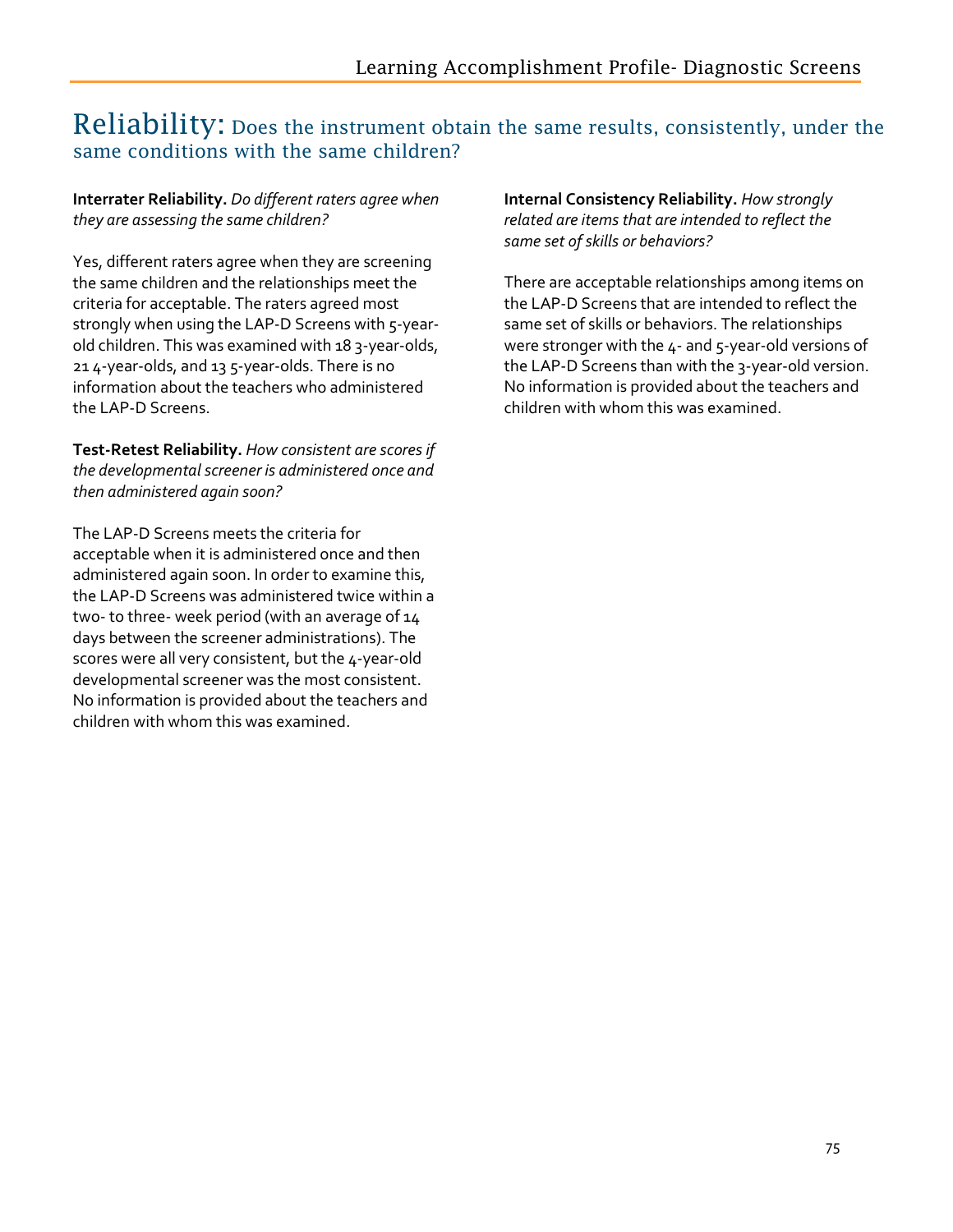### Validity: Does the instrument measure what it is supposed to?

**Content Validity.** *Were experts consulted regarding whether the items in the developmental screener do a good job reflecting what the developmental screener is supposed to be assessing?*

The items that are in the LAP-D Screens are taken from the LAP-D Assessment, also profiled in this document. Experts agreed upon the items in the LAP-D Assessment and agree that they reflect what the tool is supposed to measure. However, experts were not consulted separately about the items on the LAP-D Screens.

**Construct Validity.** *How closely related to each other are sets of items within the developmental screener that aim to address similar skills and behaviors, compared to sets of items that aim to address different skills and behaviors? Do the developers examine whether scores on sets of items relate to children's age as expected?* 

While the manual states that sets of items within the LAP-D Screens are related, specific information about how closely they are related is not provided.

Information about whether scores on sets of items relate to children's age as expected is not provided.

**Convergent Validity.** *How strongly do the scores of this developmental screener show a relationship to the scores of other developmental screeners of similar domains?* 

The LAP-D Screens shows a strong relationship when compared to the LAP-D Standardized Assessment, which is a comprehensive assessment for children between the ages of 30 and 72 months. However, it should be noted that many of the items on the LAP-D Screens are taken from the LAP-D Standardized Assessment, so there is overlap between the two tools.

**Scores for Further Evaluation.** *Are specific scores used to identify whether further evaluation is needed? How are these scores determined by the developer?*

Yes, specific scores are used to identify whether a child may need further evaluation. There are different levels from which a program may choose. If the program chooses a higher level cutoff score, then more children will be recommended for further evaluation. If the program chooses a lower cutoff score, then fewer children will be recommended for further evaluation. The cutoff scores are determined by looking at the average score of the children in the appropriate age range  $(3, 4, 0.5)$ years old). These averages are given in the manual and are based on the distributions of scores in the norming sample. Then, there are certain levels below this average score that can be used for the cutoff. These scores vary by the age of the child.

**Sensitivity.** *How accurately does the developmental screener correctly identify children at risk for developmental problems?* 

The LAP-D Screens is moderate to highly accurate at correctly identifying children at risk for developmental delay. To test this, the LAP-D Screens was compared to the Early Screening Profile (ESP), which is a comprehensive developmental screener used with children from 2 to 7 years of age. The ESP was administered to 84 children from the larger study group. The LAP-D Screens and the ESP identified children in the same way (either passed or referred) 83 percent of the time.

**Specificity.** *How accurately does the developmental screener correctly identify children who are not at risk for developmental problems?* 

Information is not provided on how accurate the LAP-D Screens is at identifying children who are not at risk for developmental delay.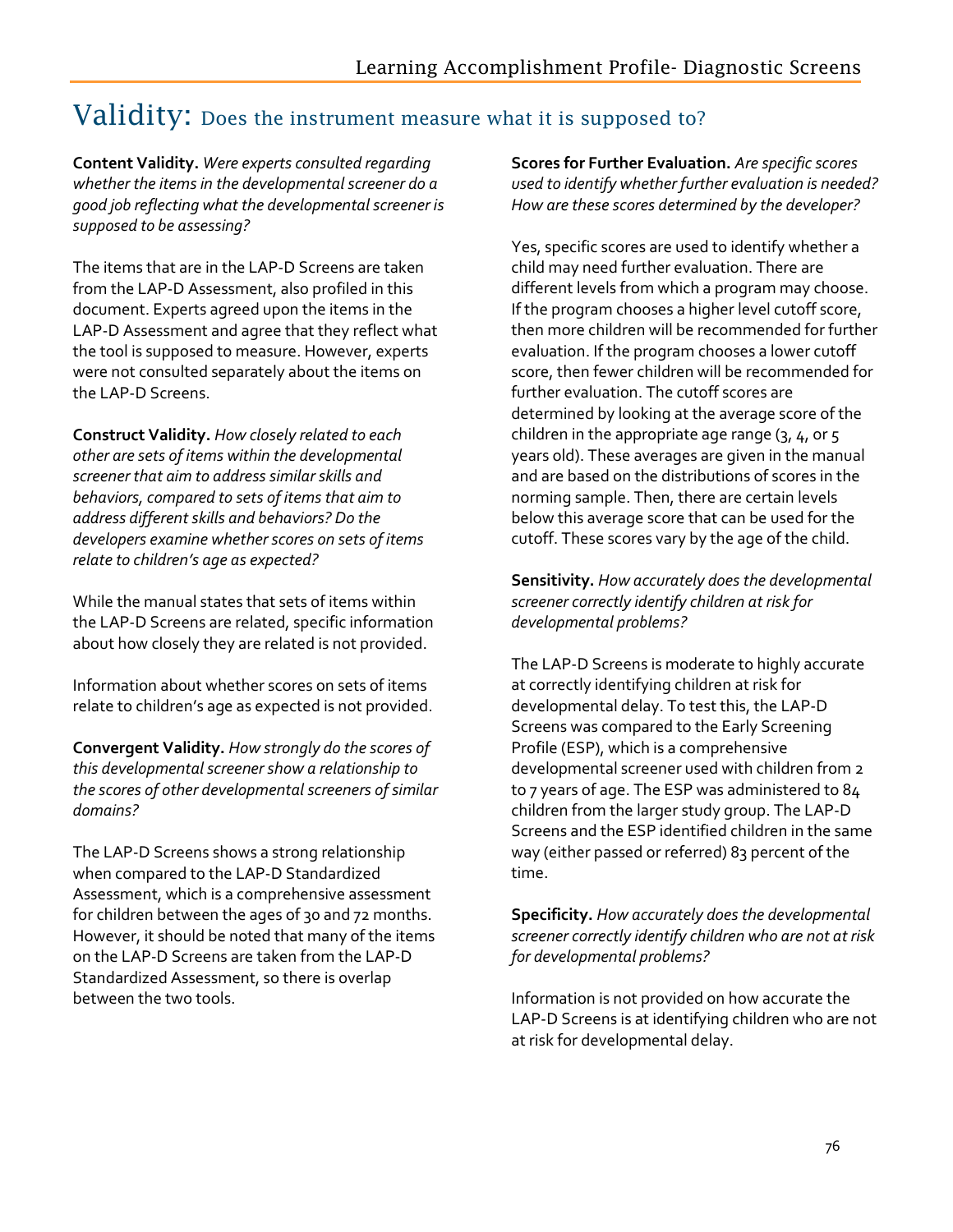# Follow-Up Guidance

**Program Follow-Up Steps.** *Does the developmental screener come with guidance about follow-up steps based on the results?* 

Information is not provided about follow up steps based on the results of the screening.

**Family Follow-Up Steps.** *Does the developmental screener include recommendations on how families might follow up on the results of the screening?*

Information is not provided regarding recommendations for how families might follow up on the results of the screening.

### References

Lockhart, C.S. (1997). Technical and Examiner's Manual for LAP-D Screens: 5 Year Old (Kindergarten), 3 Year Old and 4 Year Old Children. Chapel Hill, NC: Chapel Hill Training Outreach Project, Inc. Kaplan Early Learning Company.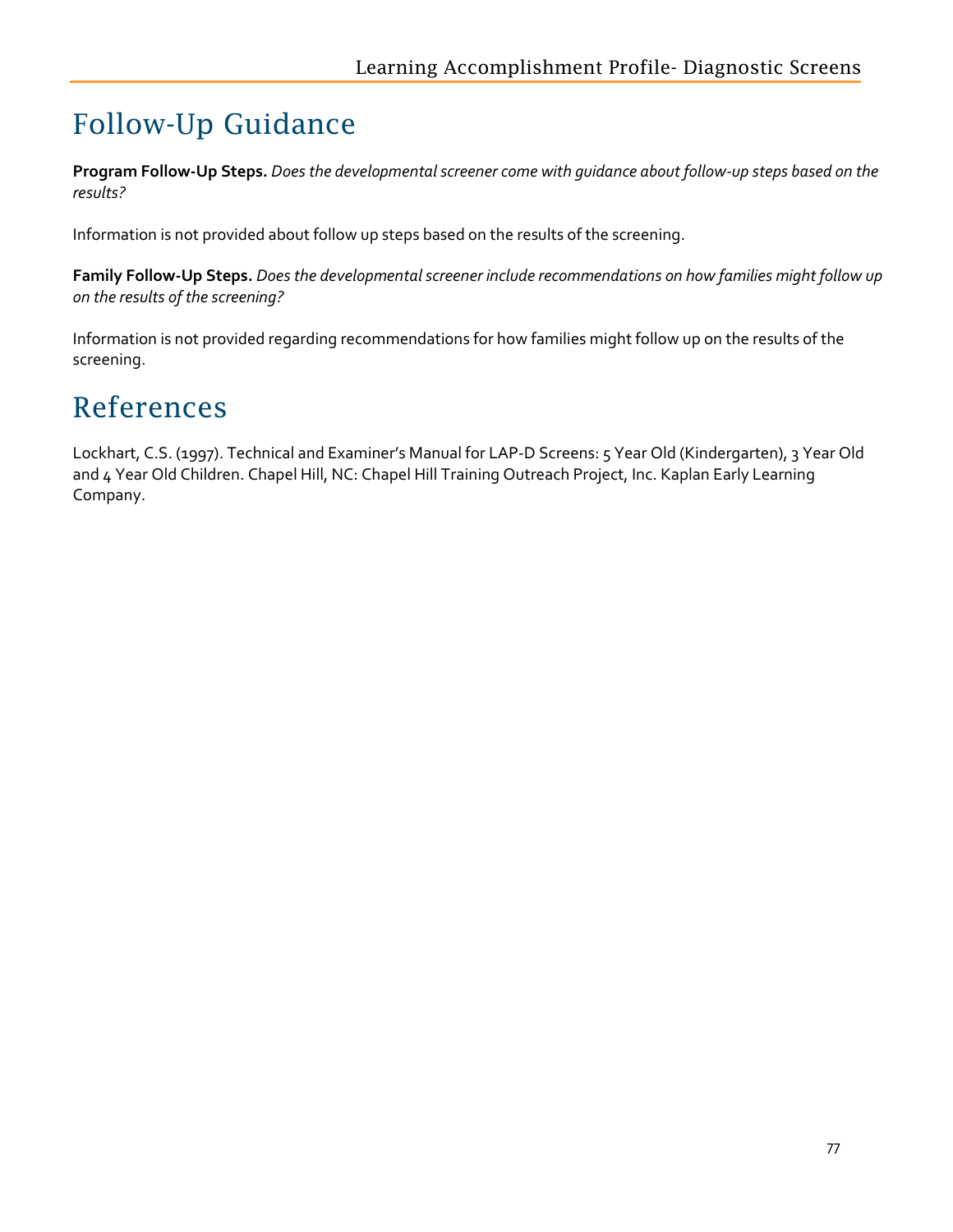### Parents' Evaluation of Developmental Status (PEDS)

**Developer:** Frances P. Glascoe **Publisher:** Flances F. Glascoe<br>**Publisher:** Ellsworth &Vandermeer Press LLC <http://www.pedstest.com/>

**Developmental domains addressed in the developmental screener, as stated by the publisher:**

- Global/cognitive
- Expressive language and articulation
- Receptive language
- Fine motor
- **Gross motor**
- Behavior
- Social-emotional
- Self help
- School

#### **Intended age range**: Birth through age 8

#### **Number of items:**

PEDS includes 10 items that are the same for all children.

**In what settings can this developmental screener be used (e.g., centers, homes, medical facilities, other)?**

PEDS can be used in many settings, including medical practices, clinics and other primary care facilities, public health departments, Child Find programs, Head Start or other early childhood programs, pediatric and other professional training programs, and research projects.

### Background

#### **Purpose:**

PEDS is a developmental screener used to help detect early developmental and behavioral problems. PEDS relies on parent-completed questionnaires to gather information about how a child is developing. It is used to gather information about specific areas of child development and to see if further evaluation may be needed. PEDS can be used with a related measure called PEDS-Developmental Milestones (PEDS-DM), which has a separate profile in this document, but will be referred to in this profile.

#### **What is the appropriate time period between administering, recording, or reviewing the data?**

PEDS follows the guidelines of the American Academy of Pediatrics, which recommends setting up a regular screening schedule with a child's pediatrician.

#### **How long does it take to administer the developmental screener?**

PEDS takes under 30 minutes for parents to complete.

#### **Language(s) developed for:**

The developmental screener was developed for English-speaking families, but there are forms available in 14 different languages.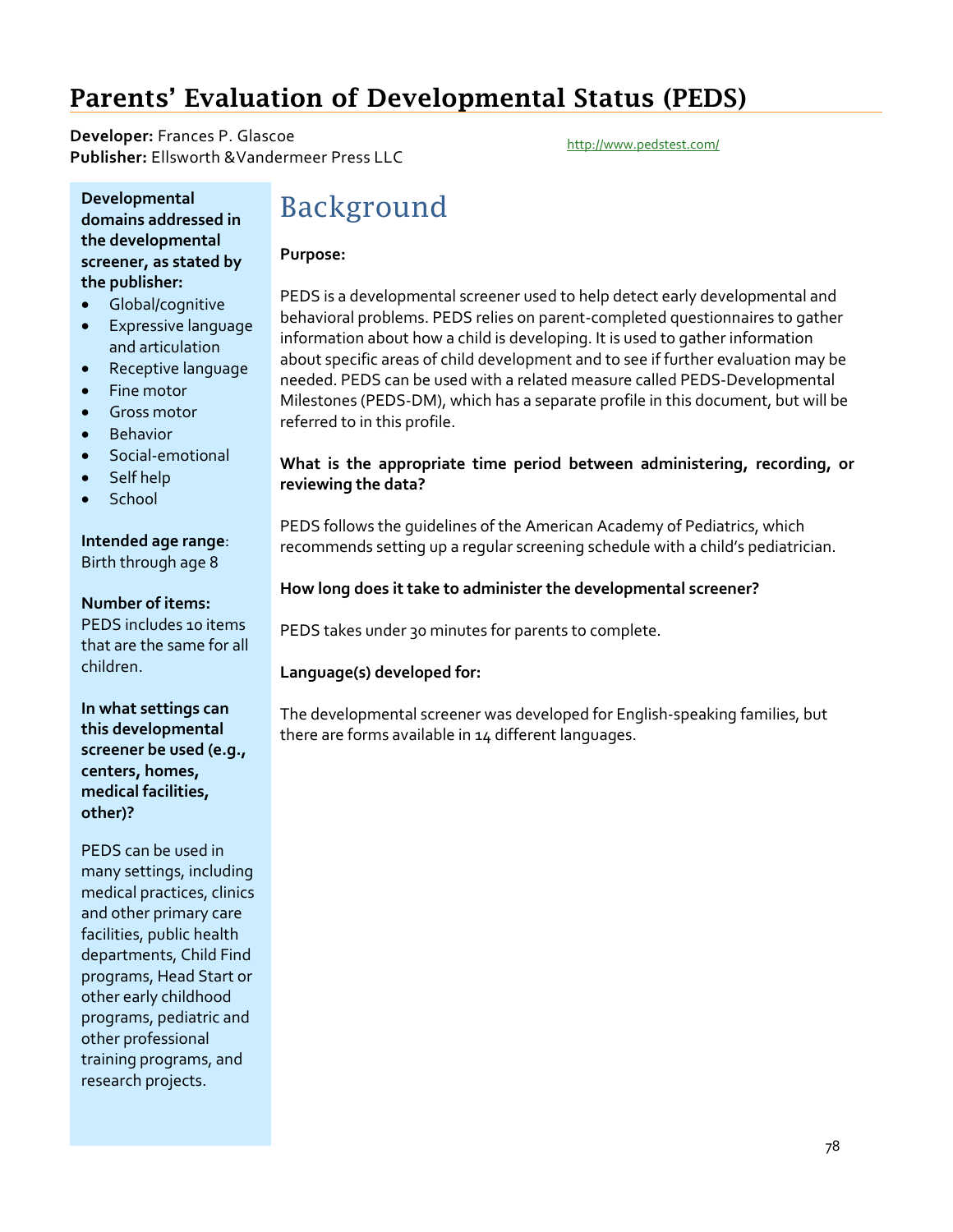# Availability and Cost of the Developmental Screener

#### **Is the developmental screener available to programs without restrictions?**

Yes, the developmental screener is available to programs without restrictions.

#### **What is the cost of the developmental screener?**

As of 2013, a starter kit for PEDS cost \$36 and includes 50 PEDS response forms, 50 reusable score/interpretation forms, and a 12-page brief guide to scoring and interpreting results. PEDS in print is available in English, Spanish, and Vietnamese. Additional translations into Arabic, Chinese, Farsi, French, Galician, Haitian-Creole, Hmong, Indonesian, Malaysian, Portuguese, Russian, Somali, Swahili, Thai, and Taiwanese have been requested by programs and completed through a contract with PEDS publishers.

An optional comprehensive manual, Collaborating with Parents, includes information on brief approaches to parent intervention, background research on relying on the parent report, and PEDS' psychometrics. It is available for \$79.95. Costs associated with the information reporting system for the PEDS are described below.

### Training and Other Requirements for Assessors

#### **Is training available on how to administer and score the developmental screener? Who offers the training?**

Self-training for those who ask parents to complete the PEDS is available on the PEDS website [\(http://www.pedstest.com/default.aspx\)](http://www.pedstest.com/default.aspx) in the form of videos, slide shows, and case examples. A free 30-day trial is provided by the company; licensure to use the on-line training can be purchased for \$1.00-3.00 after 30-days. Live training or contacts with local professionals are often available.

#### **Is it necessary to have a professional background or technical training over and above the training on the developmental screener to administer or complete the screener?**

No, it is not necessary. The PEDS response form is usually completed by a parent rather than a teacher. Teachers or examiners score the PEDS and are encouraged to add their own observations before scoring.

#### **Is it necessary to have a professional background or technical training over and above the training on the developmental screener score the screener?**

No, a teacher, administrator, or other professional familiar with the PEDS can score the developmental screener without a technical background or training as long as they adhere to the PEDS brief guide when scoring or make use of PEDS Online.

#### **Are regular checks on faithful administration required or recommended to ensure appropriate administration? If so, when and by whom?**

Since the PEDS is usually completed by a parent or family member, regular checks of faithful administration are not necessary. However, teachers and examiners must faithfully use the PEDS brief guide to scoring and administration if they are scoring the screener by hand. PEDS Online corrects for common errors that may arise during administration (e.g., it prompts users if nothing is written on the PEDS response form for an item suggesting parents may not have understood the questions, skipped items, etc.).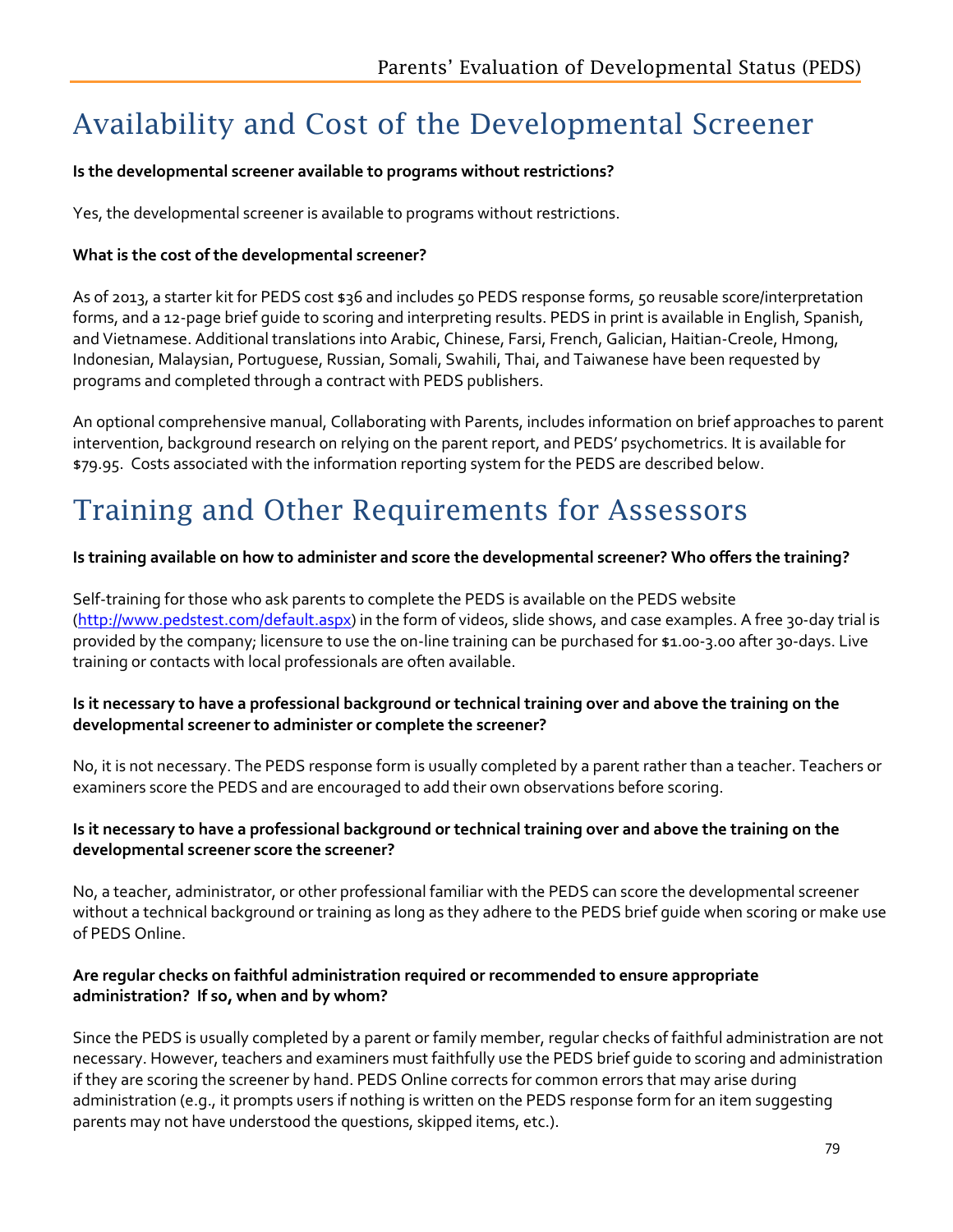### Information Reporting System for the Developmental Screener

**Electronic Data Entry.** *Does the developmental screener come with a process for entering information from the developmental screener electronically?*

Yes, information from the PEDS can be entered and scored online. There is a parent portal on the website that allows parents to complete the forms on their own. The results are then sent to the doctor or other professional who will speak with the parents about the results. Additionally, there are other features for administrators to enter data, and view, export, and sort results (e.g., by name, school/clinic, teacher/examiner, birthdate, etc.).

**Electronic Reports.** *Can programs generate electronic reports of individual children's data?*

Yes, reports can be generated electronically using PEDS Online. Reports can be generated by child or by risk group based on the results of the developmental screener. (More information about risk groups is provided below.) A database of all results can be exported for use with EXCEL or other statistical software.

# Approaches to Family/Parent Input

**Tools for Family Input.** *Does the developmental screener include specific tools or guidance for gathering and incorporating parental/family input on an individual child's skills and development?*

The developmental screener mainly comprises input from parents or other caregivers on various developmental skills. Teachers and examiners are encouraged to add their own observations (but these observations cannot detract from or override those from families).

**Sharing Results.** *Does the developmental screener include recommendations on how to share developmental screener results with a child's family?*

Yes, the developmental screener comes with very extensive recommendations on how to share the screening results with a child's family.

# Options for Use with Special and Diverse Populations

**Developmental Norms.** *Is this a developmental screener with developmental norms?* 

Yes, the PEDS is a screener with developmental norms. The norms were created based on a sample of families from five sites selected to represent the broad geographic regions of the U.S. According to the developer, the characteristics of this sample were comparable to U.S. Census data from 1996.

*Which populations were included in this norming sample?* 

The development norms were developed with 771 families from five cities across the United States.

Families were recruited from education programs and pediatric practices, but the majority were from education programs. About half (53.7 percent) of the children were male, and 69.8 percent of the children had parents who were married. Children ranged in age from birth to age 8.See the table on the page after next for more information about these children.

**Availability of Versions in Languages Other than English.** *Is the developmental screener available in languages other than English?* 

The developmental screener was developed in English, but has been translated into 17 other languages.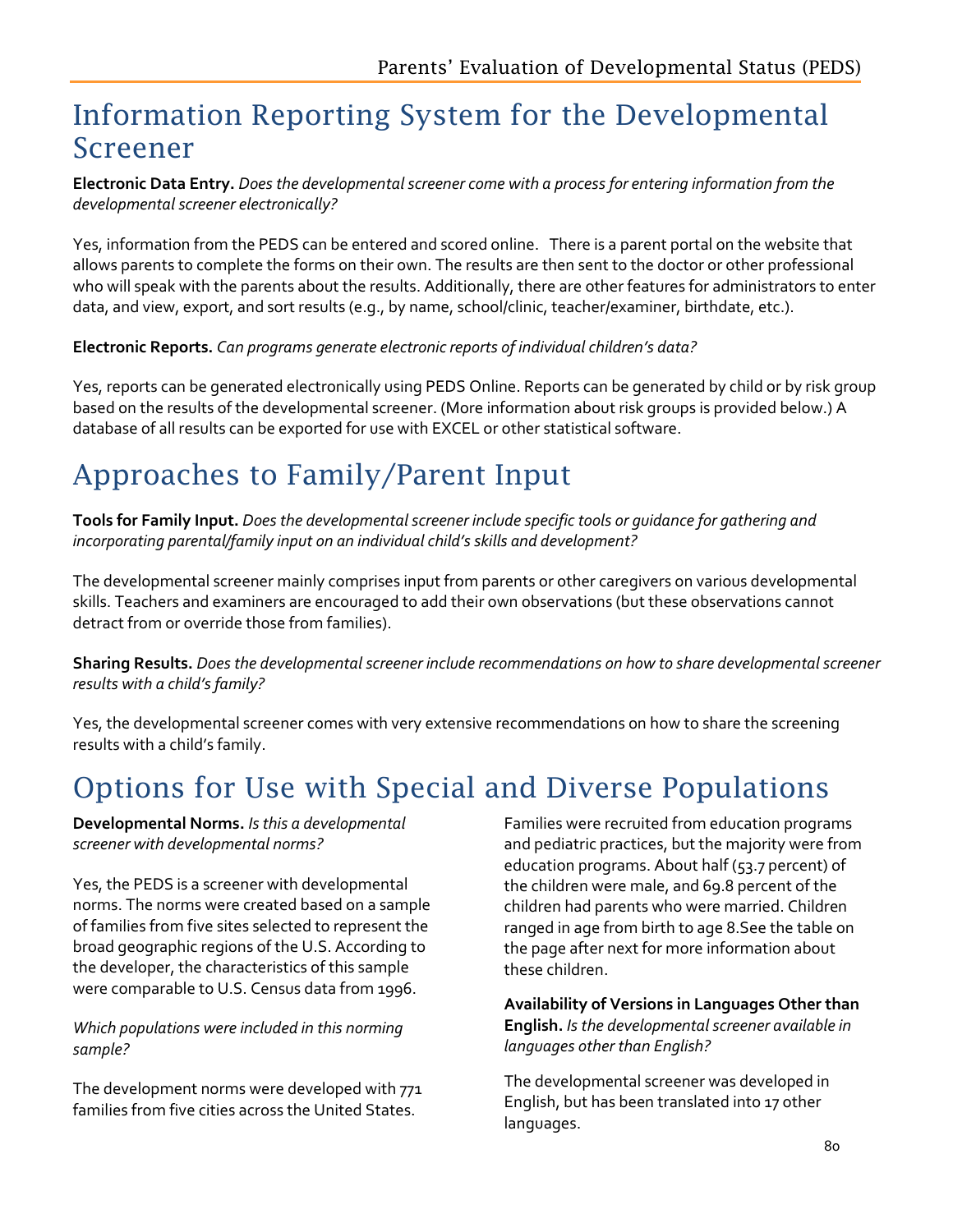# Options for Use with Special and Diverse Populations

*How were versions in languages other than English developed?*

All translations were developed with a group of bilingual professionals with a background in child development. The developers do not provide additional information regarding the development of the PEDS in other languages.

*What are the findings on the reliability and validity of versions of the developmental screener in languages other than English?*

The reliability and validity for versions other than English have not been examined.

**Accommodations for Children with Special Needs.** *Are there suggested accommodations for assessing children with special needs?* 

Because the PEDS relies on parents' concerns and observations, accommodations for children with identified or suspected special needs are not needed.

**Consultation with Diverse Populations.** *Have cognitive testing or focus groups been conducted to determine whether this developmental screener is appropriate for use with diverse populations?* 

Information is not provided regarding whether cognitive testing or focus groups have been conducted with diverse populations to determine the appropriateness of the screener.

**Risk Levels.** *What terminology is used to describe risk levels (e.g., delay, no delay, at risk, caution, rescreen, okay, etc.)?*

There are five categories used to describe risk levels based on the results of the PEDS (follow-up steps based on risk levels are described in the next question).

*Path A:* Children who receive two or more predictive concerns on the PEDS fall into Path A. This is the high risk group. Path A is also divided into two subgroups depending on patterns of concerns which will indicate whether speech-language, developmental psychology or autism specialists are needed. Teachers and examiners are encouraged to use their observations to add to referral recommendations.

The manual indicates that about 1 in every 10 children screened will fall into Path A, although the rate will vary depending upon the population being screened.

*Path B:* Children who receive one predictive concern on the PEDS fall into Path B. This is the moderate risk group. Path B is also divided into two subgroups depending on whether the concerns are mainly health related (for which a referral for medical care is needed) or non-health related (for which followup screening is recommended, such as with the 6 to 8- question PEDS-Developmental Milestones). If additional screening is passed, developmental promotion–i.e., teaching parents how to teach their children well–and careful monitoring is recommended. About 2 in every 10 children screened will fall into Path B, although the rate will vary depending upon the population being screened.

*Path C:* Children who have nonpredictive concerns on the PEDS fall into Path C. This is the elevated risk group for behavioral and mental health problems, but these children are often at low risk of a developmental disability. Path C is divided into two subgroups based on the child's age (younger or older than  $4\frac{1}{2}$  years). For younger children, the PEDS recommends that parenting guidance is needed, along with careful monitoring of progress. For older children, mental health risks are higher and so mental health screening or referrals for services and evaluations are needed. The manual indicates that about 2 in every 10 children screened will fall into Path C, although the rate will vary depending upon the population being screened.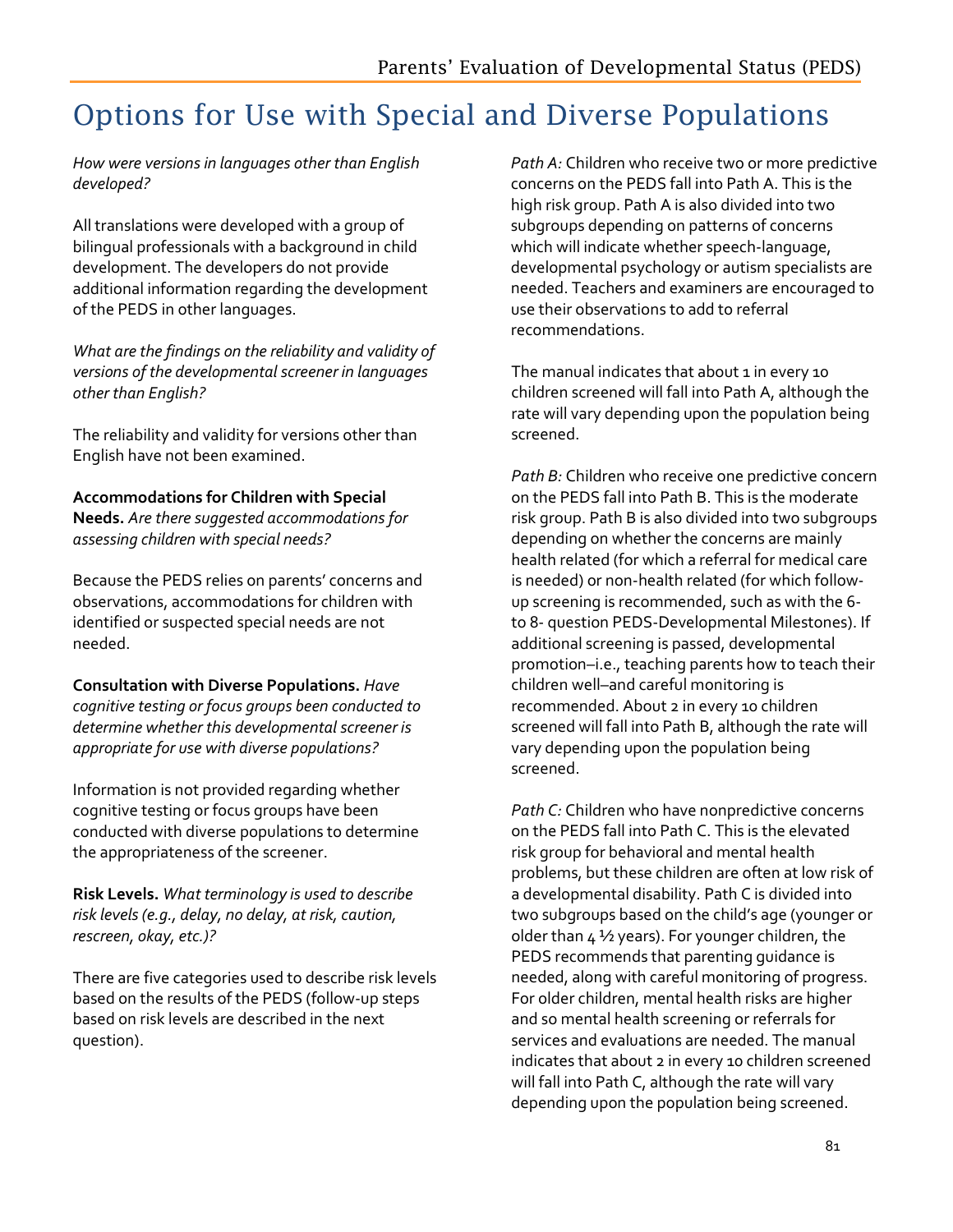### Options for Use with Special and Diverse Populations

*Path D:* Children whose parents or family members have difficulty communicating their concerns on the PEDS forms fall into Path D. The recommendation here is either to repeat the PEDS via interview or to use a measure like PEDS: Developmental Milestones. About 3 percent of families fall into Path D. This problem occurs less often with online administration of the PEDS because there are prompts asking for written responses and when a parent has missed an item, although the rate will vary depending upon the population being screened.

Path E: Children with no concerns fall into Path E. The manual indicates that about 5 in every 10 children screened will fall into Path E, although the rate will vary depending upon the population being screened.

### Characteristics of Norming Sample Number of children in the sample: 771

|                                   | Percentage of children |  |
|-----------------------------------|------------------------|--|
| Race                              |                        |  |
| White                             | 64.5                   |  |
| African American                  | 21.5                   |  |
| Hispanic/Other                    | 14.0                   |  |
| <b>Parental Education</b>         |                        |  |
| Less than High School             | 18.0                   |  |
| High School                       | 31.5                   |  |
| <b>High School and Some</b>       | 22.6                   |  |
| College                           |                        |  |
| College                           | 27.9                   |  |
| <b>Family Income Level</b>        |                        |  |
| Low Income                        | 25.4                   |  |
| Not Low Income <sup>1</sup>       | 74.6                   |  |
| <b>Parental Employment Status</b> |                        |  |
| Full-Time                         | 48.5                   |  |
| Part-Time                         | 18.5                   |  |
| Unemployed                        | 33.1                   |  |

<span id="page-84-0"></span> $1$  Low income is defined by meeting one of the following criteria: child participated in free or reduced meals at school, child was enrolled in a federally subsidized child care program, or the characteristics of the child's family are consistent with the characteristics of families falling into the first two categories.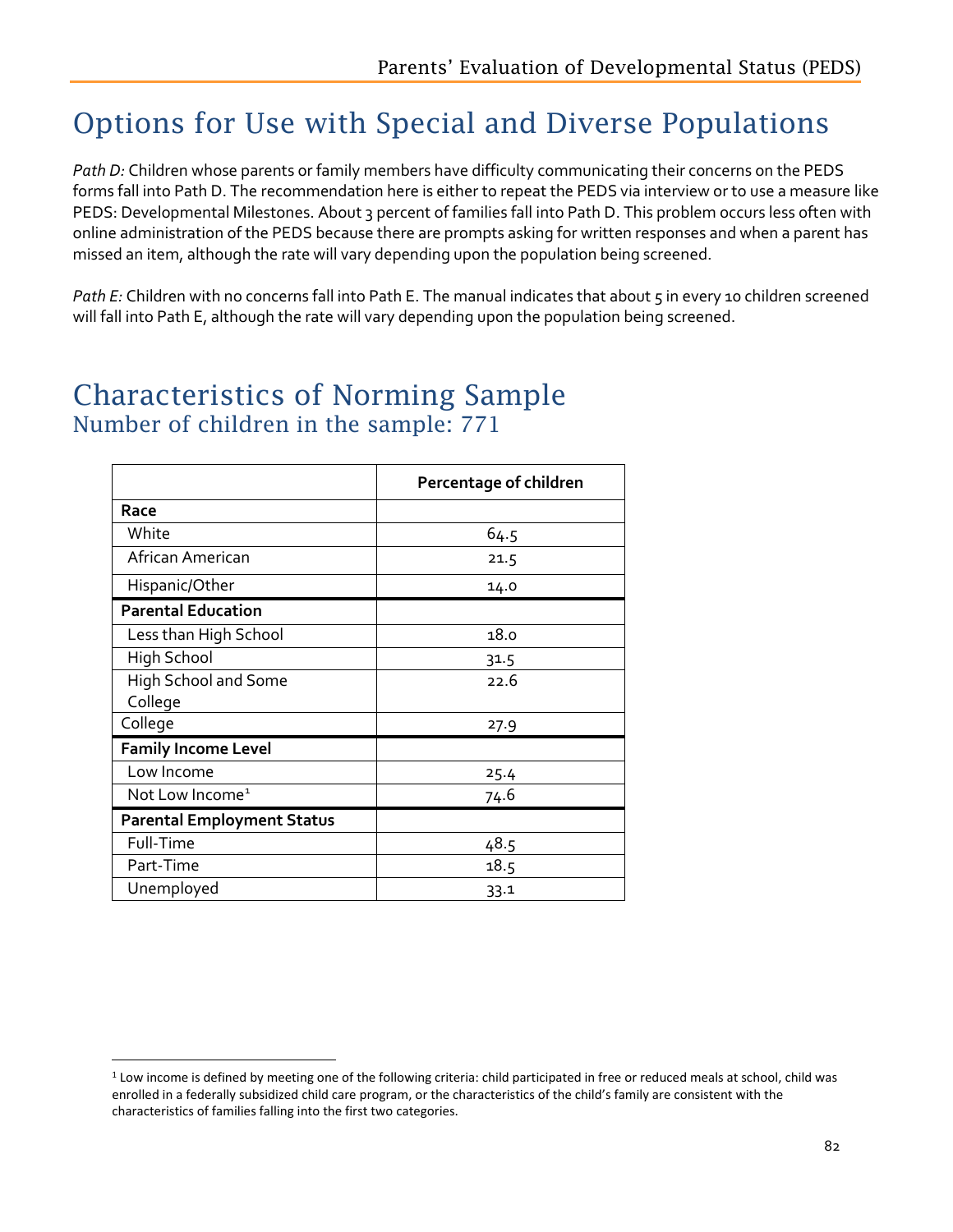### Reliability and Validity Information

#### What is known about the reliability and validity of the developmental screener…

#### **In English?**

.

There is reliability, validity, sensitivity, and specificity information for the PEDS in English. This information is outlined in later questions of this profile.

#### **In other languages?**

Information is not provided about the reliability, validity, sensitivity, and specificity information for the PEDS in languages other than English.

#### **For dual language learners?**

Information is not provided about dual language learners and the reliability, validity, sensitivity, and specificity of the PEDS for this population have not been examined.

#### **For children with special needs?**

While children with special needs were included in the norming sample, the developers have not examined the reliability, validity, sensitivity, and specificity of the PEDS for children with special needs.

#### **For American Indian/Alaskan Native children?**

Information is not provided about American Indian/Alaskan Native children and the reliability, validity, sensitivity, and specificity of the PEDS for this population have not been examined.

#### **For children of migrant and seasonal farm workers?**

Information is not provided about the children of migrant and seasonal farm workers and the reliability, validity, sensitivity, and specificity of the PEDS for this population have not been examined.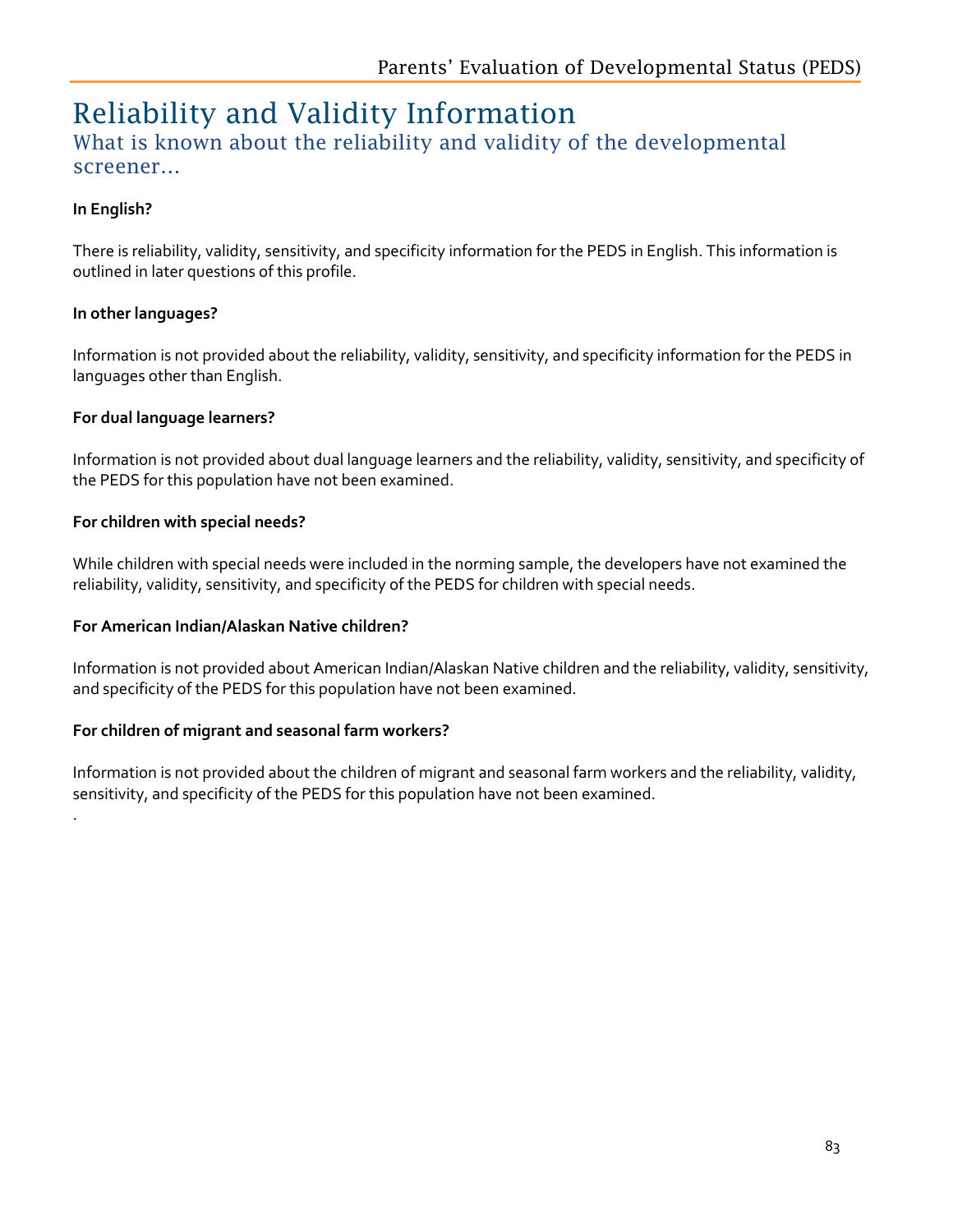### Reliability: Does the instrument obtain the same results, consistently, under the same conditions with the same children?

**Interrater Reliability.** *Do different raters agree when they are assessing the same children?*

Yes, different raters agree when they are screening the same children. In order to test this, the PEDS was completed by parents or family members and then interpreted by a trained rater. The raters interpreted the information the same way an average of 95 percent of the time. Additionally, the developers looked at whether parents give the same information based on who interviewed them, if the developmental screener was administered orally. Parents gave the same information 88 percent of the time. The PEDS evaluations for 68 percent of children in the PEDS standardization sample were examined and summarized by pairs of trained raters. These children were enrolled in education programs including Head Start, subsidized day care, and private preschools; however, the developers do not provide further detail.

**Test-Retest Reliability.** *How consistent are scores if the developmental screener is administered once and then administered again soon? What about much later?*

When the developmental screener was given two times, with a two-week period in between administrations, the scores met the criteria for adequate consistency. The scores were the same an average of 88 percent of the time. This was examined with a subsample of 20 percent of the parents from the group described in the previous table. Parents were first given the PEDS during a pediatric encounter, such as a well-child visit, and then were given the PEDS over the phone the second time.

**Internal Consistency Reliability.** *How strongly related are items that are intended to reflect the same set of skills or behaviors?* 

Overall, the items that are intended to reflect the same set of skills and behaviors meet the criteria for acceptable relationships. The items reflecting fine motor skills and gross motor skills have strong relationships. The self-help and motor skills items also have strong relationships. This was examined with the population described in the table. The developers do not provide any additional information about the population.

### Validity: Does the instrument measure what it is supposed to?

**Content Validity.** *Do experts agree that the items in the developmentalscreener do a good job of reflecting what the developmental screener is supposed to be assessing?*

Yes, experts agree the PEDS does a good job at reflecting what it is supposed to be measuring.

**Construct Validity.** *How closely related to each other are sets of items within the developmental screener that aim to address similar skills and behaviors, compared to sets of items that aim to address different skills and behaviors? Do scores on sets of items relate to children's age as expected?*

The developers have not examined the relationships among sets of items that address the same skills and behaviors in comparison with different skills and behaviors.

Information about whether scores on sets of items relate to children's age as expected is not provided.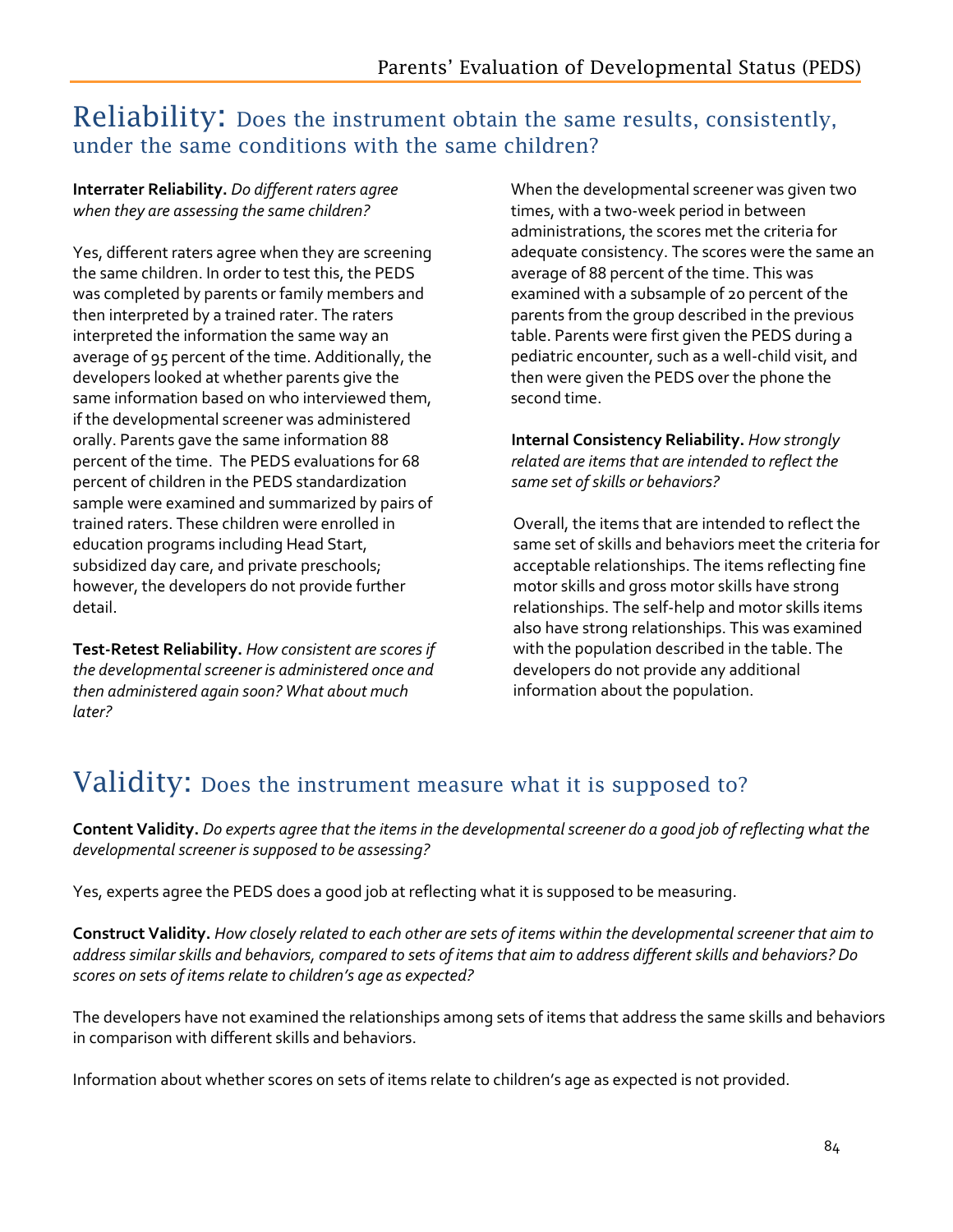### Validity: Does the instrument measure what it is supposed to? (cont.)

**Convergent and Divergent Validity.** *How strongly do the scores of this developmental screener show a relationship to the scores of other developmental screeners of similar domains?* 

The PEDS was compared with 14 other developmental assessments and screeners. There were strong relationships between many of the developmental areas of the PEDS and developmental areas of the comparison tools aimed at measuring the same skills and behaviors. Developmental areas were most strongly related on the following tools: Child Development Inventory (including socialization self-help, gross motor, fine motor, expressive language, and listening comprehension), Kaufman Assessment Battery for Children (diagnostic measure of intelligence), Bayley Scales of Infant Development (mental development index), Stanford-Binet Intelligence Scale, 4<sup>th</sup> Edition (diagnostic measure of intelligence), Test of Language Development (expressive and receptive language skills), Developmental Profile-II (parent report measure of socialization, communication, academic self-help, and motor development), Brigance Screens (short screening test), and Batelle Developmental Inventory Screening Test.

Several developmental areas of the PEDS were not strongly related to other developmental assessments or screeners aimed at measuring different skills and behaviors, providing evidence of divergent validity. For example, the gross and fine motor developmental areas of the PEDS were not strongly related to the Articulation Screening Test, which is a screener aimed at measuring speech production.

**Scores for Further Evaluation.** *Are specific scores used to identify whether further evaluation is needed? How are these scores determined by the developer?*

Yes, specific scores are used to identify whether further evaluation is needed. In order to develop these specific scores, the PEDS was completed by 711 parents as described in the table earlier in this profile. The developers looked at the trends among the responses from these parents and examined the outcome of the screener based on the parents' responses. This created five distinct cutoff scores that are used to identify whether further evaluation is need. See the question on the terminology used to describe risk levels (below) for more information about these cutoff scores and what they indicate about a child's development.

**Sensitivity.** *How accurately does the developmental screener correctly identify children at risk for developmental problems?* 

To determine how accurately PEDS identifies children at risk for developmental delays, the results of children's diagnostic tests were compared to the concerns that parents identified on PEDS. Results showed that PEDS is moderately accurate at correctly identifying children who are at risk for developmental delays.

**Specificity.** *How accurately does the developmental screener correctly identify children who are not at risk for developmental problems?* 

To determine how accurately PEDS identifies children who are not at risk for developmental delays, results of children's diagnostic tests were compared to the absence of parental concerns on PEDS. Results showed that PEDS is moderately accurate at correctly identifying children who are not at risk for developmental delays..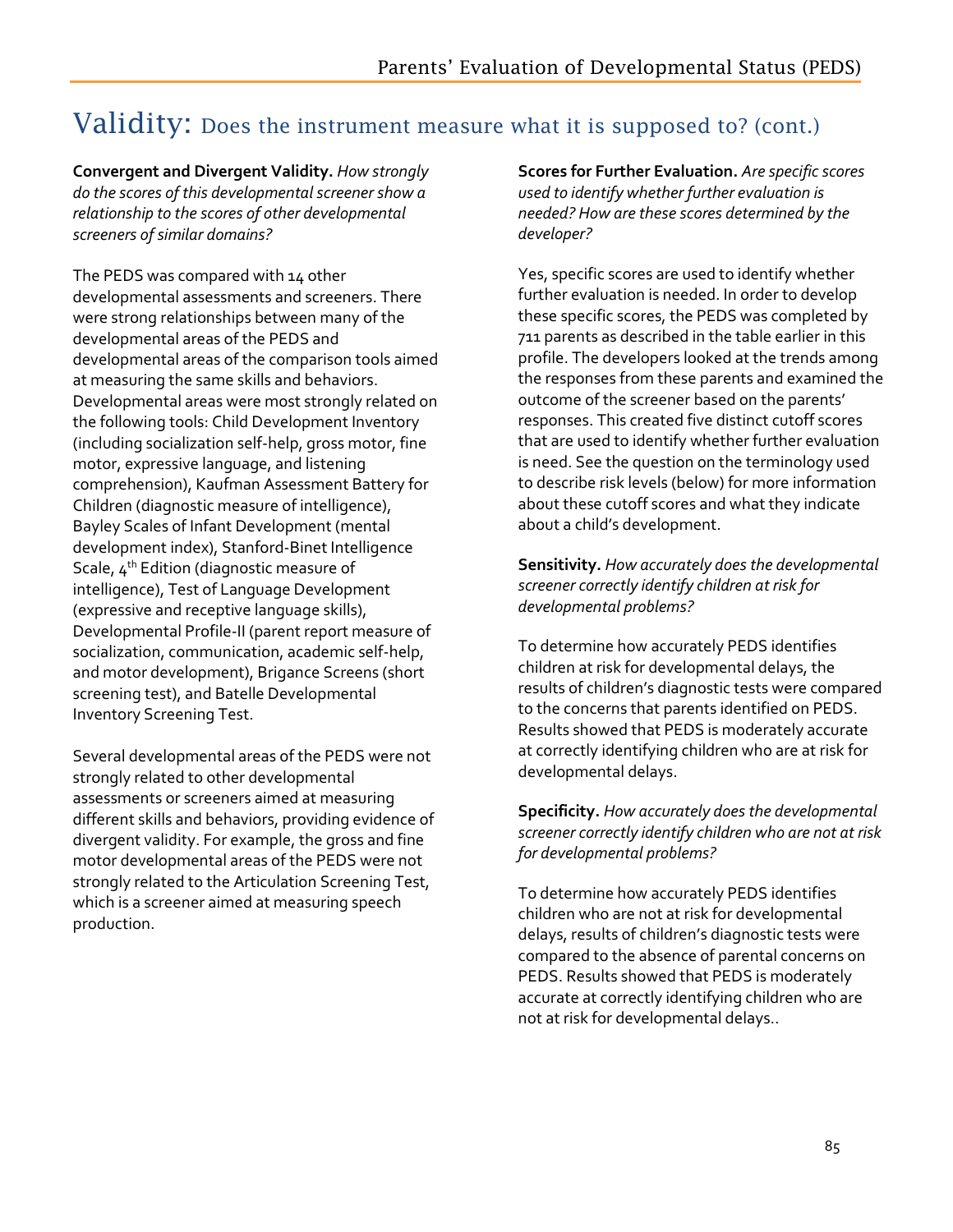# Follow-Up Guidance

**Program Follow-Up Steps.** *Does the developmental screener come with guidance about follow-up steps based on the results?*

Yes, the developmental screener comes with guidance about follow-up steps based on the path on which the child is placed, as explained in a previous question.

When a child is on Path A, multiple concerns are present and the child should be referred for further evaluation. This may include, for example, audiological (speech and language) testing or another form of educational evaluation that is deemed necessary by a professional. If a child is placed on Path B, one main concern is present. These children should be further evaluated using a health screener and/or the PEDS-DM. Follow up for a Child on Path C includes screening in which areas parents raised concerns and counseling parents about their concerns since issues for these children are nonpredictive and not as severe. For children on Path D, the PEDS-DM should be administered since the parents had difficulty communicating their concerns or lack of concerns. Finally, for children on Path E, screening with PEDS should take place at the next doctor's visit or during regular yearly screenings since there are no concerns.

**Family Follow-Up Steps.** *Does the developmental screener include recommendations on how families might follow up on the results of the screening?*

Yes, the developmental screener includes extensive recommendations on how parents might follow up on the results of the screening.

### References

Glascoe, F.P. (2002). Collaborating with parents: Using parents' evaluation of developmental status (PEDS) to detect and address developmental and behavioral problems. Nashville, TN: Ellsworth &Vandermeer Press LLC.

Glascoe, F.P. (2007). Using parents' evaluation of developmental status (PEDS) and PEDS-Developmental milestones (PEDS-DM): A case example. Retrieved November 17, 2009, from [http://pedstest.com/dm/casestudy-](http://pedstest.com/dm/casestudy-1.php)[1.php](http://pedstest.com/dm/casestudy-1.php)

Glascoe, F.P. (2008). Parents' evaluation of developmental status: Guide to using PEDS. Retrieved November, 2009, fro[m http://www.forepath.org/custom.php](http://www.forepath.org/custom.php)

Glascoe, F.P. (2009). Parents' evaluation of developmental status: Brief administration and scoring guide. Nashville, TN: Ellsworth and Vandermeer Press, LLC.

Wake, M., Gerner, B., & Gallagher, S. (2005). Does parent's evaluation of developmental status at school entry predict language, achievement and quality of life two years later? *Ambulatory Pediatrics, 5*(3), 143-149.

What is PEDS-Developmental Milestones (PEDS-DM©)? Retrieved November 17, 2009, from [http://pedstest.com/dm/dm-whatisit.php.](http://pedstest.com/dm/dm-whatisit.php)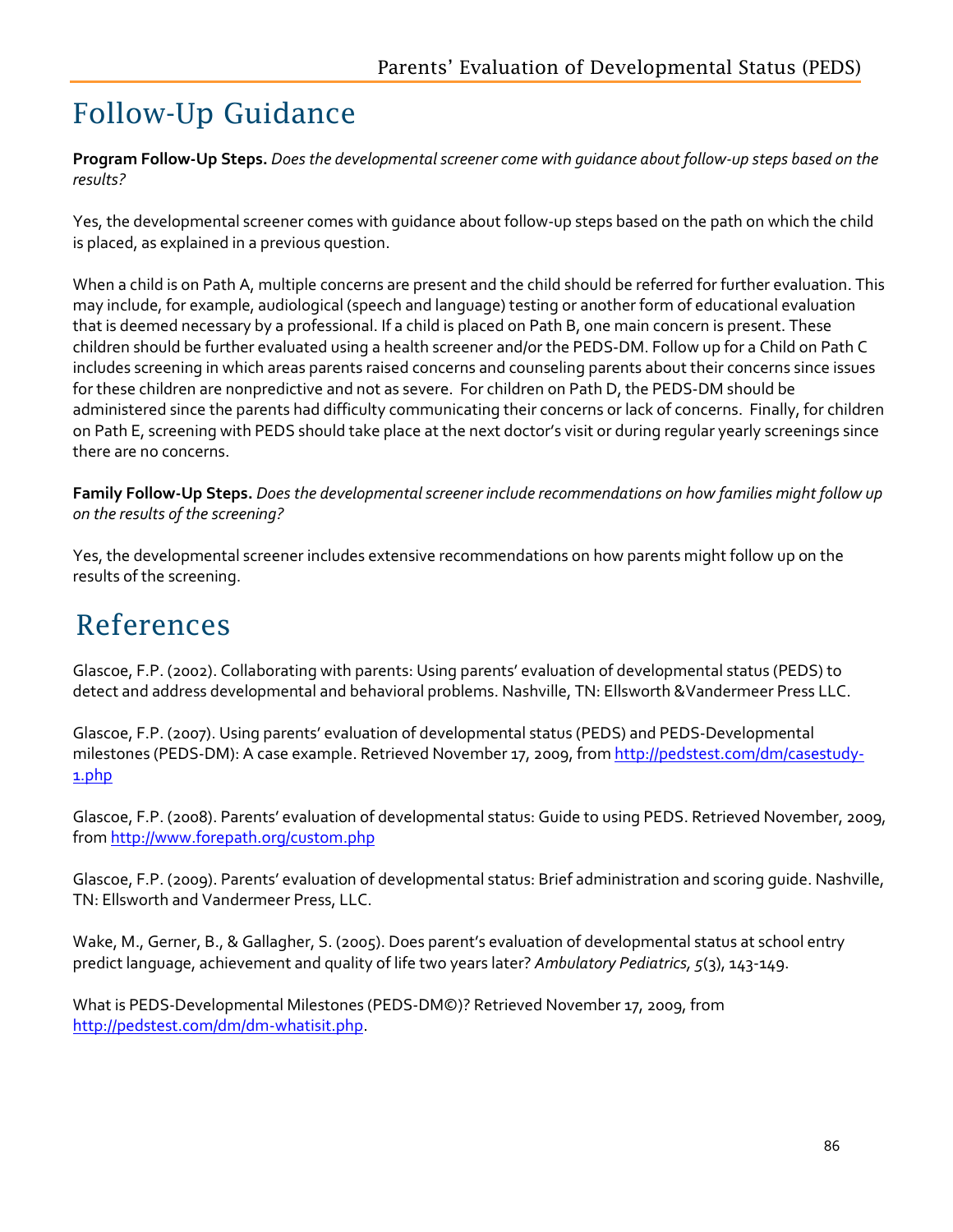### Parents' Evaluation of Developmental Status-Developmental Milestones (PEDS-DM)

**Developers:** Frances Page Glascoe and Nicholas Robertshaw Publisher: PEDSTest.com (formerly Ellsworth & Vandermeer Press LLC) [http://pedstest.com](http://pedstest.com/)

**Developmental domains addressed in the developmental screener, as stated by the publisher:**

- Expressive language
- Receptive language
- Fine motor
- Gross motor
- Social-emotional
- Self help
- Academic
- **Prereading**
- Premath
- Written language

#### **Intended age range**:

Birth through age 7 years, 11 months

#### **Number of items:**

The PEDS-DM screen has 6 to 8 items per age. The PEDS-DM Assessment Level involves about 45 items per age.

**In what settings can this developmental screener be used (e.g., centers, homes, medical facilities, other)?** The PEDS-DM can be used in many settings, including medical practices, subspecialty health clinics, primary care services including public health departments, Child Find programs, Head Start or other early childhood programs, pediatric and other professional training programs, and research projects.

### Background

#### **Purpose:**

PEDS-DM is a 6- to 8- item screener that tracks a child's development in several domains. The PEDS-DM screener can be administered by parent report, parentchild interview, or direct administration with the child. It tracks progress over time on a recording form with multiple time periods, through which strengths and weakness in various domains become apparent. The PEDS-DM can be used with the PEDS developmental screener (to capture parents' concerns) or separately, but the developers recommend using them together to get a full picture of a child's development. There is a separate profile of PEDS in this document.

#### **What is the appropriate time period between administering, recording, or reviewing the data?**

PEDS-DM follows the guidelines of the American Academy of Pediatrics, which recommends setting up a regular screening schedule with a child's pediatrician.

#### **How long does it take to administer the developmental screener?**

The PEDS-DM screen takes about five minutes for families to complete.

#### **Language(s) developed for:**

The PEDS-DM was developed with English- and Spanish-speaking families and the screener is available in both languages. PEDSTest.com offers research/translation support and financial assistance for translations into other languages. For example, a Taiwanese translation was requested by programs and was completed through a contract with the PEDS-DM publisher. Arabic and Portuguese translations are under way.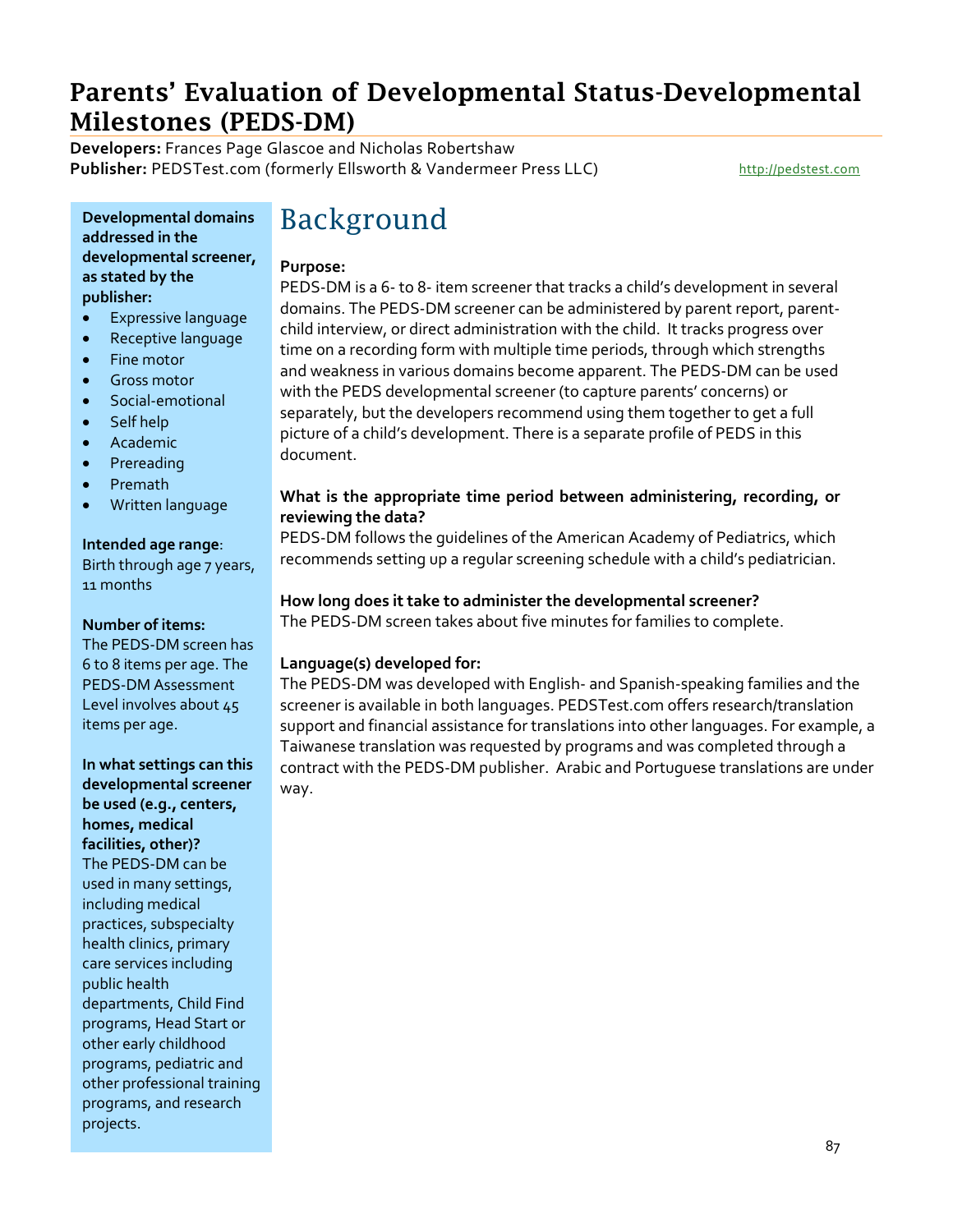### Availability and Cost of the Developmental Screener

#### **Is the developmental screener available to programs without restrictions?**

Yes, the developmental screener is available to programs without restrictions.

#### **What is the cost of the developmental screener?**

As of 2013, the PEDS-DM Screen Starter Kit cost \$275; this includes the manual, materials needed to screen children, and 100 reusable record sheets. Additional packs of 100 forms are available for \$32 each. The PEDS-DM Screener with PEDS cost \$315. The PEDS-DM Assessment Level cost \$318 alone, and with the PEDS \$399. The Starter Kit is also available in Spanish. Costs associated with the information reporting system for the PEDS-DM are described below.

# Training and Other Requirements for Assessors

#### **Is training available on how to administer and score the developmental screener? Who offers the training?**

The PEDS-DM website, Pedstest.com, offers self-training through videos and slide shows. Live training may also be available, but there is n[ot information i](http://www.pedstest.com/)n the manual. A free 30-day trial is provided by the company; licensure to use the on-line training can be purchased for \$1.00-3.00 after 30-days.

#### **Is it necessary to have a professional background or technical training over and above training on the assessment to administer or complete the developmental screener?**

No, the PEDS-DM is best completed by a parent rather than a teacher or professional. If the PEDS-DM is completed by a parent, it may be necessary for a professional to give parents guidance and directions on completing the forms. This professional could be anyone from the list of applicable settings mentioned earlier. The developmental screener can also be completed by a professional, if necessary, through observations of the child and the child's behavior. If the PEDS-DM is completed through direct observation, some training needs to be completed. This training material is available from the PEDS and PEDS-DM websites.

#### **Is it necessary to have a professional background or technical training over and above training on the assessment to score the developmental screener?**

No, a teacher, administrator, or other professional can score the developmental screener without a technical background or training.

#### **Are regular checks on faithful administration required or recommended to ensure appropriate administration? If so, when and by whom?**

Since the PEDS-DM is usually completed by a parent or family member, regular checks of faithful administration are not necessary.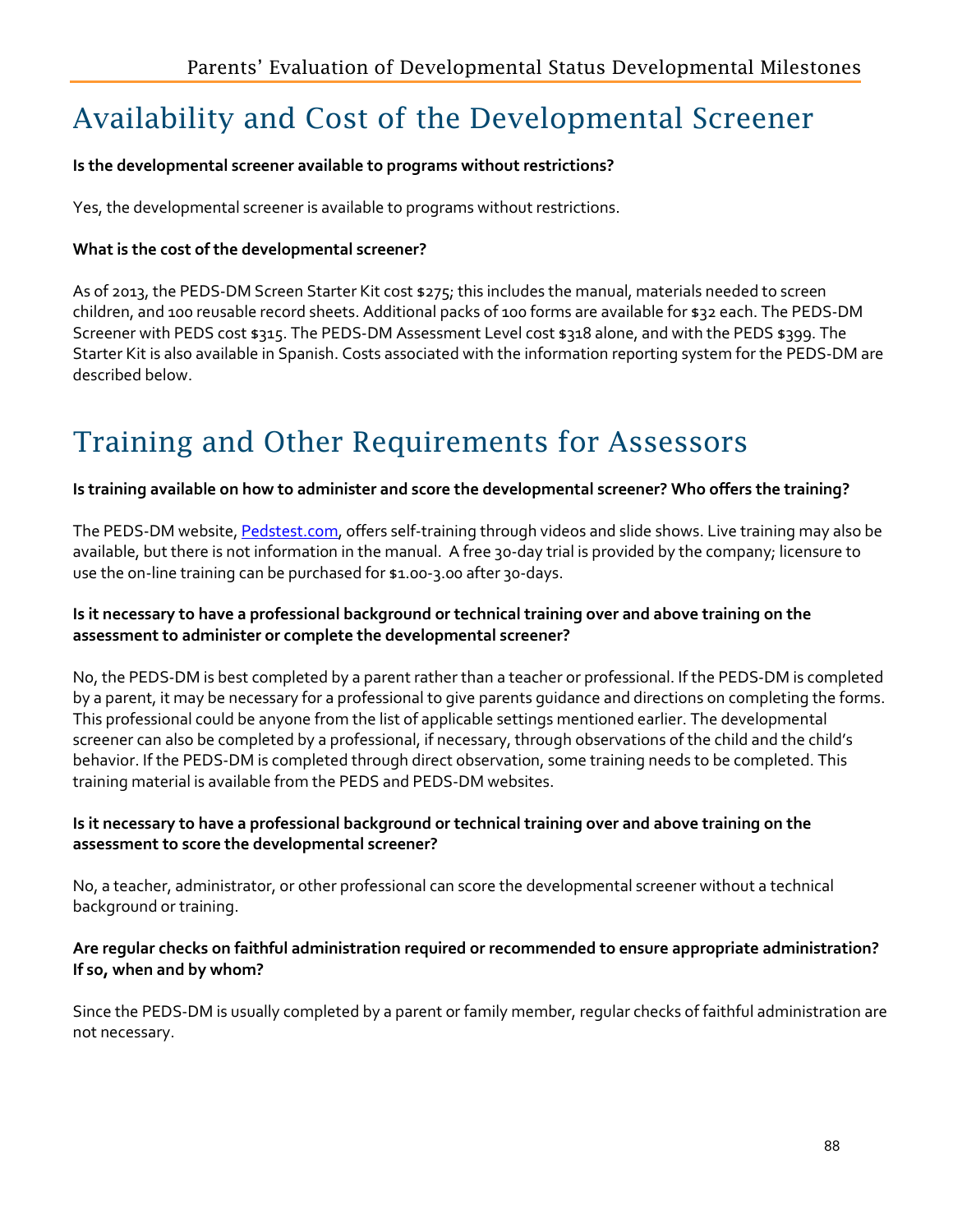### Information Reporting System for the Developmental Screener

**Electronic Data Entry.** *Does the developmental screener come with a process for entering information from the developmental screener electronically?*

The PEDS-DM is available online. The site provides automated scoring, summary reports for parents, referral letters, billing and procedure codes for optimizing reimbursement, and a searchable administration database (e.g., by birth date, date of test, type of result, etc.).

**Electronic Reports.** *Can programs generate electronic reports of individual child's data?* 

Yes, child-level reports can be generated electronically.

# Approaches to Family/Parent Input

**Tools for Family Input.** *Does the developmental screener include specific tools or guidance for gathering and incorporating parental/family input on an individual child's skills and development?*

Yes, the PEDS-DM is a parent/family report developmental screener.

**Sharing Results.** *Does the developmental screener include recommendations on how to share developmental screener results with a child's family?*

Yes, the developmental screener comes with extensive recommendations on how to share the screening results with a child's family.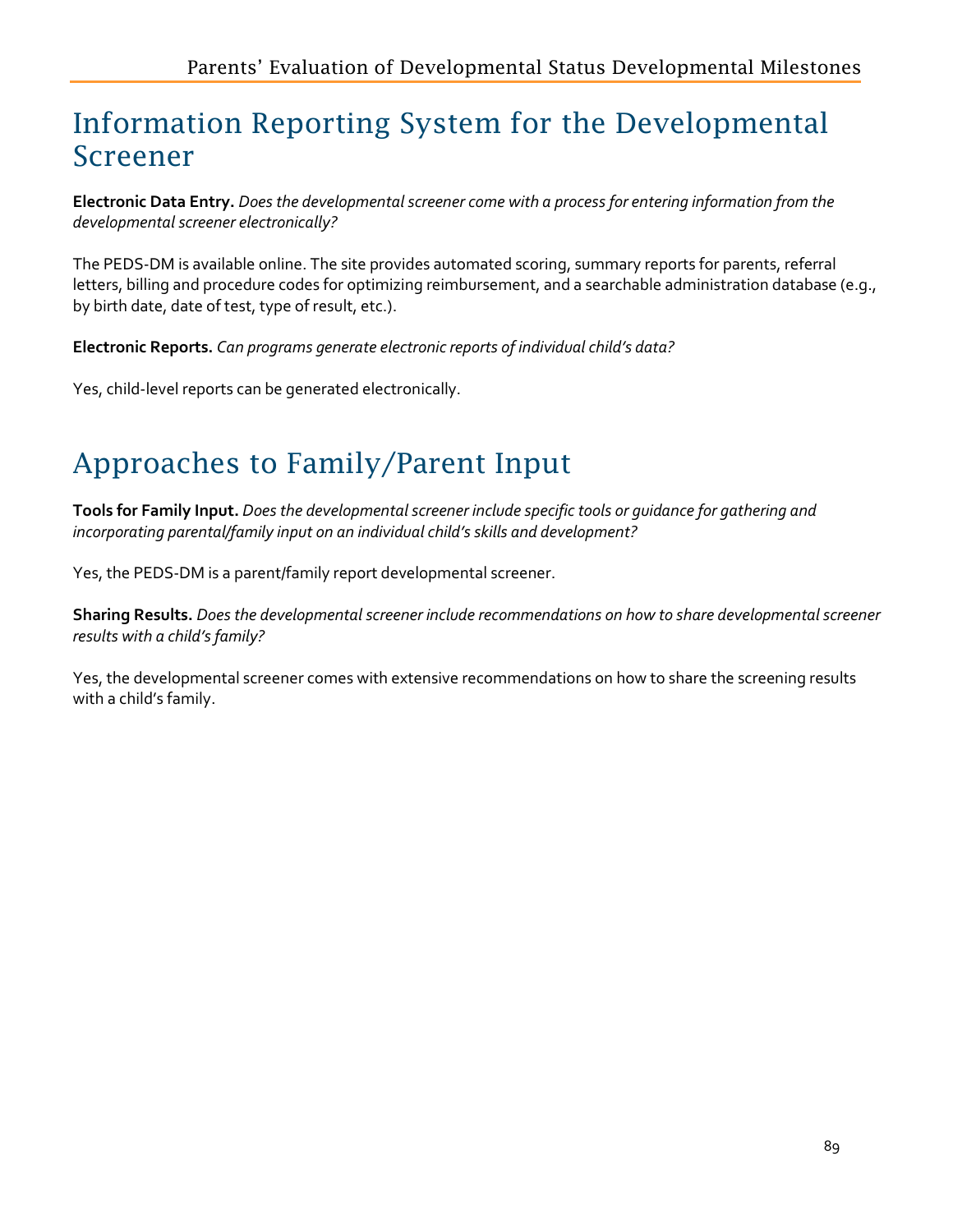### Options for Use with Special and Diverse Populations

#### **Developmental Norms.** *Is this a developmental screener with developmental norms?*

Yes, the PEDS-DM is a screener with developmental norms. However, the items for the PED-DM were selected from the BRIGANCE® Inventory of Early Development-II (IED-II), created in 2004, and the BRIGANCE® Comprehensive Inventory of Basic Skills-Revised (CIBS-R), developed in 1999. Thus, the norms for the PEDS-DM are based on the norms for these two other tools.

#### *Which populations were included in the norming sample?*

Data from all children who participated in the IED-II norming study and all children between 5 and 8 years of age in the CIBS-R norming study were used in the norming sample for the PEDS-DM. In total, there were 1,619 children ages 0-95 months. This PEDS-DM norming sample was compared to U.S. demographics using 2006 data from the U.S. Census Bureau and is considered representative of the U.S. population as a whole. More information is provided in the table on the next page.

#### **Availability of Versions in Languages Other than**

**English.** *Is the developmental screener available in languages other than English? Which languages?*

The PEDS-DM is available in English; some of the forms are translated into Spanish.

*How were versions in languages other than English developed?*

Information is not provided about the development of the PEDS-DM in other languages.

*What are the findings on the reliability and validity of versions of the developmental screener in languages other than English?*

The reliability and validity in languages other than English have not been examined.

**Accommodations for Children with Special Needs.** *Are there suggested accommodations for assessing children with special needs?* 

Yes, there are suggested accommodations for screening children who have identified or suspected special needs. While the PEDS-DM is usually completed by parents, when a hands-on administration is needed, guidelines are provided for establishing rapport, managing children with behavioral problems, and making accommodations for children with autism spectrum disorders as well as visual, hearing, and motor impairment.

#### **Consultation with Diverse Populations.** *Have*

*cognitive testing or focus groups been conducted to determine whether this developmental screener is appropriate for use with diverse populations*

Information is not provided regarding whether the appropriateness of the PEDS-DM for diverse populations was examined in this way.

**Risk Levels.** *What terminology is used to describe risk levels (e.g., delay, no delay, at risk, caution, rescreen, okay, etc.)?*

The PEDS-DM screener describes milestones in each domain as "met" or "unmet." Guidance is provided on how to explain results to families using appropriate language.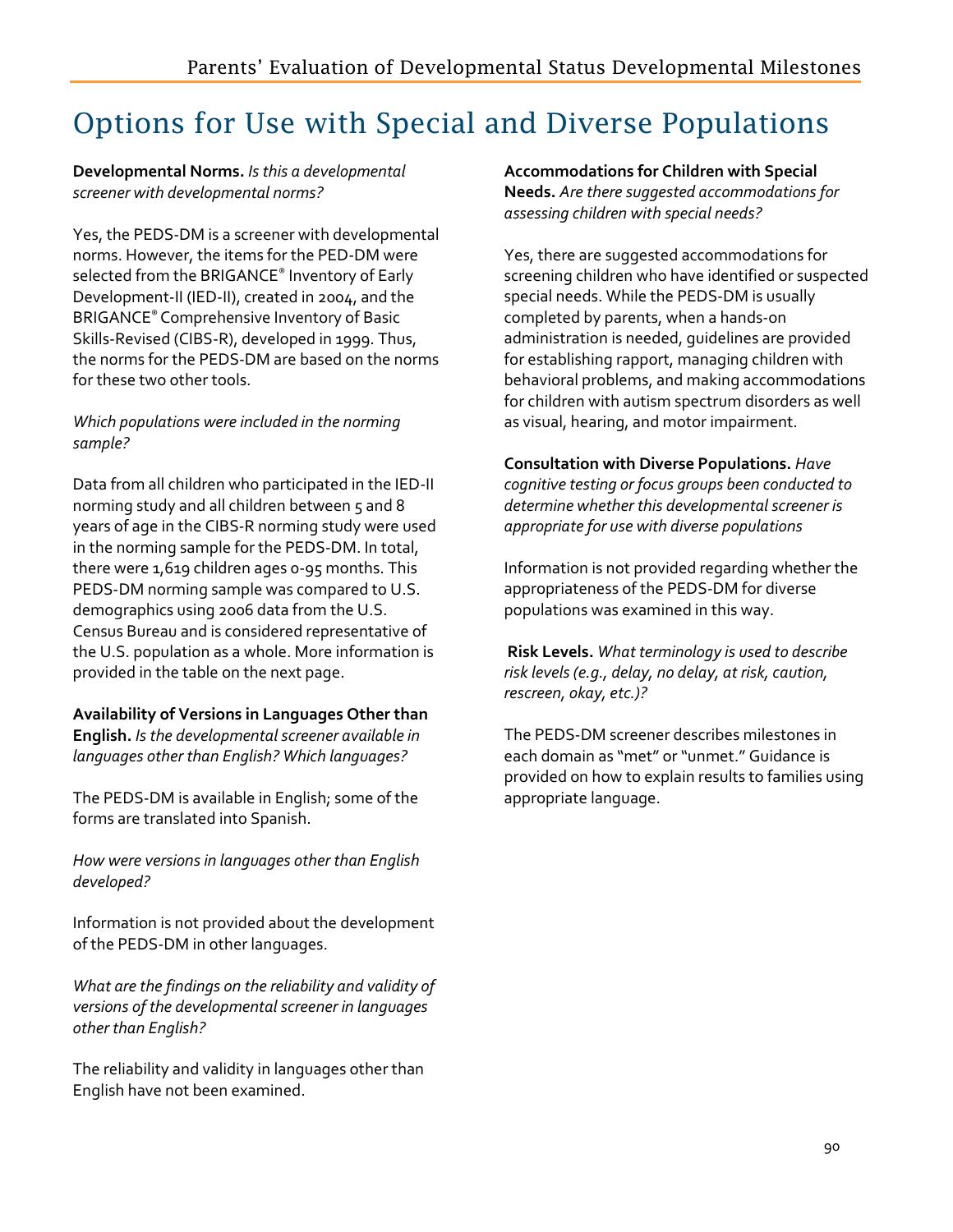### Characteristics of 2006 Norming Sample Number of children in the sample: 1,619

|                           | <b>Percentage of Children</b> |
|---------------------------|-------------------------------|
| Gender                    |                               |
| Male                      | 51                            |
| Female                    | 49                            |
| Ethnicity                 |                               |
| White                     | 66                            |
| African American          | 15                            |
| Hispanic                  | 16                            |
| Asian/other               | 3                             |
| <b>Geographic Region</b>  |                               |
| West                      | 32                            |
| South                     | 26                            |
| Central                   | 23                            |
| Northern                  | 19                            |
| <b>Site Location</b>      |                               |
| Pediatrician's Office     | 37                            |
| Day Care Center/Preschool | 22                            |
| Child Find Program        | 14                            |
| <b>Public School</b>      | 27                            |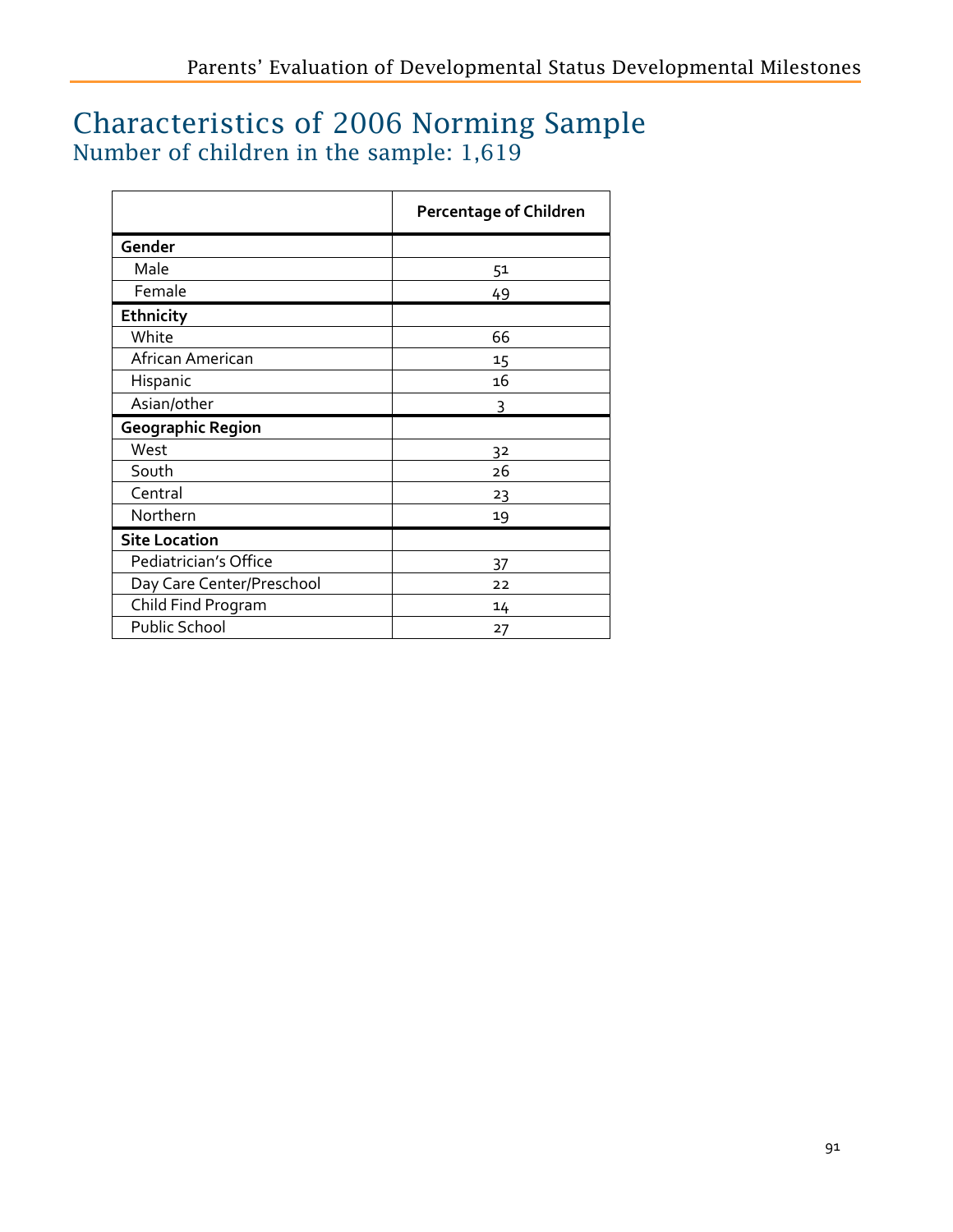### Reliability and Validity Information

What is known about the reliability and validity of the developmental screener...

#### **In English?**

There is reliability, validity, sensitivity, and specificity information for the PEDS-DM in English. This information is outlined in response to later questions in this profile.

#### **In other languages?**

While Spanish-speaking children and children from the Spirit Spirit (Dakota) tribe who speak the native tribal language were included in the sample, the developers have not examined the reliability, validity, sensitivity, and specificity for this population.

#### **For dual language learners?**

Information is not provided about dual language learners and the reliability, validity, sensitivity, and specificity for this population have not been examined.

#### **For children with special needs?**

The developers have examined the sensitivity and specificity of the PEDS-DM for children with special needs; however, they have not examined other aspects of reliability and validity for children with special needs.

#### **For American Indian/Alaskan Native children?**

While American Indian children and Hawaiian/Pacific Islander children were included in the sample, reliability, validity, sensitivity, and specificity have not been examined separately for these groups.

#### **For children of migrant and seasonal farm workers?**

Information has not been provided about children of migrant and seasonal farm workers and the reliability, validity, sensitivity, and specificity for the PEDS-DM for this population have not been examined.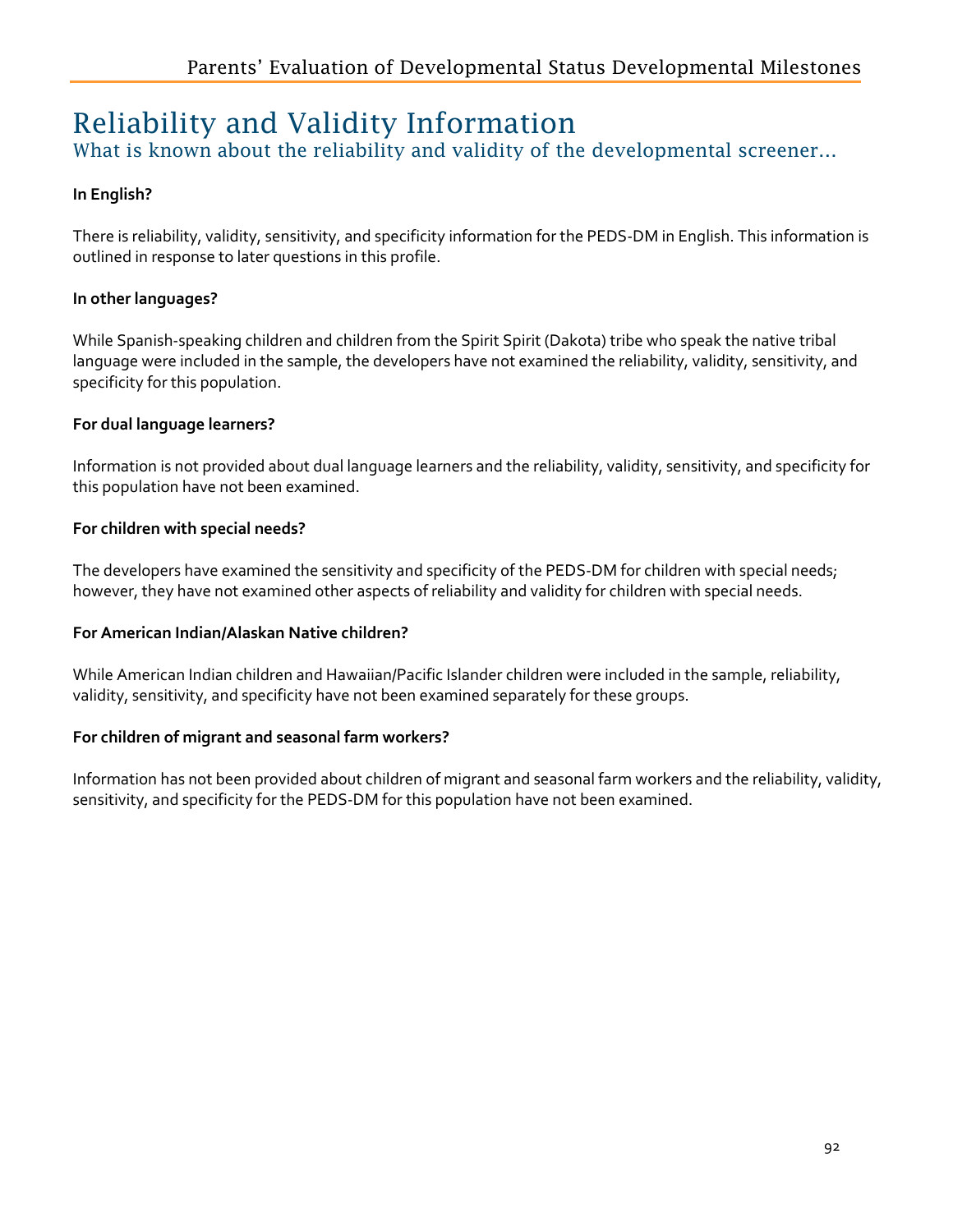### Reliability: Does the developmental screener obtain the same results, consistently, under the same conditions with the same children?

**Interrater Reliability.** *Do different raters agree when they are assessing the same children?*

Yes, different raters meet the criteria for acceptable agreement when they are screening the same children. Raters agreed between 82 percent and 96 percent of the time. Additionally, parents and professionals agreed 81 percent of the time when the screeners were directly administered to the children. Agreement between raters was examined with a sample of 77 children; however the developers do not provide further information about the children or adults involved.

**Test-Retest Reliability.** *How consistent are scores if the developmental screener is administered once and then administered again soon?* 

There is acceptable consistency of scores when the developmental screener was administered and then administered again within one week. This was examined with a sample of 153 children from the larger group previously described.

**Internal Consistency Reliability.** *How strongly related are items that are intended to reflect the same set of skills or behaviors?* 

There are acceptable relationships between items that are intended to reflect the same set of skills and behaviors. This was examined with all of the children in the sample described in the table.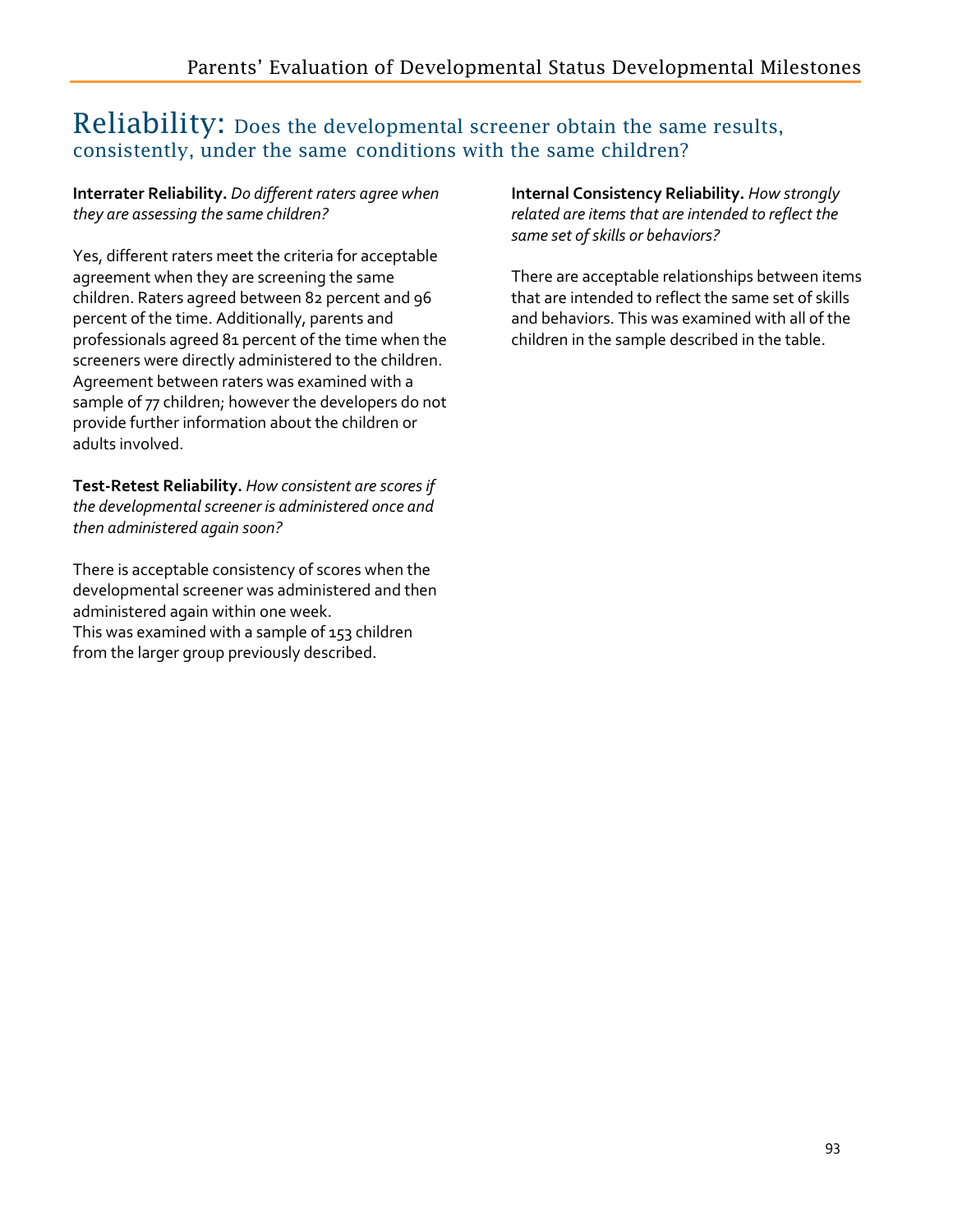### Validity: Does the developmental screener do what it is supposed to?

**Content Validity.** *Do experts agree that the items in the developmental screener do a good job of reflecting what the developmental screener is supposed to be assessing?*

Items on the IED-II and CIBS-R from which the PEDS-DM was drawn were generated with the help of teachers, pediatricians, and others. Additionally, a panel of experts helped refine the unique item set for the PEDS-DM.

**Construct Validity.** *How closely related to each other are sets of items within the developmental screener that aim to address similar skills and behaviors, compared to sets of items that aim to address different skills and behaviors? Do scores on sets of items relate to children's age as expected?*

Because the PEDS-DM is very short, the developers have not examined this question.

**Convergent and Divergent Validity.** *How strongly do the scores of this developmental screener show a relationship to the scores of other developmental screeners of similar domains?* 

To examine the relationships between the PEDS-DM and other developmental screeners, children were screened using the PEDS-DM and either the IED-II or CIBS-R. Overall, the results of the PEDS-DM and the two measures with which it was compared meet the criteria for strong relationships. For example, children who score highly on the IED-II or CIBS-R are likely to "pass" the PEDS-DM, which would suggest that both tools agree that the children are not at risk for delay. It should be noted that the items on the PEDS-DM are taken IED II and the CIBS-R, so there is inherent overlap between the tools.

**Scores for Further Evaluation.** *Are specific scores used to identify whether further evaluation is needed? How are these scores determined by the developer?*

Yes, specific scores are used to identify whether further evaluation is needed. If a child scores at or below the 16<sup>th</sup> percentile on an item, then he or she failed the item. At this level, 84 percent or more of typically developing children can complete that item.

**Sensitivity.** *How accurately does the developmental screener correctly identify children at risk for developmental delays?* 

To determine how accurately PEDS-DM identifies children at risk for developmental delays, children's scores on PEDS: DM were compared to scores on similar domains of the IED-II and CIBS-R. Results showed that PEDS: DM meets the criteria for moderately accurate at correctly identifying children at risk for developmental problems.

**Specificity.** *How accurately does the developmental screener correctly identify children who are not at risk for developmental problems?* 

To determine how accurately PEDS-DM identifies children not at risk for developmental delays, children's scores on PEDS: DM were compared to scores on similar domains of the IED-II and CIBS-R. The PEDS-DM meets the criteria for moderately accurate at correctly identifying children who are not at risk for developmental problems.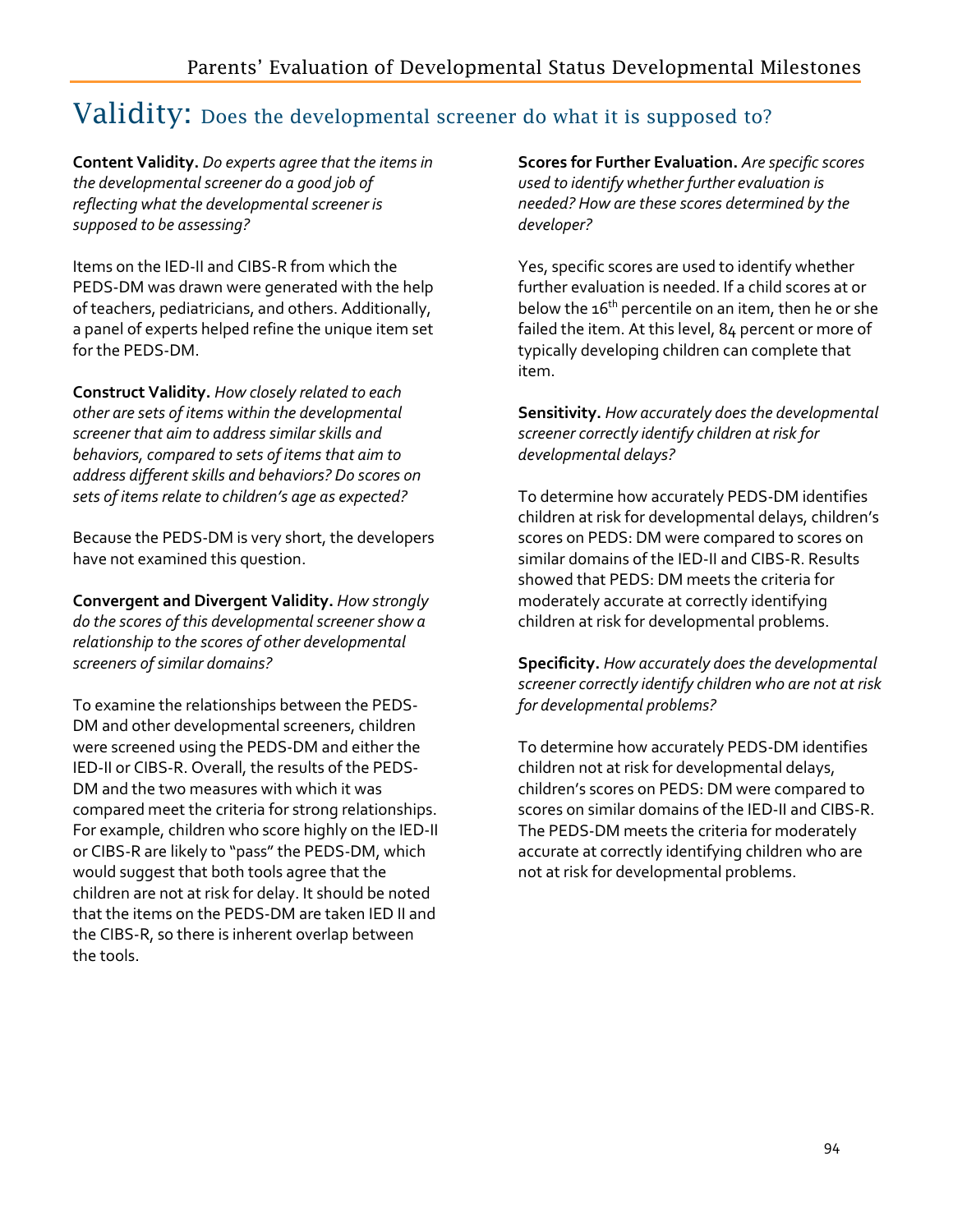# Follow-Up Guidance

**Program Follow-Up Steps.** *Does the developmental screener come with guidance about follow-up steps based on the results?* 

Yes, the PEDS-DM comes with guidance and follow-up steps based on the results, including information about additional developmental screeners or assessments that can be used for further evaluation.

**Family Follow-Up Steps.** *Does the developmental screener include recommendations on how families might follow up on the results of the screening?*

Yes, the PEDS-DM manual includes many recommendations for families, including a resource guide, informational handouts, and parent education information.

### References

Glascoe, F.P., & Robertshaw, N.S. (2007). PEDS: Developmental milestones: A tool for surveillance and screening, Professionals Manual. Ellsworth & Vandermeer Press, LLC.

Glascoe, F.P. (2007). Using Parents' Evaluation of Developmental Status (PEDS) and PEDS-Developmental Milestones (PEDS-DM): A case example. Retrieved November 17, 2009, from [http://pedstest.com/dm/casestudy-](http://pedstest.com/dm/casestudy-1.php)[1.php.](http://pedstest.com/dm/casestudy-1.php).

Parents' Evaluation of Developmental Status--Developmental Milestones (PEDS-DM). Retrieved December 7, 2009, fro[m http://www.pedstest.com/dm/.](http://www.pedstest.com/dm/)

What are the components of the PEDS: DM? Retrieved December 7, 2009, fro[m http://www.pedstest.com/dm/dm](http://www.pedstest.com/dm/dm-components.php)[components.php.](http://www.pedstest.com/dm/dm-components.php)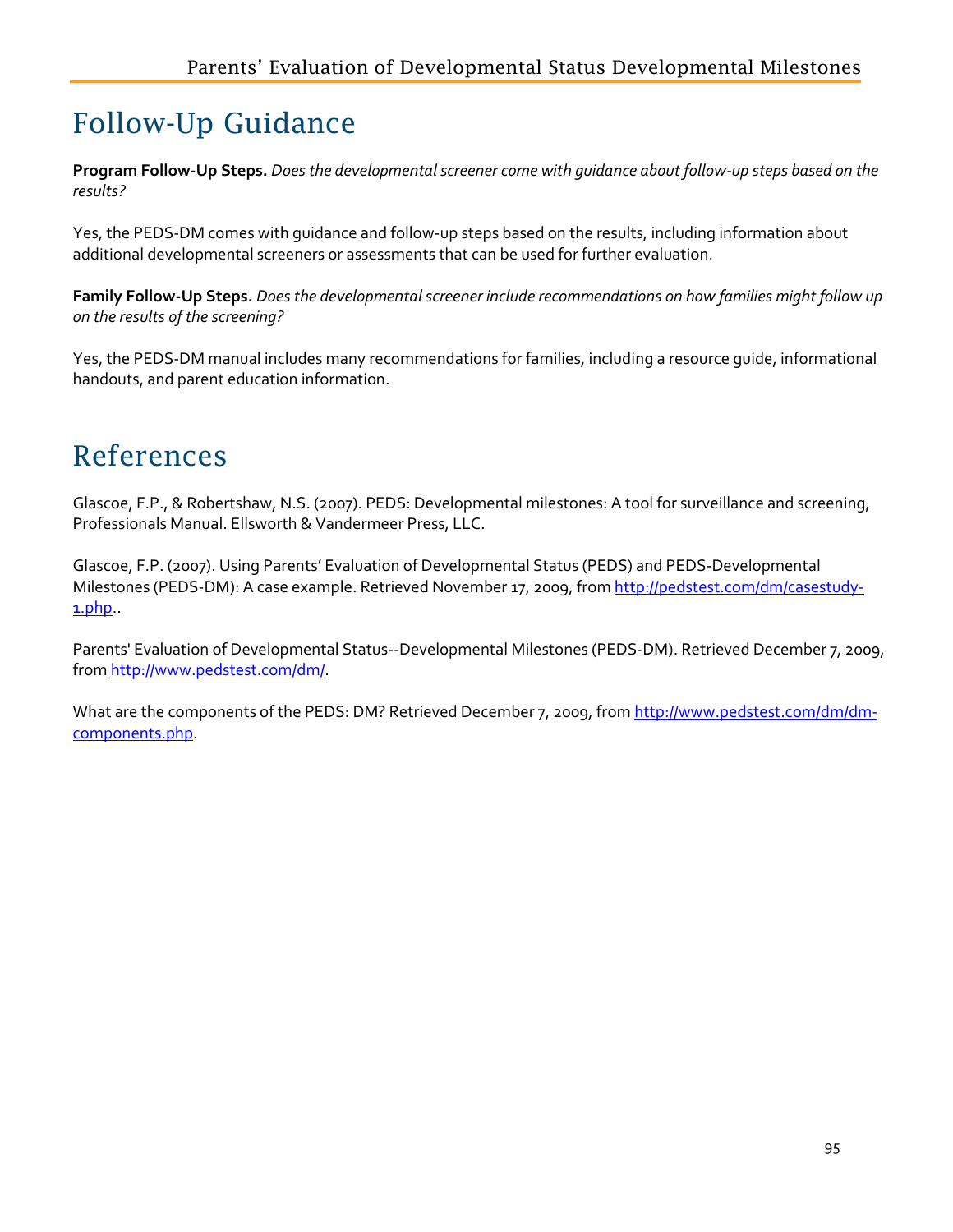# Profiles of Individual Measures: Abbreviated Profiles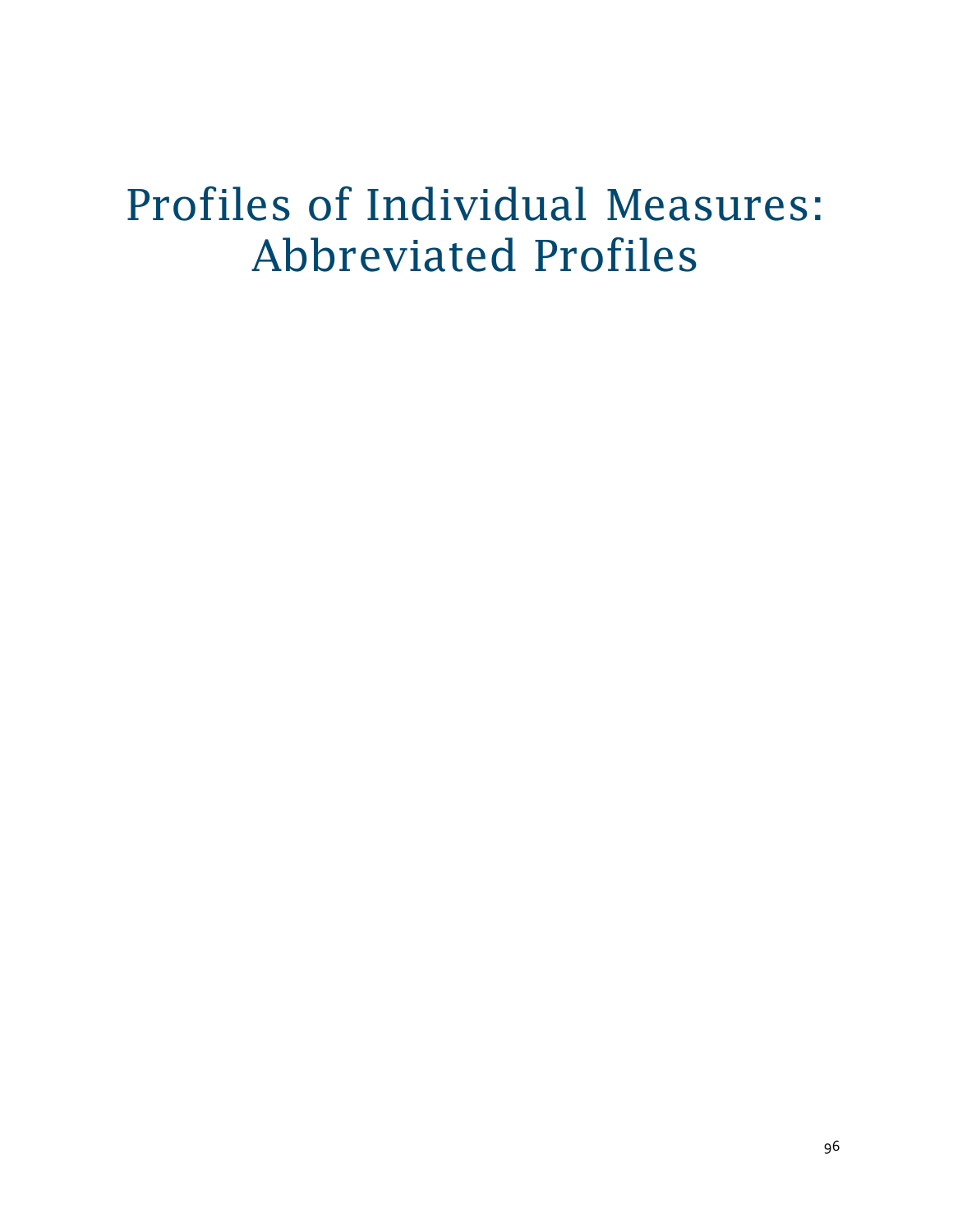### Background

The Infant Development Inventory (IDI) is a brief screening questionnaire for use with children from birth to 18 months. The IDI asks parents to describe their baby, report the infant's activities, their questions and concerns about the baby's health, development, and behavior, and how they are doing as parents. Parents report their child's developmental skills in five areas: social, self-help, gross motor, fine motor, and language by completing the Infant Development Chart on the backside of the parent questionnaire. The IDI is designed to take approximately 10 minutes to administer and five minutes to score.

### Availability and Cost of the Developmental Screener

#### **What is the cost of the developmental screener?**

As of 2013, the cost of the Infant Development Inventory is \$45.00 for a pack of 75 forms. The forms can be purchased a[t http://www.childdevrev.com/page47/Store.html.](http://www.childdevrev.com/page47/Store.html) Costs associated with the information reporting system for the IDI are described below.

### Training and Other Requirements for Assessors

#### **Is training available on how to administer and score the developmental screener? Who offers the training?**

Training videos for the IDI are available on the Web at http://www.health.state.mn.us/divs/fh/mch/devscm/training.html. The developers do not provide any additional information about requirements for administering the IDI or the cost of training.

### Information Reporting System for the Developmental Screener

**Electronic Data Entry.** *Does the developmental screener come with a process for entering information from the developmental screener electronically?*

The IDI is administered and scored on paper using the Parent Questionnaire and Infant Chart. There is no electronic version of the IDI.

### Approaches to Family/Parent Input

**Tools for Family Input.** *Does the developmental screener include specific tools or guidance for gathering and incorporating parental/family input on an individual child's skills and development?*

The IDI is a parent report, so parents/families complete all sections of the tool.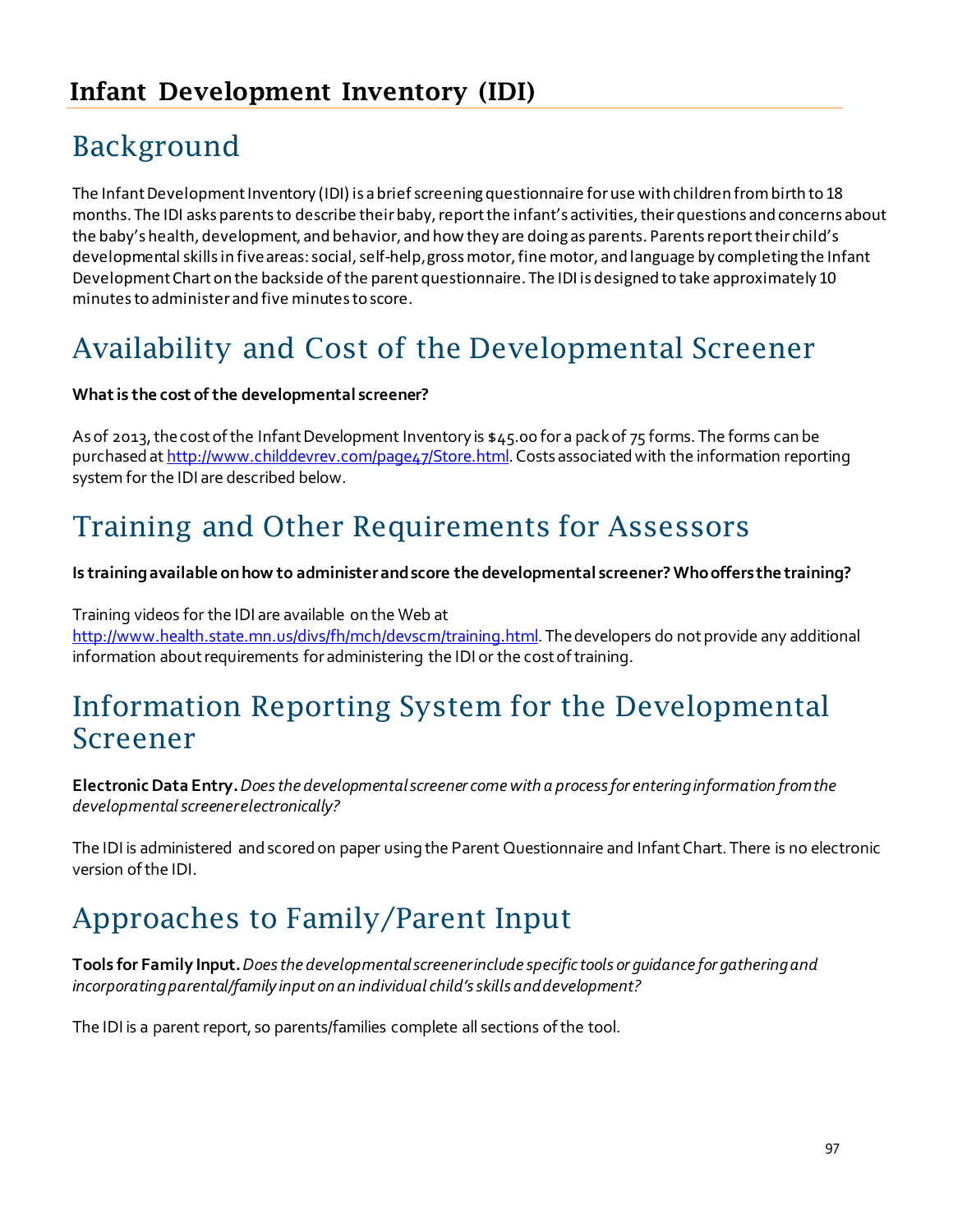### Options for Use with Special and Diverse Populations

**Developmental Norms.***Is this a developmental screener with developmental norms?* 

Information is not provided about the sample with which the IDI was developed.

**Availability of Versions Other than English.** *Is the developmental screener available in languages other than English? Which languages?* 

The IDI is available in both English and Spanish.

**Accommodations for Children with Special Needs.** *Are there suggested accommodations for assessing children with special needs?* 

Information is not provided about suggested accommodations for screening children with identified or suspected special needs.

**Consultation with Diverse Populations.** *Have cognitive testing or focus groups been conducted to determine whether this developmental screener is appropriate for use with diverse populations?* 

Information is not provided about whether cognitive testing or focus groups to determine whether this developmental screener is appropriate for use with diverse populations.

### Reliability and Validity Information

What is known about the reliability and validity of the developmental screener…

#### **In English?**

The developers of the IDI have examined the accuracy with which the tool correctly identifies children at risk for developmental problems (sensitivity) as well as the accuracy with which the tool correctly identifies children not at risk for developmental problems (specificity). Additional details about these analyses can be found at: [http://www.childdevrev.com/page11/page43/idicdrresearch.html.](http://www.childdevrev.com/page11/page43/idicdrresearch.html)

### Follow-Up Guidance

**Program Follow-Up Steps.** *Does the developmental screener come with guidance about follow-up steps based on the results?* 

Information is not provided about follow-up steps based on the results of the IDI.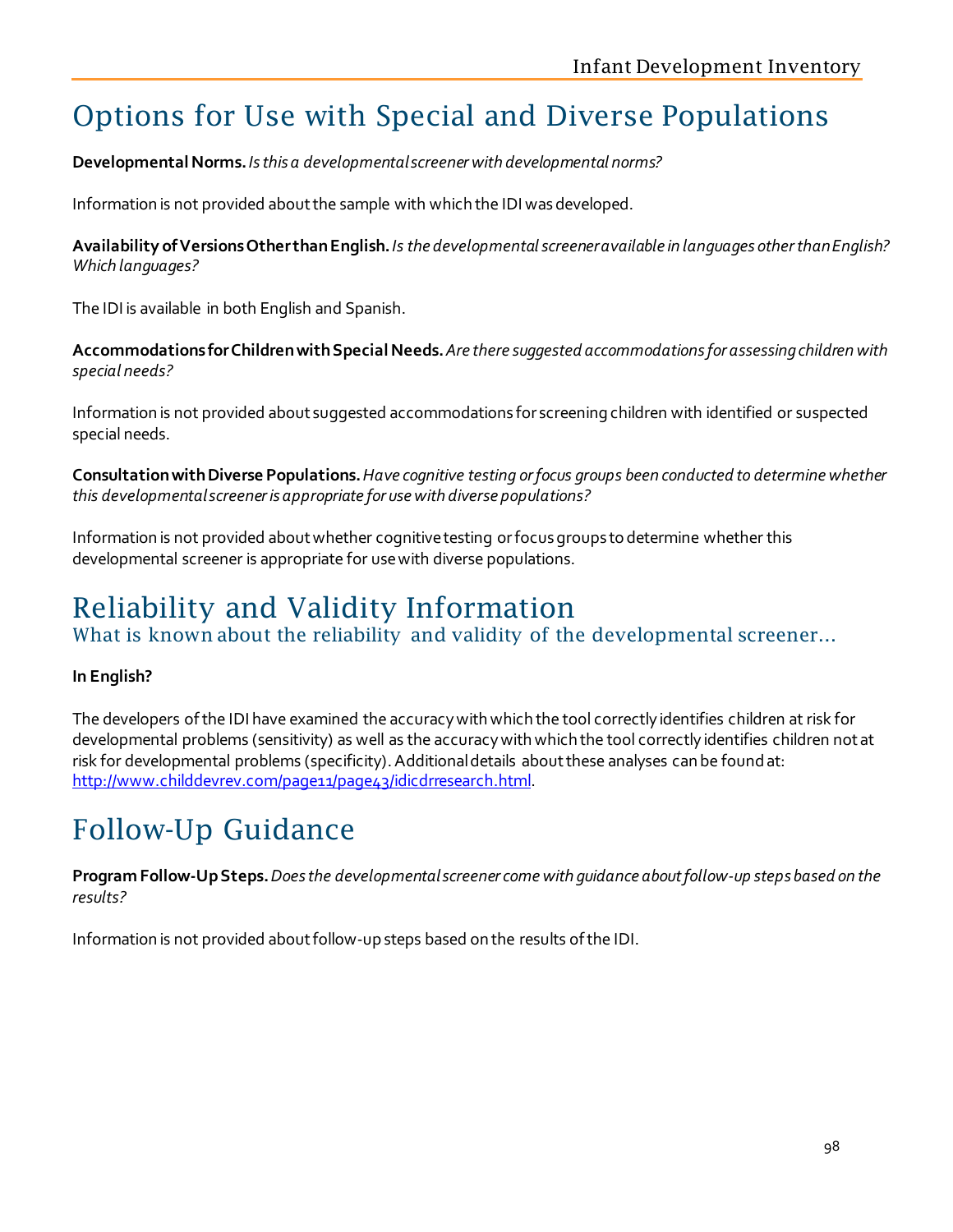## References

Behavior Science Systems, Inc. (2013). Child development review: Screening and assessing the development of young children using parent report and professional observations. <http://www.childdevrev.com/page11/page43/idicdrresearch.html>

Minnesota Department of Education (2007). Infant Development Inventory (IDI). <http://www.health.state.mn.us/divs/fh/mch/devscrn/instr/idi.html>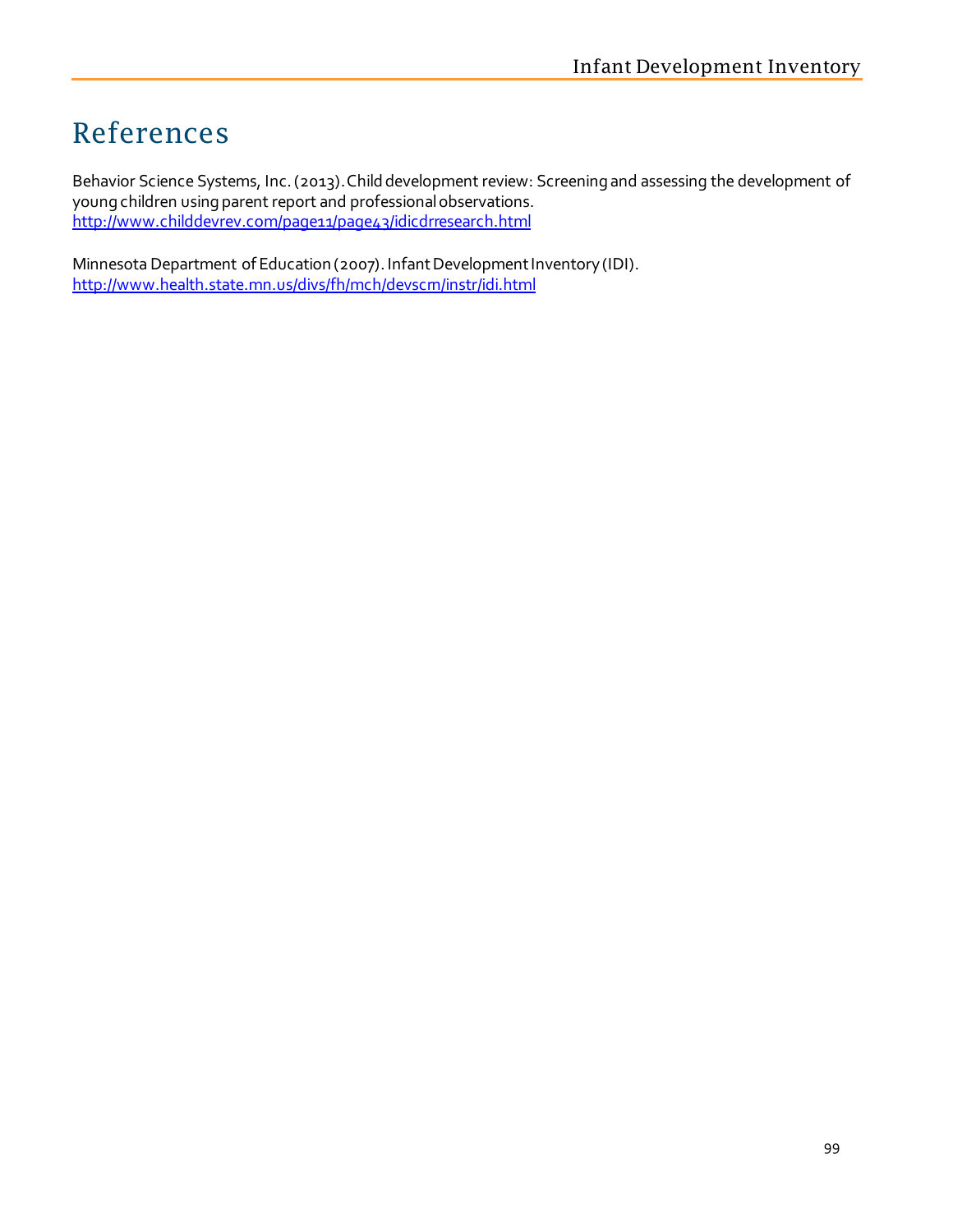# Background

The Survey of Well-being of Young Children (SWYC) is a comprehensive screening instrument completed by parents typically during regular well-child pediatric visits for children under five years of age, but easily accessed by parents, pediatricians, preschool teachers, nurses, and other professionals involved in early care and education. The SWYC is made up of several different scales: the Baby Pediatric Symptom Checklist (BPSC), the Preschool Pediatric Symptom Checklist (PPSC), the Parent's Observations of Social Interactions (POSI), *TheDevelopmental Milestones* checklist and *Family Risk Factors* questions. The SWYC is designed to take approximately 10-15 minutes to complete.

The BPSC (18 items) measures social-emotional development for children up to 18 months, and the PPSC (25 items) measures social-emotional development for children 18-60 months. *The Developmental Milestones* checklist (10 items) contains questions for parents about their child's motor, language, social and cognitive development, and parents of children between 16 and 30 months of age also complete the Parent's Observations of Social Interactions (POSI), which is an autism-specific screener.

### Availability and Cost of the Developmental Screener

The SWYC is available on the internet [\(www.theswyc.org\)](http://www.theswyc.org/) at no cost and can easily accessed by parents, pediatricians, preschool teachers, nurses, and other professionals involved in child care and education.

### Training and Other Requirements for Assessors

The SWYC was designed to be easily administered and scored by health, education, and child care professionals. No additional training is needed to use the SWYC. Scoring instructions are available on the SWYC website [\(www.theswyc.org\)](http://www.theswyc.org/). Interpretation and follow-up of the results should be tailored to individual settings and communities.

### Information Reporting System for the Developmental Screener

An electronic version of the SWYC that can be used via the internet or on a tablet is under development (planned release in 2015; updates available at www.theswyc.org). Because the SWYC is available at no cost, it can be incorporated into existing database systems, such as Electronic Health Record systems.

### Approaches to Family/Parent Input

Parents complete all scales included in the SWYC. They are asked to report on their child's developmental milestones, social and emotional behaviors, and any additional concerns they have about their child's development or behavior. They are also asked to report about parental discord, depression, or substance use.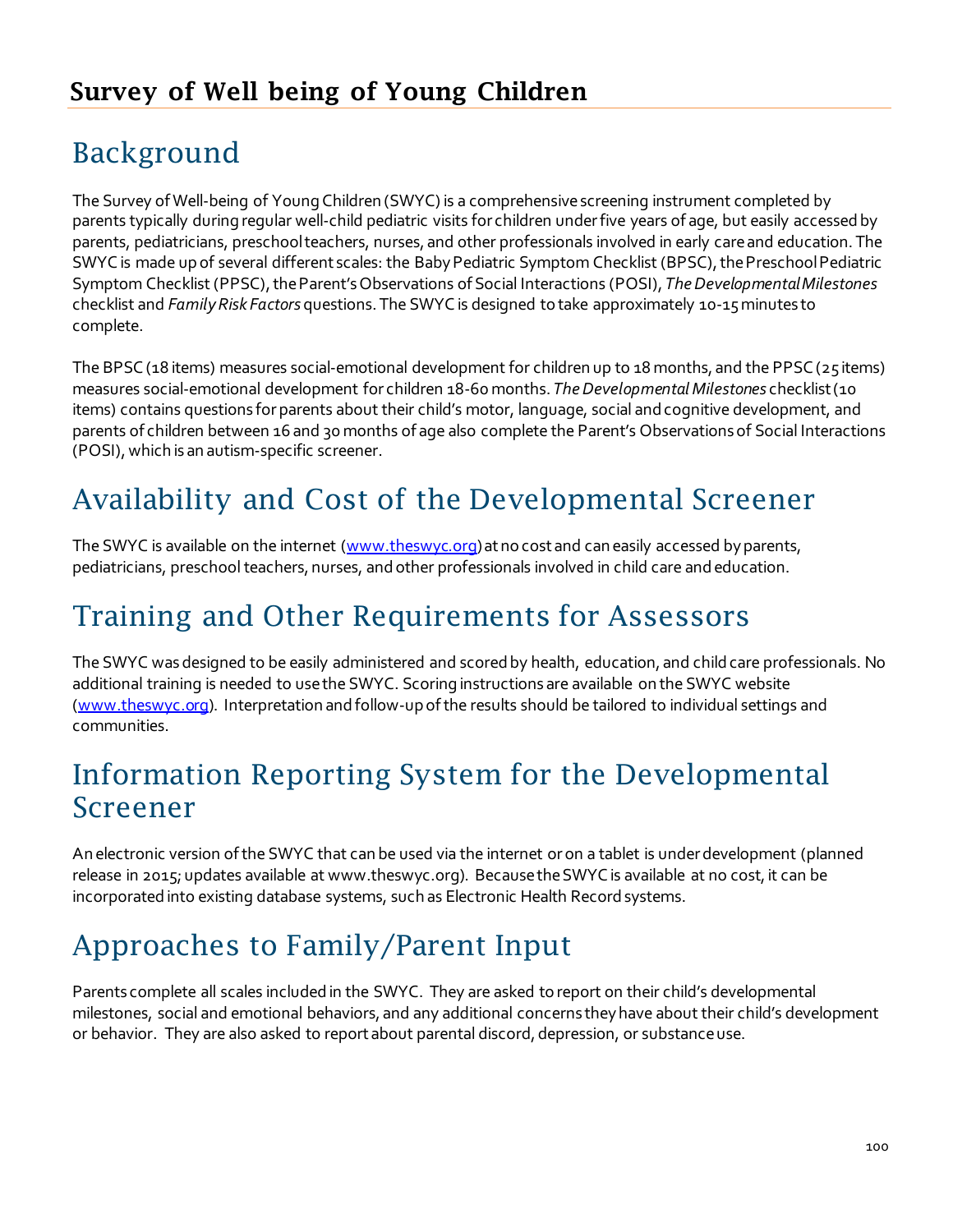# Options for Use with Special and Diverse Populations

**Developmental Norms.***Is this a developmental screener with developmental norms?* 

Each scale of the SWYC was developed with two samples of parents (an initial validation sample and an independent replication sample). For the *Milestones* checklist the initial validation sample was 864 (469 from primary care, 395 from specialty clinics), and there were 308 in the replication sample. For the BPSC, 259 were in the original validation sample, and 146 were in the replication sample. For the PPSC, 646 were in the initial validation sample (292 from primary care, and 354 from referral clinics), and 171 were in the replication sample. For the POSI, there were 217 in the original sample and 232 in the replication sample. Participants all had children under age five years, six months and were recruited from seven urban practices and community health centers, seven suburban practice groups, two developmentalbehavioral assessment clinics, two NICU follow-up clinics, two child psychiatry clinics, two occupational therapy clinics, and one speech and language clinic. All recruitment sites were in Eastern Massachusetts and therefore are not representative of the full population of the United States.<sup>1</sup>

<sup>1</sup> This information was provided via personal COMMUNICation with a SWYC developer in December 2013.

**Availability of Versions Other than English.** *Is the developmental screener available in languages other than English? Which languages?* 

All of the SWYC forms are available in both English and Spanish. Translations of the SWYC are currently in process into Portuguese, Nepali, Burmese, and Bulgarian.

**Accommodations for Children with Special Needs.** *Are there suggested accommodations for assessing children with special needs?* 

Information is not provided about suggested accommodations for screening children with identified or suspected special needs.

**Consultation with Diverse Populations.** *Have cognitive testing or focus groups been conducted to determine whether this developmental screener is appropriate for use with diverse populations?* 

Cognitive interviews have been conducted with Hispanic parents in the process of translating the forms into Spanish. Cognitive interviews are currently underway with Native American and Alaskan Native populations.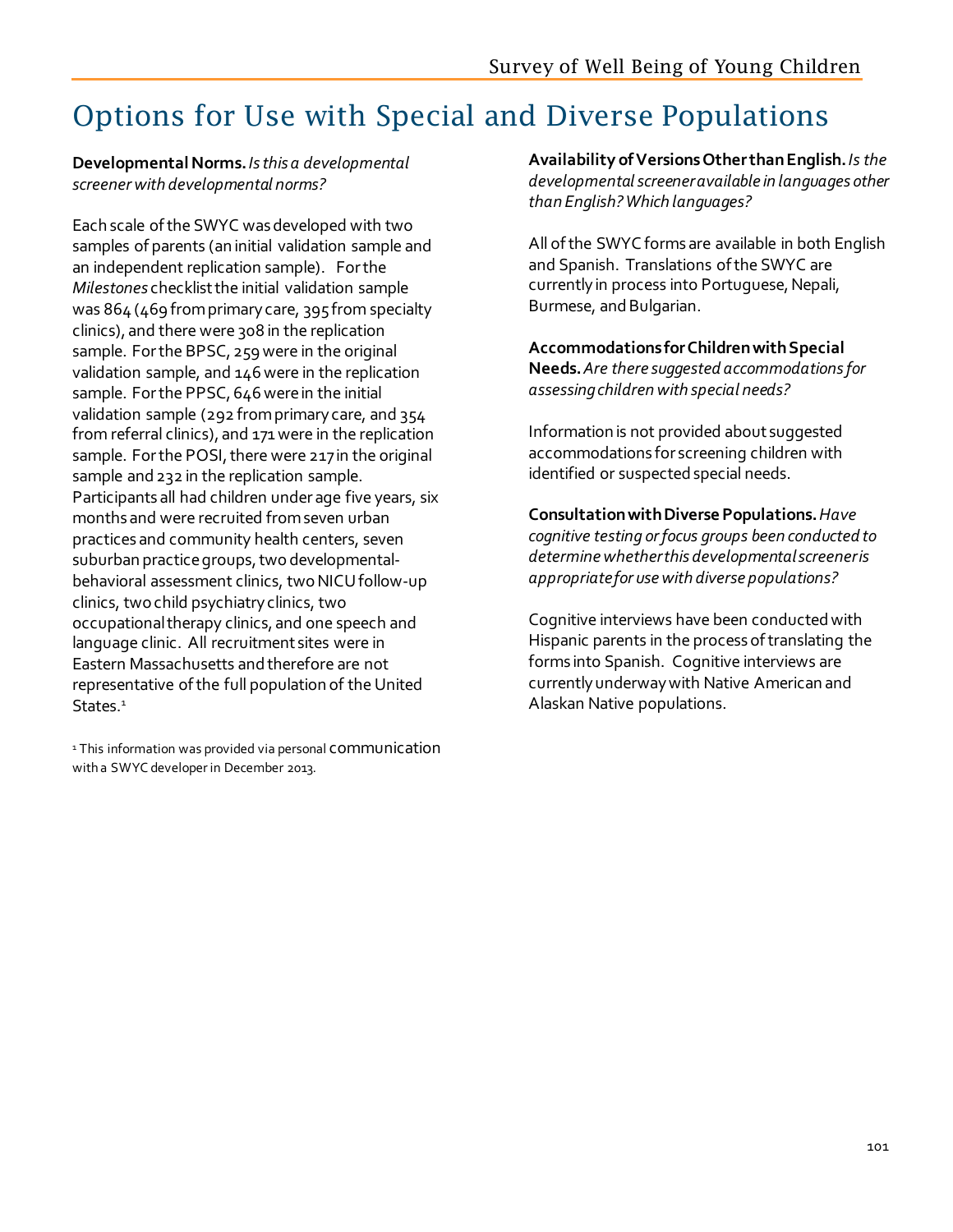# Reliability and Validity Information2

Information is not provided about whether the full SWYC obtains the same results consistently across conditions or assessors (i.e., the tool's reliability). Rather, the developers provide this information for three of the five scales used in the full SWYC (BPSC, PPSC, and POSI).

For the BPSC and the PPSC, developers have examined whether children's scores are consistent if the scales are administered once and then administered again soon (test-retest reliability). Results showed acceptable consistency on both scales. For the BPSC, the PPSC, and the POSI, developers have also examined the strength of the relationships between items that are intended to reflect the same set of skills or behaviors (internal consistency reliability). Results showed that relationships between items on these scales range from moderate to strong.

Information is not provided about the extent to which the full SWYC measures what it is supposed to measure (i.e., the tool's validity). The developers do provide this information for four of the five scales used in the full SWYC (Milestones, BPSC, PPSC and POSI).

For *The Developmental Milestones* checklist, the BPSC and the PPSC, developers have examined the extent to which children's scores on these scales are related to their scores on other developmental screening tools of similar domains (convergent validity). Results showed moderate relationships between children's scores on these scales and their scores on other developmental screening tools. For *The Developmental Milestones* checklist, the PPSC and the POSI, developers have examined the accuracy with which these scales correctly identify children at risk for developmental delays (sensitivity) and the accuracy with which the scales correctly identify children not at risk for developmental delays (specificity). Results showed that *The Developmental Milestones* checklist, the BPSC, and the PPSC are moderately accurate at correctly identifying children at risk for developmental delays and demonstrate low to moderate accuracy at correctly identifying children notat risk for developmental delays.

<sup>2</sup> This information was provided via personal communication with a SWYC developer in January 2014.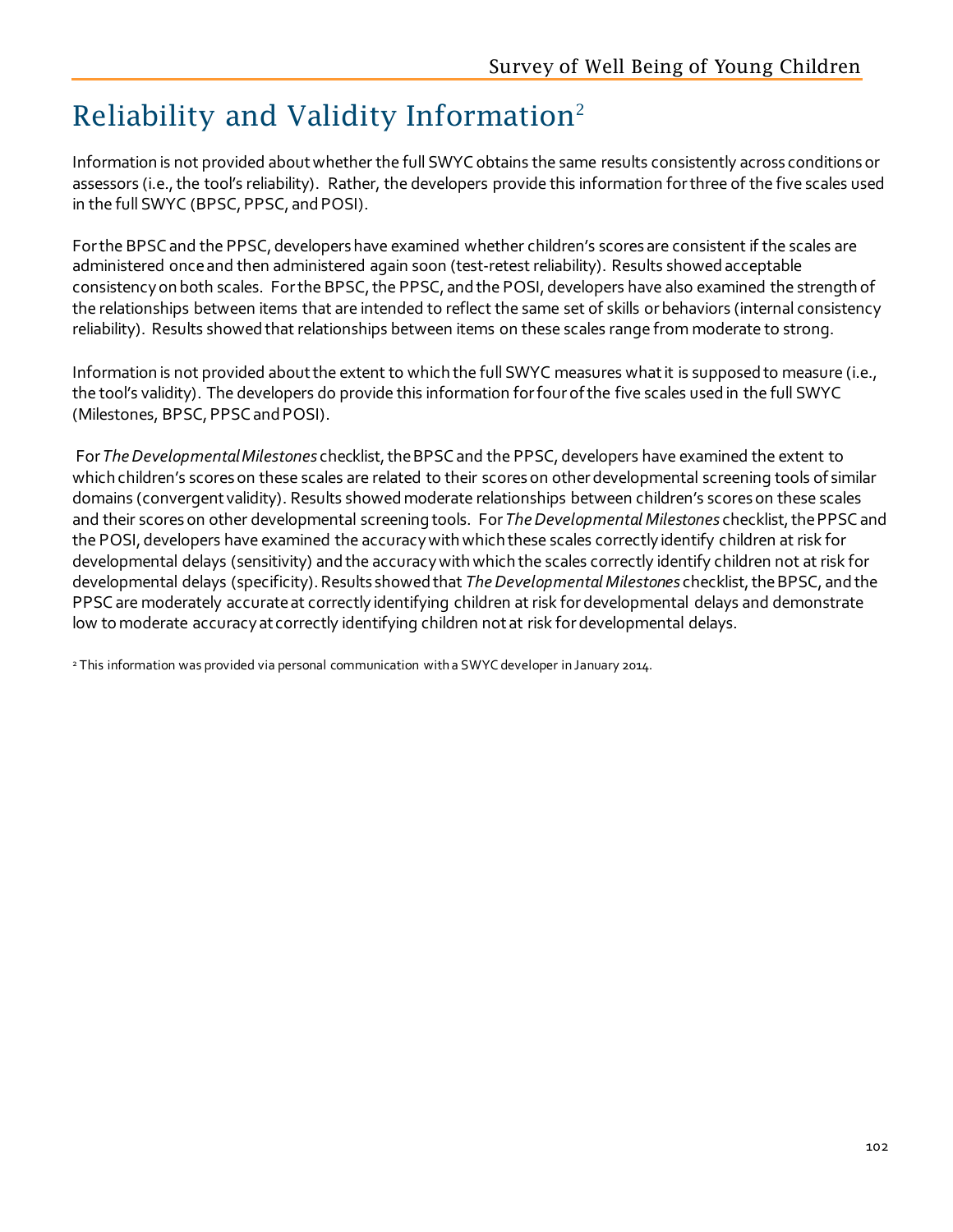### References

Sheldrick, R. C., & Perrin, E. C. (2013). Evidence-Based Milestones for Surveillance of Cognitive, Language, and Motor Development. *Academic Pediatrics*, 13(6), 577-586. DOI: 10.1016/j.acap.2013.07.001.

Smith, N, Sheldrick, R.C., Perrin, E.C. (2012)[. An abbreviated screening instrument for Autism Spectrum](http://onlinelibrary.wiley.com/doi/10.1002/imhj.21356/abstract)  [Disorders.](http://onlinelibrary.wiley.com/doi/10.1002/imhj.21356/abstract) *Infant Mental Health Jl*. doi: 10.1002/imhj.21356. E-pub July 26, 2012.

Sheldrick, R.C., Henson, B.S., Merchant, S., Neger, E.N., Murphy, J.M., & Perrin, E.C (2012). The Preschool [Pediatric Symptom Checklist \(PPSC\): Development and initial validation of a new social-emotional screening](http://www.ncbi.nlm.nih.gov/pubmed?term=The%20Preschool%20Pediatric%20Symptom%20Checklist%20(PPSC)%3A%20Development%20and%20initial%20validation%20of%20a%20new%20social-emotional%20screening%20instrument)  [instrument.](http://www.ncbi.nlm.nih.gov/pubmed?term=The%20Preschool%20Pediatric%20Symptom%20Checklist%20(PPSC)%3A%20Development%20and%20initial%20validation%20of%20a%20new%20social-emotional%20screening%20instrument) *Academic Pediatrics*, 12(5):456-67. PMID: 22921494.

Sheldrick, R.C., Henson, B.S., Neger, E.N., Merchant, S., Murphy, J.M., & Perrin, E.C (2012). The Baby [Pediatric Symptom Checklist \(BPSC\): Development and initial validation of a new social-emotional](http://www.ncbi.nlm.nih.gov/pubmed/23092547)  [screening instrument.](http://www.ncbi.nlm.nih.gov/pubmed/23092547) *Academic Pediatrics*, epub ahead of print Oct 20 2012. PMID:23092547.

www.theswyc.org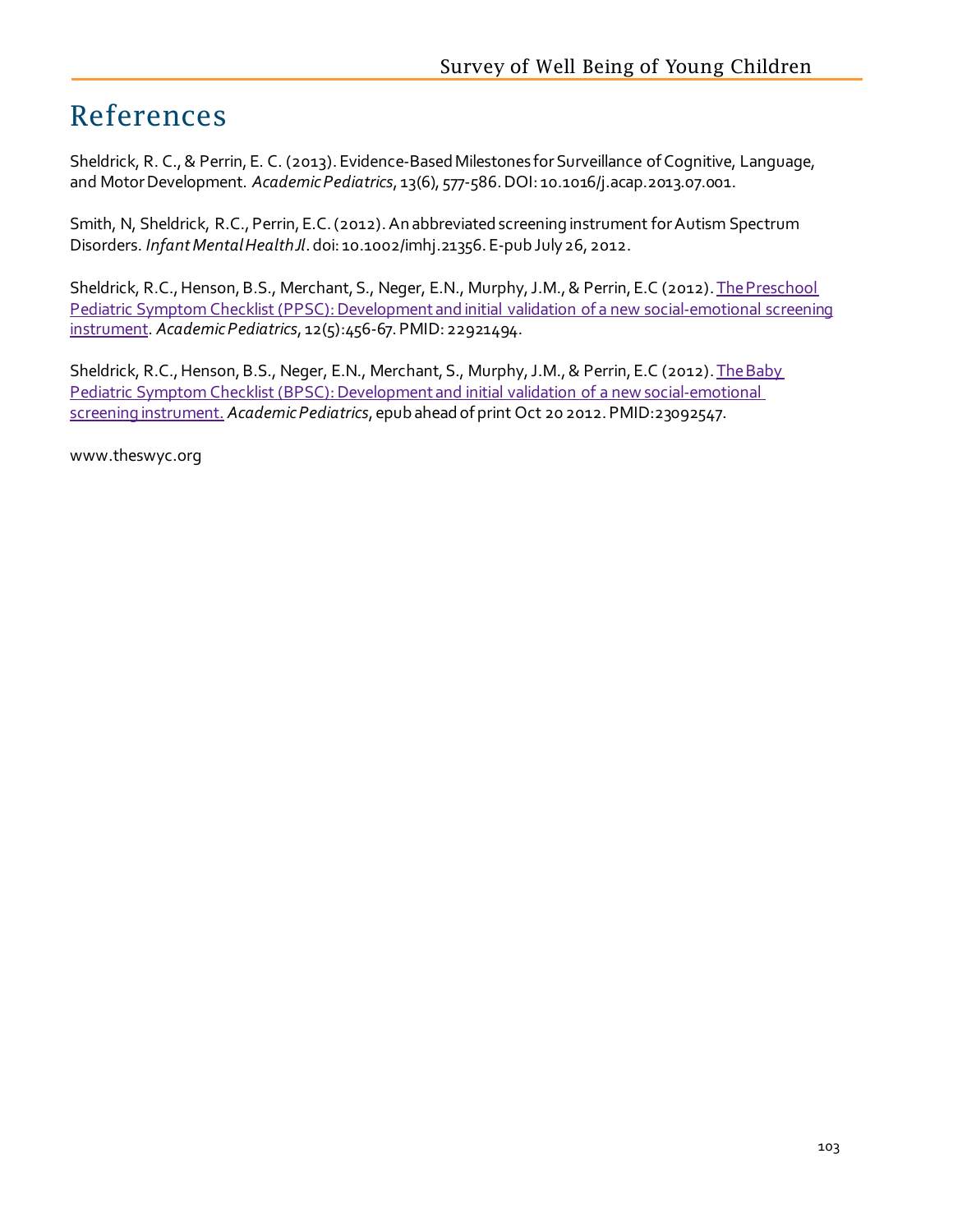# Appendix A: Glossary of Terms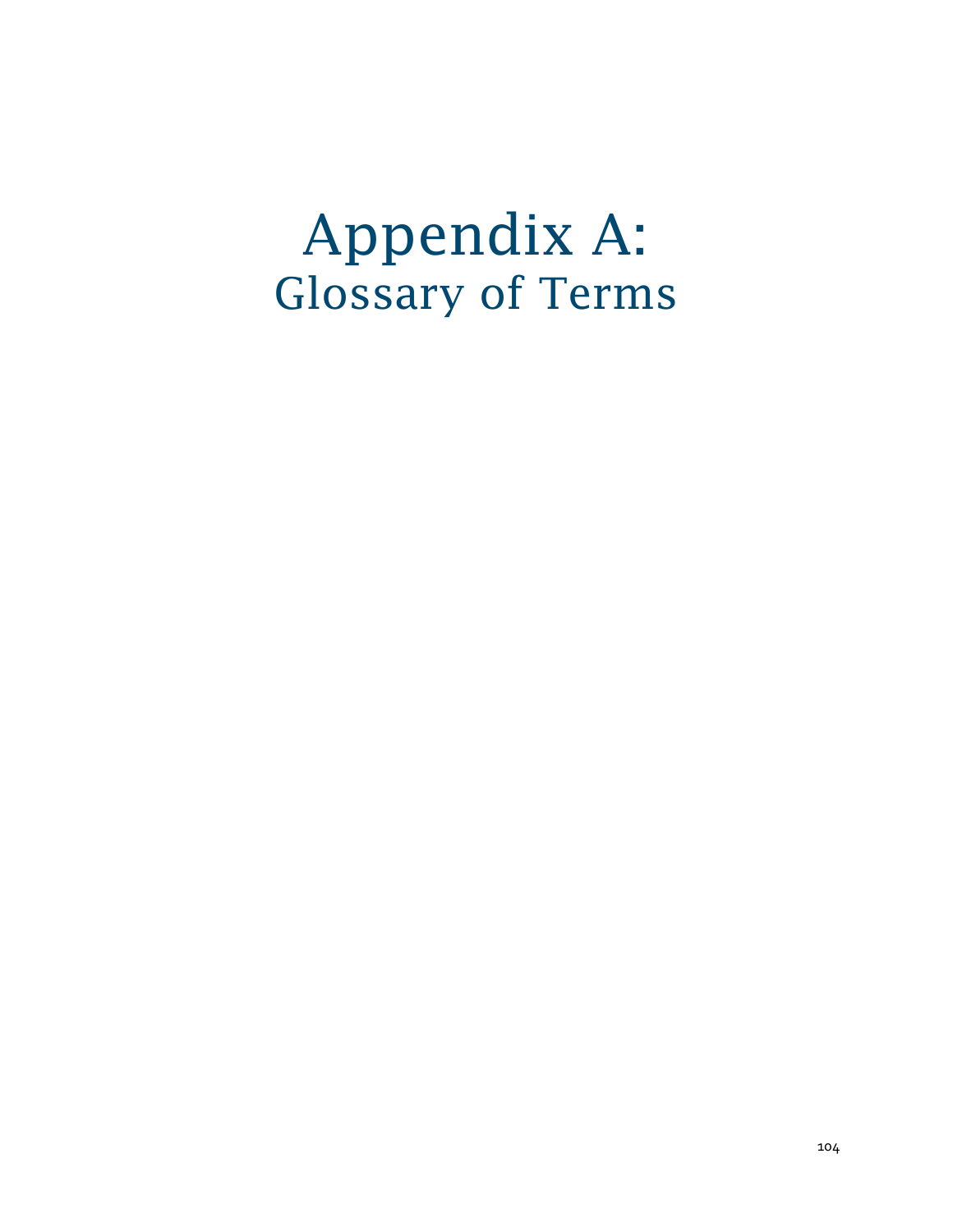#### **APPENDIX A: Glossary of Terms**

**Adaptation or Accommodation** – A change in the way screeners are presented or in how the child is allowed to respond so that children with disabilities or limited English proficiency can be assessed or screened. For example, one might include Braille forms for blind children (adaptation) or allow more time for children whose primary language is not English (accommodation). This term generally refers to changes that do not substantially alter what is being measured.

**Assessment –** A tool used to measure skills and abilities which helps determine progress over time.

**Battery** – An array of similar tools intended for use together, such as "a battery of assessments" for different developmental areas.

**Concurrent validity –** This term describes the relationship between two separate measures of similar constructs which, when administered at the same time, provide results that are consistent with one another. Note: Sometimes manuals refer to this as convergent criterion validity, which could be interpreted to mean that the two tools concur or agree in the measurement of a particular construct.

**Construct** – The concept, idea, or theory that an assessment or screener is designed to measure.

**Construct validity** – The extent to which a tool measures a clearly defined theoretical concept. The instrument should be based on a theory, and scores from the instrument should reflect what would be expected based on that theory.

**Content validity** – The extent to which a tool reflects the range of possible skills or behaviors that make up the domain or construct being assessed. This is often determined through expert review.

**Convergent validity** – A subtype of criterion-related validity. This term indicates the degree to which a tool correlates with other tools assessing the same construct.

**Correlation** – A statistic that tells the strength of the relationship between different variables, items, constructs, or responses. When two measures correlate highly, one cannot necessarily be used as a substitute for the other. For example, students' reading test scores may correlate highly with their math test scores, but giving the students extra help and practice in math is not likely to improve their reading skills. Although a correlation tells how strongly two measurements tend to agree, it cannot tell why they agree. A *positive* correlation means that when one variable increases, the other increases as well, such as when language skills increase as a child gets older. A *negative* correlation means that as one variable increases, the other decreases, such as when children with more advanced language skills are less likely to show aggressive behaviors.

**Criterion-related validity** – The degree to which the scores of one tool are related to the scores of another existing tool which measures the same construct. This other well-established tool is referred to as the criterion. The comparison between the tool and the criterion can be done either concurrently (i.e., concurrent validity), or later in time (i.e., predictive validity).

**Cutoff scores –** Minimum scores used to decide whether further evaluation is needed, usually differentiated by age in months and years. A score at or below the cutoff score indicates that the child needs to be referred for further testing. A child's score above the cutoff indicates that the child has demonstrated mastery of the skills and abilities in that domain for his/her age.

**Developmental delay** – A delay in the appearance of some steps or phases of growth and development. NOTE: Programs serving at-risk populations may expect to find higher rates of children being identified as at risk for developmental delay than typically found when looking at the total population of both at-risk and not-at-risk children.

**Developmental norms** – Standards by which the progress of a child's development can be measured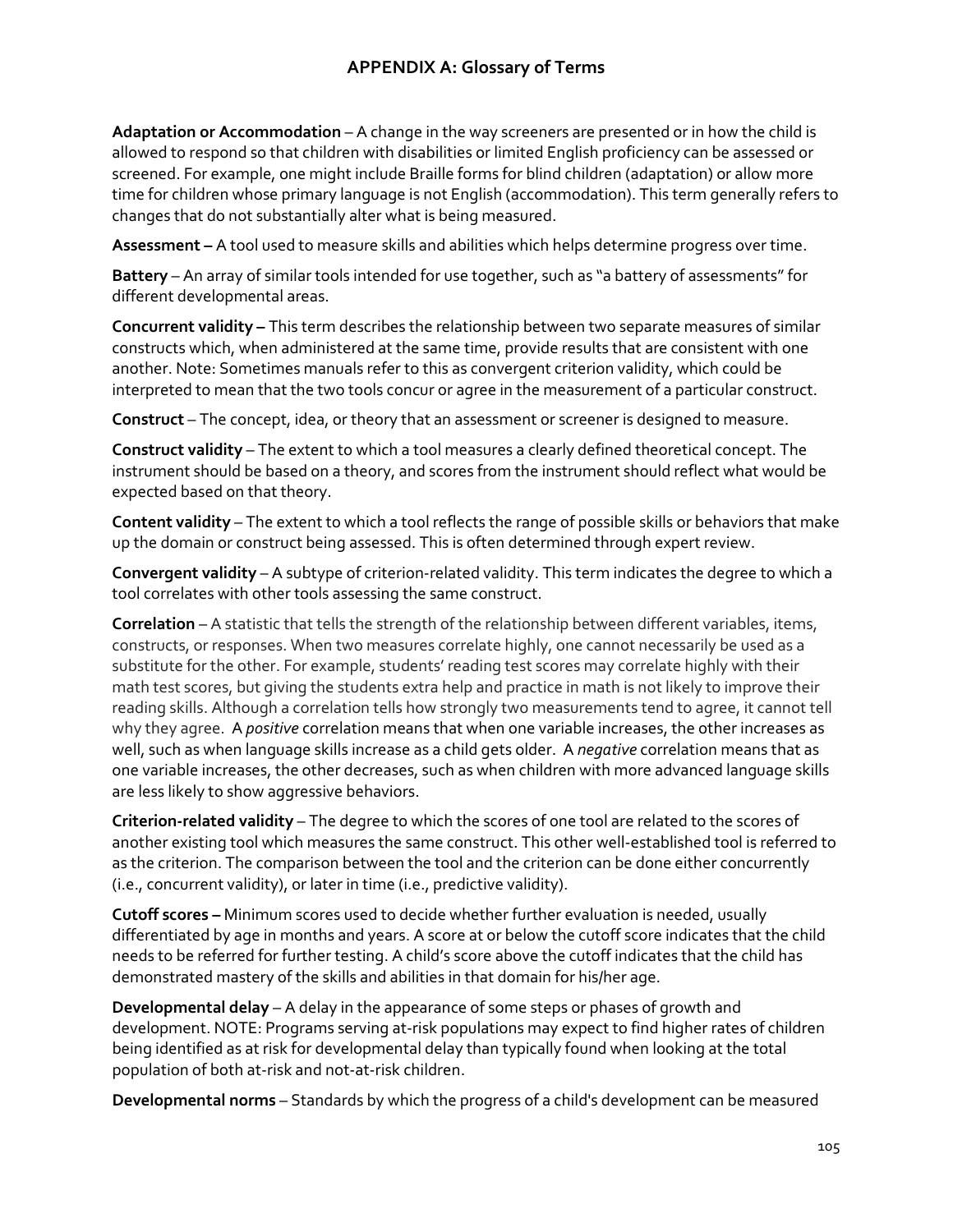## **APPENDIX A: Glossary of Terms**

relative to the development of a representative cross section of children, i.e. the norm. For example, the average age at which a child walks, learns to talk, or achieves toileting independence would be a standard used to judge whether the child is progressing normally. While norms are usually thought of as age-related, norms can also be tied to other developmental variables such as race, ethnicity, and gender. Norms can inform teachers, parents, and others in judging the appropriateness of certain types of activities for different children.

**Discriminant or divergent validity** – A subtype of criterion-related validity that indicates the degree to which the tool is less closely related to measures of theoretically different constructs.

**Domain** – A set of related skills, behaviors, or information that is classified as a single area of study or development. Domains typically cover multiple, related constructs within a broad area of study or development, such as fine motor development or approaches toward learning.

**Factor analysis** – A procedure used to examine the relationships among items or questions to see whether the items group together, or are distinct, in expected ways. Researchers sometimes describe this as how well items being measured "hang together."

**Faithful administration** – Individuals demonstrate consistency in the skill and accuracy with which they administer a screening tool to children. Such accuracy is verified through regular checks on faithful administration, using training materials or guidance from the developer of that tool.

**Indicators –** Questions included in the tool that are related to the developmental skill or ability being measured.

**Internal consistency reliability** – How closely items or indicators within a construct are interrelated.

**Interrater reliability** – How similar the results of an assessment are when different individuals administer the same assessment with the same child.

**Population –** The total number of all possible subjects or elements which could be included in a study. If the data are valid, the results of research on a sample of individuals drawn from a much larger population can then be generalized to the population.

**Psychometrics** – The science concerned with evaluating the attributes of tests used to measure various skills and abilities. Three of these attributes of particular interest include (1) the type of data (scores) generated by the application of such tests, (2) the reliability of data from such tests, and (3) issues concerning the validity of data obtained from such tests.

**Reliability –** A term which describes whether a tool produces consistent information across different circumstances. Scores will be stable regardless of *when* the tool is administered, *where* it is administered, and *who* is administering it. Therefore, reliability is an indication of the consistency of scores across raters, over time, or across different tasks or items that measure the same thing. An unreliable assessment or screener cannot be valid.

**Sample** – A subset of a population. Samples are collected and statistics are calculated from the samples so that one can draw conclusions about the total population. A *representative sample* refers to a carefully chosen number of representatives of a specific group, such as children of a certain age, race/ethnicity, or income status, whose characteristics represent as accurately as possible the entire population of children with these characteristics.

**Screener** – A tool used to evaluate whether a child may be at risk for a developmental delay.

**Sensitivity** – A term which describes the degree to which children who are at risk for developmental delay are accurately identified as needing further evaluation by a screening tool.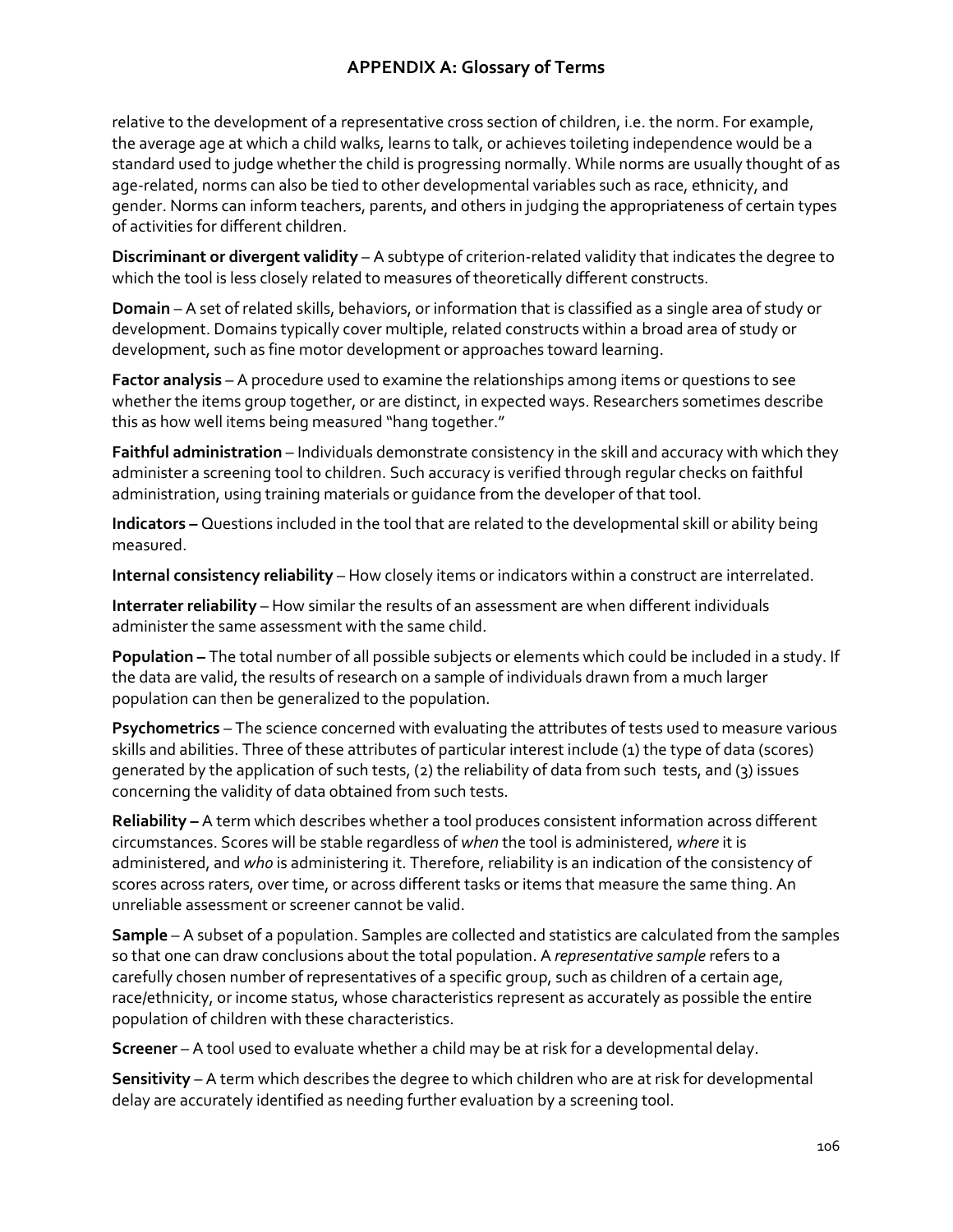## **APPENDIX A: Glossary of Terms**

**Specificity** – A term which describes the degree to which children who are not at risk for developmental delay are accurately identified as typically developing by a screening tool.

**Subscales** – A set of items within a domain that capture a particular aspect of the domain. For example, the domain of language development might have the following subscales: receptive communication, expressive communication, and alphabet knowledge.

**Test-retest reliability** – An indicator of whether the tool will yield the same score across two administrations of the tool within a short period of time. This tells us whether the tool provides a consistent assessment of a skill, regardless of other factors, such as the child's mood or health, the time of day, or the time of year that the child was assessed. A child should score similarly (within a defined range) if tested within a short period of time, usually defined as within three months.

**Typically developing –** Children who pass a set of predictable milestones at expected times as they grow and develop.

**Validity –** A term which describes whether a tool assesses what it is supposed to assess and indicates that scores are accurately capturing what the tool is meant to measure in terms of content. For example, if a child performs well on a vocabulary test, a valid measure would mean there is confidence that the child is good at word comprehension. An assessment or screener cannot be valid if it is not reliable.

**Variable** – A quality, characteristic, or attribute that may change depending on the sample being studied. For example, commonly used variables include age, gender, race/ethnicity, poverty status, or levels of education.

# References

Corekin, K. (2009). Anecdotal notes in early childhood education: Use objective record keeping to evaluate children's development. Retrieved from http://preschool.suite101.com/article.cfm/anecdotal\_notes\_in\_early\_childhood\_education

Correlation. (2004,). In North Western University's Holmgren Lab glossary. Retrieved from http://www.biochem.northwestern.edu/holmgren/Glossary/Definitions/Def-C/correlation.html

Educational Testing Service. (2004). *Definitions of statistical terms relating to tests*. Retrieved from http://www.ets.org/Media/Log\_On\_Lets\_Talk/stat\_terms\_english.pdf

Educational Testing Service (n.d.). *Glossary of assessment terms*. Retrieved from http://www.ets.org/portal/site/ets/menuitem.c988ba0e5dd572bada20bc47c3921509/?vgnextoid=3f1caf5e44df4010VgnVCM10 000022f95190RCRD&vgnextchannel=8b0d253b164f4010VgnVCM10000022f95190RCRD#NormReferenced

Furr, R.M., & Bachrach, V.R. (2008). Psychometrics: An introduction. Thousand Oaks, CA: Sage Publications.

Leach, P. (1997). *Your baby and child: From birth to age five*. New York: Knopf.

Maryland State Department of Education. (2010). *Assessment literacy glossary*. Retrieved from [http://mdk12.org/process/cfip/Assessment\\_Literacy\\_Glossary.html](http://mdk12.org/process/cfip/Assessment_Literacy_Glossary.html)

National Center for Research on Evaluation, Standards, and Student Testing (CRESST) at UCLA. (2008). *Products and resources: Glossary*. Retrieved from http://www.cse.ucla.edu/products/glossary\_2.html/

National Research Council of the National Academies (2008). *Standards for educational and psychological testing*. Washington, DC: National Academy Press.

Riley Child Development Center. (2010). *Terminology*. Retrieved fro[m http://www.child-dev.com/page.cfm?id=23](http://www.child-dev.com/page.cfm?id=23)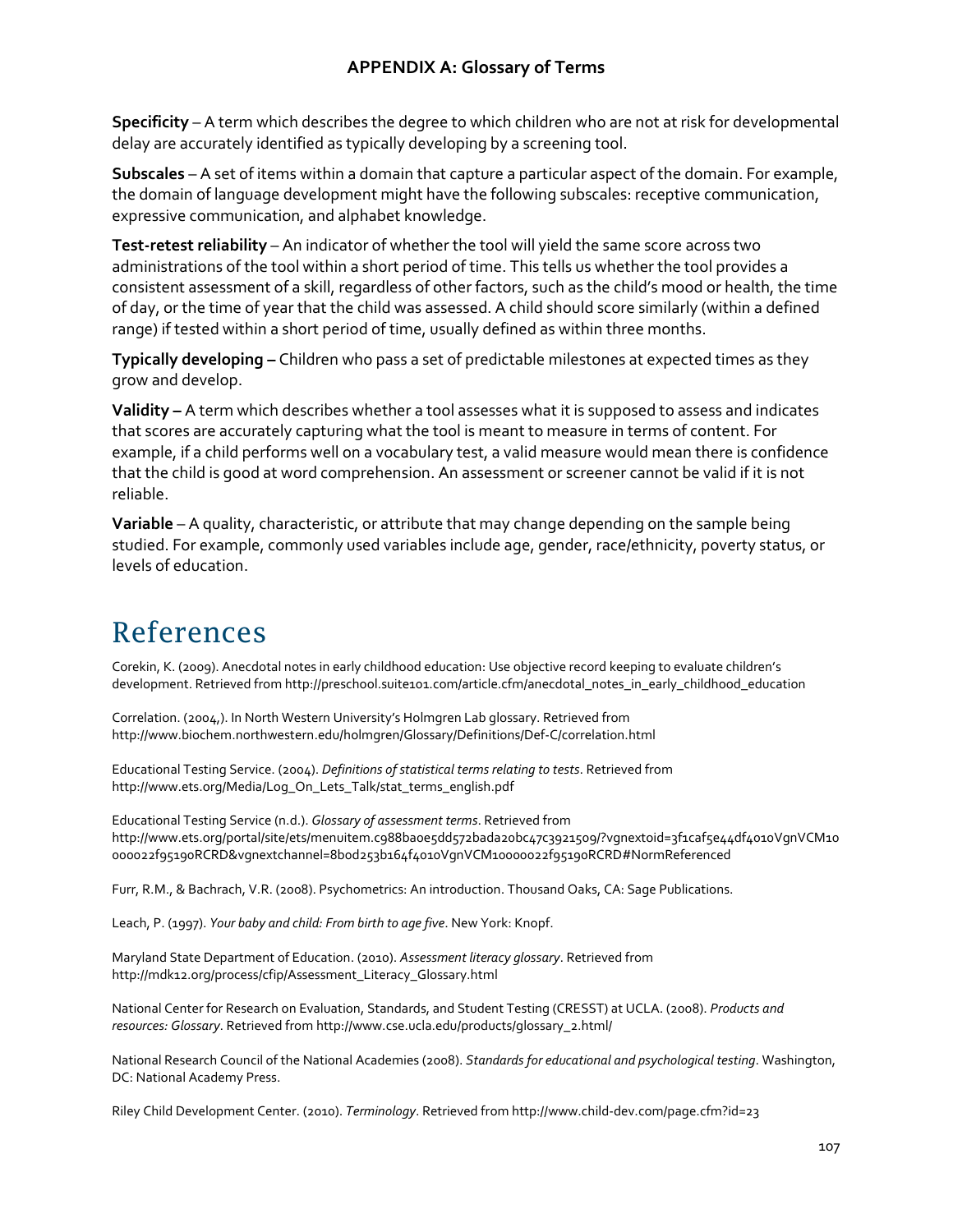#### **APPENDIX A: Glossary of Terms**

Schaefer, C.E. & Digeronimo, T.F. (2000). *Ages and stages: A parent's guide to normal childhood development*. New York: Wiley.

The National Assessment of Education Progress (NAEP). (2010). *Processing assessment materials*. Retrieved from [http://nces.ed.gov/nationsreportcard/tdw/process\\_materials/](http://nces.ed.gov/nationsreportcard/tdw/process_materials/)

University of St. Andrews. (n.d.). Statistics: Glossary. Retrieved fro[m http://psy.st-andrews.ac.uk/resources/glossary.shtml](http://psy.st-andrews.ac.uk/resources/glossary.shtml)

White, S. (n.d.) *Pre-K assessment*. Retrieved fro[m http://www.preknow.org/policy/assessment.cfm](http://www.preknow.org/policy/assessment.cfm)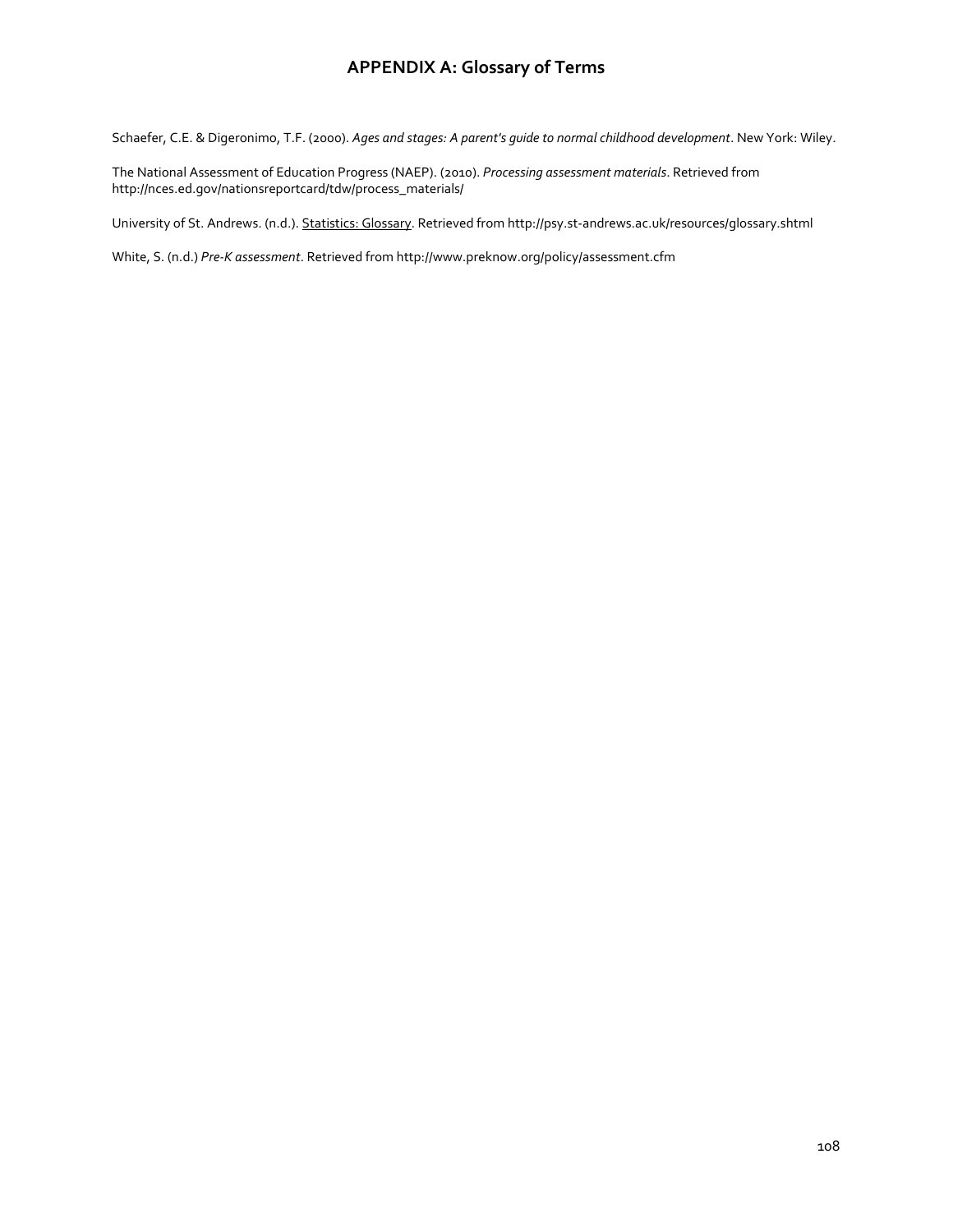Appendix B: Psychometric Documentation and Rationale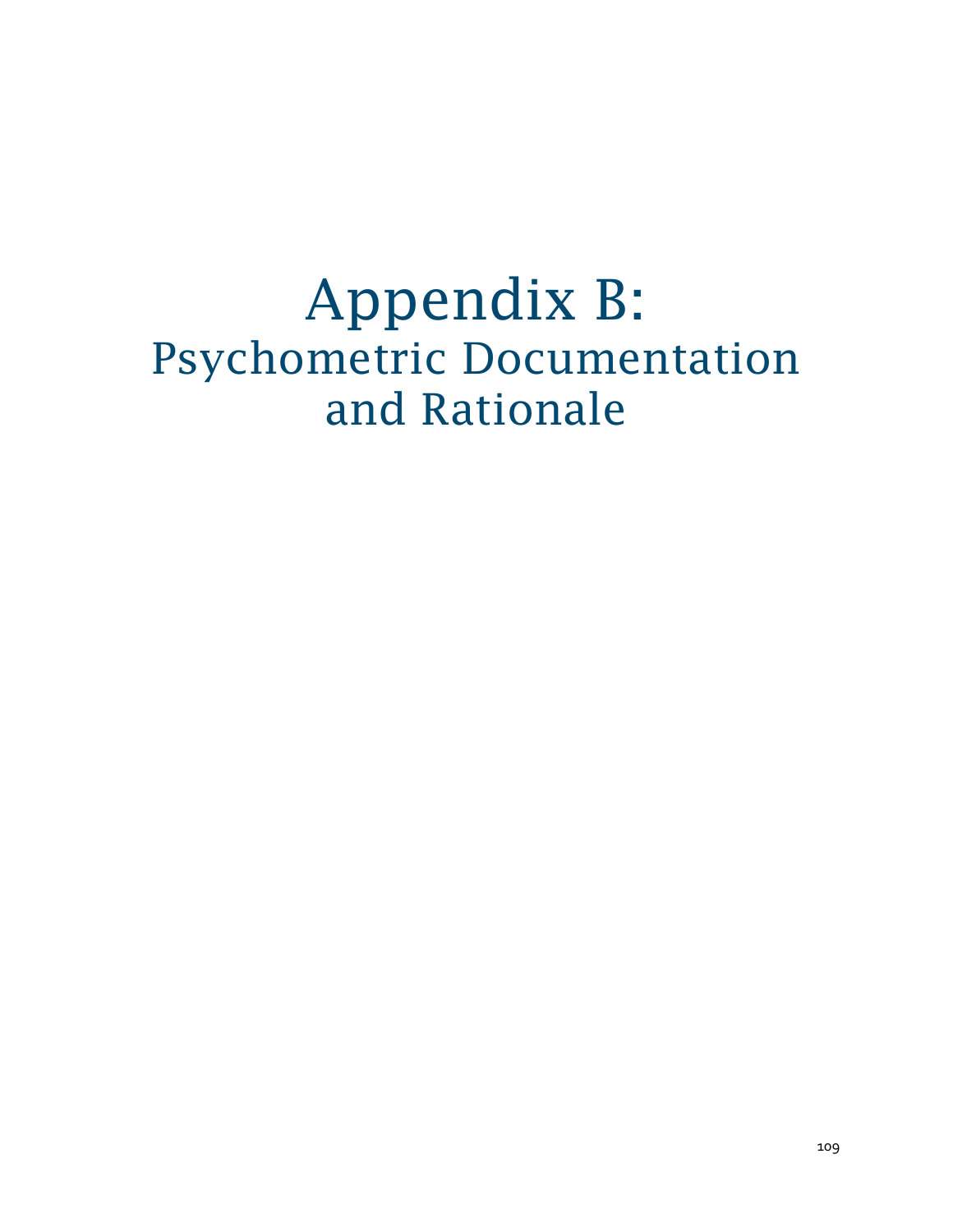## **APPENDIX B: Psychometric Documentation and Rationale**

In order to describe reliability and validity in these profiles, the information presented in each technical manual was analyzed against a range of values, or cutpoints, that represent varying levels of evidence for each type of reliability and validity. For each type of reliability and validity, statistical indicators representing the strength of the relationship between two variables or items were examined. These scores can range from 0 to 1. A set of criteria or cutpoints were established for each type of reliability and validity. Wherever possible, these criteria were based on generally accepted standards in the field. Where there is no generally accepted standard in the field, the cutpoints were established by consulting research literature on early childhood assessment, statistical texts related to measurement development, criteria used in the *Resources for Measuring Services and Outcomes in Head Start Programs Serving Infants and Toddlers* (published by the U.S. Department of Health and Human Services)*,* and recommendations made by professional organizations such as the American Academy of Pediatrics. The criterion and terminology used in the profiles to describe each type of reliability and validity are outlined in the table below.

| <b>Type of Reliability</b><br>or Validity | <b>Description and Source of Evidence Used to</b><br><b>Establish Criteria</b>                                                                                                                                                                                        | <b>Criterion and</b><br><b>Terminology Used</b>                                     |
|-------------------------------------------|-----------------------------------------------------------------------------------------------------------------------------------------------------------------------------------------------------------------------------------------------------------------------|-------------------------------------------------------------------------------------|
| <b>Construct Validity</b>                 | Measured by examining associations between<br>subscales within the developmental screener. Also<br>measured by examining associations between<br>subscale scores and child characteristics, such as age.<br>No established standard in the field                      | 0.50 or<br>higher=strong/high<br>$0.30 - 0.49$ = moderate<br>o.29 or below=weak/low |
| <b>Content Validity</b>                   | Measured by whether tool was reviewed by experts to<br>determine if content reflects what the assessment or<br>developmental screener is supposed to be measuring                                                                                                     | Content was or was not<br>reviewed by experts                                       |
| Convergent/<br>Concurrent<br>Validity     | Measured by correlating the scores of the<br>developmental screener with scores on other<br>developmental screeners of similar content to<br>determine the strength of relationships between the<br>two<br>Source: Administration for Children and Families<br>(2003) | 0.50 or<br>higher=strong/high<br>$0.30 - 0.49$ =moderate<br>o.29 or below=weak/low  |
| Sensitivity                               | Measured by how often the developmental screener<br>correctly identifies children at risk for developmental<br>delays<br>Source: Council on Children with Disabilities (2006)                                                                                         | 0.90 or higher=high<br>$0.70 - 0.89$ =moderate<br>o.69 or below=low                 |
| <b>Specificity</b>                        | Measured by how often the developmental screener<br>correctly identifies children not at risk for<br>developmental delays<br>Source: Council on Children with Disabilities (2006)                                                                                     | 0.90 or higher=high<br>$0.70 - 0.89$ =moderate<br>o.69 or below=low                 |

Please refer to the Glossary in Appendix A for more details about each type of reliability and validity.